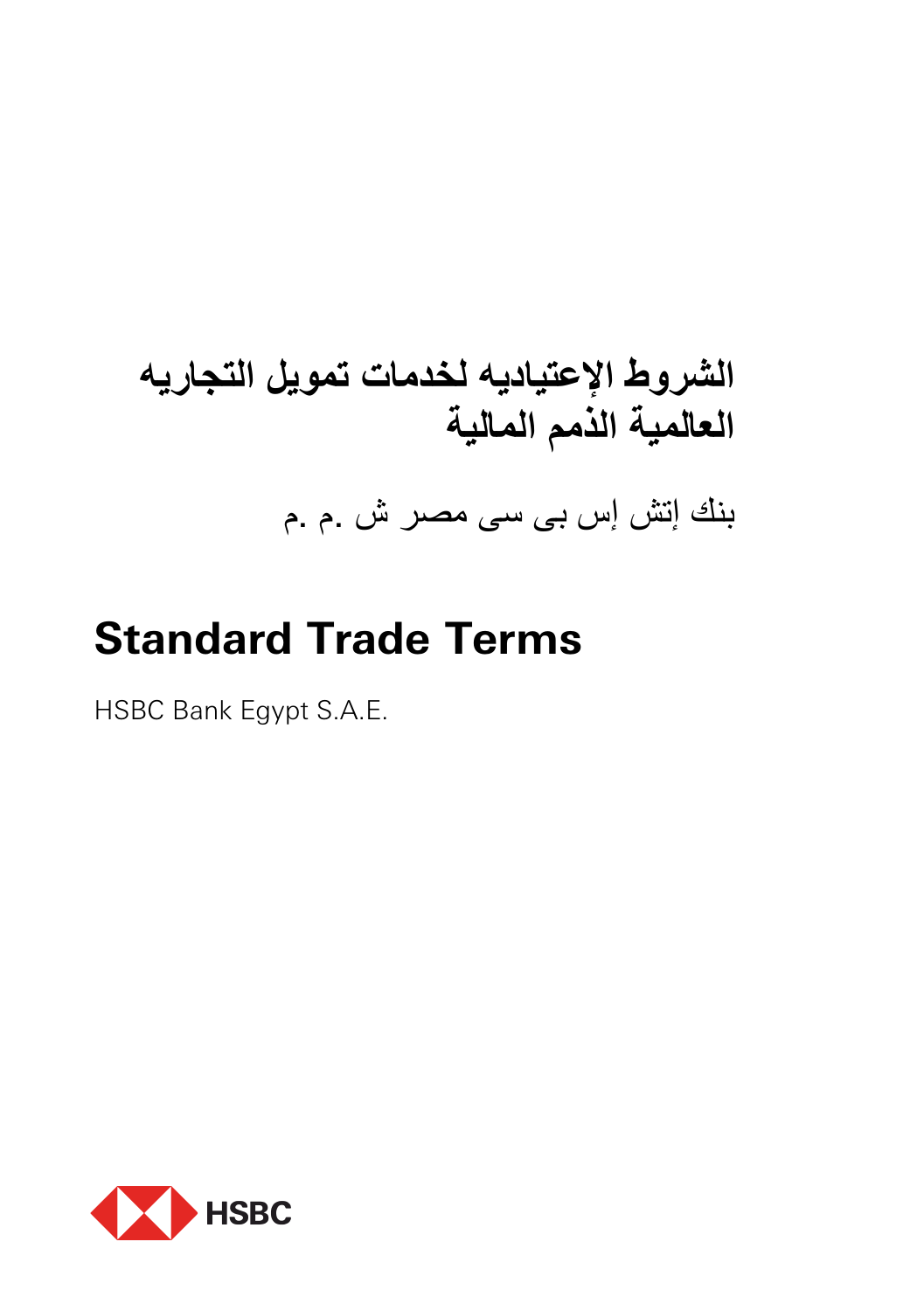|                                                                | 1 التطببق |
|----------------------------------------------------------------|-----------|
| Application                                                    |           |
| SECTION 1 - TRADE SERVICES                                     |           |
|                                                                |           |
| <b>ICC Rules</b>                                               |           |
|                                                                |           |
| <b>Documentary Credits</b>                                     |           |
|                                                                |           |
| Instruments                                                    |           |
|                                                                |           |
| Collections                                                    |           |
|                                                                |           |
| Finance                                                        |           |
|                                                                |           |
| <b>Trade Finance Loans</b>                                     |           |
|                                                                |           |
| Applications for Release of Goods, Shipping Guarantees and LOI |           |
|                                                                |           |
| SECTION 2 - REIMBURSEMENT, INDEMNITY AND OTHER RIGHTS          |           |
|                                                                |           |
| Reimbursement and indemnity                                    |           |
| Cash Collateral                                                |           |
|                                                                |           |
| Pledge                                                         |           |
|                                                                |           |
| Trust receipts                                                 |           |
|                                                                |           |
| Trust receipts                                                 |           |
|                                                                |           |
| Supplementary rights                                           |           |
|                                                                |           |
| SECTION 3 - FEES AND PAYMENTS                                  |           |
|                                                                |           |
| Fees, commission, interest and charges                         |           |
|                                                                |           |
| Payments                                                       |           |
|                                                                |           |
| SECTION 4 - REPRESENTATIONS, UNDERTAKINGS AND SANCTIONS        |           |
|                                                                |           |
| Representations and warranties                                 |           |
|                                                                |           |
| Undertakings                                                   |           |
|                                                                |           |
|                                                                |           |
| SECTION 5 - INSTRUCTIONS AND ELECTRONIC PLATFORMS              |           |
|                                                                |           |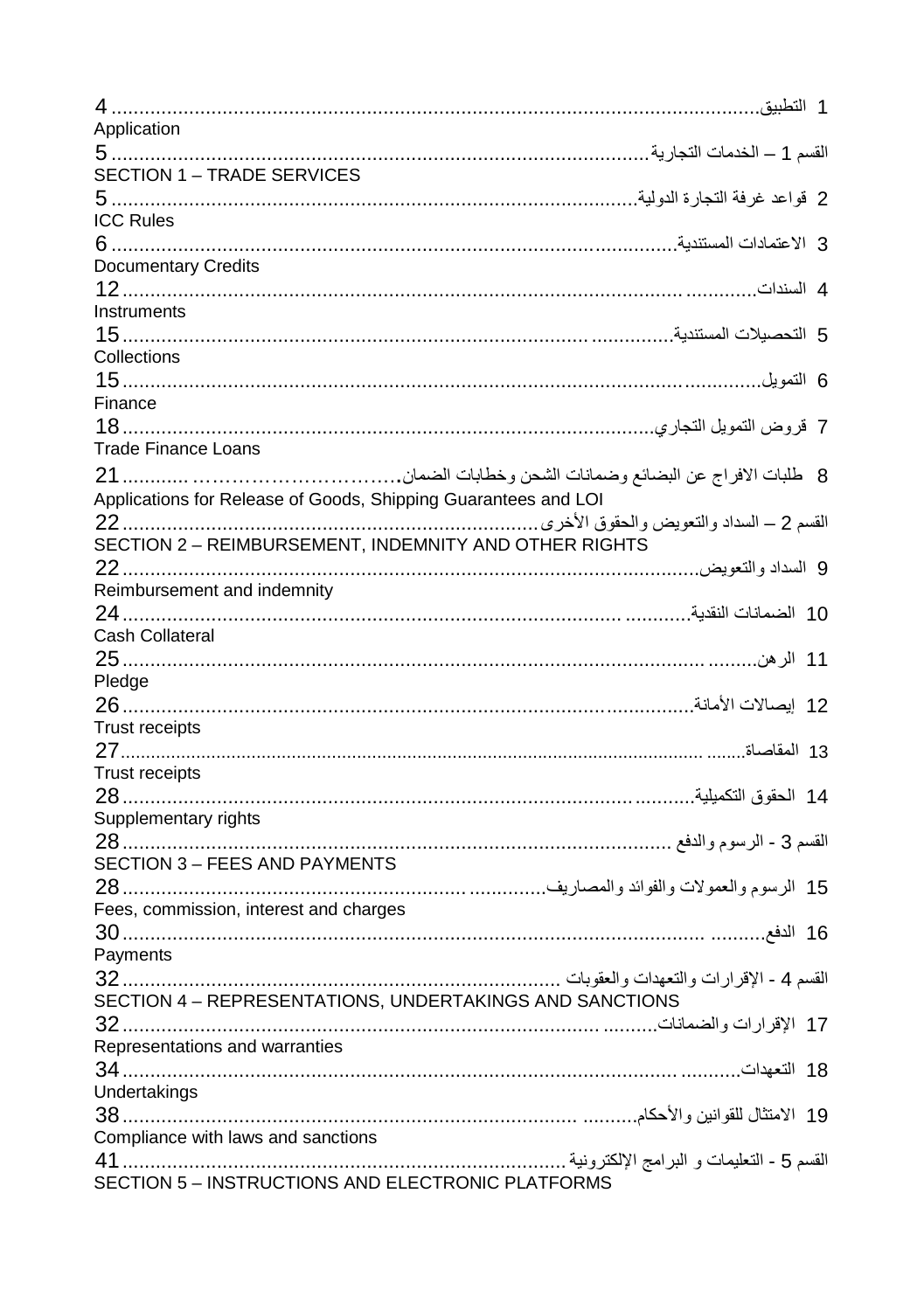| Instructions                               |  |
|--------------------------------------------|--|
|                                            |  |
| <b>Platforms</b>                           |  |
|                                            |  |
| <b>SECTION 6 - OTHER</b>                   |  |
|                                            |  |
| Limitation on liability                    |  |
|                                            |  |
| Limitation on liability                    |  |
|                                            |  |
| <b>Miscellaneous</b>                       |  |
|                                            |  |
| Governing law and jurisdiction             |  |
|                                            |  |
| SECTION 7 - DEFINITIONS AND INTERPRETATION |  |
|                                            |  |
| Definitions and interpretation             |  |
|                                            |  |
| <b>COUNTRY CONDITIONS Eqypt</b>            |  |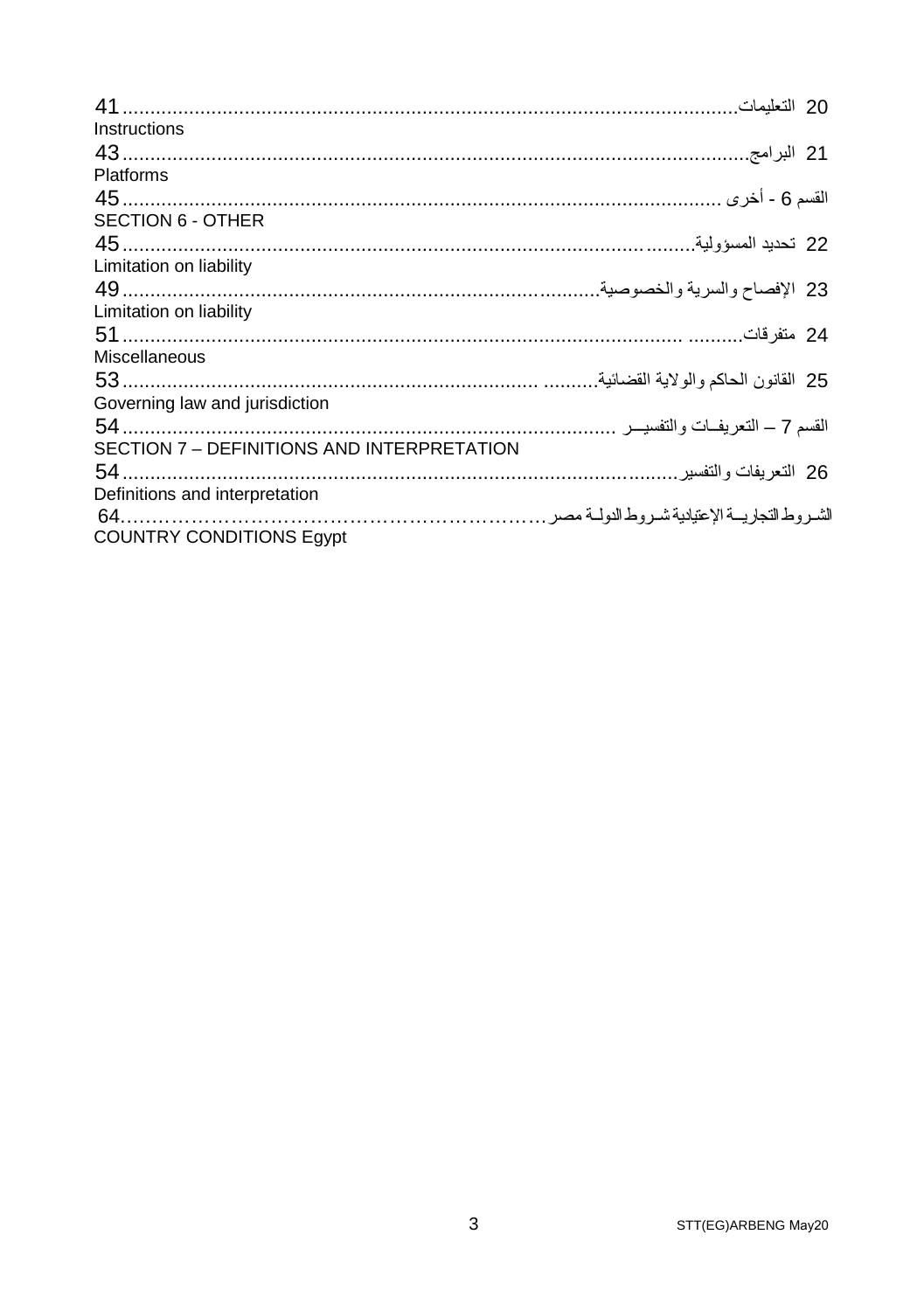### **الشــروط الإعتیادیة للمعاملات التجاریة (ھــذه الشــروط) STANDARD TRADE TERMS (THESE TERMS)**

1 **التطبیق Application**

1.1 تنطبق ھذه الشروط على أیة خدمة تجاریة قد یوافق إتش إس بي سي على إتاحتھا ً والحصول علیھا بناء على طلب العمیل وتتضمن ھذه الشروط شروط الدولة المعنیة. These Terms shall apply to any Trade Service which HSBC may agree to make available or procure at the request of the Customer and shall include any relevant Country Conditions.

1.2 تخضع ھذه الشروط، حیثما ینطبق ذلك، لأحكام وشروط أخرى فیما یتعلق بالخدمات التي یقدمھا إتش إس بي سي للعمیل (بما في ذلك أیة خدمة مصرفیة أو اتفاقیة تشغیل حساب) من وقت لآخر. فیما یتعلق بالخدمة التجاریة، عند نشوء أي تعارض بین ھذه الشروط وأیة أحكام وشروط ساریة أخرى، تطبق الأحكام والشروط وفقاً لترتیب الأولویة التالي:

These Terms shall, where applicable, be subject to other terms and conditions in relation to services provided by HSBC to the Customer (including any banking service or account operating agreement) from time to time. In relation to any Trade Service, where any conflict arises between these Terms and any other applicable terms and conditions, the terms and conditions shall apply in the following order of priority:

(أ) الطلب؛

the Application;

- (ب) اتفاقیة التسھیلات (إن وجدت) و/أو اتفاقیة ضمان معمول بھا؛ the Facility Agreement (if any) and/or any applicable Security Agreement;
	- (ج) شروط الدولة (إن وجدت)؛

the Country Conditions (if any);

these Terms; and

(ھـ) شروط أخرى مماثلة.

(د) ھذه الشروط؛

such other terms.

1.3 لا یقدم إتش إس بي سي أیة مشورة للعمیل فیما یتعلق بالخدمة التجاریة. بالرغم من أن إتش إس بي سي قد یقدم معلومات أو یعبر عن آرائھ من وقت لآخر، فإن تلك المعلومات أو الآراء لا تُقدم كمشورة. قبل التقدم بطلب، أو قبول، خدمة تجاریة، على العمیل إجراء مثل تلك الاستفسارات والتقییمات التي یعتبرھا مناسبة، ویجب على العمیل عدم الاعتماد على إتش إس بي سي لتقدیم مشورة أو توصیات. إذا كان العمیل في شك بخصوص الخدمة التجاریة، یجب على العمیل طلب استشارة مھنیة مستقلة.

HSBC does not offer any advice to the Customer in relation to any Trade Service. Whilst HSBC may provide information or express opinions from time to time, such information or opinions are not offered as advice. Before applying for, or accepting, any Trade Service, the Customer shall make such enquiries and assessments as the Customer considers appropriate and the Customer should place no reliance on HSBC to give advice or make recommendations. If the Customer is in doubt of any Trade Service, the Customer should seek independent professional advice.

1.4 تعتبر كل خدمة تجاریة منفصلة ومستقلة عن المعاملة التجاریة التي تتعلق بھا ھذه الخدمة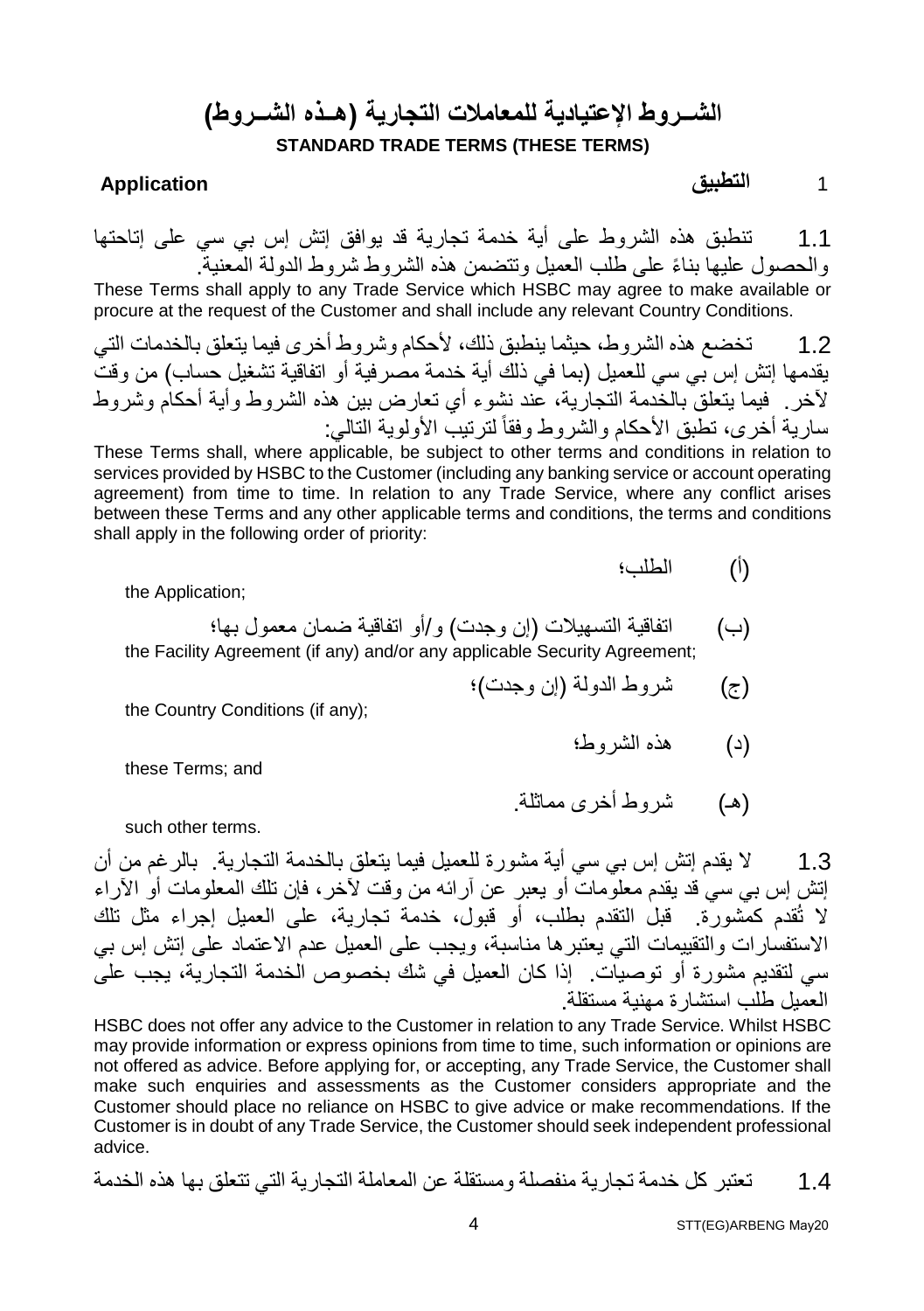التجاریة، ولا یتعلق إتش إس بي سي بأي حال من الأحوال، أو یخضع لشروط تلك المعاملة التجاریة أو حتى یكون ملزماً بھا، حتى إذا كانت ھناك إشارة متضمنة في أي مستند مرتبط بتلك الخدمة التجاریة.

Each Trade Service is separate and independent from the Trade Transaction to which such Trade Service relates and HSBC is in no way concerned with, subject to, or bound by, the terms of such Trade Transaction, even if a reference is included in any document relating to that Trade Service.

1.5  $\,$  قد یقو م إتش إس بي سي بتسمیة أو تو جیه أو إیعاز  $\,$  أي بنك مُر اسل (بما في ذلك أي عضو من مجموعة إتش إس بي سي) ليكون البنك المُصدر ۖ أو المُر اسل أو الْمُعین أو المُعّزز ۖ فیما یتعلقُ بالخدمة التجاریة (وقد یُقید ذَلك البنك المُراسل بأحد أعضاء مجموعة إتش إس بي سي أو بنك ُمراسل مقبول لدى إتش إس بي سي) ویحق لھ إصدار خطابات ضمان مقابلة أو اعتماد ضمان مقابل بذلك الشكل و المحتوى حسبما بتم تحدیده من قبل إتش إس بي سي لصـالح البنك المُر اسل. قد ُ یقوم إتش إس بي سي بالدفع لـ، أو الاستلام من أي بنك مراسل، المصاریف أو العمولات أو الرسوم أو المدفوعات الأخرى.

HSBC may name, instruct or procure any correspondent bank (including any HSBC Group member) to be the issuing, advising, nominated or confirming bank in respect of any Trade Service (and may restrict such correspondent bank to an HSBC Group member or a correspondent bank acceptable to HSBC) and is authorised to issue a counter-guarantee or counter-SBLC in such form and content as determined by HSBC in favour of the correspondent bank. HSBC may pay to, or receive from any correspondent bank, charges, commissions, fees or other payments.

1.6 ولا یوجد في ھذه الشروط ما یلزم إتش إس بي سي بتنفیذ أو تقدیم أیة خدمة تجاریة في أي وقت.

Nothing in these Terms shall oblige HSBC to enter into or provide any Trade Service at any time.

### القسم **<sup>1</sup> –** الخدمات التجاریة **SECTION 1 – TRADE SERVICES**

### **2 قواعد غرفة التجارة الدولیة Rules ICC**

2.1 ما لم یطلب العمیل خلاف ذلك (ویوافق إتش إس بي سي على ذلك الطلب): Unless the Customer otherwise requests (and HSBC agrees with such request):

(أ) یتم إصدار كافة الاعتمادات المستندیة الصادرة عن إتش إس بي سي طبقاً للأعراف والممارسات الموحدة بشأن الاعتمادات المستندیة، طبعة 2007، نشر ة غرفة التجارة الدولیة رقم 600UCP)600( ، وإن تطلب الأمر من قبل إتش إس بي سي، ملحق الأعراف والممارسات الموحدة بشأن الاعتمادات المستندیة للعرض الإلكتروني ( eUCP(؛

all Documentary Credits issued by HSBC will be issued subject to the Uniform Customs and Practice for Documentary Credits, 2007 Revision, ICC Publication No. 600 (UCP600) and, if required by HSBC, The Supplement to the Uniform Customs and Practice for Documentary Credits for Electronic Presentation (eUCP);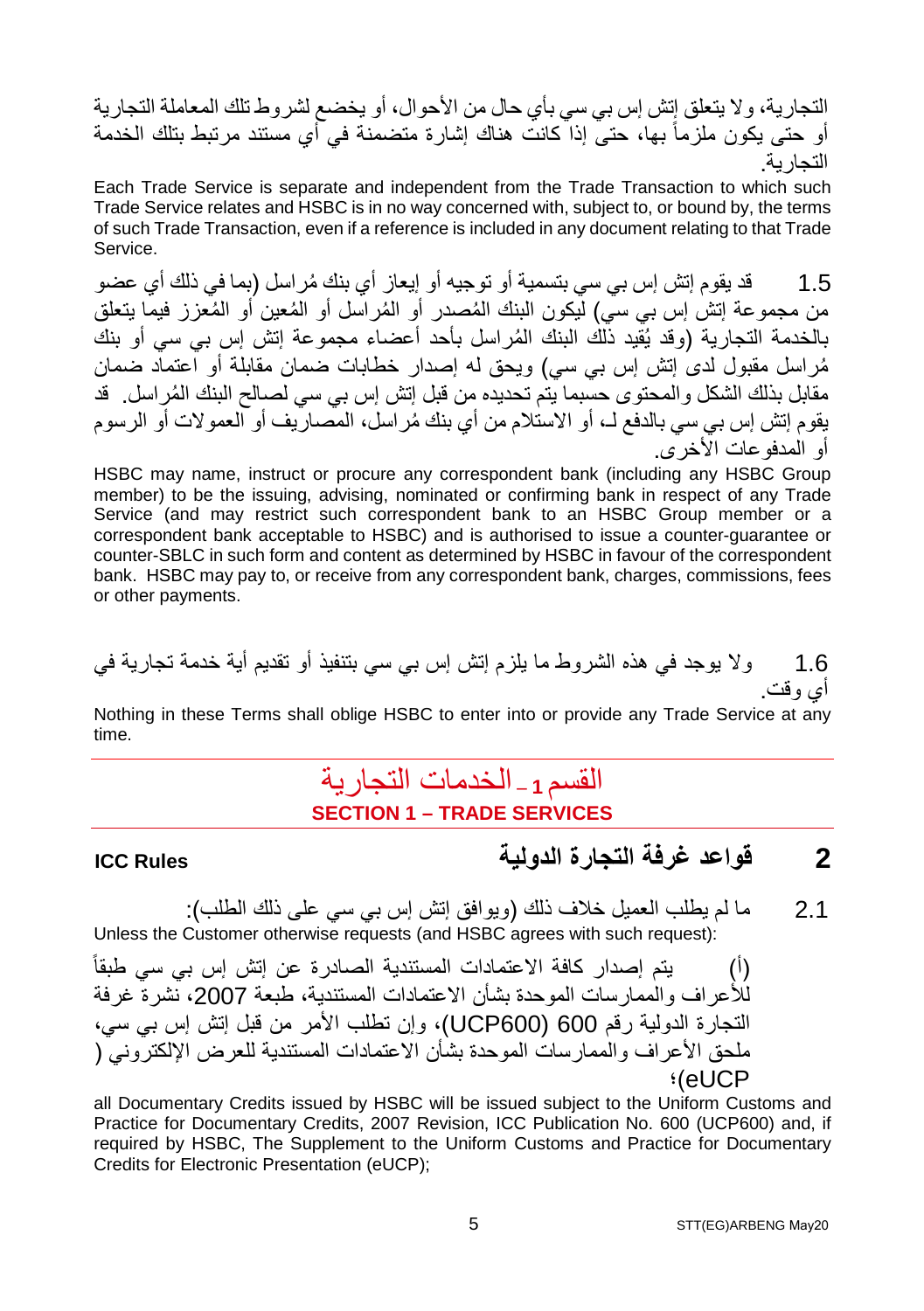(ب) یتم إصدار كافة اعتمادات الضمان الصادرة عن إتش إس بي سي طبقاً للممارسات الدولیة لاعتمادات الضمان عام ،1998 نشرة غرفة التجارة الدولیة رقم 590 (98ISP(؛

all SBLCs issued by HSBC will be issued subject to the International Standby Practices 1998, ICC Publication No. 590 (ISP98);

(ج) یتم إصدار كافة السندات المالیة والضمانات الصادرة عن إتش إس بي سي طبقا 758 (URDG ً للقواعد الموحدة لطلب الضمانات، نشرة غرفة التجارة الدولیة رقم 758)؛ و

all bonds and guarantees issued by HSBC will be issued subject to the Uniform Rules for Demand Guarantees, ICC Publication No.758 (URDG 758); and

(د) یتم إجراء كافة التحصیلات المستندیة طبقاً للقواعد الموحدة للتحصیل المستندي عام ،1995 نشرة غرفة التجارة الدولیة رقم 522 (URC522(،

all Collections will be undertaken subject to the Uniform Rules for Collection 1995, ICC Publication No. 522 (URC 522),

ستكون في كل حالة، وفقاً لما قد یتم تعدیلھ من وقت لآخر (إلى جانب قواعد غرفة التجارة الدولیة)، وحقوق والتزامات العمیل خاضعة لقواعد غرفة التجارة العالمیة المعمول بھا بالإضافة إلى ھذه الشروط.

 In each case, as may be revised from time to time (together the ICC Rules), and the rights and obligations of the Customer will be subject ھناك كان إذا 2.2to the applicable ICC Rules in addition to these Terms.

أي تعارض بین أي من قواعد غرفة التجارة الدولیة وھذه الشروط، فإن ھذه الشروط تسود. If there is any conflict between any ICC Rule and these Terms, these Terms shall prevail.

### **3 الاعتمادات المستندیة Credits Documentary**

3.1 تنطبق الشروط الواردة في ھذه المادة 3 على أیة اعتمادات مستندیة. The terms in this Clause 3 apply to any Documentary Credits.

3.2 على العمیل أن:

The Customer:

(أ) یتعھد بدراسة نسخة العمیل من كل اعتماد مستندي صادر من قبل إتش إس بي سي للتحقق من تطابقھ مع الطلب المعني؛ و

undertakes to examine the customer copy of each Documentary Credit issued by HSBC in order to check its consistency with the relevant Application; and

(ت) یوافق على توجیھ إشعار فوري إلى إتش إس بي سي بأي اعتراض على محتویاتھ.

agrees to give immediate notice to HSBC of any objection to its contents.

#### **الواردات Imports**

3.3 یكون إتش إس بي سي مفوضاً بالوفاء بـ ودفع أیة مطالبة تم تقدیمھا بموجب اعتماد مستندي والظاهرة به للالتزام بشروطه و/أو أية مستندات مسحوبة (أو یُز عم أنها مسحوبة) ومُقدمة بموجب ذلك الاعتماد المستندي وفقاً لشروطھ، دون الرجوع إلى أو الحصول على أي تفویض آخر من العمیل أو أي طرف آخر، ودون الاستفسار عما إذا كان قد تم تقدیم أیة مطالبة بشكل صحیح،

STT(EG)ARBENG May20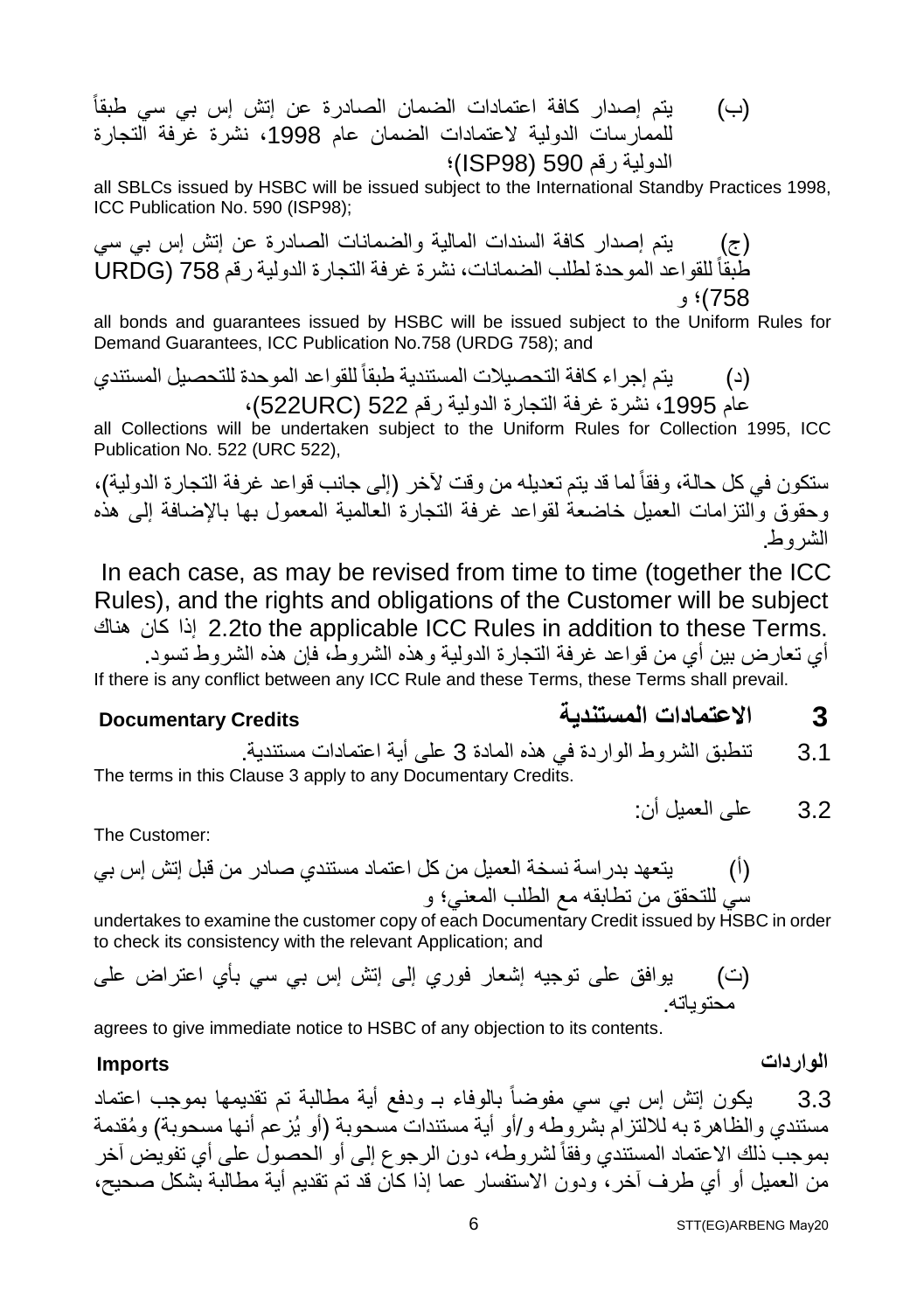وعلى الرغم من ذلك فأن صحة وسریان أیة مطالبة من ھذا القبیل، أو مبلغھا، قد تكون محل نزاع. یقبل العمیل أیة مطالبة من ھذا القبیل كدلیل قاطع على أن إتش إس بي سي كان مسؤولاً عن الوفاء بھا ودفعھا، ویكون أي دفع یتم، أو أیة خطوات یتم اتخاذھا، من قبل إتش إس بي سي بحسن نیة بمو جبھا أو فیما بنعلق بھا، ملز ماً للعمیل.

HSBC is authorised to honour and pay any Claim made under a Documentary Credit which appears on its face to comply with its terms and/or any Documents drawn (or purporting to be drawn) and presented under such Documentary Credit in accordance with its terms, without reference to or further authority from the Customer or any other party, and without enquiring whether any Claim has been properly made, and notwithstanding that the validity of any such Claim, or the amount of it, may be in dispute. The Customer accepts any such Claim as conclusive evidence that HSBC was liable to honour and pay it, and any payment made, or any steps taken by HSBC in good faith under or in connection with it, shall be binding on the Customer.

3.4 سوف تكون أیة مستندات من الاعتماد المستندي مقدمة فى توافق مع شروط الاعتماد المستندي إذا قرر إتش إس بي سي بأنھا تبدو سلیمة، ومطابقة ككل لمتطلبات الاعتماد المستندي. یتنازل العمیل عن كافة المطالبات ضد إتش إس بي سي عن أي تأخیر قد یؤدي إلى فحص تلك المستندات أو عن أي إخفاق في تحدید أیة تناقضات قد تكون موجودة.

The presentation of any Documents under a Documentary Credit shall be deemed to be in compliance with the terms of the Documentary Credit if HSBC determines that they appear to be in order and, taken as a whole, conform with the requirements of the Documentary Credit. The Customer waives all claims against HSBC for any delay that may result in examining such Documents or any failure to identify any discrepancies that may exist.

3.5 على الرغم من أیة تعلیمات مخالفة من قبل العمیل، یجوز لإتش إس بي سي رفض أیة مطالبة یقرر إتش إس بي سي بعدم التزامھا بشروط الاعتماد المستندي ذي الصلة. لا یكون إتش إس بي سي ملزماً بإخطار العمیل أو بالسعي للحصول على تخلي من العمیل عن أي تناقض قبل رفض المطالبة. عندما یسعى إتش إس بي سي للحصول على التخلي عن أي تناقض، فإن اتخاذ مثل ذلك الإجراء لا یُلزم إتش إس بي سي بالسعي للحصول على تخلي عن أي تناقض في أي وقت آخر.

Notwithstanding any contrary instruction from the Customer, HSBC may reject any Claim which HSBC determines does not comply with the terms of the relevant Documentary Credit. HSBC is not obliged to notify the Customer or to seek the Customer's waiver of any discrepancy before refusing the Claim. Where HSBC does seek a waiver in respect of any discrepancy, the taking of such action does not oblige HSBC to seek a waiver of any discrepancy at any other time.

3.6 إذا قام إتش إس بي سي بإخطار العمیل بوجود تناقض فیما یتعلق بمطالبة وطلب العمیل من إتش إس بي سي و/أو بنكھ المرسل أو وكیلھ أن:

If HSBC notifies the Customer of a discrepancy with respect to a Claim and the Customer requests HSBC and/or its correspondent bank or its agent to:

(أ) یُنفذ الدفع بموجب الاعتماد المستندي، بغض النظر عن التناقض؛ أو

effect payment under the Documentary Credit, notwithstanding the discrepancy; or

(ب) یقوم بالتوقیع على أو إصدار أي ضمان أو تعویض یغطي التناقض، countersign or issue any guarantee or indemnity covering the discrepancy,

یؤكد العمیل أن التزاماتھ بالسداد والتعویض المنصوص علیھا في المادة 9 (السداد والتعویض) تنطبق على تلك المطالبة و/أو أي ضمان أو تعویض من ھذا القبیل.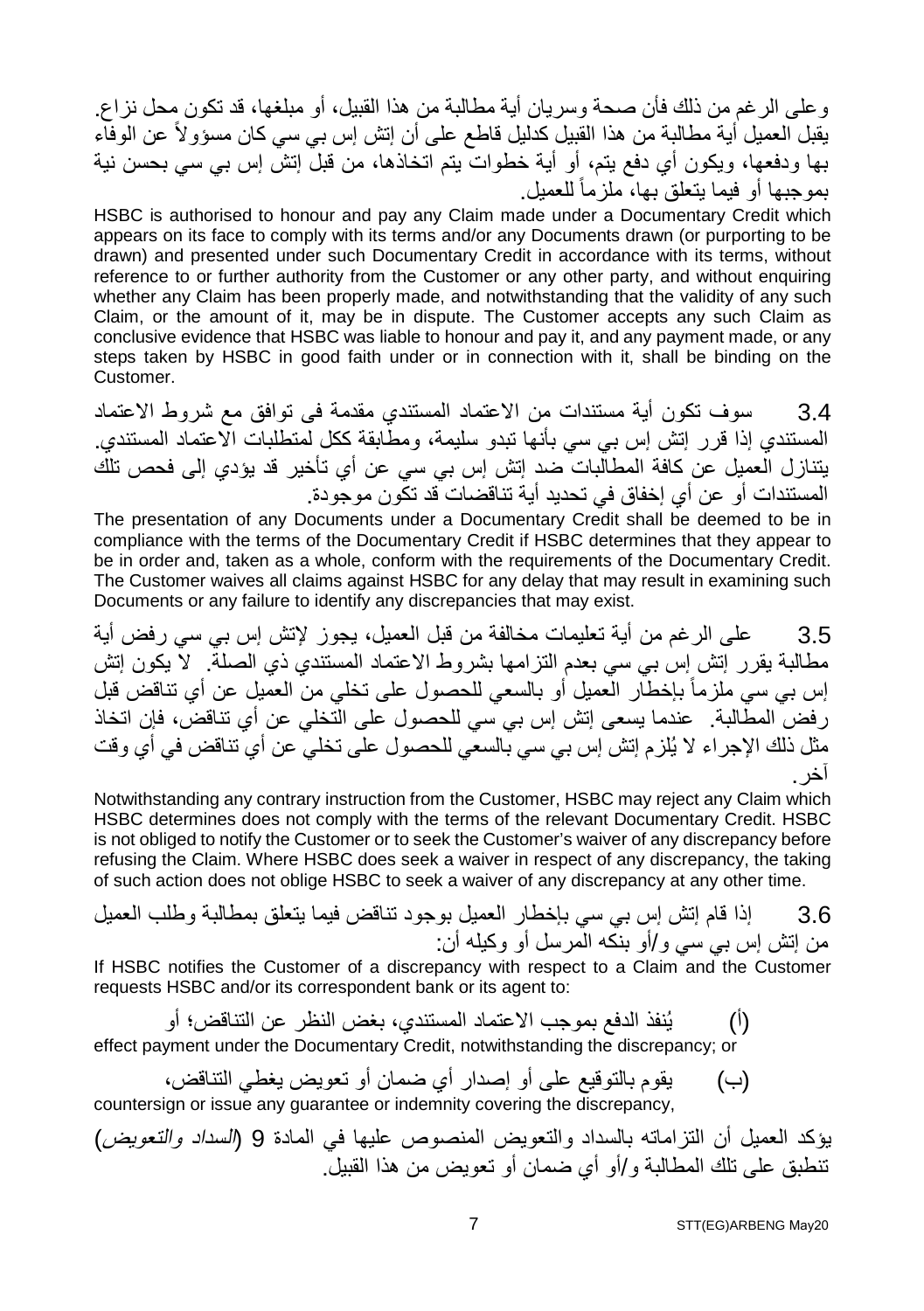the Customer confirms that its reimbursement obligations and the indemnity set out in Clause 9 (*Reimbursement and* ) shall apply to such Claim and/or any such guarantee or indemnity.

3.7 یجوز لإتش إس بي سي في أي وقت تعدیل أو إدراج أحكام وشروط إضافیة في الاعتماد مستندي حسبما یعتبره إتش إس بي سي مناسبا،ً بشرط ألا یزید أي تعدیل أو أحكام وشروط إضافیة من ھذا القبیل من التزامات العمیل فیما یتعلق بذلك الاعتماد المستندي. یجوز لإتش إس بي سي، طبقاً لموافقة المستفید، أن یلغي كامل الرصید أو أي رصید غیر مستخدم من الاعتماد المستندي. HSBC may at any time amend or insert additional terms and conditions into a Documentary Credit as HSBC may consider appropriate, provided that any such amendment or additional terms and conditions shall not increase the Customer Liabilities in relation to such Documentary Credit. HSBC may, subject to the beneficiary's consent, cancel the whole or any unused balance of a Documentary Credit.

3.8 على الرغم من أیة تعلیمات في الطلب، یجوز لإتش إس بي سي حظر أتاحة أي اعتماد مستندي، أو أي مر اسلة أو تعزیز، لمكاتبه الخاصة أو لأي بنك مُراسلٌ أو وكیل من اختیاره و، في ھذه الحالة، قد یرفض إتش إس بي سي الوفاء بأي مستند أو دفعھ یكون مسحوباً أو یُزعم أنھ مسحوباً من أي مكتب أو بنك شخص أخر ً أو شخص أخر ۖ بخلاف ذلك المكتب أو البنك المُر اسل أو الوكيل. Notwithstanding any instruction in an Application, HSBC may restrict the availability of any Documentary Credit, or any advising or confirming, to its own offices or to any correspondent bank or agent of its choice and, in such case, HSBC may refuse to honour, or make payment for, any Document drawn or purporting to be drawn on any office, bank or other person other than such office, correspondent bank or agent.

3.9 إذا قام إتش إس بي سي بتنفیذ الدفع بموجب اعتماد مستندي قبل تاریخ استحقاق ذلك الاعتماد المستندي:

If HSBC effects payment under a Documentary Credit prior to the maturity date of such Documentary Credit:

(أ) (في حال تحمل المستفید من الاعتماد المستندي للفائدة) یكون العمیل مسؤولاً عن دفع كامل مبلغ الاعتماد المستندي لإتش إس بي سي في تاریخ الاستحقاق، حتى إذا كان إتش إس بي سي قد دفع فقط مبلغاً مخفضاً بموجب الاعتماد المستندي؛ و

(in the case where the Documentary Credit beneficiary bears interest) the Customer shall be liable to pay to HSBC the full amount of the Documentary Credit on the maturity date, even if HSBC only paid a discounted amount under the Documentary Credit; and

(ب) (في حال إذا تُطلب من العمیل تحمل فائدة بموجب الاعتماد المستندي طبقاً لأیة اتفاقیة أخرى مع إتش إس بي سي)، على العمیل، في تاریخ استحقاق ذلك الاعتماد المستندي أو في أي تاریخ سابق حسبما یطلبھ إتش إس بي سي، دفع كامل مبلغ المطالبة إلى إتش إس بي سي بالإضافة إلى الفوائد المستحقة على تلك المطالبة عن الفترة من والمتضمنة تاریخ دفع إتش إس بي سي ومتضمنة تاریخ الاستحقاق، لتلك الفائدة المستحقة الدفع طبقا 15 (الرسوم والعمولات والفوائد والمصاریف). ً للمادة

(in the case where the Customer is required to bear interest under the Documentary Credit pursuant to any other agreement with HSBC) the Customer shall, on the maturity date of such Documentary Credit or such earlier date as may be demanded by HSBC, pay to HSBC the full amount of the Claim together with interest accruing on such Claim for the period from and including the date of HSBC's payment to and including the maturity date, such interest payable in accordance with Clause 15 (*Fees, commission, interest and charges*).

3.10 إذا كانت شروط أي اعتماد مستندي (سواء بشكل صریح أو ضمني) تسمح بتنفیذ الدفع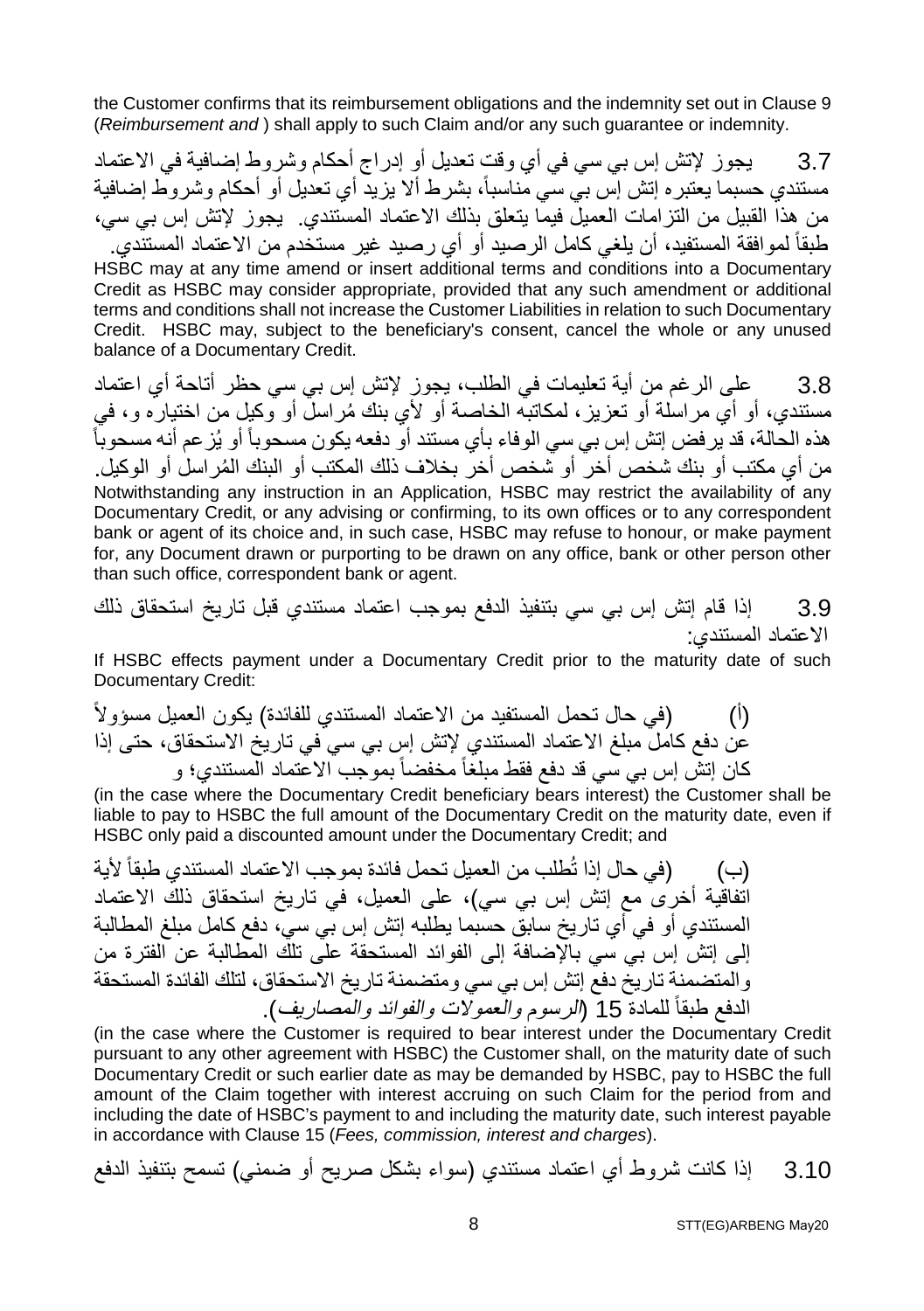للمستفید قبل استلام المستندات المطلوب تسلیمھا بموجب ذلك الاعتماد المستندي، على العمیل، في تاریخ استحقاق ذلك الاعتماد المستندي أو في أي وقت سابق حسبما یطلبھ إتش إس بي سي، دفع كامل مبلغ المطالبة إلى إتش إس بي سي (سواء كانت المستندات التي تم تسلیمھا لاحقاً متوافقة مع شروط الاعتماد المستندي أم لا) بالإضافة إلى الفوائد المستحقة على تلك المطالبة عن الفترة من والمتضمنة تاریخ دفع إتش إس بي سي ومتضمنة تاریخ الاستحقاق، لتلك الفائدة المستحقة الدفع طبقا 15 (الرسوم والعمولات والفوائد والمصاریف). ً للمادة

If the terms of a Documentary Credit (whether expressly or impliedly) permits payment to be effected to the beneficiary prior to receipt of the Documents required to be delivered under such Documentary Credit, the Customer shall, on the maturity date of such Documentary Credit or such earlier date as may be demanded by HSBC, pay to HSBC the full amount of the Claim (whether or not the Documents subsequently delivered are compliant with the terms of the Documentary Credit) together with interest accruing on such Claim for the period from and including the date of HSBC's payment to and including the maturity date, such interest payable in accordance with Clause 15 (*Fees, commission, interest and charges*).

3.11 إذا كان أي اعتماد مستندي ینص على أن یتم إرسال بعض المستندات المحددة من قبل المستفید مباشرة إلى العمیل في وقت أو قبل تقدیم المستفید لأیة مطالبة، یجب تقدیم كافة المستندات المتبقیة إلى إتش إس بي سي فیما یتعلق بأیة مطالبة محل ذلك الاعتماد المستندي. إذا كان العمیل یستخدم المستندات التي تم إرسالھا مباشرة إلیھ للحصول على حیازة البضائع، فإن إتش إس بي سي يكون مخولاً بقبول كاّفة المستندات المقدمة بموجب ذلك الاعتماد المستندي والدفع أو القبول عند التقدیم والدفع عند الاستحقاق كافة المستندات التي یتم سحبھا فیما یختص بالبضائع، بغض النظر عن أي تناقض أو أي أمر أو شيء آخر كان من الممكن أن یُخفف أو یؤثر على التزامات العمیل أو إتش إس بي سي. ویؤكد العمیل أن التزامات السداد والتعویض المنصوص علیھ في المادة 9 (السداد والتعویض) تنطبق على أي مبلغ یدفعھ إتش إس بي سي فیما یختص بذلك الاعتماد المستندي.

If any Documentary Credit stipulates that certain specific Documents be forwarded by the beneficiary directly to the Customer at or prior to the time the beneficiary makes any Claim, all remaining Documents must be produced to HSBC in respect of any Claim under such Documentary Credit. If the Customer uses the Documents forwarded directly to it to obtain possession of the Goods, HSBC is authorised to accept all Documents presented under such Documentary Credit and pay or accept upon presentation and pay at maturity all Documents drawn in respect of the Goods, notwithstanding any discrepancy or any other matter or thing that might otherwise have relieved or affected the Customer's or HSBC's obligations. The Customer confirms that its reimbursement obligations and the indemnity set out in Clause 9 (*Reimbursement and* ) shall apply to any amount paid by HSBC in respect of such Documentary Credit.

3.12 إذا كان أي اعتماد مستندي ینص على أن البضائع المؤمنة بموجب بوالیص/شھادات تأمین تحتوي على "شروط مجمع مكتتبي التأمین على شحن البضائع" أو غیرھا من الشروط الإعتیادیة الخاصة بمجال الاعمال، یجوز لإتش إس بي سي أن یقبل بوالیص/شھادات تأمین تحتوي على شروط بولیصة التأمین الأمریكیة على نقل البضائع" أو أیة شروط إعتیادیة أخرى خاصة بھذا المجال من الأعمال یقرر إتش إس بي سي بأنھا مناسبة.

If any Documentary Credit stipulates that the Goods be insured under insurance policies/certificates containing "Institute Cargo Clauses" or other industry standard clauses, HSBC may accept insurance policies/certificates which contain "American Institute Cargo Clauses" or any other industry standard clauses that HSBC determines appropriate.

3.13 لن یكون إتش إس بي سي ملزماً في أي وقت بإصدار أیة مستندات أو بضائع إلى العمیل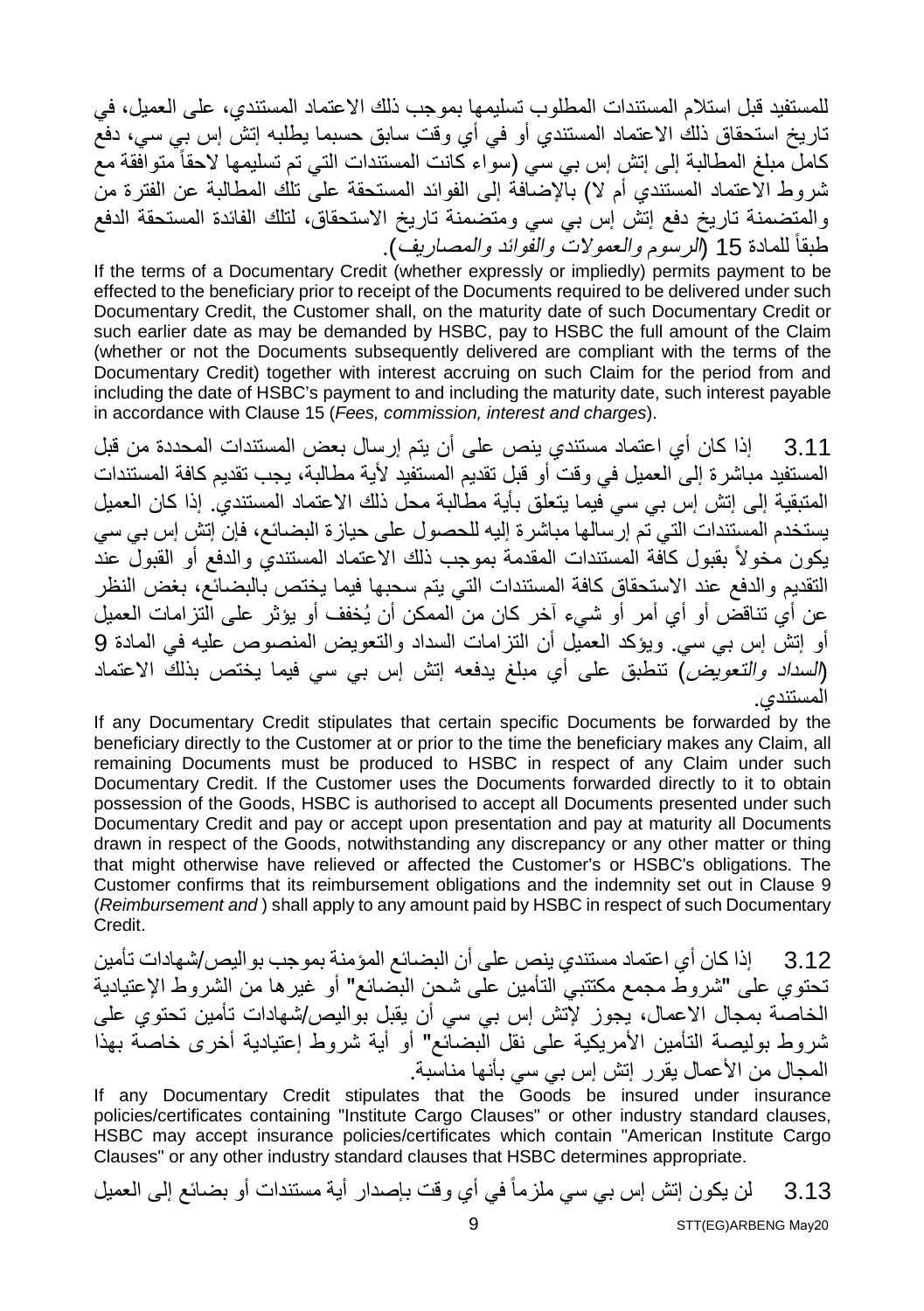ما لم یقم العمیل بالوفاء بالتزامات العمیل الخاصة بھ بالكامل فیما یختص بالاعتماد المستندي المتعلق بتلك المستندات أو البضائع.

HSBC will not be bound at any time to release any Documents or Goods to the Customer unless the Customer has fully discharged its Customer Liabilities in respect of the Documentary Credit relating to such Documents or Goods.

3.14 إذا قام إتش إس بي سي بإصدار اعتماد مستندي بالنوع الظھیر (**اعتماد مستندي ظھیر**) إلى اعتماد مستندي آخر (اعتماد مستندي رئیسي) على العمیل أن:

If HSBC issues a Documentary Credit back-to-back (a **Back-to-Back Documentary Credit**) to another Documentary Credit (a **Master Documentary Credit**) the Customer:

أ. یقر بأن التزامات العمیل فیما یختص بالاعتماد المستندي الظھیر لا تعتمد أو تشترط على أداء الاعتماد المستندي الرئیسي؛

acknowledges that its Customer Liabilities in respect of the Back-to-Back Documentary Credit are not dependent or conditional on the performance of the Master Documentary Credit;

ب. یتنازل أو یحیل بشكل غیر مشروط وغیر قابل للرجوع فیھ وینقل بشكل مطلق لإتش إس بي سي كافة حقوق الدفع الخاصة بھ في الاعتماد المستندي الرئیسي؛

unconditionally and irrevocably assigns or transfers absolutely to HSBC all of its payment rights in the Master Documentary Credit;

ج. لا یُعدل أو یقبل أي تعدیل على الاعتماد المستندي الرئیسي دون موافقة إتش إس بي سي أو اتخاذ أي إجراء قد یؤدي إلى عدم استلام إتش إس بي سي لكامل المبلغ بموجب الاعتماد المستندي الرئیسي؛ و

shall not amend or accept any amendment to the Master Documentary Credit without the consent of HSBC or take any action which might result in HSBC not receiving the full amount under the Master Documentary Credit; and

د. تفویض إتش إس بي سي باستخدام المستندات المقدمة بموجب الاعتماد المستندي الظھیر لتقدیم مطالبة بموجب الاعتماد المستندي الرئیسي بغض النظر عن أیة تناقضات أو مخالفات في المستندات المقدمة.

authorises HSBC to use the Documents presented under the Back-to-Back Documentary Credit to make a Claim under the Master Documentary Credit irrespective of any discrepancies or irregularities in the Documents presented.

3.15 یكون إتش إس بي سي غیر ملزم بإخطار العمیل عن أي عدم توافق بین شروط الاعتماد المستندي الظھیر والاعتماد المستندي الرئیسي ذي الصلة.

HSBC is not obliged to notify the Customer of any incompatibility between the terms of a Backto-Ba**c**k Documentary Credit and the relevant Master Documentary Credit.

### **الصادرات Exports**

3.16 إذا قام إتش إس بي سي بتعزیز الاعتماد مستندي أو الاعتماد ضمان (سواء كان ذلك على أساس معلوم أو غیر معلوم) ولم یتم استلام الدفع بشكل كامل أو جزئي من قبل إتش إس بي سي ُ من البنك المصدر ذي الصلة، فإن العمیل مطالب فقط بتعویض إتش إس بي سي عن المبالغ التي لم یتم استلامھا اذا كان عدم الدفع یرجع إلى حدث حق الرجوع. یتم سداد مثل ھذه المبالغ من قبل العمیل مباشرةً بناء على طلب إتش إس بي سي مع أیة فائدة مستحقة وفقا 15 (الرسوم ً للمادة والعمولات والفوائد والمصاریف) وعلى العمیل تعویض إتش إس بي سي عن أیة خسارة أو ضرر یتكبده إتش إس بي سي نتیجة لعدم الدفع.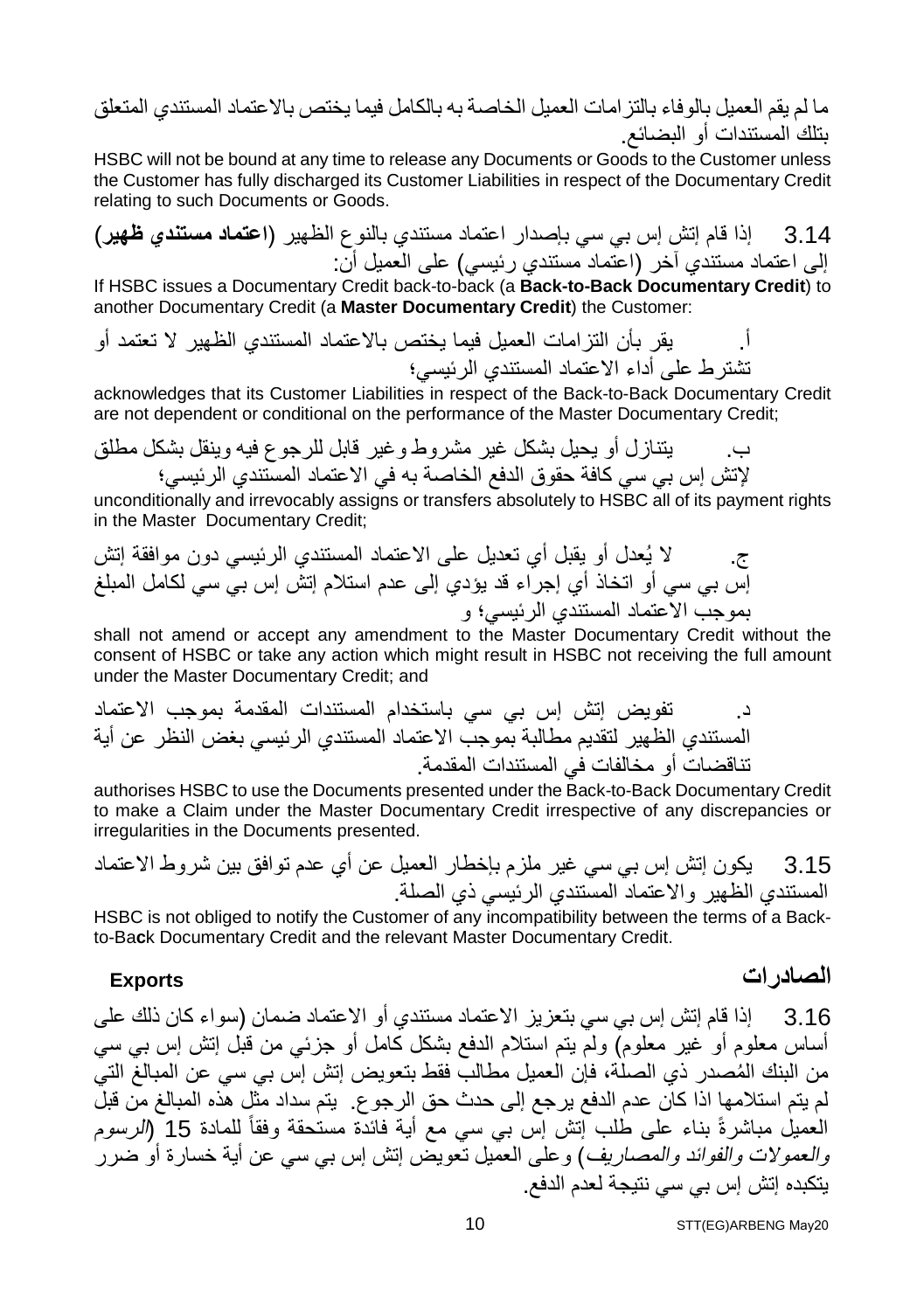If HSBC confirms a Documentary Credit or SBLC (whether on a disclosed or undisclosed basis) and payment in full or part is not received by HSBC from the relevant issuing bank, the Customer is only required to reimburse HSBC for amounts not received if the non-payment was due to a Recourse Event. Such reimbursement by the Customer is payable immediately upon HSBC's demand together with any interest payable in accordance with Clause 15 (*Fees, commission, interest and charges*) and the Customer shall reimburse HSBC for any loss or damage suffered by HSBC as a result of the non-payment.

3.17 لا یكون إتش إس بي سي ملزماً بتعزیز (سواء كان ذلك على أساس معلوم أو غیر معلوم) ولا یكون ملزماً بتداول الاعتماد المستندي أو اعتماد الضمان إذا تم تعدیلھ دون موافقة إتش إس بي ُ سي، أو إذا كانت المستندات المقدمة لا تمتثل بشكل كامل لشروط الاعتماد مستندي أو اعتماد الضمان، أو إذا كان الاعتماد المستندي أو اعتماد الضمان الأصلي مختلفاً عن نسخة الاعتماد المستندي أو اعتماد الضمان التي اصدر إتش إس بي سي على أساسھا تعزیزه، أو إذا لم یفي العمیل بأي من التز اماته بموجب هذه المادة 3، أو إذا لم يتم استلام الدفع بشكل كامل أو جزئي من قبل إتش ُ إس بي سي (أو لا یمكن قبولھ من قبل إتش إس بي سي) من البنك المصدر المعنیة نتیجة لحدث حق الرجوع.

HSBC will not be bound by a confirmation (whether on a disclosed or undisclosed basis) and will not be obliged to negotiate a Documentary Credit or SBLC if it is amended without HSBC's consent, the Documents presented do not fully comply with the terms of the Documentary Credit or SBLC, the original Documentary Credit or SBLC is different from the copy of the Documentary Credit or SBLC upon which HSBC based its confirmation, the Customer does not comply with any of its obligations under this Clause 3, or if payment in full or part is not received by HSBC (or cannot be accepted by HSBC) from the relevant issuing bank as a result of a Recourse Event.

3.18 إذا قام إتش إس بي سي بتعزیز الاعتماد المستندي أو اعتماد الضمان على أساس غیر معلوم، لا یجوز للعمیل القیام بالتقدیم فیما یختص بالاعتماد المستندي أو اعتماد الضمان إلى أي شخص بخلاف إتش إس بي سي، ویجب أن یقدم على الفور إلى إتش إس بي سي الاعتماد المستندي ُ أو اعتماد الضمان الأصلي، وأیة مستندات نافذة المفعول وأیة تعدیلات صادرة من قبل البنك المصدر المعنیة.

If HSBC confirms a Documentary Credit or SBLC on an undisclosed basis, the Customer shall not make a presentation in respect of the Documentary Credit or SBLC to any person other than HSBC and shall promptly provide to HSBC the original Documentary Credit or SBLC, any operative documents and any amendments issued by the relevant issuing bank.

3.19 إذا أکد وأقر إتش إس بي سي اعتماد مستندي أو اعتماد ضمان (سواء كان ذلك على أساس معلوم أو غیر معلوم)، على العمیل أن:

If HSBC confirms a Documentary Credit or SBLC (whether on a disclosed or undisclosed basis), the Customer:

(أ) یتنازل بشكل غیر مشروط وغیر قابل للرجوع فیھ وینقل بشكل مطلق لإتش إس بي سي كافة حقوق الدفع الخاصة بھ في ذلك الاعتماد المستندي أو اعتماد الضمان؛ و

unconditionally and irrevocably assigns or transfers absolutely to HSBC all of its payment rights in such Documentary Credit or SBLC; and

(ب) لا یتخذ أي إجراء قد یؤدي إلى عدم استلام إتش إس بي سي لكامل المبلغ بموجب الاعتماد المستندي أو اعتماد الضمان.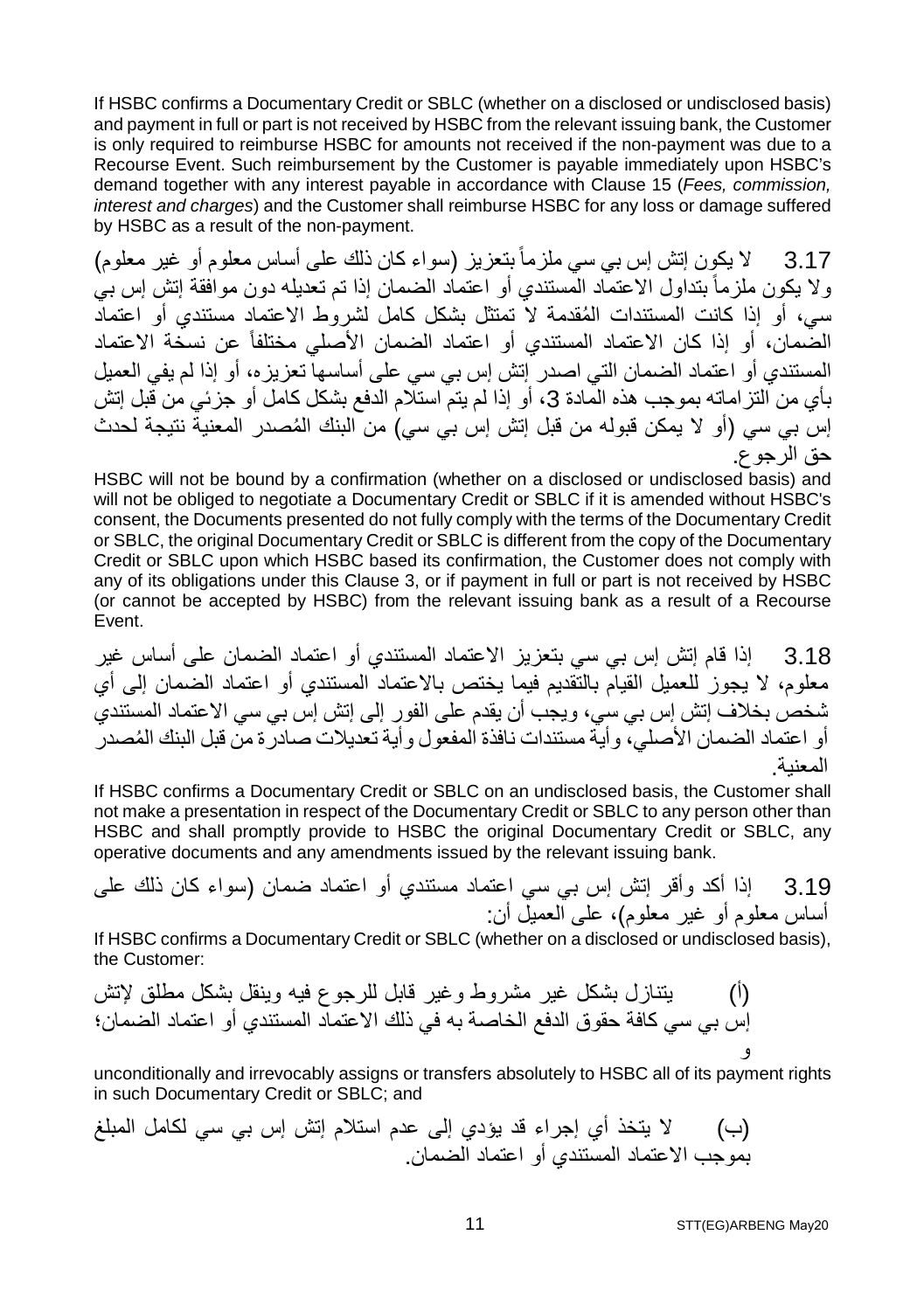shall not take any action which might result in HSBC not receiving the full amount under the Documentary Credit or SBLC.

**4 السندات** Instruments

4.1 تسري الشروط الواردة في ھذه المادة 4 على أي اعتماد ضمان أو طلب ضمان (بما في ذلك اعتماد وضمان أو قبول مشترك أو قبول للمستند) أو كفالة أو خطاب ضمان مقابل أو اعتماد ضمان مقابل، أو التزام دفع مستقل مماثل (بما في ذلك أي تمدید أو تجدید أو تعدیل لنفس ذلك المستند) (كل منھم بـ "**سند**") یتم إصداره أو تعزیزه أو تقدیمھ من قبل إتش إس بي سي.

The terms in this Clause 4 apply to any SBLC, demand guarantee (including an avalisation, coacceptance or acceptance of a Document), bond, counter-guarantee, counter-SBLC, or similar independent payment obligation (including any extension, renewal or amendment of the same)(each an **Instrument**) issued, confirmed or provided by HSBC.

4.2 على العمیل أن: :Customer The

(أ) ُ یتعھد بدراسة نسخة العمیل من كل سند صادر من أو مبرم مع إتش إس بي سي للتحقق من تطابقھ مع الطلب المعني؛ و

undertakes to examine the customer copy of each Instrument issued or entered into by HSBC in order to check its consistency with the relevant Application; and

(ب) یوافق على توجیھ إشعار فوري إلى إتش إس بي سي بأي اعتراض على محتویاتھ.

agrees to give immediate notice to HSBC of any objection to its contents.

4.3 یكون إتش إس بي سي مفوضاً بالوفاء بـ أو دفع أیة مطالبة تم تقدیمھا بموجب أي سند والظاھرة على وجھھ للالتزام بشروطھ، دون الرجوع إلى أو الحصول على أي تفویض آخر من العمیل أو أي طرف آخر، ودون الاستفسار عما إذا كان قد تم تقدیم أیة مطالبة من ھذا القبیل ضد إتش إس بي سي بشكل صحیح، وعلى الرغم من أن صحة وسریان أیة مطالبة من ھذا القبیل، أو مبلغھا، قد تكون محل نزاع. یقبل العمیل أیة مطالبة من ھذا القبیل كدلیل قاطع على أن إتش إس بي سي كان مسؤولاً عن الوفاء بھا ودفعھا، ویكون أي دفع یتم، أو أیة خطوات یتم اتخاذھا، من قبل إنش إس بي سي بحسن نية بموجبها أو فيما يتعلق بها، ملزماً للعميل.

HSBC is authorised to accept, pay or honour any Claim made under any Instrument which appears on its face to comply with its terms, without reference to or further authority from the Customer or any other party, and without enquiring whether any such Claim on HSBC has been properly made, notwithstanding that the validity of any such Claim, or the amount of it, may be in dispute. The Customer accepts any such Claim as conclusive evidence that HSBC was liable to pay or comply with it, and any payment made, or any steps taken by HSBC in good faith under or in connection with it, shall be binding upon the Customer.

4.4 یمتثل تقدیم أیة مستندات بموجب السند لشروط السند إذا قرر إتش إس بي سي بأنھا تبدو بواجھتھا سلیمة، ومطابقة ككل لمتطلبات السند. یتنازل العمیل عن كافة المطالبات ضد إتش إس بي سي عن أي تأخیر قد یؤدي إلى فحص تلك المستندات أو عن أي إخفاق في تحدید أیة تناقضات قد تكون موجودة.

The presentation of any documents under an Instrument shall be deemed to be in compliance with the terms of the Instrument if HSBC determines that they appear on their face to be in order and, taken as a whole, conform with the requirements of the Instrument. The Customer waives all claims against HSBC for any delay that may result in examining such documents or any failure to identify any discrepancies that may exist.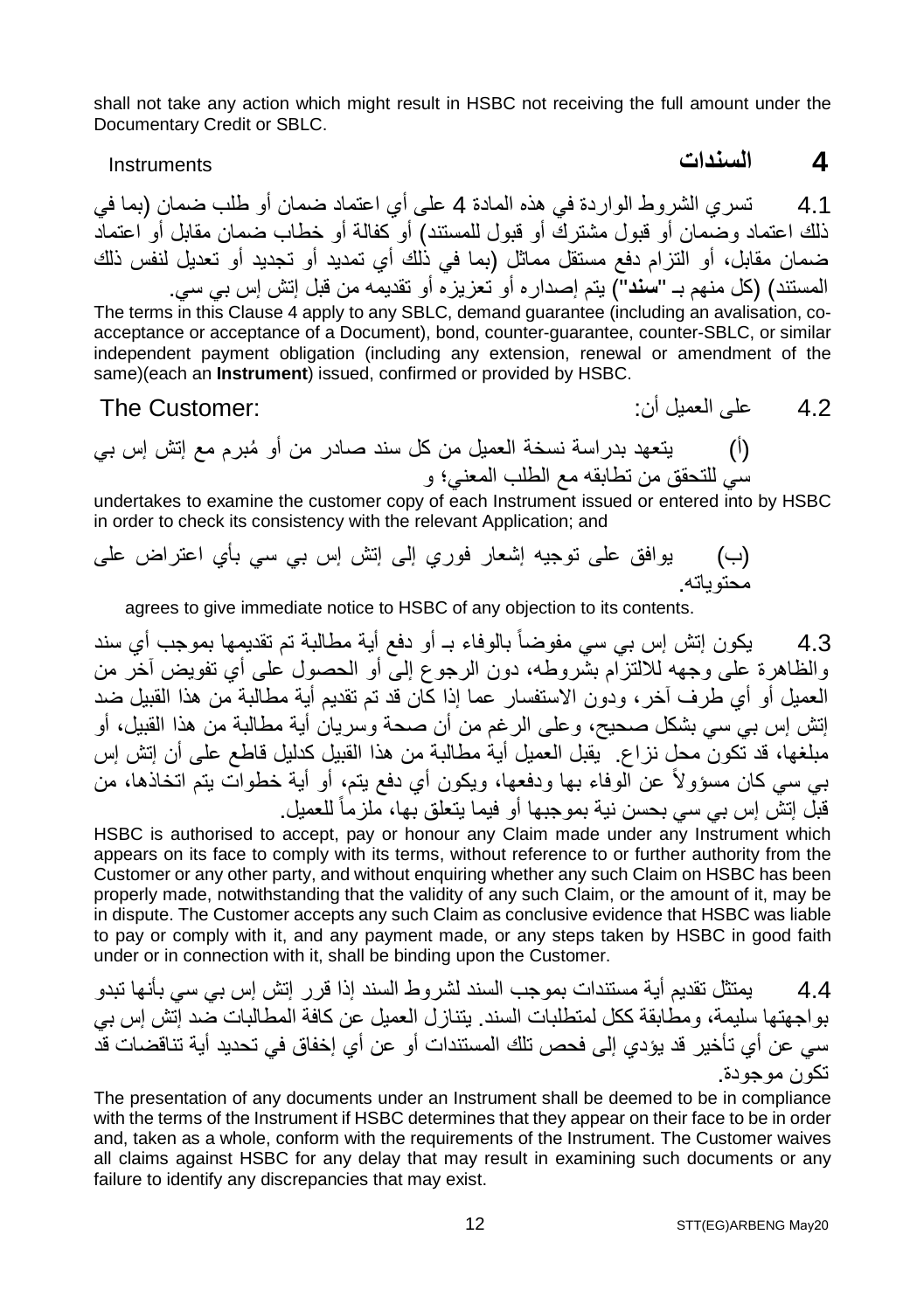4.5 على الرغم من أیة تعلیمات مخالفة من قبل العمیل، یجوز لإتش إس بي سي رفض أیة مطالبة یقرر إتش إس بي سي بعدم التزامھا بشروط السند ذي الصلة. لا یكون إتش إس بي سي ملزماً باخطار العمیل أو بالسعي للحصول على تخلي من العمیل عن أي تناقض قبل رفض المطالبة. عندما یسعى إتش إس بي سي للحصول على التخلي عن أي تناقض، فإن اتخاذ مثل ذلك الإجراء لا یُلزم إتش إس بي سي بالسعي للحصول على تخلي عن أي تناقض في أي وقت آخر.

Notwithstanding any contrary instruction from the Customer, HSBC is entitled to reject any Claim which HSBC determines does not comply with the terms of the relevant Instrument. HSBC is not obliged to notify the Customer or to seek the Customer's waiver of any discrepancy before refusing the Claim. Where HSBC does seek a waiver in respect of any discrepancy, the taking of such action does not oblige HSBC to seek a waiver of discrepancy at any other time.

4.6 إذا قام إتش إس بي سي بإخطار العمیل بوجود تناقض فیما یتعلق بمطالبة وطلب العمیل من إتش إس بي سي و/أو بنكھ المرسل أو وكیلھ أن:

If HSBC notifies the Customer of a discrepancy with respect to a Claim and the Customer requests HSBC and/or its correspondent bank or its agent to:

- (أ) ینفذ الدفع بموجب السند، بغض النظر عن التناقض؛ أو effect payment under the Instrument, notwithstanding the discrepancy; or
- (ب) یقوم بالتوقیع على أو إصدار أي ضمان أو تعویض یغطي التناقض، countersign or issue any guarantee or indemnity covering the discrepancy,

یؤكد العمیل أن التزاماتھ بالسداد والتعویض المنصوص علیھا في المادة 9 (السداد والتعویض) تنطبق على تلك المطالبة و/أو أي ضمان أو تعویض من ھذا القبیل.

the Customer confirms that its reimbursement obligations and the indemnity set out in Clause 9 (*Reimbursement and* ) shall apply to such Claim and/or any such guarantee or indemnity.

4.7 یجوز لإتش إس بي سي في أي وقت تعدیل أو إدراج أحكام وشروط إضافیة في السند حسبما یعتبره إتش إس بي سيّ مناسباً، بشرط ألا یزید أي تعدیل أو أحكام وشروط إضافیة من هذا القبیل من التزامات العمیل فیما یتعلق بذلك السند. یجوز لإتش إس بي سي، طبقاً لموافقة المستفید، أن یلغي كامل الرصید أو أي رصید غیر مستخدم من السند.

HSBC may at any time amend or insert additional terms and conditions into an Instrument as HSBC may consider appropriate, provided that any such amendment or additional terms and conditions shall not increase the Customer Liabilities in relation to such Instrument. HSBC may, subject to the beneficiary's consent, cancel the whole or any unused balance of an Instrument.

4.8 على الرغم من أیة تعلیمات في الطلب، یجوز لإتش إس بي سي تقیید توفر أي اعتماد ضمان، أو أيّ مراسلة أو تعزیز، لمكاتبه الخاصة أو لأي بنك مُراسل أو وكیل من اختیاره و، في ھذه الحالة، قد یرفض إتش إس بي سي الوفاء بأي مستند أو دفعھ یكون مسحوباً أو یُزعم أنھ مسحوباً من أي مكتب أو بنك شخص أخر ً أو شخص أخر ۖ بخلاف ذلك المكتب أو البنك المُر اسل أو الوكيل. Notwithstanding any instruction in an Application, HSBC may restrict the availability of any SBLC, or any advising or confirming, to its own offices or to any correspondent bank or agent of its choice and, in such case, HSBC may refuse to honour, or make payment for, any Document drawn or purporting to be drawn on any office, bank or other person other than such office, correspondent bank or agent.

4.9 إذا كانت شروط أي اعتماد ضمان (سواء بشكل صریح أو ضمني) تسمح بتنفیذ الدفع للمستفید قبل استلام المستندات المطلوب تسلیمھا بموجب اعتماد الضمان ذلك، على العمیل، في تاریخ استحقاق اعتماد الضمان ذلك أو في أي وقت سابق حسبما یطلبھ إتش إس بي سي، دفع كامل مبلغ المطالبة إلى إتش إس بي سي (سواء كانت المستندات التي تم تسلیمھا لاحقاً متوافقة مع شروط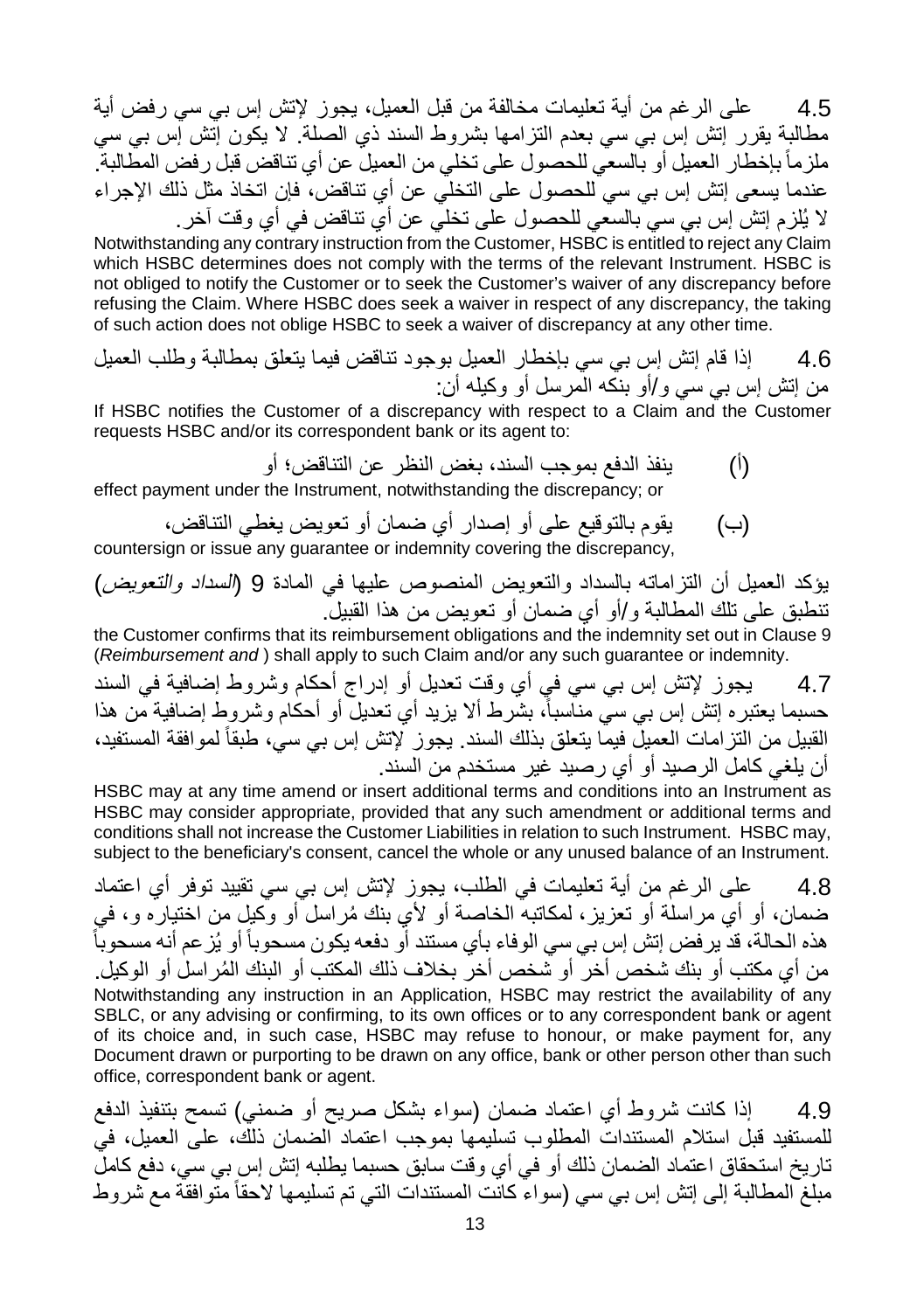اعتماد الضمان أم لا) بالإضافة إلى الفوائد المستحقة على تلك المطالبة عن الفترة من والمتضمنة تاریخ دفع إتش إس بي سي ومتضمنة تاریخ الاستحقاق، لتلك الفائدة المستحقة الدفع طبقا 15 ً للمادة (الرسوم والعمولات والفوائد والمصاریف).

If the terms of an SBLC (whether expressly or impliedly) permits payment to be effected to the beneficiary prior to receipt of the documents required to be delivered under such SBLC, the Customer shall, on the maturity date of such SBLC or such earlier date as may be demanded by HSBC, pay to HSBC the full amount of the Claim (whether or not the documents subsequently delivered are compliant with the terms of the SBLC) together with interest accruing on such Claim for the period from and including the date of HSBC's payment to and including the maturity date, such interest payable in accordance with Clause 15 (*Fees, commission, interest and charges*).

4.10 علـي الر غم مما سبق، إذا طلب العمیل من إتش إس بي سي إصدار أو تر تیب إصدار ً سند ُ من قبل بنك مراسل والذي یجب إصدار ضمان مقابل أو اعتماد ضمان مقابل لھ من قبل إتش إس بي سي، یجوز لإتش إس بي سي شمول تلك الشروط في الضمان المقابل أو اعتماد الضمان المقابل التي یعتبرھا إتش إس بي سي ضروریة لدعم إصدار ذلك السند. بدون حصر، تكون فترة الصلاحیة وفترة المطالبة (إن وجدت) للضمان المقابل أو اعتماد الضمان المقابل أطول من فترة الصلاحیة وفترة المطالبة (إن وجدت) للسند ویمكن إضافة شروط أخرى لتعكس القوانین التي تحكم السند.

Notwithstanding the foregoing, if the Customer has requested HSBC to issue or arrange for the issuance of an Instrument by a correspondent bank for which a counter-guarantee or counter-SBLC must be issued by HSBC, HSBC may include such terms in the counter-guarantee or counter-SBLC that HSBC considers are required to support the issuance of such Instrument. Without limitation, the validity period and Claim period (if applicable) of the counter-guarantee or counter-SBLC shall be longer than the validity period and Claim period (if applicable) of the Instrument and other terms may be added to reflect the laws under which the Instrument is governed.

4.11 إذا كان أي سند یعتزم تجدید أو تمدید ولا یقوم العمیل بإخطار إتش إس بي سي بخمسة (5) أیام عمل على الأقل قبل الوقت المطلوب لتوجیھ إشعار بالإلغاء إلى إتش إس بي سي حسبما یكون مطلوباً بموجب السند، يجوز لإتش إس بي سي التجدید أو التمدید لسنة إصافیة أو لمدة أخر ى حسبما یختار إتش إس بي سي ذلك. ومع ذلك، فإن إتش إس بي سي غیر ملزم بإصدار أو تمدید أو تجدید أي سند ویجوز لھ في أي وقت:

If any Instrument contemplates renewal or extension and the Customer does not advise HSBC at least 5 Business Days prior to the time required for HSBC to provide notice of cancellation as required by the Instrument, HSBC may renew or extend for an additional year or such other term as HSBC may so select. HSBC shall however be under no obligation to issue, extend or renew any Instrument and may at any time:

(أ) إلغاء أو نقض أي سند بدون إشعار مسبق أو تفویض من العمیل إذا كان ذلك السند أو المستفید من ذلك السند یسمح بالإلغاء أو النقض؛ أو

cancel or revoke any Instrument without prior notice to or authriseation from the Customer if such Instrument or the beneficiary of such Instrument permits cancellation or revocation; or

(ب) دفع أي سند بدون إشعار مسبق أو تفویض من العمیل إذا تطلب السند أو أي قانون ذو صلة أو تصاریح إجراء دفعة في حال إلغاء أو سحب ذلك السند أو عدم تمدیده أو تجدیده.

pay any Instrument without prior notice to or authorisation from the Customer if the Instrument or any relevant law permits or requires payment to be made if such Instrument is cancelled, withdrawn not extended or not renewed.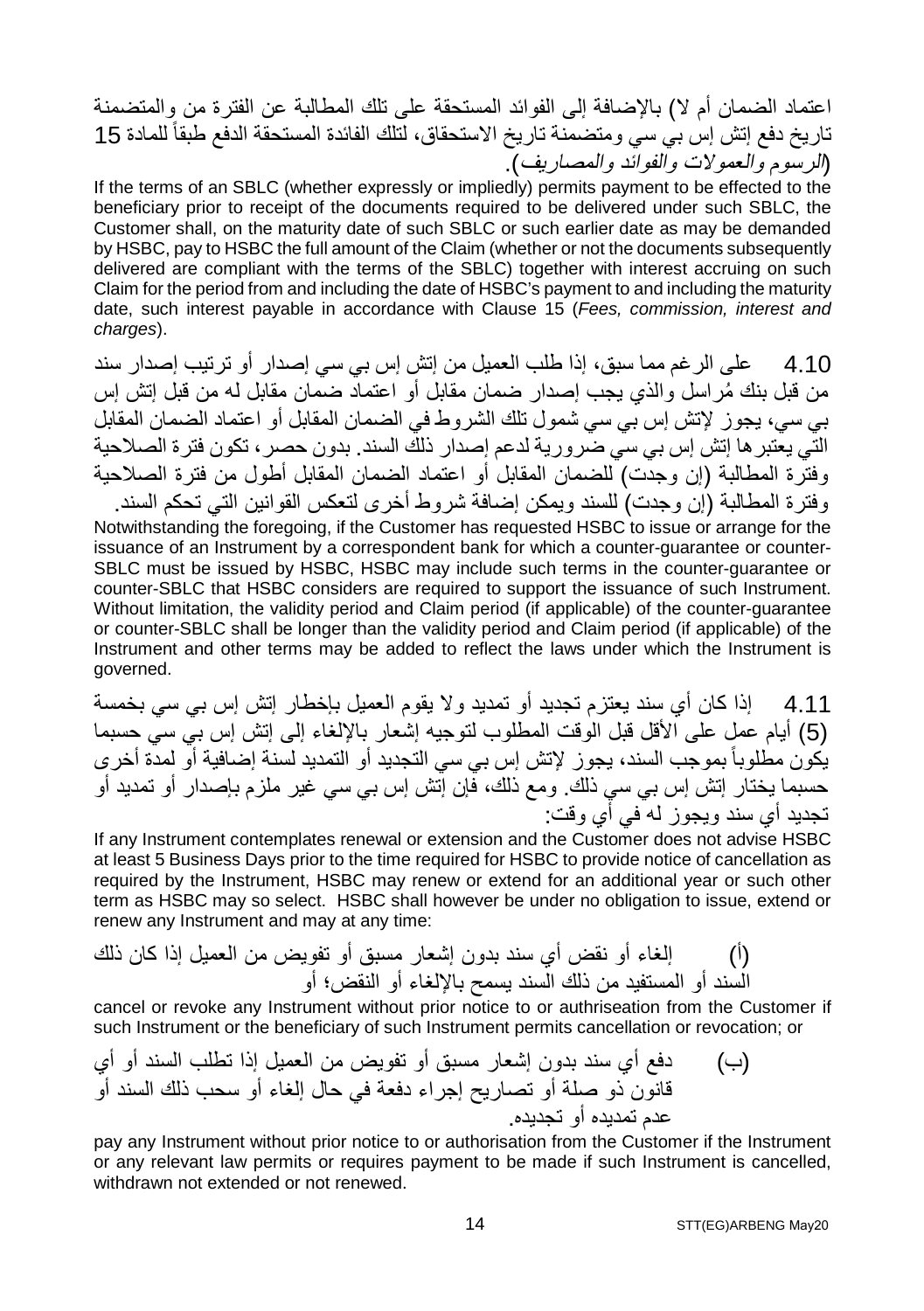4.12 یجب ألا یخل أي إلغاء أو دفع أو نقض من قبل إتش إس بي سي لأي سند في أي وقت بحقوق والتزامات إتش إس بي سي والعمیل بموجب ھذه الشروط.

Any cancellation, payment or revocation by HSBC of any Instrument at any time shall be without prejudice to the rights and obligations of HSBC and the Customer under these Terms.

4.13 ما لم ینص السند صراحةً على وجوب تقدیم السند الأصلي إلى إتش إس بي سي لدعم المطالبة، یجوز لإتش إس بي سي دفع و/أو الامتثال لأیة مطالبة، سواء تم تقدیم أصل السند إلى إتش إس بي سي أم لا.

Unless an Instrument expressly provides that the original Instrument must be presented to HSBC to support a Claim, HSBC may pay and/or comply with any Claim, whether or not the original of the Instrument is presented to HSBC.

4.14 على الرغم من أن العمیل قد یطالب بأنھ قد تم تخفیض السند أو إلغاؤه أو إنھائھ، یجوز لإتش إس بي سي أن یقرر بأن، بسبب القانون الحاكم للسند، السند لم یتم تخفیضھ أو إلغاؤه أو إنھائھ، أو یجوز لإتش إس بي سي أن یقرر بأنھ من اللازم الحصول على أو طلب تأكید المستفید ُ المعني على تقلیل أو تحریر أو إعفاء التزامات إتش إس بي سي و/أو أي بنك مراسل بموجب ذلك السند. مع مراعاة ذلك القرار، أو إلى أن یتم استلام ذلك التأكید من قبل إتش إس بي سي، لا تتم . معاملة أو اعتبار ُ ذلك السند مخفضاً أو ملغیاً أو منھیاً

Notwithstanding that the Customer may claim that an Instrument has been reduced, cancelled or terminated, HSBC may determine that, due to the governing law of the Instrument, it has not been reduced, cancelled or terminated, or HSBC may determine that it is necessary to obtain or require the relevant beneficiary's confirmation of the reduction, release or discharge of HSBC's and/or any correspondent bank's liabilities under such Instrument. Subject to such determination, or until such confirmation is received by HSBC, such Instrument shall not be treated or deemed as reduced, cancelled or terminated.

**5 التحصیلات المستندیة Collections**

5.1 تسري الشروط الواردة في ھذه المادة 5 على أیة معاملة تحصیل مستندي. The terms in this Clause 5 apply to any Collection transaction.

5.2 ُ إذا طلب العمیل من إتش إس بي سي تناول التحصیل المستندي بصفتھ البنك المراسل، فإن إتش إس بي سي یكون غیر ملزماً بالقیام بأي دفع للعمیل فیما یختص بالتحصیل المستندي حتى يستلم إتش إس بي سي المبلغ كاملاً من البنك المُحصل أو البنك مُقدم المستندات للتحصيل.

If HSBC is requested by the Customer to handle a Collection as the remitting bank, HSBC shall be under no obligation to make any payment to the Customer in respect of the Collection until HSBC has received full payment from the collecting or presenting bank.

5.3 لا يكون إتش إس بي سي ملزماً بالتحقق من المستندات قبل إرسالهم إلى البنك المُحصل ُ أو البنك مقدم المستندات للتحصیل.

HSBC is not obliged to check the Documents before sending them to the collecting or presenting bank.

5.4  $\,$  لا يكون إتش إس بي سي ملزماً بالتحقق من المستندات التي يستلمها من البنك المُر اسل HSBC is not obliged to check the Documents that it receives from a remitting bank.

### **6 التمویل Finance**

6.1 تسري الشروط الواردة في ھذه المادة 6 حیثما یقوم إتش إس بي سي بتمویل أي مستند STT(EG)ARBENG May20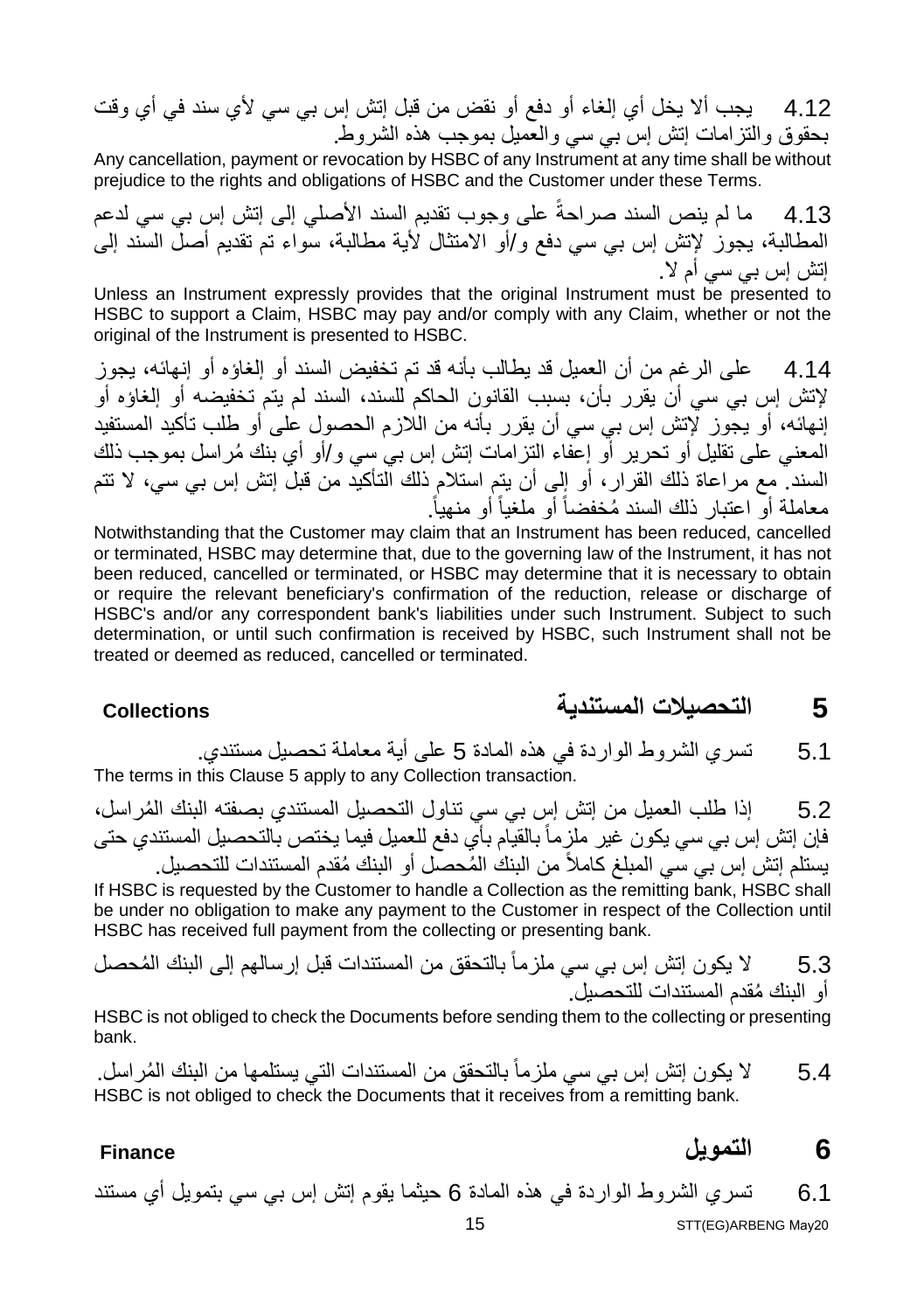أو اعتماد مستندي.

1.1 The terms in this Clause 6 apply where HSBC Finances any Document or Documentary Credit.

6.2 عند قیام إتش إس بي سي بتمویل أي مستند أو اعتماد مستندي، یقوم العمیل بشكل غیر مشروط وغیر قابل للنقض:

Upon HSBC Financing a Document or Documentary Credit, the Customer unconditionally and irrevocably:

(أ) بتحویل ملكیة المستند أو الاعتماد المستندي لصالح إتش إس بي سي ویتعھد بتوقیع المستند المعني لصالح إتش إس بي سي (إذا لم یتم توقیعھ بالفعل لصالح إتش إس بي سي كشرط للحصول علي ھذا التمویل) وتسلیم المستند الأصلي الموقع إلى إتش إس بي سي؛

transfer ownership of the Documents or Documentary Credit to HSBC and undertakes to endorse the relevant Document in favour of HSBC (if not already endorsed in favour of HSBC as a condition to such Finance) and deliver the original endorsed Document to HSBC;

(ب) یتنازل أو یقوم بتحویل كافة حقوقھ في استلام أي عوائد من ذلك الاعتماد المستندي أو المستند لصالح إتش إس بي سي بشكل مطلق ؛ و/أو

assigns or transfers absolutely to HSBC all of its rights, to receive the proceeds of such Documentary Credit or Document; and

(ت) یتنازل ویقوم بتحویل كافة حقوقھ الائتمانیة وملكیتھ ومصالحھ المتعلقة بالعوائد المعنیة (والمتعلقة بالحقوق والعوائد) (إن وجدت) التي قد تنتج عن المعاملة التجاریة المعنیة لصالح لإتش إس بي سي بشكل مطلق.

 assigns or transfers absolutely to HSBC all of its rights, title and interest in the associated underlying receivables (and related rights and proceeds) (if any) arising from the underlying Trade Transaction.

وحیث تم احتساب مبلغ التمویل عن طریق تطبیق معدل محدد مسبقاً على أساس القیمة الاسمیة للمستند أو الاعتماد المستندي، عند استلام إتش إس بي سي لأي عوائد من ھذا المستند أو الاعتماد المستندي تكون زائدة عن مبلغ التمویل، فیجب على إتش إس بي سي أن یقوم بدفع تلك العوائد إلى العمیل ( بعد خصم أي التزامات مستحقة على العمیل)،

and where the amount of the Finance was calculated by applying an advance rate to the face value of the Document or Documentary Credit, upon receipt by HSBC of any proceeds of that Document or Documentary Credit in excess of the amount of the Finance, HSBC shall pay those proceeds to the Customer (after deducting any outstanding Customer Liabilities).

6.3 إذا كان إتش إس بي سي قد قام بتمویل أي مستند أو اعتماد مستندي ولم یستلم إتش إس بي سي الدفع بشكل كامل أو جزئي لأي سبب (أو لا یمكن، لأي سبب مھما كان، قبولھ من قبل إتش إس بي سي) من البنك المُصدر أو البنك المُعزز أو البنك المُحصل أو البنك المُقدم أو المسحوب علیھ أو المدین المعني (حیثما ینطبق ذلك)، عندئذٍ ما لم یتم الاتفاق على خلاف ذلك خطیاً من قبل إتش إس بي سي:

If HSBC has Financed a Document or Documentary Credit and payment in full or part is not received by HSBC for any reason (or cannot, for any reason whatsoever, be accepted by HSBC) from the relevant issuing bank, confirming bank, collecting bank, presenting bank, drawee or obligor (as applicable), then unless otherwise agreed in writing by HSBC:

(أ) یتم تقدیم تلك الخدمة التجاریة بحق رجوع كامل ضد العمیل؛ و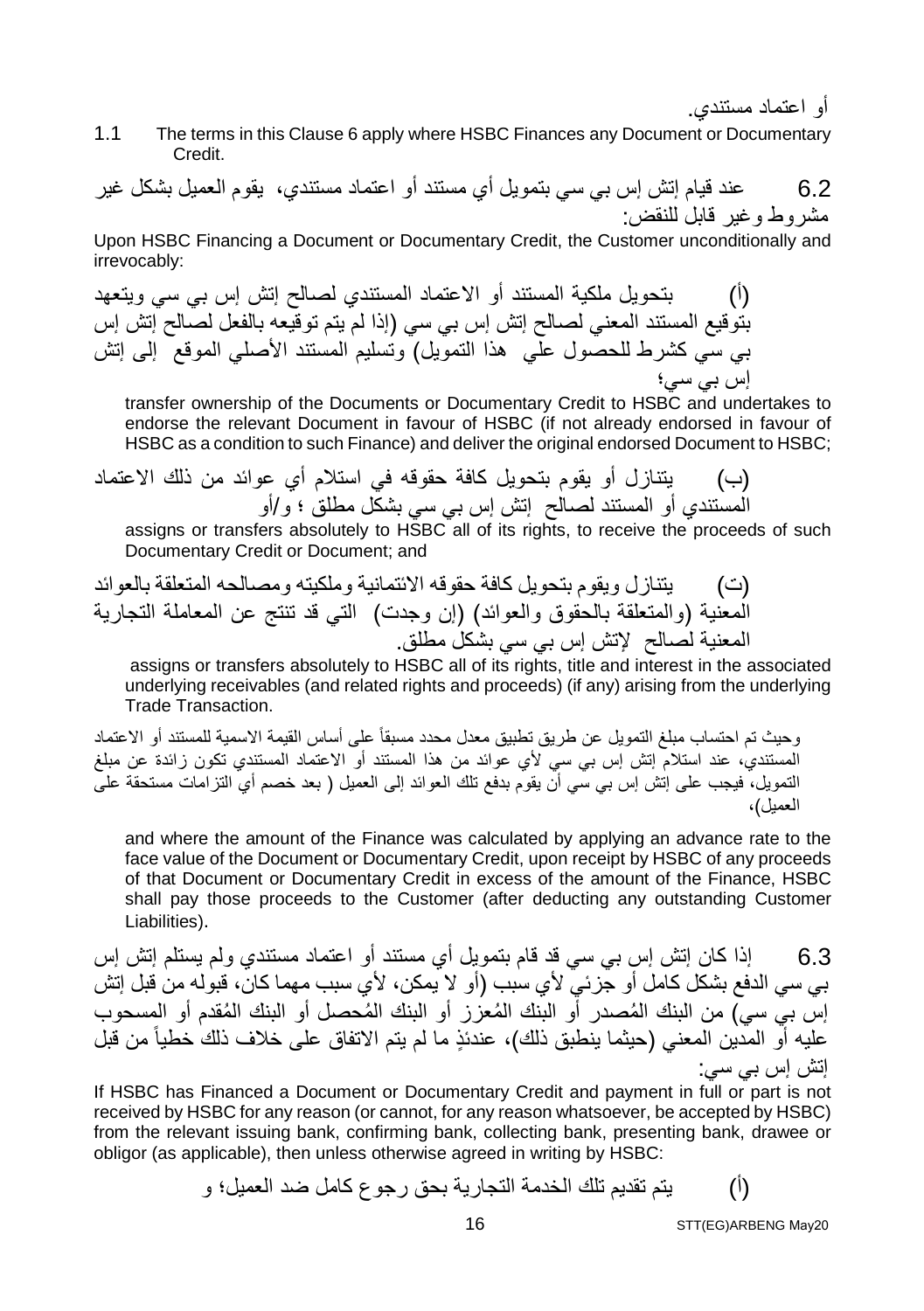such Trade Service is provided with full recourse against the Customer; and

(ب) یُ ُ طلب من العمیل سداد وتعویض إتش إس بي سي عن المبالغ الغیر مستلمة. the Customer is required to reimburse HSBC for amounts not received.

یكون ذلك السداد مستحق الدفع مباشرةً عند طلب إتش إس بي سي بالإضافة إلى أیة فائدة مستحقة الدفع طبقاً للمادة 15 (*الرسوم و العمولات و الفوائد و المصاری*ف) و على العمیل سداد وتعویض إنش إس بي سي عن أیة خسارة أو ضرر یتكبده إتش إس بي سي كنتیجة لعدم الدفع.

Such reimbursement is payable immediately upon HSBC's demand together with any interest payable in accordance with Clause 150 (*Fees, commission, interest and charges*) and the Customer shall reimburse HSBC for any loss or damage suffered by HSBC as a result of the non-payment.

6.4 إذا وافق إتش إس بي سي على تمویل أي مستند أو اعتماد مستندي على أساس عدم حق الرجوع ولم یستلم إتش إس بي سي الدفع بشكل كامل أو جزئي (أو لا یمكن قبولھ من قبل إتش إس بي سي) من البنك المُصدر أو البنك المُعزز أو البنك المُحصل أو البنك المُقدم أو المسحوب علیه أو المدین المعني (حیثما ینطبق ذلك)، یُطلب من العمیل فقط سداد وتعویض إتش إس بي سي عن ُ المبالغ الغیر مستلمة إذا كان عدم الدفع بسبب حدث حق الرجوع. یكون ذلك السداد مستحق الدفع مباشرةً عند طلب إتش إس بي سي بالإضافة إلى أية فائدة مستحقة الدفع طبقاً للمادة 15 (الرسوم والعمولات والفوائد والمصاریف) وعلى العمیل سداد وتعویض إتش إس بي سي عن أیة خسارة أو ضرر یتكبده إتش إس بي سي كنتیجة لعدم الدفع.

If HSBC has agreed to Finance a Document or Documentary Credit on a non-recourse basis and payment in full or part is not received by HSBC (or cannot be accepted by HSBC) from the relevant issuing bank, confirming bank, collecting bank, presenting bank, drawee or obligor (as applicable), the Customer is only required to reimburse HSBC for amounts not received if the non-payment was due to a Recourse Event. Such reimbursement is payable immediately upon HSBC's demand together with any interest payable in accordance with Clause 15 (*Fees, commission, interest and charges*) and the Customer shall reimburse HSBC for any loss or damage suffered by HSBC as a result of the non-payment.

6.5 إذا كان إتش إس بي سي قد قام بتمویل أي مستند أو اعتماد مستندي، یجوز لإتش إس بي سي حسب تقدیره:

Where HSBC has Financed a Document or Documentary Credit, HSBC may at its discretion:

أ. اتخاذ قبول مشروط و/أو قبول السند لمصلحة الغیر و/أو تمدید تاریخ الاستحقاق الدفع فیما یرتبط بأي مستند أو اعتماد مستندي من ھذا القبیل؛

take conditional acceptances and/or acceptances for honour and/or to extend the due date for payment in relation to any such Document or Documentary Credit;

ب. قبول الدفع من أي مسحوب علیھ أو قابل السند قبل تاریخ الاستحقاق بموجب تخفیض أو خصم؛

accept payment from any drawee or acceptor before maturity under rebate or discount;

ج. قبول دفع جزئي قبل تاریخ الاستحقاق وتسلیم جزء تناسبي من البضائع إلى ُ أي مسحوب علیھ أو قابل لذلك المستند أو الاعتماد المستندي أو إلى مستلم البضائع المعنیة؛

accept part payment before maturity and deliver a proportionate part of the Goods to any drawee or acceptor of such Document or Documentary Credit or the consignee of the related Goods;

د. بناء على طلب أي مسحوب علیھ، تأخیر تقدیم أي مستند أو اعتماد مستندي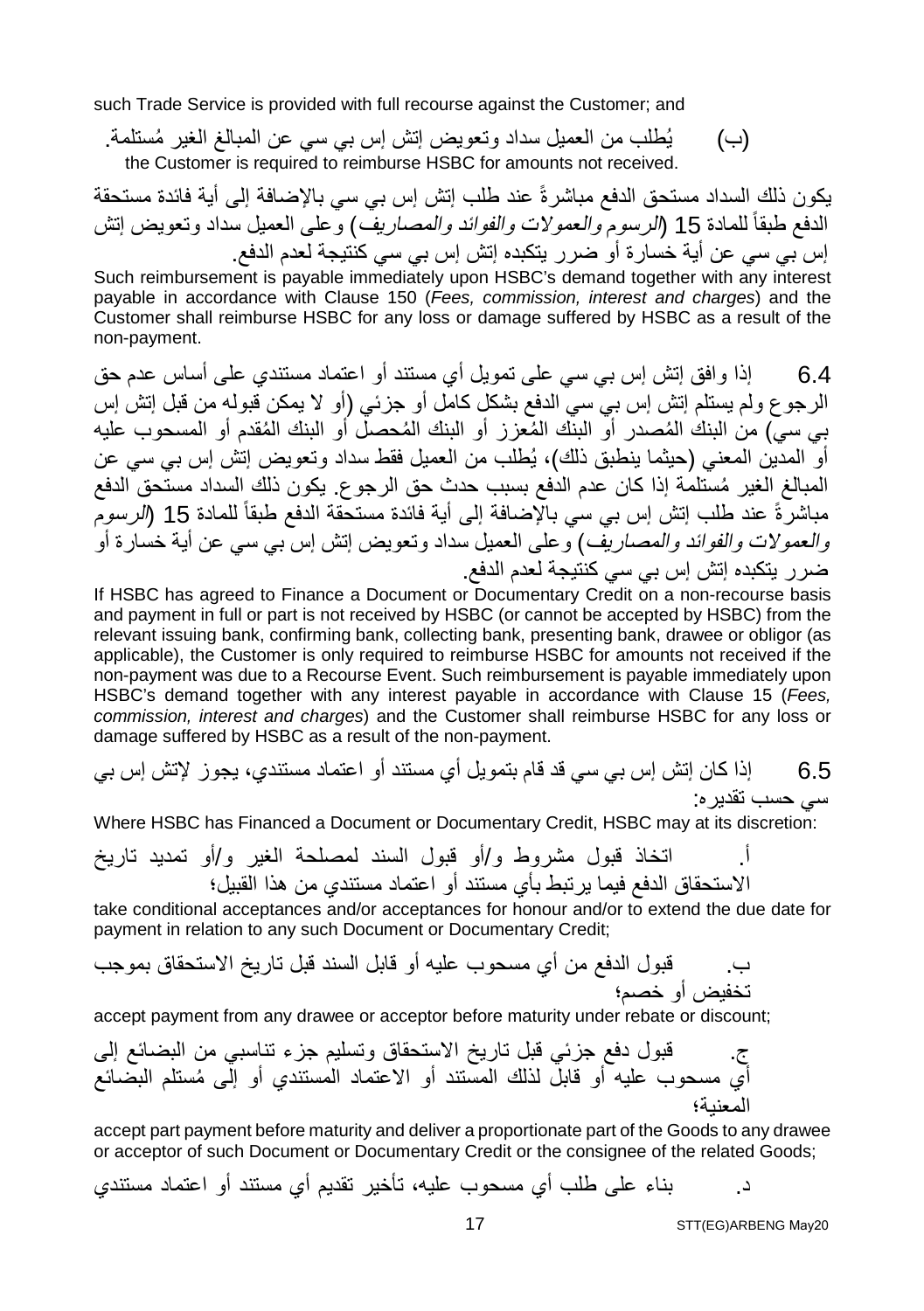من ھذا القبیل للدفع أو القبول دون التأثیر على التزام العمیل تجاه إتش إس بي سي فیما یختص بذلك المستند أو الاعتماد المستندي؛

at the request of any drawee, delay presentation of such Document or Documentary Credit for payment or acceptance without affecting the liability of the Customer to HSBC in respect of such Document or Documentary Credit;

ه. منح تعویض ضد أیة خسارة ناشئة عن أیة تناقضات من أجل الحصول على قبول أو دفع أي مستند ویؤكد العمیل أن التزاماتھ بالسداد والتعویض المنصوص علیھ في المادة 9 (السداد والتعویض) تنطبق على أي تعویض من ھذا القبیل؛ و

give an indemnity against any loss arising from any discrepancies in order to obtain acceptance or payment of a Document and the Customer confirms that its reimbursement obligations and the indemnity set out in Clause 9 (*Reimbursement and* ) shall apply to any such indemnity; and

و. اتخاذ الإجراءات والخطوات اللازمة لاسترداد أي مبلغ مستحق من أي قابل ُ للسند أو أي مظھر لأي مستند أو اعتماد مستندي فیما یختص بذلك المستند أو الاعتماد المستندي، على الرغم من قیام إتش إس بي سي بخصم مبلغ ذلك المستند أو الاعتماد المستندي من حساب العمیل لدي البنك.

institute proceedings and take steps for the recovery from the acceptors or endorsers of any such Document or Documentary Credit of any amount due in respect of such Document or Documentary Credit, despite HSBC having debited the bank account of the Customer with the amount of such Document or Documentary Credit.

7.1 تسري الشروط الواردة في ھذه المادة 7 على أیة قروض تمویل تجاري قد یقدمھا إتش إس بي سي إلى العمیل من وقت لأخر.

The terms in this Clause 7 apply to any Trade Finance Loans which HSBC may provide to the Customer from time to time.

7.2 مع مراعاة بنود أیة اتفاقیة تسھیلات معمول بھا قد تُطبق، یكون أي قرض تمویل تجاري ُ یقدمھ إتش إس بي سي إلى العمیل على أساس غیر ملتزم بھ ویجوز لإتش إس بي سي إنھاء أو إلغاء قرض التمویل التجاري ھذا في أي وقت بدون تقدیم أیة أسباب إلى العمیل.

Subject to the terms of any applicable Facility Agreement which may apply, any Trade Finance Loan which HSBC provides to the Customer shall be on an uncommitted basis and HSBC may terminate or cancel such Trade Finance Loan at any time without providing reasons to the Customer.

7.3 تستحق الفائدة على قرض التمویل التجاري وتكون مستحقة الدفع طبقاً للمادة 15 (الرسوم والعمولات والفوائد والمصاریف).

Interest shall accrue on the Trade Finance Loan and shall be payable in accordance with Clause 0 (*Fees, commission, interest and charges*).

7.4 على العمیل دفع كل قرض تمویل تجاري بالإضافة إلى الفائدة المستحقة وأیة رسوم وعمولات ومصاریف وتكالیف مستحقة تم تكبدھا من قبل إتش إس بي سي عند الطلب ما لم یوافق إتش إس بي سي على خلاف ذلك كتابياً. في أي حال على العميل دفع قرض التمويل التجاري في موعد أقصاه:

7 قروض التمویل التجاري **Loan Finance Trade**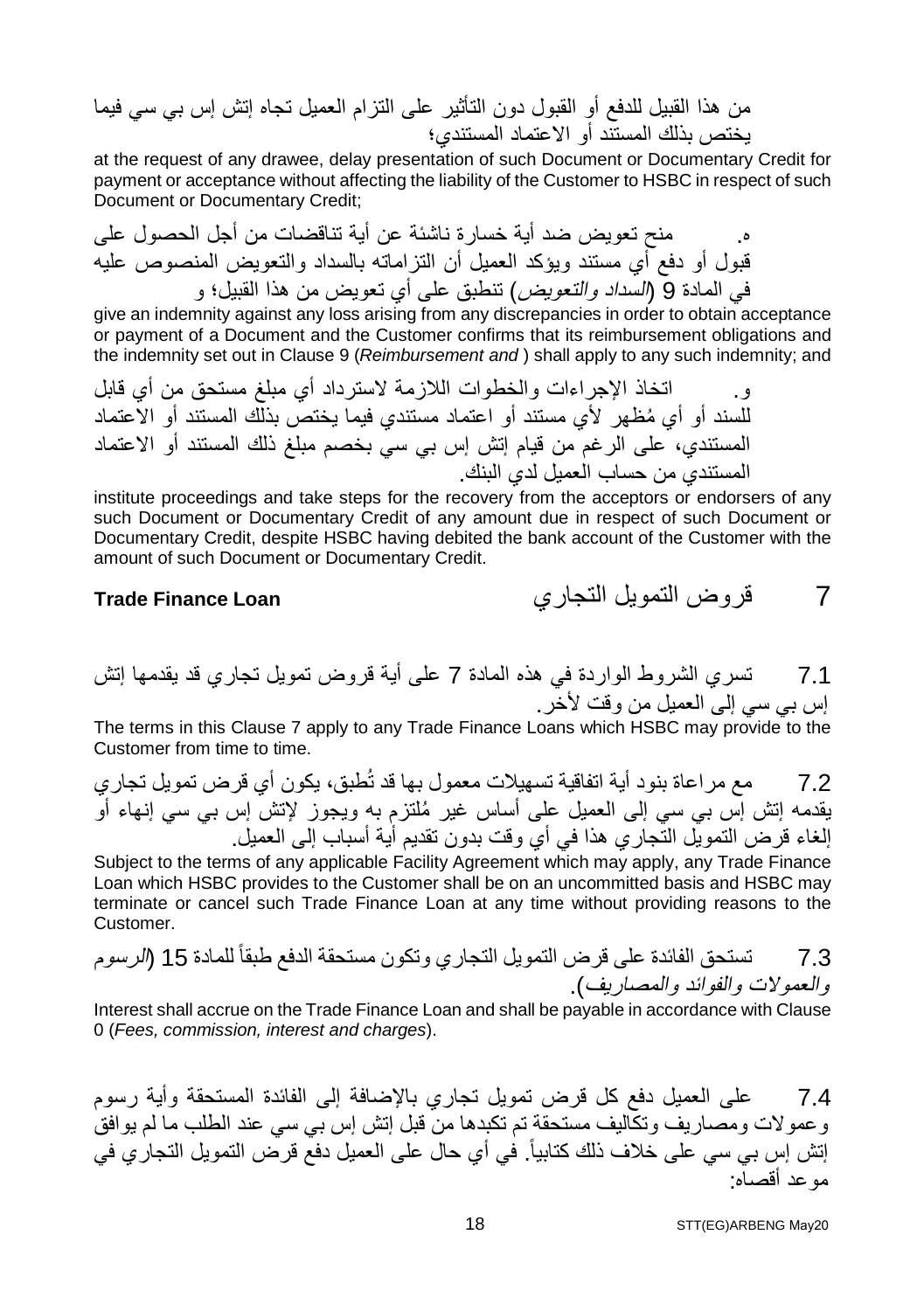The Customer shall repay each Trade Finance Loan together with accrued interest and any outstanding fees, commissions, charges and expenses incurred by HSBC on demand unless HSBC agrees otherwise in writing. In any event the Customer shall repay a Trade Finance Loan no later than:

its maturity date of;

ب. إذا كان لتمویل بضائع أو خدمات، التاریخ الذي یقبض فیھ العمیل عوائد مبیعات ھذه البضائع أو الخدمات (بشكل كامل أو جزئي)؛ و/أو

if it is for financing goods or services, the date on which the Customer receives the proceeds of sale of those goods or services (in full or part); and/or

ج. إذا كان لتمویل مدیونیة مستحق للعمیل، التاریخ الذي یستلم فیھ العمیل مبلغ الدین (بشكل كامل أو جزئي)، و

if it is for the financing of a debt owed to the Customer, the date on which the Customer receives payment of the debt (in full or part),

یضمن وعلى العمیل، ً بناء على طلب إتش إس بي سي قیامھ بتأمین كافة المبالغ المستحقة الدفع إلى العمیل بموجب أو فیما یرتبط بأیة معاملة تجاریة ذات صلة، أن یتم دفعھا بشكل مباشر إلى حساب لدى إتش إس بي سي المعني حسب ما یتم تحدیده من قبل إتش إس بي سي لیتم استخدامھا مقابل سداد قرض التمویل التجاري ذو الصلة (وأي التزامات أخرى مستحقة على العمیل في حینھ).

andupon the request of HSBC, the Customer will arrange forall monies payable to the Customer under or in connection with the relevant Trade Transaction to be paid directly to a bank account as specified by HSBC to be used towards the repayment of that Trade Finance Loan and any other outstanding Customer Liabilities.

7.5 إذا كان قرض التمویل التجاري مستحق الدفع في یوم یحق للعمیل فیھ إجراء سحب بموجب قرض تمویل تجاري آخر، قد یطلب إتش إس بي سي:

If a Trade Finance Loan is due for repayment on a day when the Customer is entitled to make a drawing under another Trade Finance Loan, HSBC may require:

(أ) خصم مبلغ قرض التمویل التجاري المستحق الدفع من مبلغ السحب الذي سیتم إجراءه؛ و the amount of the Trade Finance Loan that is to be repaid to be deducted from the amount of the drawing to be made; and

(ب) دفع فرق المبالغ فقط (إن وجد) إلى العمیل.

أ. تاریخ الاستحقاق ؛

only the difference in amounts (if any) to be paid to the Customer.

7.6 عندما یطلب العمیل الحصول على قرض تمویل تجاري ویجب أن یكون مدعوماً باعتماد مستندي أو أمر شراء مؤكد أو فاتورة مبدئیة أو أي مستند داعم آخر محدد في الطلب، فیجب على العمیل، في أو قبل الوقت الذي یقوم فیھ بتقدیم طلب الحصول على قرض التمویل التجاري، أن یقوم بتقدیم الاعتماد المستندي الأصلي (بما في ذلك جمیع التعدیلات (إن وجدت) أو نسخة من أمر الشراء المؤكد أو الفاتورة المبدئیة أو أي مستند داعم آخر مشار إلیھ في الطلب، في كل حالة وذلك بموجب Customer the Where) المستند الداعم) HSBCالنموذج المطلوب من قبل إتش إس بي سي requests a Trade Finance Loan and it is to be backed by a Documentary Credit or a confirmed purchase order, pro-forma invoice or such other supporting document specified in the Application, the Customer shall, at or before the time when the Customer submits the Application for that Trade Finance Loan, lodge with HSBC the original Documentary Credit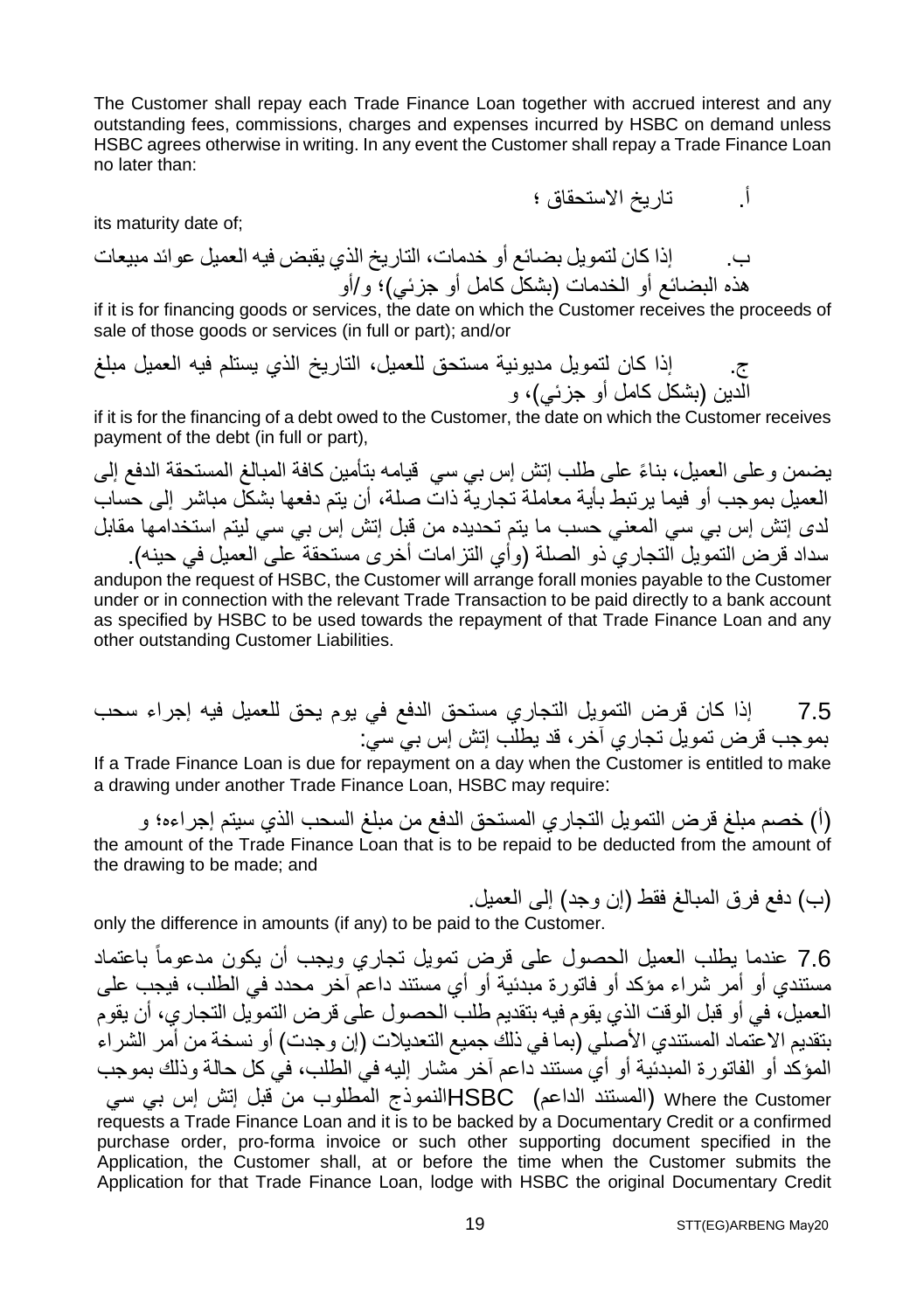(including all amendments (if any)) or a copy of the confirmed purchase order, pro-forma invoice or other such supporting document referred to in the Application (as applicable), in each case in the format required by HSBC (the Supporting Document).

7.7 عندما یقدم إتش إس بي سي قرض التمویل التجاري إلى العمیل مدعوماً بمستند داعم، فیجب على العمیل:

Where HSBC provides to the Customer a Trade Finance Loan backed by a Supporting Document, the Customer shall:

(أ) أن یقوم فقط باستخدام عوائد قرض التمویل التجاري لغرض شراء و/أو إنتاج و/أو تحویل و/أو تصنیعو/أو تخزین و/أو تأمین و/أو التجھیز للبیع أو شحن البضائع المشار إلیھا في الاعتماد المستندي الداعم.

only use the proceeds of that Trade Finance Loan for the purpose of purchasing, producing, processing, manufacturing, storing, insuring and/or preparing for sale or shipment of the Goods referred to in the Supporting Documents;

أ. 7.9عدم قبول أي تعدیل أو إلغاء في الاعتماد المستندي الداعم بدون الموافقة الخطیة المسبقة من قبل إتش إس بي سي؛

not accept any amendment to or cancellation of the Supporting Documents without HSBC's prior written consent;

ب. إبلاغ إتش إس بي سي فوراً إذا قلت قیمة البضائع المعنیة أو العوائد المستحقة بموجب الاعتماد المستندي الداعم في أي وقت عن مبلغ قرض التمویل التجاري؛ و

promptly notify HSBC if the value of the relevant Goods or the proceeds due under the Supporting Document at any time falls below the amount of the Trade Finance Loan; and

ج. إبلاغ إتش إس بي سي فوراً إذا لم یتم شحن البضائع المعنیة طبقاً للاعتماد المستندي الداعم.

promptly notify HSBC if the relevant Goods are not shipped in accordance with the terms of the Supporting Documents.

د. عندما یكون المستند الداعم ھو الاعتماد المستندي، فیجب أن تكون المستندات المقدمة إلى إتش غس بي سي ممتثلة بشمل صارم لأحكام وشروط الاعتماد المستندي قبل إنتھاء المھلة الزمنیة المنصوص علیھ في الاعتماد المستندي؛ و

where the Supporting Document is a Documentary Credit, present all Documents to HSBC in strict compliance with the terms and conditions of the Documentary Credit before the expiry of the time limit(s) prescribed in the Documentary Credit; and

ه. وعندما لا یكون المستند الداعم اعتماداً نسبیا،ً فوراً بعد شحن البضائع المعنیة، تزوید إتش إس بي سي بالفاتورة والمستندات الأخرى التي تُثبت أن البضائع المعنیة قد تم توریدھا إلى المشتري المعني طبقاً لأحكام وشروط عقد المبیعات المعني؛

where the Supporting Document is not a Documentary Credit, promptly following shipment of the relevant Goods, provide HSBC with the invoice and other documents evidencing that the relevant Goods have been supplied to the relevant buyer in accordance with the terms and conditions of the relevant sales contract.

ً 7.8 عندما يقوم إتش إس بي سي بتقديم قرض تمويل تجاري إلى العمیل مدعوما باعتماد مستندي ويقوم إتش إس بي سي بتقديم الم ستندات المطلوبة إلى ُ البنك المصــــدر للدفع أو الموافقة و/أو قیام إتش إس بي ســــي بتمويل ھذا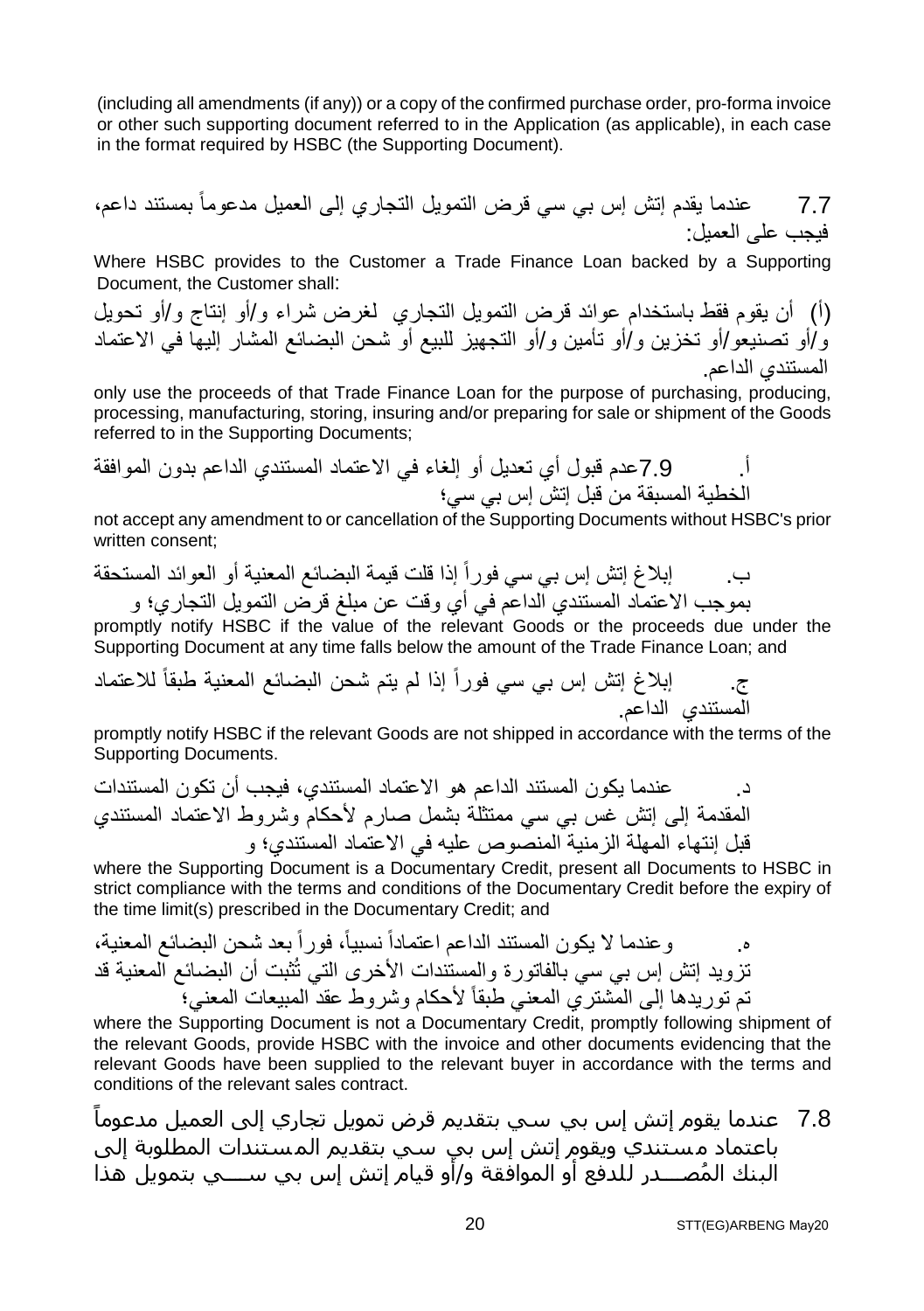الاعتماد المســـتندي أو أي مســـتند مقدم بموجب ھذا الاعتماد المســـتندي، يكون إتش إس بي سَـيٍّ مفوضاً باسـتخدام عائدات الاعتماد المسـتندي أو مبلّغ التمويل لســـداد قرض التمويل التجاري وأي التزامات أخرى مســـتحقة للعمیل (بما في ذلك الفائدة المستحقة).

Where HSBC provides to the Customer a Trade Finance Loan backed by a Documentary Credit and HSBC presents the required Documents to the issuing bank for payment or approval and/or HSBC Finances that Documentary Credit or any Document presented under that Documentary Credit, HSBC is authorised to apply the proceeds of the Documentary Credit or the amount of the Finance towards the repayment of that Trade Finance Loan and any other outstanding Customer Liabilities (including accrued interest).

**8 طلبات الافراج عن البضائع وضمانات الشحن وخطابات الضمان**

**Applications for Release of Goods, Shipping Guarantees and Letters of Indemnity** 

8.1 تنطبق الشروط الواردة في ھذه المادة 8 على أي طلب إفراج عن بضائع أو ضمان شحن أو خطاب ضمان.

The terms in this Clause 8 apply to any Application for the release of Goods, shipping guarantee or letter of indemnity.

8.2 إذا طلب العمیل من إتش إس بي سي التوقیع أو التصدیق على أي خطاب ضمان أو ضمان شحن أو (حسبما تكون علیھ الحالة) توقیع أو تظھیر أو إصدار أیة بولیصة شحن جوي أو بولیصة شحن بحري أو إیصال طرد بریدي أو إذن تسلیم (مجتمعین، **مستندات النقل**) لتسھیل الافراج عن البضائع:

If the Customer requests HSBC to sign or countersign any letter of indemnity or shipping guarantee or (as the case may be) sign, endorse or release any air waybill, bill of lading, parcel post receipt or delivery order (collectively, the **Transport Documents**) to facilitate the release of Goods:

(أ) یكون إتش إس بي سي مفوضاً (ولكن غیر ملزماً) بـ:

HSBC is authorised (but not obliged):

(1) ُ الوفاء بأیة مطالبة (بما في ذلك قبول أي مستند مقدم) یتم تقدیمھا بموجب أي اعتماد مستندي أو تحصیل مستندي أو مستند متعلق بأیة بضائع تم الإفراج عنھا ودفع قیمة فاتورة البضائع أو قیمة البضائع (بحسب الأعلى) دون ُ دراسة أي من المستندات المقدمة وسواء كان على درایة بأیة تناقضات أم لا؛

to honour any Claim (including the acceptance of any Document presented) made under any Documentary Credit, Collection or Document relating to any released Goods and to pay the invoiced amount of the Goods or the value of the Goods (whichever is higher) without examining any of the presented Documents and whether or not aware of any discrepancies; and

(2) استخدام أیة مستندات نقل في حیازة إتش إس بي سي لاسترداد أي خطاب ضمان أو ضمان شحن؛ و

to utilise any Transport Documents in HSBC's possession for the redemption of any letter of indemnity or shipping guarantee; and

ُ أي مستند مقدم للدفع مقابل البضائع المعنیة (سواء (ب) على العمیل أن یقبل فوراً ُ كانت متناقضة أم لا) وتعویض إتش إس بي سي وأي طرف معوض آخر طبقا 9 ً للمادة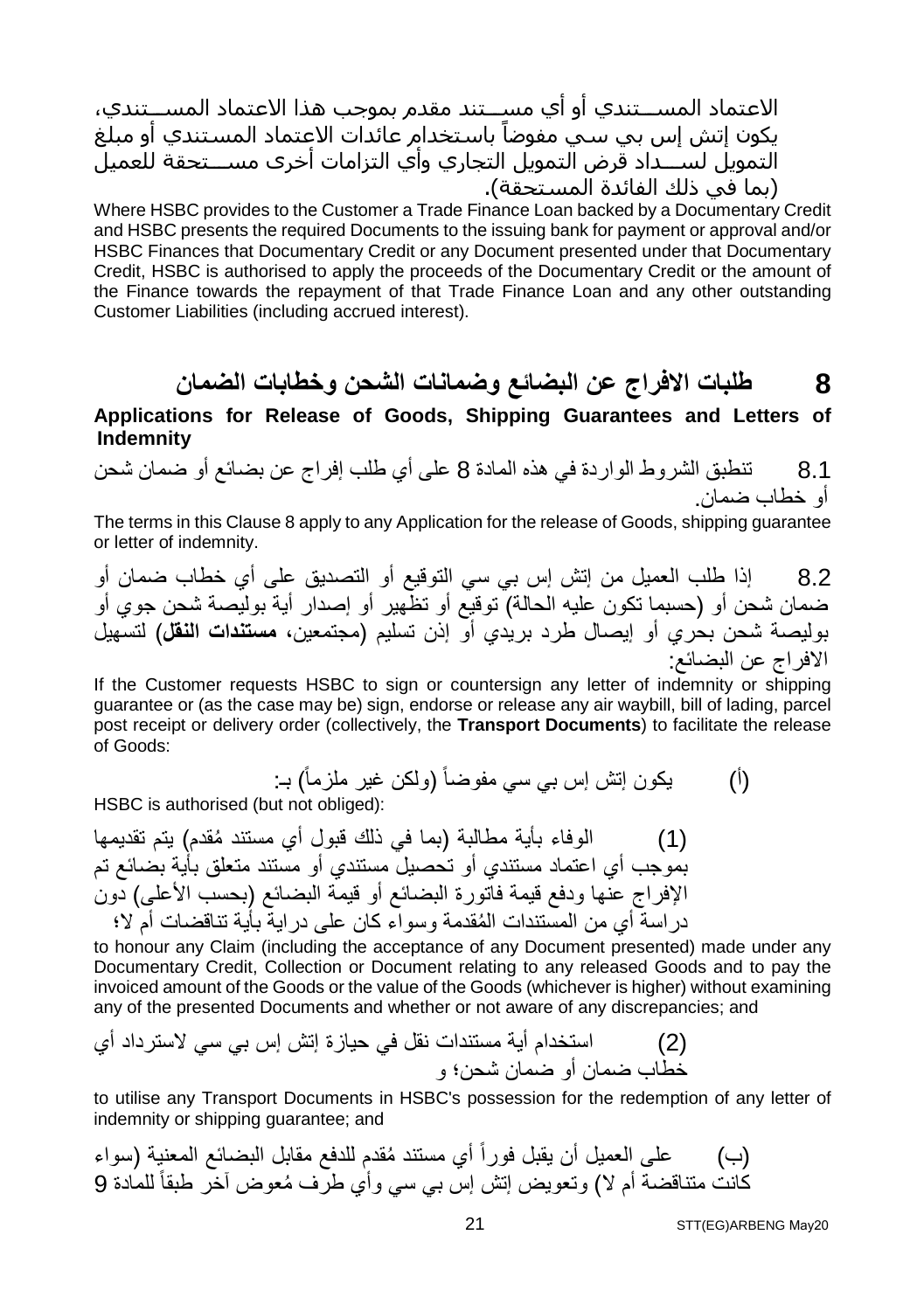(السداد والتعویض).

the Customer shall promptly accept any Document presented for the payment of the relevant Goods (whether discrepant or not) and shall indemnify HSBC and each other Indemnified Party in accordance with Clause 9 (*Reimbursement and* ).

8.3 یتم الإفراج عن البضائع و/أو المستندات إلى العمیل لغرض تسلیم البضائع وبیعھا. Goods and/or Documents are released to the Customer for the purpose of taking delivery of and selling the Goods.

8.4 یجوز لإتش إس بي سي القیام بمساومة أو تسویة أو دفع أو مقاومة أیة مطالبة تنشأ عن أو ترتبط بإصدار أي خطاب ضمان أو ضمان شحن أو توقیع إتش إس بي سي أو تظھیره أو إصداره لأي مستند نقل بالطریقة التي یراھا إتش إس بي سي مناسبة، دون إعفاء التزام ومسؤولیة العمیل عن السداد والتعویض لإتش إس بي سي بموجب ھذه الشروط.

HSBC may compromise, settle, pay or resist any Claim arising from or in connection with the issuance of any letter of indemnity or shipping guarantee or HSBC signing, endorsing or releasing any Transport Document in such manner as HSBC determines appropriate, without releasing the Customer's obligation and liability to reimburse and indemnify HSBC hereunder.

8.5 یقوم العمیل باسترداد وتسلیم كل خطاب ضمان أو ضمان شحن (إن وجد) إلى إتش إس بي سي للالغاء مباشر ة ً فور اً عقب استلام مستندات النقل الأصلية المعنية.

The Customer shall redeem and deliver each letter of indemnity or shipping quarantee (if any) to HSBC for cancellation immediately upon receipt of the relevant original Transport Documents.

8.6 یوافق العمیل على أن التزامات العمیل المتعلقة بخطاب الضمان أو ضمان الشحن سوف تستمر ولا یجوز تخفیضھا حتى یتم إرجاع خطاب الضمان أو ضمان الشحن إلى إتش إس بي سي وإعفاء إتش إس بي سي من كافة التزاماتھ بموجب خطاب الضمان أو ضمان الشحن ھذا.

The Customer agrees that its Customer Liabilities in respect of a letter of indemnity or shipping guarantee shall continue and shall not be reduced until such letter of indemnity or shipping guarantee has been returned to HSBC and HSBC has been released from all its liabilities under such letter of indemnity or shipping guarantee.

### القسم **<sup>2</sup> –** السداد والتعویض والحقوق الأخرى **SECTION 2 – REIMBURSEMENT, INDEMNITY AND OTHER RIGHTS**

#### **Reimbursement and indemnity والتعویض السداد 9**

9.1 یقوم العمیل عند الطلب بإعادة الدفع أو بالسداد إلى إتش إس بي سي كافة المبالغ المدفوعة (بأیة طریقة مھما كانت) أو المستحق دفعھا من قبل إتش إس بي سي أو أي شخص فیما یختص بالخدمة التجاریة وأن یدفع عند الطلب إلى إتش إس بي سي كافة المبالغ المستحقة في أي وقت من قبل العمیل إلى إتش إس بي سي بما في ذلك أي أصل قرض وفوائد وعمولات ورسوم وتكالیف متزایدة وضرائب ورسوم ومصاریف جمركیة فیما یختص بتلك الخدمة التجاریة وأیة تكالیف ونفقات تم تكبدھا من قبل إتش إس بي سي فیما یرتبط بتقدیم تلك الخدمة التجاریة.

The Customer shall upon demand reimburse or pay to  $HSE$  all sums paid (in whatever manner) or due to be paid by HSBC to any person in respect of any Trade Service and shall upon demand pay to HSBC all sums owing at any time by the Customer to HSBC including any principal, interest, commissions, fees, Increased Costs, taxes, customs duties and charges in respect of such Trade Services and any costs and expenses incurred by HSBC in connection with providing such Trade Services.

9.2 على العمیل تعویض إتش إس بي سي، وكل عضو في مجموعة إتش إس بي سي،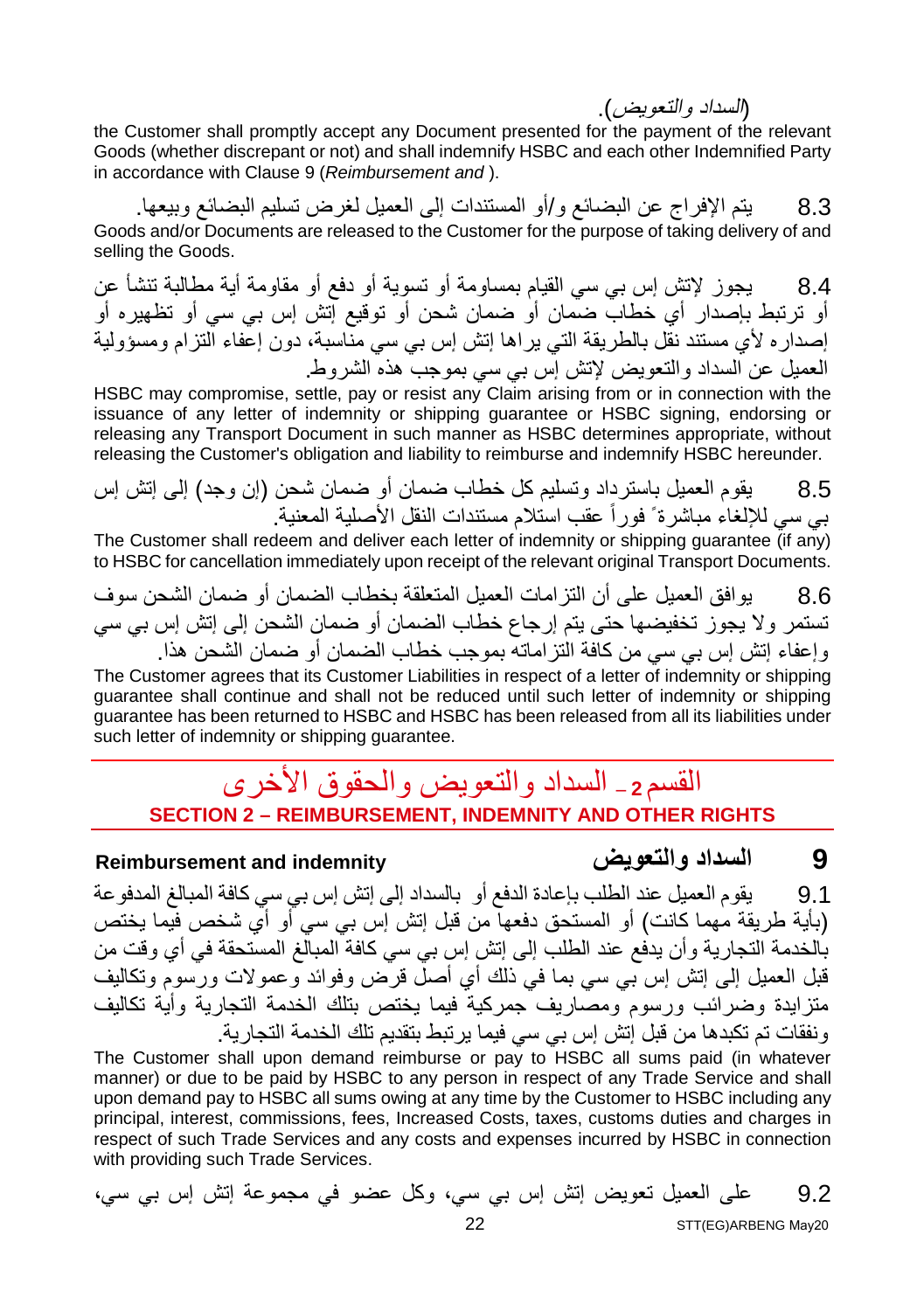ومكاتبھم وموظفیھم ومفوضیھم (كل منھم، **ُ الطرف المعوض**) عند الطلب ضد كافة الالتزامات والخسائر والمبالغ والأضرار والطلبات والمطالبات والنفقات والتكالیف (بما في ذلك أتعاب المحاماة والرسوم والمطالبات والطلبات والالتزامات من قبل أي مستفید أو من قبل الغیر على أساس تعویض كامل)، والعوائد والإجراءات القانونیة والعواقب الأخرى المباشرة والغیر مباشرة والتبعیة (مجتمعین، ا**لخسائر** ) التي قد یعاني منھا أو یتحملها أو یتكبدها أي طر ف مُعوض بموجب أو فیما یرتبط بالخدمة التجاریة وإنفاذ حقوقھ بموجب ھذه الشروط (إلا إذا كانت من ھذه الخسائر ناتجة عن ُ الاحتیال أو الإھمال الجسیم أو سوء السلوك المتعمد من قبل الطرف المعوض).

The Customer shall indemnify HSBC, each HSBC Group member, and their officers, employees and delegates (each, an **Indemnified Party**) on demand against all direct, indirect and consequential liabilities and losses, payments, damages, demands, claims, expenses and costs (including legal fees and fees, claims, demands and liabilities from a beneficiary or any other person on a full indemnity basis), proceedings, actions and other consequences (collectively, the **Losses**) which any Indemnified Party may suffer, sustain or incur under or in connection with any Trade Service and the enforcement of its rights under these Terms (except where any such Loss is caused by the Indemnified Party's fraud, gross negligence or wilful misconduct). The Customer shall on demand pay to the Indemnified Party the full amount of the Losses.

9.3 ُ على العمیل، بناء على طلب أي طرف معوض، المثول والدفاع، على نفقة وتكلفة العمیل ُ الخاصة، عن أیة دعوى قانونیة قد یتم تقدیمھ ضد ذلك الطرف المعوض فیما یتعلق بالخدمة التجاریة ُ وتقدیم أیة مساعدة حسبما یطلبھا ذلك الطرف المعوض بشكل معقول.

The Customer shall, upon request by any Indemnified Party, forthwith appear and defend at the Customer's own cost and expense any action which may be brought against such Indemnified Party in connection with any Trade Service and to provide such assistance as such Indemnified Party may reasonably require.

9.4 یجوز لإتش إس بي سي، في أي وقت وبدون إخطار مسبق، الخصم من أي حساب مصرفي یحتفظ بھ العمیل مع أي عضو في مجموعة إتش إس بي سي، أو الاقتطاع من أیة عوائد ُم ُ حتفظ بھا أو مستلمة من قبل إتش إس بي سي والتي تكون مستحقة للعمیل، وأي من التزامات العمیل المستحقة في حینھ (حتى وإن كان ھذا الخصم سیؤدي إلى كشف الحساب المصرفي المعني). HSBC may, at any time and without notice, debit from any bank account which the Customer holds with any HSBC Group member, or deduct from any proceeds held or received by HSBC which are due to the Customer, any Customer Liabilities outstanding at that time (even if such debit or deduction would cause the relevant bank account to become overdrawn).

9.5 لا یجوز بأي حال من الأحوال إعفاء التعویضات الواردة في ھذه الشروط أو تقلیلھا، كما لا یجوز أن یتأثر التزام العمیل بسبب تغییر إتش إس بي سي أو أي شخص من وقت لآخر، أو تسییلھ أو إعفاءه لأي من تلك التعویضات، أو منحھ أیة مھلة أو تساھل أو امتیاز، أو الاتفاق مع أي شخص أو الموافقة على قبول أو تغییر أي حل وسط أو ترتیب أو تسویة، أو التخلي عن المطالبة أو تنفیذ الدفع، أو تحدید أو تغییر أو تخفیض أو تمدید شروط الخدمة التجاریة، أو عن طریق أي شيء تم القیام بھ أو التخلي عنھ، لكن لھذا الحكم، قد یؤدي إلى إعفاء أو بخلاف ذلك تبرئة العمیل. The indemnities contained in these Terms in any way discharged or diminished, nor shall the liability of the Customer be affected by reason of HSBC or any person from time to time, varying, realising or releasing any of the same, or granting any time, indulgence or concession or compounding with any person, or concurring in accepting or varying any compromise, arrangement or settlement, or omitting to claim or enforce payment, or determining, varying, reducing or extending the terms of any Trade Service, or by anything done or omitted which, but for this provision, might operate to discharge or otherwise exonerate the Customer.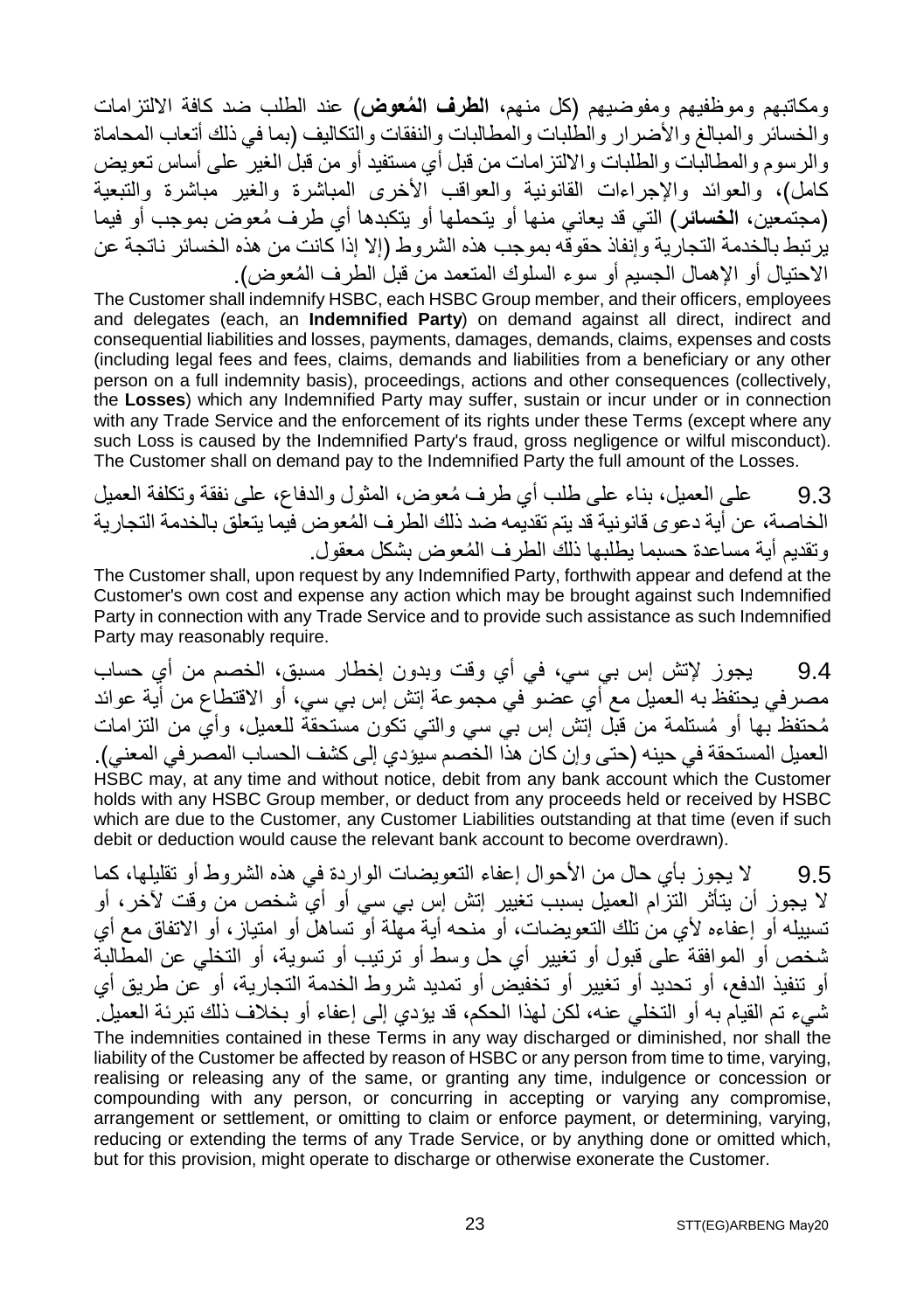#### **10 الضمانات النقدیة Collateral Cash**

10.1 على العمیل عند طلب الدفع إلى ذلك الحساب المصرفي الذي یقرره إتش إس بي سي تغطیة النقدیة بمبلغ یكفي لتغطیة التزامات العملاء أو مبلغ أقل إذا تمت الموافقة من قبل إتش إس بي سي (ذلك المبلغ المدفوع، على أنھ **الضمانات النقدیة**).

The Customer shall upon demand pay to such bank account as HSBC may direct cash cover in an amount sufficient to cover the Customer Liabilities or such lesser amount if agreed by HSBC (such amount paid, being **Cash Collateral**).

10.2 إذا كان مطلوباً من قبل إتش إس بي سي، أن یمنح العمیل لإتش إس بي سي، في شكل ُ ومضمون مرضي لإتش إس بي سي، حق ضمان یكون مألوف في الولایة القضائیة الحاكمة فیما یتعلق بالحساب ومثل تلك الضمانات النقدیة، ویقوم العمیل بإجراء أي إیداع أو قید أو تسجیل أو إدراج لحق الضمان ذلك حتى یتم إتمامھ ویكون قابل للنفاذ ضد العمیل، وعلیھ أن یدفع أیة رسوم ذات صلة.

If required by HSBC, the Customer will grant to HSBC, in form and substance satisfactory to HSBC, a security interest which is customary in the Governing Jurisdiction in respect of the bank account and such Cash Collateral and the Customer shall undertake any filing, registration, recording or enrolment of such security interest for it to be perfected and enforceable against the Customer and shall pay any related fees.

10.3 ٪ یجوز لإتش إس بي سي، في أي وقت وبدون أي إخطار أو مطالبة، تطبيق (سواءً عن طریق المقاصة أو التحویل أو غیر ذلك) أي أو جمیع الضمانات النقدیة لسداد أي مطالبة أو إعادة سداد أي قرض تمویل تجاري و/أو الوفاء بأي من أو جمیع الالتزامات الأخرى للعمیل. HSBC may, at any time without notice or demand, apply (whether by way of set-off, transfer or

otherwise) any or all Cash Collateral towards the payment of any Claim, the repayment of any Trade Finance Loan and/or satisfaction of any or all other Customer Liabilities.

10.4 ما لم یوافق إتش إس بي سي على خلاف ذلك:

Unless HSBC otherwise agrees:

(أ) لا تُشكل الضمانات النقدیة دیناً مستحقاً من قبل إتش إس بي سي للعمیل أو لأي شخص آخر ولكن تكون واجبة الأداء أو قابلة للاسترجاع ( ً سواء بشكل كامل أو جزئي) من قبل إتش إس بي سي إلى العمیل أو أي شخص آخر، وفي كل حالة، وما لم یكون إتش إس بي سي مقتنعاً بأن جمیع التزامات العمیل قد تم دفعھا بشكل غیر مشروط وغیر قابل للرجوع فیھ وتم إعفاءھا بالكامل؛

Cash Collateral shall not constitute a debt owed by HSBC to the Customer or any other person and shall not be repayable or refundable (in whole or in part) by HSBC to the Customer or any other person, in each case, until and unless HSBC is satisfied that all the Customer Liabilities have been unconditionally and irrevocably paid and discharged in full; and

(ب) لیس ھناك أیة فائدة مستحقة على الضمانات النقدیة.

no interest shall accrue on Cash Collateral.

10.5 لا یجوز للعمیل إنشاء أو السماح بإنشاء أي رھن أو تكلیف أو ضمان أو امتیاز أو حق ضمان آخر أو عبء على الضمانات النقدیة، أو أي حساب مصرفي یُحتفظ فیھ بتلك الضمانات النقدیة (باستثناء أي ضمان لصالح إتش إس بي سي) أو التنازل عنھ أو نقلھ، أو التصرف فیھ بشكل آخر.

The Customer shall not create or permit to subsist any mortgage, charge, pledge, lien or other security interest or encumbrance over the Cash Collateral, or any bank account in which such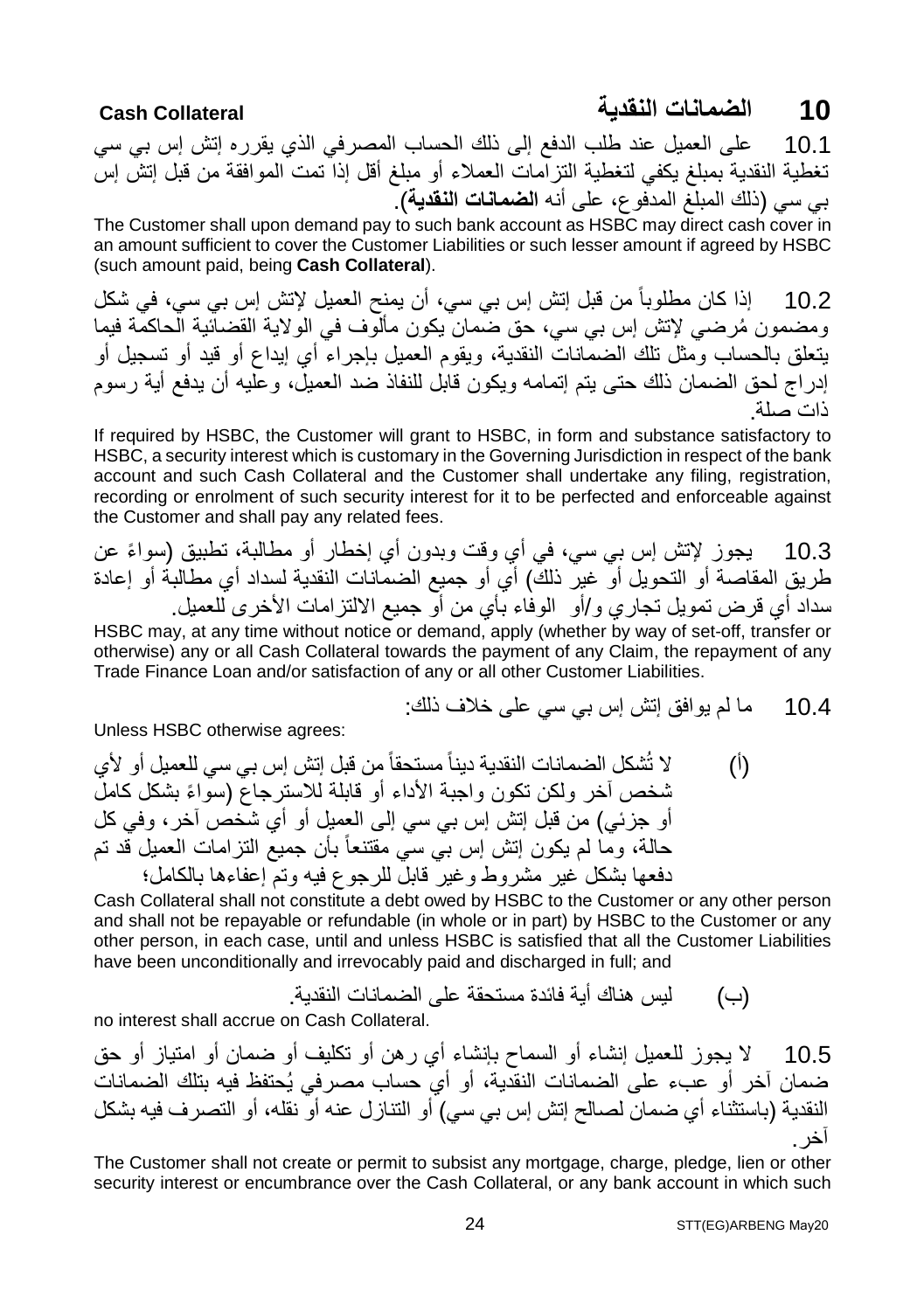Cash Collateral is held (except for any security in favour of HSBC) or assign, transfer or otherwise deal with the same.

**11 الرھن Pledge**

11.1 یدفع العمیل إلى إتش إس بي سي عند الطلب كافة التزامات العمیل. The Customer will pay to HSBC on demand all Customer Liabilities.

11.2 یرھن العمیل بموجب ھذه الشروط، إلى الحد المسوح بھ، إلى إتش إس بي سي كضمان مستمر لالتزامات العمیل، جمیع المستندات والبضائع التي تكون في أي وقت في حیازة أو سیطرة فعلیة أو لاحقة لإتش إس بي سي أو یُحتفظ بھا كأمانة لـ، أو لصالح، إتش إس بي سي سواء للحصانة أو التحصیل المستندي أو الضمان أو تقدیم مطالبة أو أي سبب آخر، وسواء كان أو لم یكن ذلك في سیاق الأعمال المصرفیة العادیة أو في الولایة القضائیة الحاكمة أو في أي مكان آخر.

The Customer hereby, to the extent permissible, pledges to HSBC as a continuing security for the Customer Liabilities all Documents and Goods which are at any time in actual or constructive possession or control of HSBC or held on trust for, or to the order of, HSBC whether for custody, collection, security, the making of a Claim or any other reason and whether or not in the ordinary course of banking business and whether in the Governing Jurisdiction or elsewhere.

11.3 إلى الحد المطلوب من قبل إتش إس بي سي، على العمیل القیام بكافة التصرفات (بما في ذلك إبرام مستندات إضافیة) لإنشاء وإثبات وإعطاء النفاذ الكامل لأي رھن على المستندات والبضائع كضمان لالتزامات العمیل.

To the extent required by HSBC, the Customer shall do all acts (including entering into such further documents) to create, evidence and give the full effect of a pledge over the Documents and Goods as security for the Customer Liabilities.

11.4 إذا تطلب تسجیل أي رھن (أو ما یعادلھ) في الولایة القضائیة الحاكمة أو إیداعھ أو بخلاف ذلك قیده علناً حتى یكون قابل للنفاذ، على العمیل بناء على طلب إتش إس بي سي اتخاذ كافة الأفعال المعقولة لتسجیل و/أو إیداع و/أو قید ذلك الرھن (بما في ذلك دفع أیة رسوم ذات صلة).

If, in the Governing Jurisdiction a pledge (or its equivalent) is required to be registered, filed or otherwise publicly recorded for it to be enforceable, upon request of HSBC the Customer shall take all reasonable action to so register, file and/or record such pledge (including making payment of any related fees).

11.5 لا ینطبق أي قید على حق دمج وتوحید الضمانات على الرھن بموجب ھذه المادة .11 Any restriction on the right of consolidating securities shall not apply to the pledge under this Clause 11.

11.6 تظل المخاطرة في أیة مستندات وبضائع مرھونة لدى العمیل ولا یتحمل أي من إتش إس بي سي أو أي عضو آخر في مجموعة إتش إس بي سي المسؤولیة عن أیة خسارة أو ضرر أو انخفاض في قیمة أیة مستندات أو بضائع یحتفظ بھا إتش إس بي سي كضمان.

The risk in any Documents and Goods pledged shall remain with the Customer and neither HSBC nor any other HSBC Group member shall be responsible for any loss or damage or depreciation in value of any Documents or Goods held by HSBC as security.

11.7 في حال: :If (أ) إخفق العمیل في دفع أیة من التزامات العمیل عند استحقاقھا أو طلبھا؛ the Customer fails to pay any Customer Liabilities when due or demanded;

(ب) عدم امتثال العمیل لأي حكم آخر من ھذه الشروط؛

the Customer does not comply with any other provision of these Terms;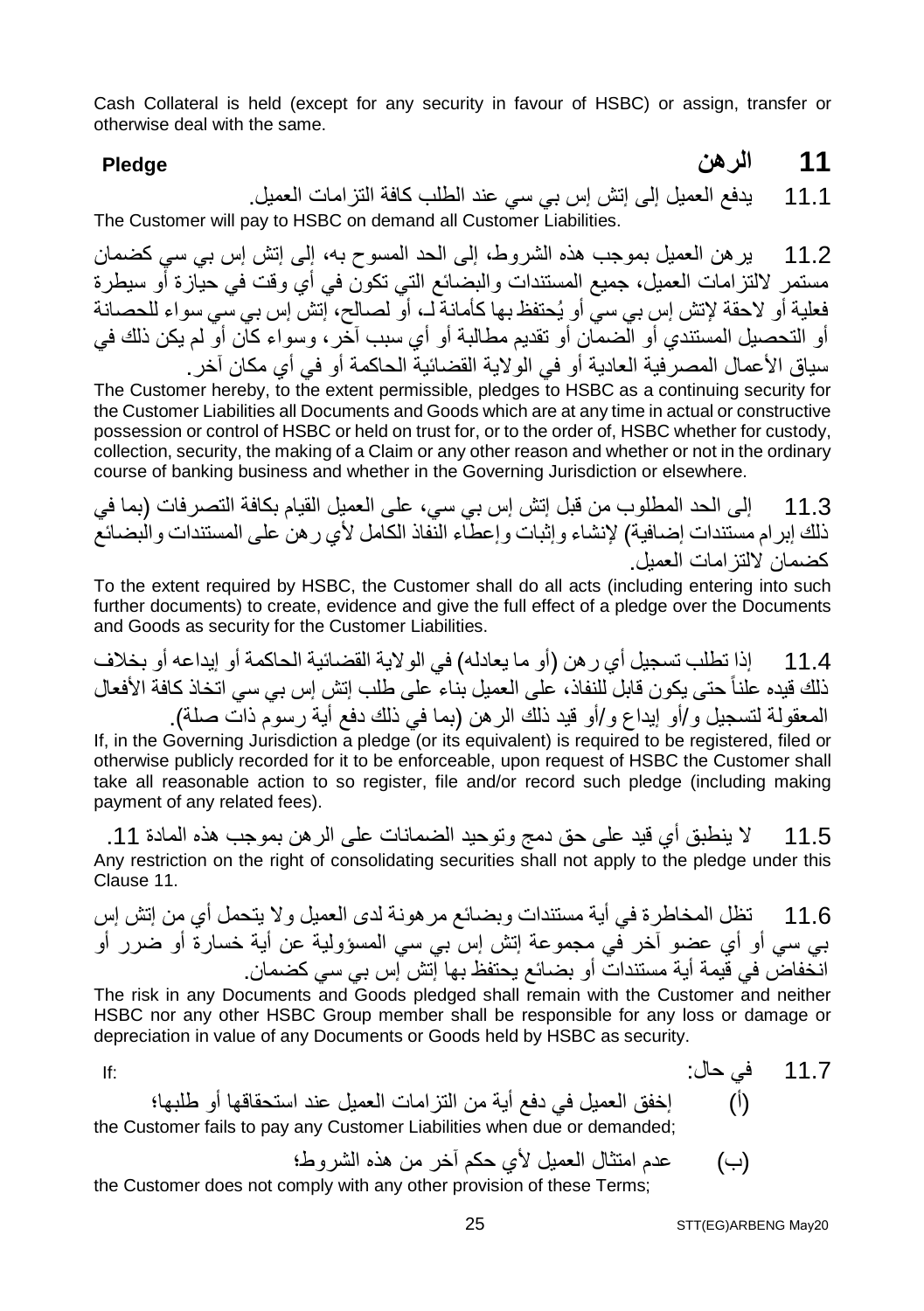(ج) عدم صحة أي إقرار تم تقدیمھ من قبل العمیل بموجب ھذه الشروط أو إثبات عدم صحتھ عند تقدیمھ أو اعتباره قد تم تقدیمھ؛

any representation made by the Customer under these Terms is or proves to have been incorrect when made or deemed to have been made;

(د) عدم قدرة العمیل أو اعترافھ بعدم قدرتھ على دفع دیونھ عند استحقاقھا أو كون ُ أو مفلساً وفقاً لقوانین الولایة القضائیة الخاصة ُ العمیل أو اعتباره معسراً بتأسیسھ و/أو إنشاءه (حسبما ھو معمول بھ)؛ أو

the Customer is unable or admits inability to pay its debts as they fall due or the Customer is or is deemed to be insolvent or bankrupt under the laws of its jurisdiction of establishment and/or incorporation (as applicable); or

(ه) دخول العمیل في أو أصبح خاضعاً لإعادة تنظیم أو تكوین أو ترتیب آخر مع واحد أو أكثر من الدائنین أو تصفیة أو أي شكل آخر من إجراءات الإفلاس أو الإعسار أو الإجراءات القانونیة،

the Customer enters into or becomes subject to a reorganisation, a composition or other arrangement with one or more creditors, a winding-up, or any other form of bankruptcy or insolvency process or proceeding,

یجوز لإتش إس بي سي تنفیذ رھنھ، بدون طلب أو إشعار أو إجراءات قانونیة أو أي إجراء آخر فیما یتعلق بالعمیل أو أي شخص آخر، أو تسییل أو بیع أو تداول أو بخلاف ذلك التصرف في كافة أو بعض المستندات والبضائع في أي وقت وبأیة طریقة یراھا مناسبة دون أي قیود ومطالبات، ولا یكون إتش إس بي سي مسؤولاً عن أیة خسارة تنشأ عن ھذا التسییل أو البیع أو التداول أو التصرف. HSBC may enforce its pledge and may, without demand, notice, legal process or any other action with respect to the Customer or any other person, realise, sell, negotiate or otherwise dispose of all or some of the Documents and the Goods at any time and in any way which it deems expedient free from any restrictions and claims and HSBC shall not be liable for any loss arising out of such realisation, sale, negotiation or disposal.

11.8 یمكن أن تُقید كافة الأموال التي یتم استلامھا أو استردادھا أو تسییلھا من قبل إتش إس بي سي عقب تنفیذ الرھن في حساب منفصل معلق بفائدة طالما قرر إتش إس بي سي ذلك من أجل الحفاظ على حقوقھ تجاه الوفاء بكامل التزامات العمیل.

All monies received, recovered or otherwise realised by HSBC following the enforcement of the pledge may be credited to a separate interest-bearing suspense account for so long as HSBC determines in order to preserve HSBC's rights towards discharge of the whole of the Customer Liabilities.

12 **إیصالات الأمانة receipts Trust**

12.1 ُ بینما تظل أي من التزامات العمیل معلقة فیما یتعلق بخدمة تجاریة مقدمة فیما یرتبط بأیة ُ مستندات أو بضائع، إذا كانت ھذه المستندات أو البضائع محتفظ بھا أو تم إصدارھا للعمیل أو لصالحھ، فإن العمیل:

Whilst any Customer Liabilities remain outstanding in respect of any Trade Service provided in relation to any Documents or Goods, if any such Documents or Goods are held by or released to the Customer or to its order, the Customer:

(أ) یحتفظ بتلك المستندات والبضائع (وعوائد البیع و/أو أي تأمین) كأمانة لصالح إتش إس بي سي (أو، إذا لم یتم الاعتراف بالأمانة وإنفاذھا، یحتفظ بھا لصالح إتش إس بي سي) حصراً للغرض المتفق علیھ بین إتش إس بي سي والعمیل من وقت لآخر فیما یتعلق بالخدمة التجاریة المقدمة؛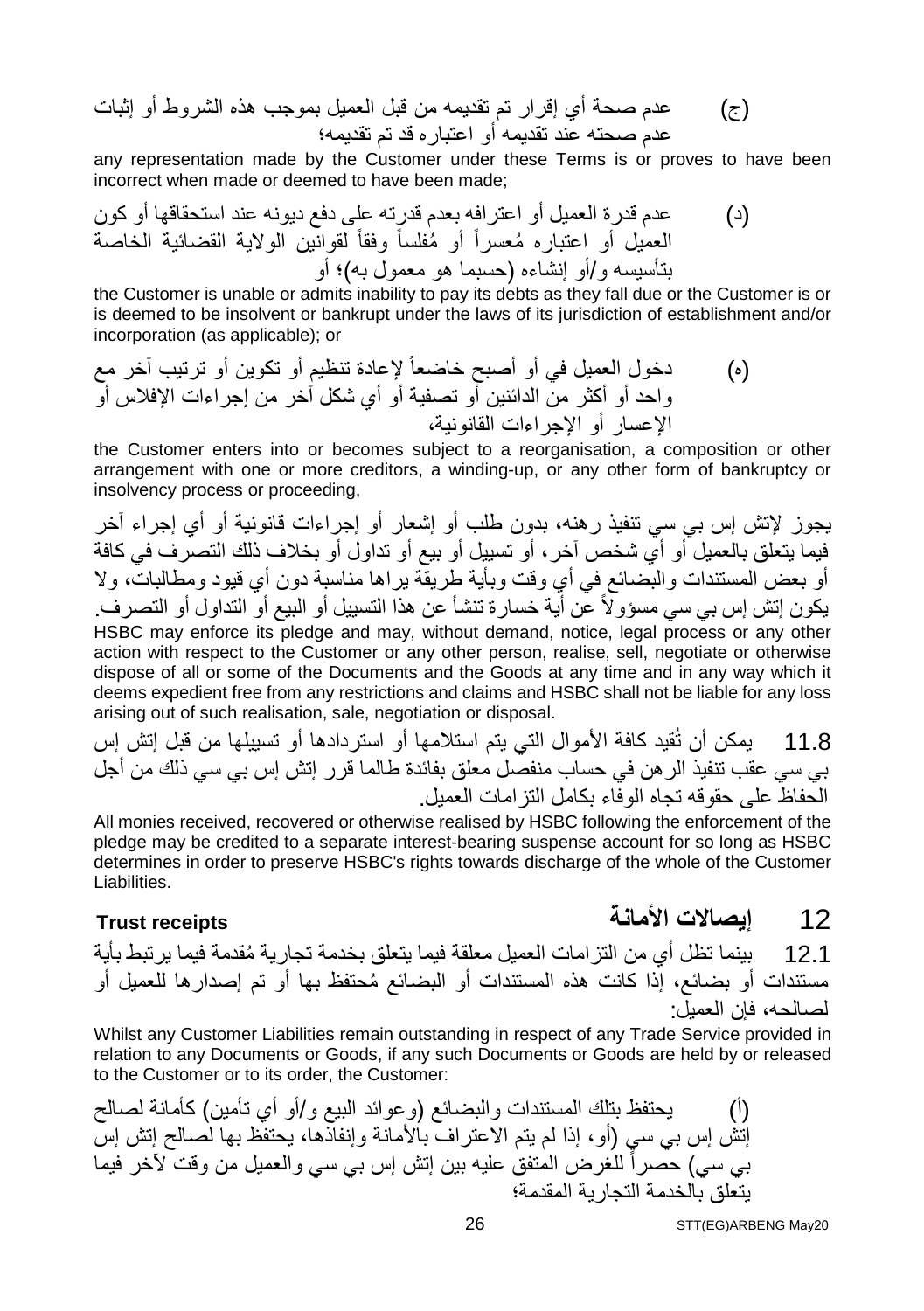will hold such Documents and Goods (and the proceeds of sale and/or any insurance) on trust for HSBC (or, if a trust is not recognised and enforceable hold to the order of HSBC) exclusively for the purpose agreed between HSBC and the Customer from time to time in respect of the Trade Service being provided;

(ب) یحتفظ بعوائد البیع و/أو التأمین، ویقوم بتخزین تلك البضائع، بشكل منفصل عن أیة ممتلكات أخرى للعمیل ویمكن تحدیده؛

will keep such sale and/or insurance proceeds, and store such Goods, separate from any other property of the Customer and capable of being identified;

(ج) یؤكد بأن تلك المستندات والبضائع ستظل خاضعة للرھن المنصوص علیھ في المادة 11 (الرھن) لكن على مسؤولیة العمیل؛

confirms that such Documents and Goods will continue to be subject to the pledge in Clause 11 ( Pledge) but at the risk of the

$$
\dot{C}ustomer;
$$

(د) یقوم، بناء على طلب إتش إس بي سي، بالتوقیع على وتسلیم إلى إتش إس بي ُ سي إیصالات أمانة بشكل ومضمون مرضي إلى إتش إس بي سي بالإضافة إلى أیة مستندات أخرى قد یطلبھا إتش إس بي سي؛

will, at the request of HSBC, execute and deliver to HSBC trust receipts in form and substance satisfactory to HSBC together with any other documentation HSBC may require;

(ھـ) یمتثل فوراً وبشكل كامل بأیة تعلیمات أو طلب یعطیھ إتش إس بي سي إلى العمیل فیما یتعلق بتلك المستندات والبضائع؛

will comply promptly and fully with any instructions or request which HSBC may give to the Customer in relation to such Documents and Goods;

(و) یقوم، عند الاستلام، بدفع عوائد بیع و/أو تأمین البضائع إلى إتش إس بي سي فوراً؛ و

will, upon receipt, promptly pay to HSBC the proceeds of sale and/or insurance of the Goods; and

(ز) یُقر بأنھ یجوز لإتش إس بي سي في أي وقت أخذ حیازة البضائع و/أو المستندات و/أو عوائد بیع و/أو تأمین البضائع والتصرف فیھا.

acknowledges that HSBC may at any time take possession and dispose of the Goods, Documents and/or sale and/or insurance proceeds of the Goods.

### **Set-off المقاصاة 13**

13.1 یجوز لإتش إس بي سي، في أي وقت وبدون إشعار، أن یجمع أو یُدمج ویُوحد كافة ُ حسابات العمیل المحتفظ بھا لدى إتش إس بي سي و/أو مقاصة أي من التزامات العمیل مقابل أي التزام مستحق من قبل إتش إس بي سي إلى العمیل (بما في ذلك ما یتعلق بأیة ضمانات نقدیة، أو العوائد المُستلمة أو المُحتفظ بها من قبل إتش إس بي سي)، بغض النظر عن مكان الدفع أو فر ع الحجز أو العملة لأي من الالتزامین.

HSBC may, at any time and without notice, combine or consolidate all the bank accounts of the Customer held with HSBC and/or set-off any Customer Liabilities against any obligation owed by HSBC to the Customer (including in respect of any Cash Collateral, or proceeds received or held by HSBC), regardless of the place of payment, booking branch or currency of either obligation.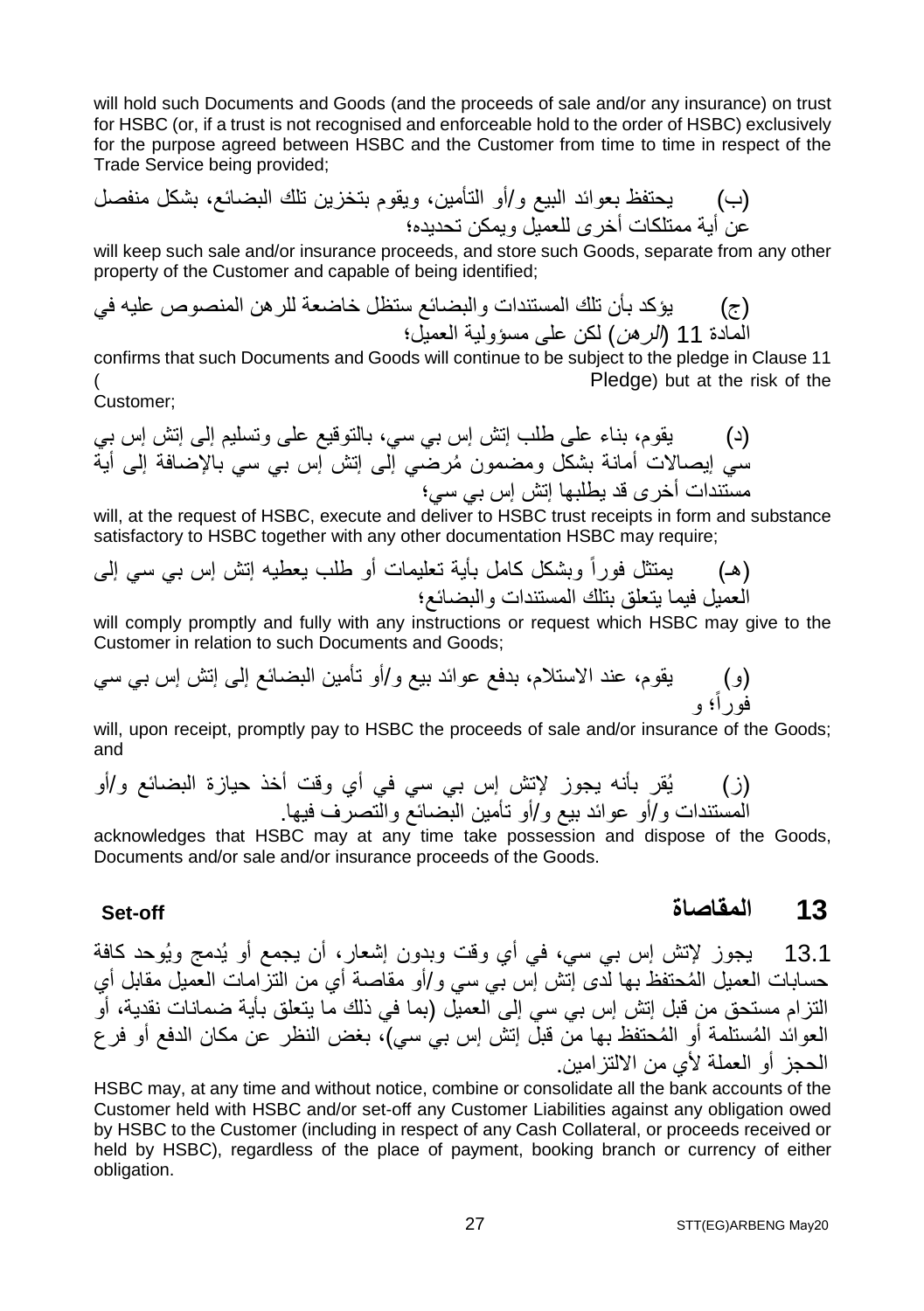13.2 من أجل إنفاذ أیة مقاصاة یجوز لإتش إس بي سي تحویل أي مبلغ یكون بعملة مختلفة بسعر الصرف المعني.

To effect any set-off HSBC may convert to a currency any amount which is in a different currency at the relevant Exchange Rate.

13.3 ُ إذا كانت أي من التزامات العمیل غیر مصفاة أو غیر مؤكدة، یجوز لإتش إس بي سي فرض أو مقاصة مبلغ یتم تقدیره من قبلھ بحسن نیة لیكون مبلغ ھذا الالتزام.

If any Customer Liabilities are unliquidated or unascertained, HSBC may apply or set off an amount estimated by it in good faith to be the amount of that liability.

### **14 الحقوق التكمیلیة rights Supplementary**

14.1 یجب أن تكون حقوق إتش إس بي سي بموجب ھذه الشروط بالإضافة إلى، ولا تخضع ولا تتأثر بأي شكل من الأشكال بأي واحد أو أكثر من، التعویضات أو الضمانات أو الكفالات أو غیرھا من الالتزامات التي قد یحتفظ بھا إتش إس بي سي الآن أو لاحقاً سواء من العمیل أو أي شخص آخر.

HSBC's rights under these Terms are to be in addition to and are not to be in any way prejudiced or affected by any one or more other indemnities, guarantees, securities or other obligations which HSBC may now or subsequently hold whether from the Customer or any other person.

14.2 یجوز لإتش إس بي سي تنفیذ حقوقھ بموجب ھذه الشروط أو فیما یتعلق بأیة تعویضات أو ضمانات أو كفالات أو التزامات أخرى التي قد بحتفظ بها إنش إس بي سي الآن أو لاحقاً سواء من العمیل أو أي شخص آخر في أي أمر یختاره ویتخلي العمیل عن أیة حقوق قد تكون لھ وتنص على خلاف ذلك.

HSBC may enforce its rights under these Terms or in respect of any other indemnities, guarantees, securities or other obligations which HSBC may now or subsequently hold whether from the Customer or any other person in any order it chooses and the Customer waives any rights it may have which provide otherwise.

### <sup>ا</sup>لقسم **<sup>3</sup> -** الرسوم والدفع **SECTION 3 – FEES AND PAYMENTS**

**15 الرسوم والعمولات والفوائد والمصاریف**

#### **Fees, commission, interest and charges**

15.1 ما لم یتم الاتفاق على خلاف ذلك كتابیاً مع العمیل:

Unless otherwise agreed in writing with the Customer:

(أ) یتم دفع الرسوم والمصاریف الأخرى (بخلاف الفوائد والعمولات) من قبل العمیل إلى إتش إس بي سي فیما یتعلق بكل خدمة تجاریة بالمعدلات، وبالمبالغ، وفي الأوقات المتفق علیھا في الطلب ذي الصلة أو اتفاقیة التسھیلات أو سجل التعریفة أو غیر ذلك طبقاً للممارسات الإعتیادیة لإتش إس بي سي.

fees and other charges (other than interest and commission) shall be payable by the Customer to HSBC in respect of each Trade Service at the rates, in the amounts, and at the times agreed in the relevant Application, Facility Agreement or Tariff Book or as otherwise in accordance with HSBC's standard practices;

(ب) یتم دفع الفائدة من قبل العمیل إلى إتش إس بي سي عند الطلب فیما یتعلق بأي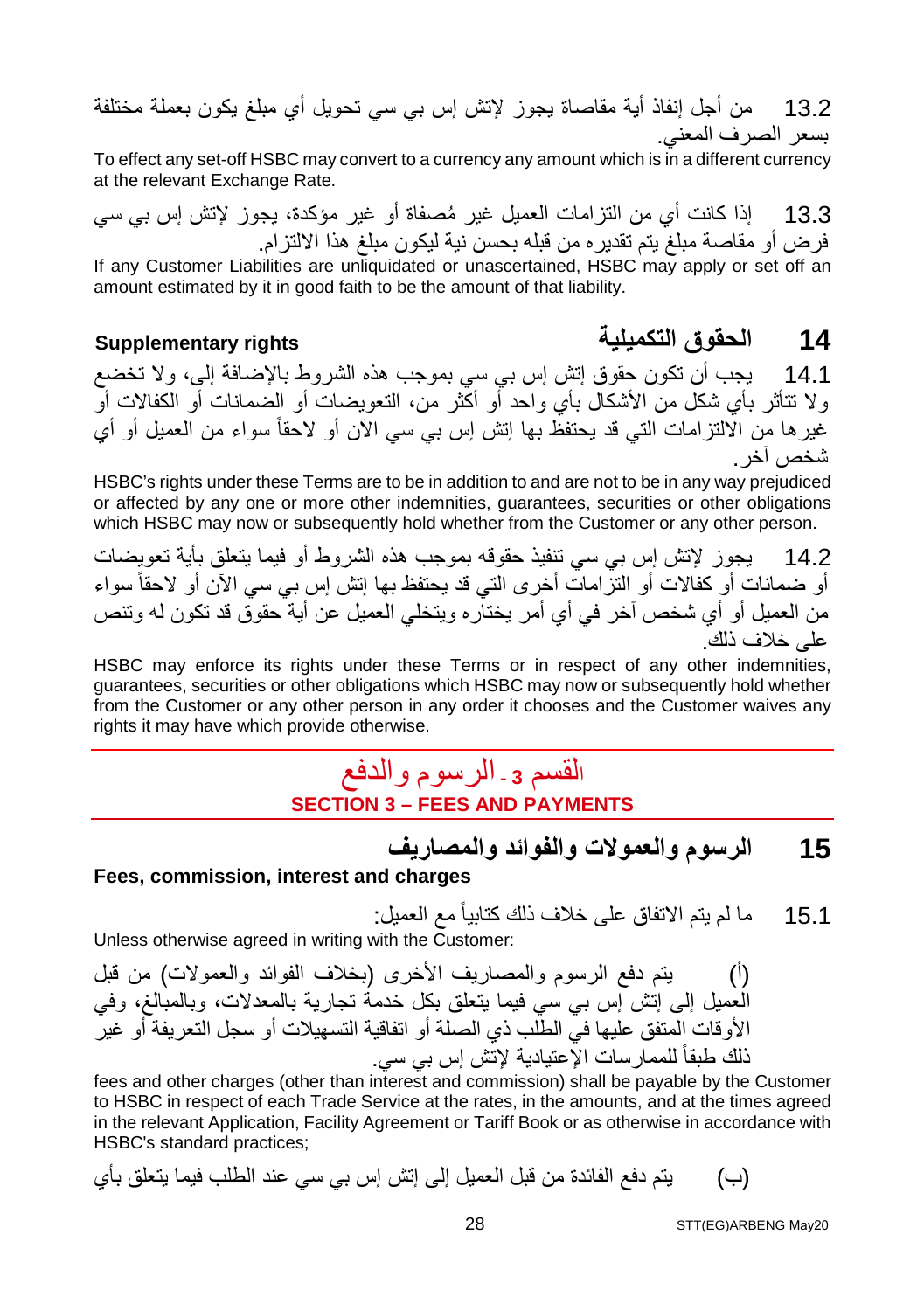قرض تمویل تجاري أو تمویل، ویتم استحقاقھا على مبلغ قرض التمویل التجاري أو التمویل للفترة من التاریخ الذي یقدم فیھ إتش إس بي سي قرض التمویل التجاري ذلك أو التمویل إلى التاریخ الذي یتم فیھ دفع أو تسویة قرض التمویل التجاري ذلك أو التمویل بالكامل، ویتم احتسابھا بالرجوع إلى المعدلات المتفق علیھا في الطلب ذي الصلة أو اتفاقیة التسھیلات أو سجل التعرفة أو غیر ذلك طبقا الإعتیادیة لإتش إس بي ً للممارسات

سي. interest shall be payable by the Customer to HSBC upon demand in respect of any Trade Finance Loan or Finance, shall accrue on the amount of such Trade Finance Loan or Finance for the period from the date HSBC provides such Trade Finance Loan or Finance to the date such Trade Finance Loan or Finance is repaid or settled in full, and shall be calculated by reference to the rates agreed in the relevant Application, Facility Agreement or Tariff Book or as otherwise in accordance with HSBC's standard practices;

(ج) یتم دفع الفائدة من قبل العمیل إلى إتش إس بي سي عند الطلب فیما یتعلق بأیة مطالبة یتم دفعھا من قبل إتش إس بي سي، ویتم استحقاقھا على مبلغ المطالبة للفترة من التاریخ الذي یدفع فیھ إتش إس بي سي تلك المطالبة إلى التاریخ الذي یتم فیھ دفع التزامات العمیل الناتجة عن تلك المطالبة بالكامل، ویتم احتسابھا بالرجوع إلى المعدلات المتفق علیھا في الطلب ذي الصلة أو اتفاقیة التسھیلات أو سجل التعرفة أو غیر ذلك طبقاً للممارسات الإعتیادیة لإتش إس بي سي؛ و

interest shall be payable by the Customer to HSBC upon demand in respect of any Claim paid by HSBC, shall accrue on the amount of the Claim for the period from the date HSBC pays such Claim to the date the Customer Liabilities resulting from such Claim are reimbursed in full, and shall be calculated by reference to the rates agreed in the relevant Application, Facility Agreement or Tariff Book or as otherwise in accordance with HSBC's standard practices; and

(د) یتم دفع العمولة من قبل العمیل إلى إتش إس بي سي عند الطلب فیما یتعلق بأي اعتماد مستندي أو سند ویتم احتسابھا بالرجوع إلى القیمة الاسمیة لذلك الاعتماد المستندي أو السند والمعدلات المتفق علیھا في الطلب ذي الصلة أو اتفاقیة التسھیلات أو سجل التعرفة أو غیر ذلك طبقاً للممارسات الإعتیادیة لإتش إس بي سي.

commission shall be payable by the Customer to HSBC upon demand in respect of any Documentary Credit or Instrument and shall be calculated by reference to the face value of such Documentary Credit or Instrument and the rates agreed in the relevant Application, Facility Agreement or Tariff Book or as otherwise in accordance with HSBC's standard practices.

15.2 تتراكم أیة رسوم أو فوائد أو عمولات مستحقة فیما یتعلق بالخدمة التجاریة من یوم لآخر ویتم احتسابھا على أساس العدد الفعلي للأیام المنقضیة وسنة مكونة من 365 یوماً أو، في أي حال یكون فیه ممارسة السوق في الولایة القضائیة الحاكمة المعنیة مختلفاً، طبقاً لممارسة السوق تلك. Any fee, interest or commission accruing in respect of a Trade Service will accrue from day to day and is calculated on the basis of the actual number of days elapsed and a year of 365 days or, in any case where the market practice in the relevant Governing Jurisdiction differs, in accordance with that market practice.

15.3 تكون أیة رسوم أو عمولات أو فوائد أو مصاریف مستحقة الدفع من قبل العمیل إلى إتش إس بي سي غیر قابلة للاسترداد.

Any fee, commission, interest or charge payable by the Customer to HSBC is non-refundable.

15.4 إذا أخفق العمیل في دفع أي مبلغ مستحق علیھ بموجب ھذه الشروط في تاریخ استحقاقھ، یتم استحقاق فائدة متأخرة على المبلغ المتأخر من تاریخ الاستحقاق حتى تاریخ الدفع الفعلي (قبل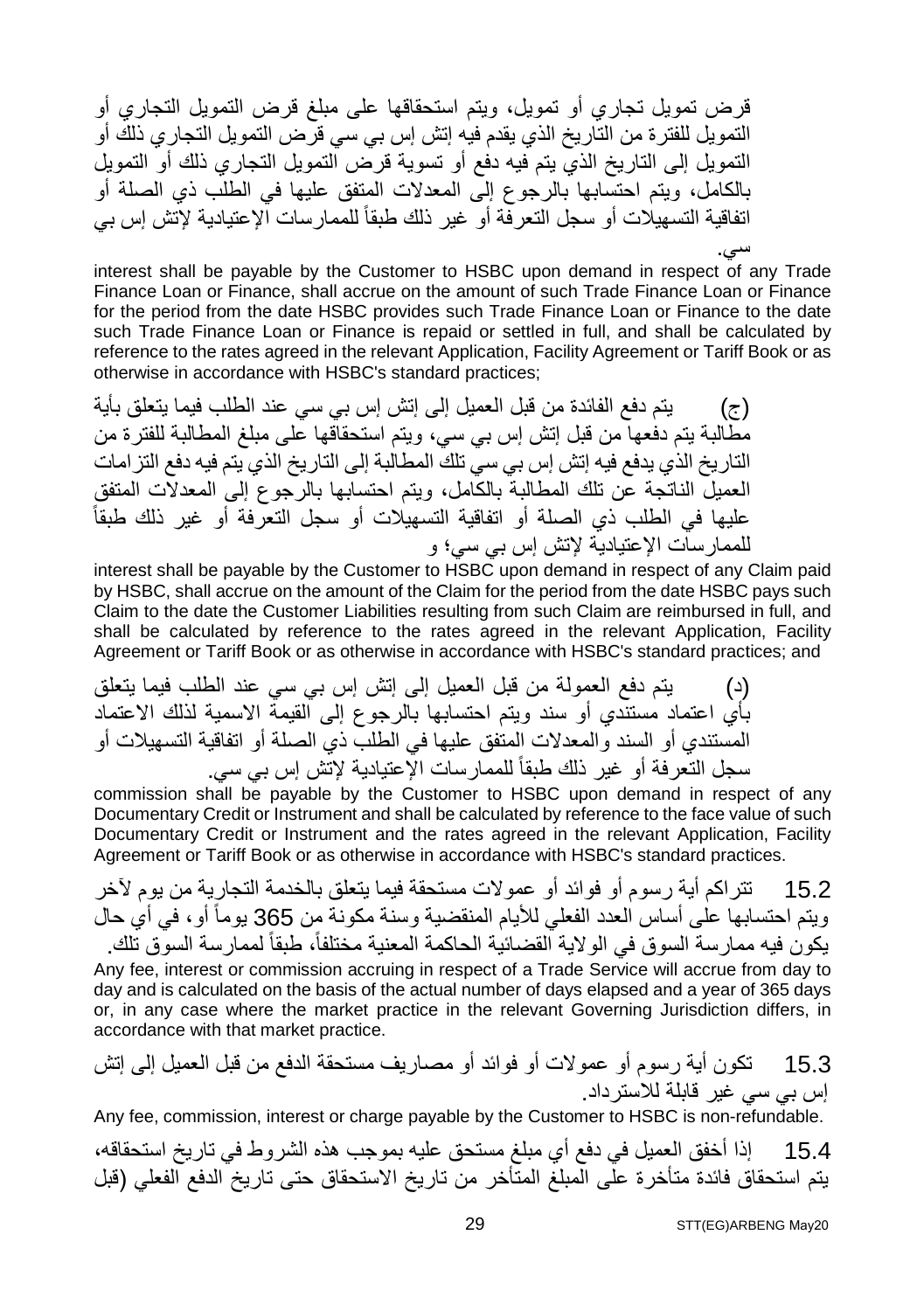وبعد الحكم على حد سواء) بالمعدل المتفق علیھ في الطلب ذي الصلة أو اتفاقیة التسھیلات أو سجل التعرفة أو غیر ذلك طبقاً للممارسات الإعتیادیة لإتش إس بي سي.

If the Customer fails to pay any amount payable by it under these Terms on its due date, default interest shall accrue on the overdue amount from the due date up to the date of actual payment (both before and after judgment) at the rate agreed in the relevant Application, Facility Agreement or Tariff Book or as otherwise in accordance with HSBC's standard practices.

**16 الدفع Payments**

16.1 یتم الدفع من قبل العمیل إلى إتش إس بي سي بأموال متاحة بشكل فوري وقابلة للتحویل مجاناً وخالصة حسبما یتم تحدیده من قبل إتش إس بي سي دون أیة مقاصة أو إدعاء مقابل أو اقتطاع أو شروط من أي نوع ما لم یجبرھا القانون.

Payments by the Customer shall be made to HSBC in immediately available, freely transferable, cleared funds and as specified by HSBC without any set-off, counterclaim, withholding or conditions of any kind unless compelled by law.

16.2 یتم التعبیر عن كافة المبالغ المدفوعة أو المستحقة الدفع إلى إتش إس بي سي فیما یتعلق بالخدمة التجاریة على أساس حصر ضریبي. یجب على العمیل دفع أیة ضریبة ذات صلة (حسب الضرورة) على أي مبلغ یكون مطلوباً من العمیل دفعھ إلى إتش إس بي سي.

All amounts paid or payable to HSBC in respect of any Trade Service are expressed on a Taxexclusive basis. The Customer must pay any relevant Tax (as necessary) on any amount that the Customer is required to pay HSBC.

16.3 إذا كان ھناك أي خصم أو استقطاع مطلوب بموجب القانون (بما في ذلك على حساب أیة ضریبة)، یجب على العمیل:

If any deduction or withholding is required by law (including on account of any Tax), the Customer must:

(أ) زیادة المبلغ المدفوع بحیث یستلم إتش إس بي سي، بعد إجراء الحد الأدنى للخصم أو الاستقطاع المطلوب، ویكون لھ الحق في الاحتفاظ بمبلغ صاف یساوي على الأقل المبلغ الذي كان سیستلمھ إتش إس بي سي إن لم یتم ذلك الخصم أو الاستقطاع؛ و

increase the sum payable so that, after making the minimum deduction or withholding required, HSBC will receive and be entitled to retain a net sum at least equal to the sum that HSBC would have received had that deduction or withholding not been made; and

(ب) في غضون 30 یوماً من ذلك الدفع، یتم إرسال تأكید خطي إلى إتش إس بي سي من ھیئة الضرائب المعنیة یثبت استلام ھیئة الضرائب المعنیة لھذا الخصم أو الاستقطاع.

within 30 days of such payment, forward to HSBC the confirmation in writing from the relevant tax authority evidencing receipt by the relevant tax authority of that deduction or withholding.

16.4 ما لم یوافق إتش إس بي سي على خلاف ذلك، فإن كل دفعة تتم من قبل العمیل إلى إتش إس بي سي بعملة التزام العمیل ذي الصلة التي تم اجراء تلك الدفعة مقابلھا ویتنازل العمیل عن أي حق قد یكون لھ في أیة ولایة قضائیة في دفع ذلك المبلغ بعملة أخرى. وفي حال استلام إتش إس بي سي لأي دفعة من العمیل أو أي شخص أخر بعملة غیر العملة التي كان فیھا ھذه الدفعة مستحقة أو ً إذا كان أي ضمان نقدي مطلوباً تحويله إلى عملة أخر ي، فقد يقوم إتش إس بي سي باستخدامها للوفاء بأي التزامات مستحقة للعمیل بعملة أخرى، ویتعھد إتش إس بي سي بالقیام بھذا التحویل باستخدام سعر الصرف المعني (أو، إن أمكن، وفقًا لشروط أي اتفاقیة تحوط قد تم إبرامھا بین العمیل و إتش إس بي سي لھذه الأغراض). وعندما یقوم إتش إس بي سي بأي تحویل عملة مسموح STT(EG)ARBENG May20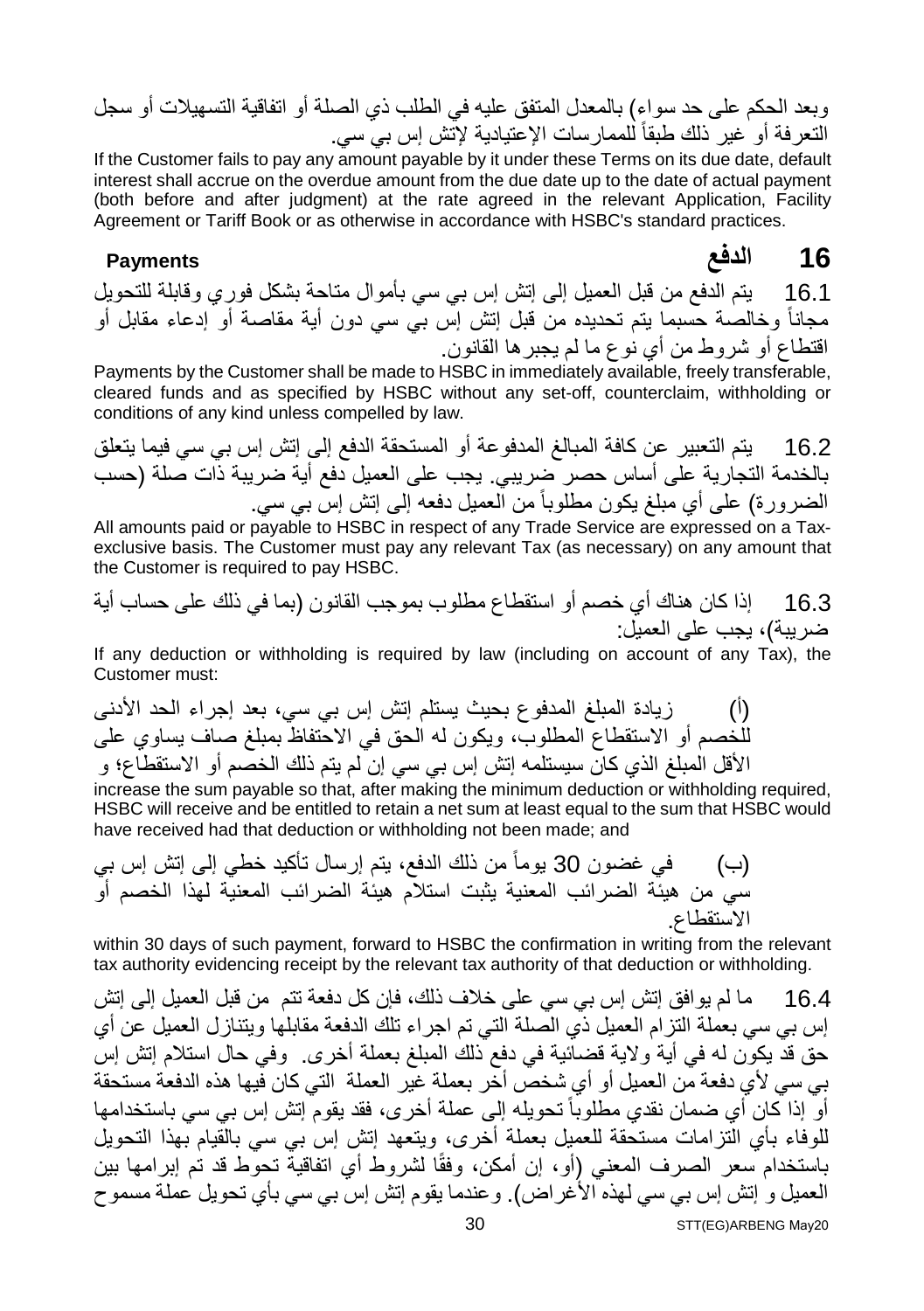بھ بموجب ھذه الشروط، وجب على العمیل تعویض إتش إس بي سي عن أیة تكالیف أو خسائر أو التزامات قد یتكبدھا إتش إس بي سي أثناء إجراء ھذا التحویل .

1.2 Unless HSBC agrees otherwise, each payment by the Customer to HSBC shall be made in the currency of the relevant Customer Liability for which that payment is being made and the Customer waives any right it may have in any jurisdiction to pay such payment in another currency. If HSBC recivies a payment from the Customer or any other person in a currency which is not the currency in which that payment was due or if any Cash Collecteral needs to be converted into another currency so that HSBC may apply it to satisfy any outstanding Customer Liabilities in another currency, HSBC shall undertake that conversion using the relevant Exchange Rate (or, if applicable, pursuant to the terms of any hedging agreement that the Customer and HSBC may have entered into for these purposes). Where HSBC undertakes any currency conversion permitted by these Terms, the Customer shall indemnify HSBC for any cost, loss or liability incurred by HSBC in undertaking the conversion.

16.5 إذا تُطلب تحویل مبلغ مستحق من العمیل، أو أي أمر أو حكم أو قرار تم إصداره فیما یتعلق بأي مبلغ مستحق من العمیل، إلى عملة أخرى لغرض تقدیم أو إقامة مطالبة أو إثبات ضد العمیل أو أي شخص آخر، أو الحصول على أو تنفیذ أمر أو حكم أو قرار، یجب على العمیل تعویض إتش إس بي سي عن أیة تكالیف أو خسائر أو التزامات تنشأ عن أو نتیجة للتحویل.

If any payment due from the Customer, or any order, judgment or award given or made in relation to any payment due from the Customer, has to be converted into another currency for the purpose of making or filing a claim or proof against the Customer or any other person, or obtaining or enforcing an order, judgment or award, the Customer shall indemnify HSBC against any cost, loss or liability arising out of or as a result of the conversion.

16.6 یكون أي إشعار، أو قرار من قبل، إتش إس بي سي لمعدل أو مبلغ بموجب ھذه الشروط أو الخدمة التجاریة أو أي مستند مشار إلیھ في ھذه الشروط (إلا إذا كان یحتوي على خطأ واضح) دلیلاً قاطعاً على ھذا المعدل أو المبلغ. في أیة إجراءات قانونیة مرتبطة بھذه الشروط و/أو الخدمة التجاریة، تعتبر مدخلات حساب إتش إس بي سي دلیلاً ظاھریاً على المسائل التي ترتبط بھا.

Any notice from, or determination by, HSBC of a rate or amount under these Terms, a Trade Service or any document referred to in these Terms shall (unless it contains an obvious error) be conclusive evidence of that rate or amount. In any legal proceedings connected with these Terms and/or a Trade Service, the account entries of HSBC are prima facie evidence of the matters to which they relate.

16.7 یجوز تطبیق أیة أموال مدفوعة إلى إتش إس بي سي فیما یتعلق بالتزامات العمیل في ھذه الالتزامات أو للوفاء بھا أو یجوز تقییدھا في حساب منفصل معلق طالما قرر إتش إس بي سي من أجل الحفاظ على حقوق إتش إس بي سي تجاه الوفاء بكامل التزامات العمیل.

Any moneys paid to HSBC in respect of the Customer Liabilities may be applied in or towards satisfaction of the same or credited to a separate suspense account for so long as HSBC determines in order to preserve HSBC's rights towards discharge of the whole of the Customer Liabilities.

16.8 یتم تطبیق المبالغ التي یتم استلامھا من قبل إتش إس بي سي (ما لم ینص القانون إجباریاً على خلاف ذلك):

Moneys received by HSBC shall be applied by it (unless otherwise mandatorily required by law):

(أ) أولا،ً في أداء جمیع التكالیف والرسوم والمصاریف (بما في ذلك أتعاب المحاماة) التي یدفعھا العمیل إلى إتش إس بي سي؛

first, in discharging all costs, fees and expenses (including legal fees) owing by the Customer to HSBC;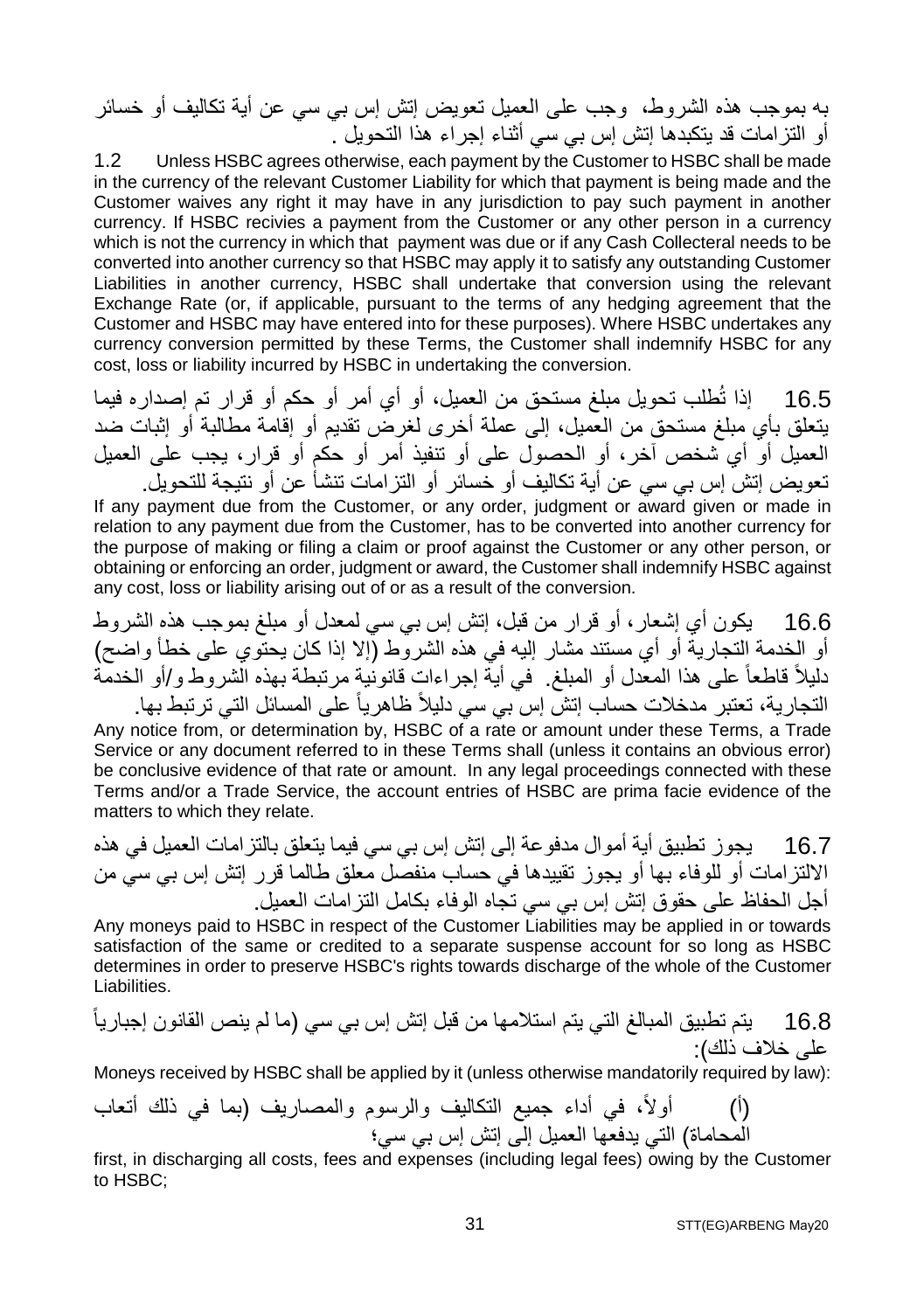(ب) ثانیا،ً في أو مقابل أداء أیة فائدة أو مبالغ أخرى (لا تكون أصل المبلغ) تكون مستحقة لإتش إس بي سي؛ و

second, in or towards the discharge of any interest or other amounts (not being principal) owing to HSBC; and

(ت) وثالثا،ً في أو مقابل أداء أي أصل من أصل المبلغ المستحق من قبل العمیل إلى إتش إس بي سي.

thirdly in or towards the discharge of any principal owing by the Customer to HSBC.

16.9 إذا تُطلب إعادة دفع أیة أموال مدفوعة إلى إتش إس بي سي فیما یتعلق بالتزامات العمیل بموجب أي قانون یتعلق بالإعسار أو الإفلاس أو التصفیة أو لأي سبب آخر، یجوز لإتش إس بي سي تنفیذ ھذه الشروط والخدمة التجاریة المعنیة كما لو كانت ھذه الأموال لم تُدفع.

If any moneys paid to HSBC in respect of the Customer Liabilities are required to be repaid by virtue of any law relating to insolvency, bankruptcy or liquidation or for any other reason, HSBC may enforce these Terms and the relevant Trade Service as if such moneys had not been paid.

16.10 تكون أیة مبالغ تُستحق في یوم آخر غیر یوم عمل مستحقة في یوم العمل التالي. وفي تلك الحالة، یتم تعدیل احتساب الفوائد والعمولات تبعاً لذلك.

Any sums that would fall due on a day other than a Business Day will be due on the next Business Day. In such event, interest and commission calculations will be adjusted accordingly.

16.11 إذا تم احتساب أي مبلغ یدفعھ العمیل إلى إتش إس بي سي فیما یتعلق بخدمة تجاریة بالرجوع إلى معدل الفائدة القیاسي المنشور (مثل معدل الفائدة المرجعي لدى البنك المركزي) وكان هذا المعدل أقل من صفر في الماّئة عند الاحتساب، فإن هذا المعدل سيعتبر صفراً في المائة.

If any amount to be paid by the Customer to HSBC in connection with a Trade Service is calculated by reference to a published benchmark interest rate (such as a central bank reference rate) and that rate is less than zero per cent at the time of calculation, such rate shall be deemed to be zero per cent.

### القسم **<sup>4</sup> -** الإقرارات والتعھدات والعقوبات **SECTION 4 – REPRESENTATIONS, UNDERTAKINGS AND SANCTIONS**

**Representations and warranties والضمانات الإقرارات 17**

17.1 بالإضافة إلى الإقرارات والضمانات الأخرى التي یقدمھا العمیل إلى إتش إس بي سي، یُقر العمیل ویضمن لإتش إس بي سي ما یلي:

In addition to other representations and warranties made by the Customer to HSBC, the Customer represents and warrants to HSBC that:

(أ) أنھ تم تأسیسھ و/أو إنشائھ بموجب قوانین الولایة القضائیة لتأسیسھ و/أو إنشائھ (حسبما ینطبق ذلك)، وأنھ قائم بالفعل بشكل ساري المفعول ولدیھ الصلاحیة الكاملة لممارسة أعمالھ حسبما یتم إجرائھا الآن، وامتلاك أصولھ وتنفیذ وأداء التزاماتھ بموجب ھذه الشروط، ویجب علیھ إبلاغ إتش إس بي سي فورا تغییر في دستوره أو وجوده؛ ً بأي

it is duly established and/or incorporated under the laws of its jurisdiction of establishment and/or incorporation (as applicable), is validly existing and has full power to carry on its business as now being conducted, to own its assets and to enter into and perform its obligations under these Terms, and shall promptly notify HSBC of any change to its constitution or existence;

(ب) أن الالتزامات التي سیتحملھا في ھذه الشروط وفي كل معاملة تجاریة قد یبرمھا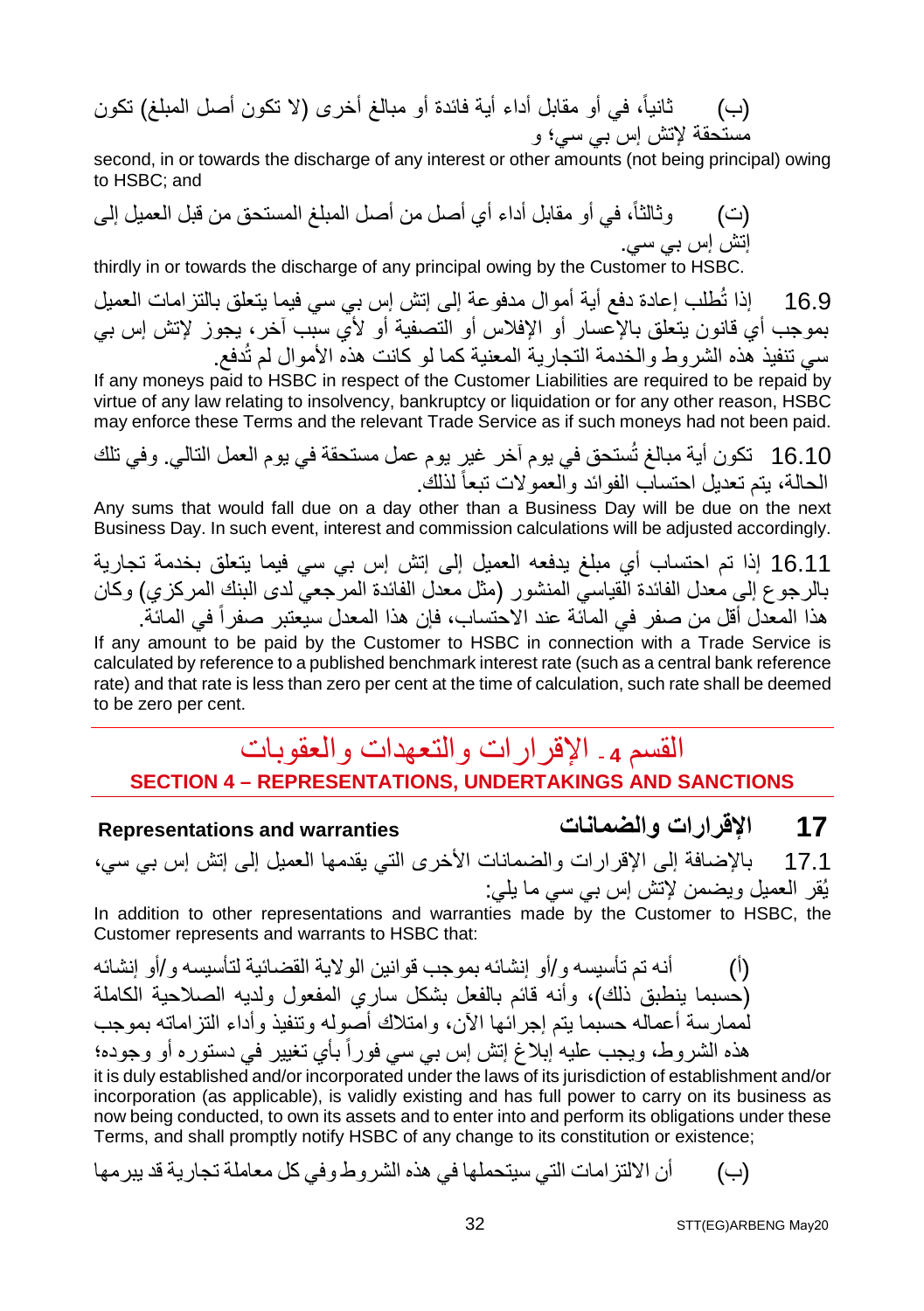من وقت لآخر ھي التزامات قانونیة وساریة وملزمة وقابلة للتنفیذ؛

the obligations expressed to be assumed by it in these Terms and in each Trade Transaction which it may enter into from time to time are legal, valid, binding and enforceable obligations;

(ج) أنھ تم الحصول على جمیع التراخیص أو الموافقات أو الاعتمادات أو القرارات أو الرخص أو الإعفاءات أو الإیداعات أو التوثیقات أو التسجیلات المطلوبة أو المرغوبة لتمكینھ من تنفیذ وممارسة حقوقھ بشكل قانوني والامتثال لالتزاماتھ بموجب ھذه الشروط وكل معاملة تجاریة تم تنفیذھا أوھي نافذة وساریة المفعول بالكامل؛

all authorisations, consents, approvals, resolutions, licences, exemptions, filings, notarisations or registrations required or desirable to enable it lawfully to enter into, exercise its rights and comply with its obligations under these Terms and each Trade Transaction have been obtained or effected and are in full force and effect;

(د) أن ھذه الشروط وكل معاملة تجاریة قد یبرمھا من وقت لآخر لا تتعارض مع مستنداتھ الدستوریة أو أیة اتفاقیة أو سند ملزماً ال لھ أو أي من أصولھ أو تشكل حالة إخلال أو إنھاء للحدث (حسبما تكون موصوفة) بموجب أیة اتفاقیة أو سند من ھذا القبیل؛

these Terms and each Trade Transaction which it may from time to time enter into do not and will not conflict with its constitutional documents or any agreement or instrument binding upon it or any of its assets or constitute a default or termination event (however described) under any such agreement or instrument;

(ه) (ھـ) أن كل خدمة تجاریة یطلبھا العمیل تتعلق بمعاملة تجاریة حقیقیة كما ھو موضح في المستندات المتعلقة بتلك المعاملة التجاریة وكافة المستندات والمعلومات (بما في ذلك في أي طلب) التي یقدمھا العمیل إلى إتش إس بي سي فیما یتعلق بكل خدمة تجاریة أو ھذه الشروط ھي كاملة ودقیقة وحقیقیة وساریة المفعول.

each Trade Service requested by or for the Customer relates to a genuine Trade Transaction as described in the documents pertaining to such Trade Transaction and all documents and information (including in any Application) provided by the Customer to HSBC in relation to each Trade Service or these Term(s) is/are complete, accurate, genuine and valid;

(و) (و) أنھ لم یتخذ أي إجراء أو أیة خطوات أخرى ولم یبدأ أیة إجراءات قانونیة لتصفیتھ أو إدارتھ القضائیة أو فرض الحراسة القضائیة علیھ أو أیة إجراءات مشابھة أو مماثلة أو لتعیین حارس قضائي أو مدیر قضائي أو مصفي أو مسؤول مماثل علیھ أو على كافة أو أي جزء مادي من أصولھ أو إیراداتھ؛ و

it has not taken any corporate action, or any other steps and no legal proceedings have been commenced for its liquidation, judicial management, receivership, or any similar or analogous proceedings or for the appointment of a receiver and manager, judicial manager, liquidator or similar officer of it or of all or any material part of its assets or revenues;

(و) أن أیة مستندات أو بضائع أو عوائد بیع یكون لإتش إس بي سي حق فیھا أو یُزعم أن یكون لھ حق فیھا تكون خالیة من أي حق/حقوق ضمان وعبء/أعباء (بخلاف حق إتش إس بي سي) ویكون العمیل ھو المالك الوحید المستفید من تلك المستندات أو البضائع أو عوائد البیع.

any Documents, Goods or proceeds of sale in which HSBC has or is purported to have an interest are free from any security interest(s) and encumbrance(s) (other than in favour of HSBC) and the Customer is the sole and beneficial owner of any such Documents, Goods or proceeds of sale;

(ز) كما في التاريخ الذي يقوم فیه إتش إس بي سي بتوقیر التمويل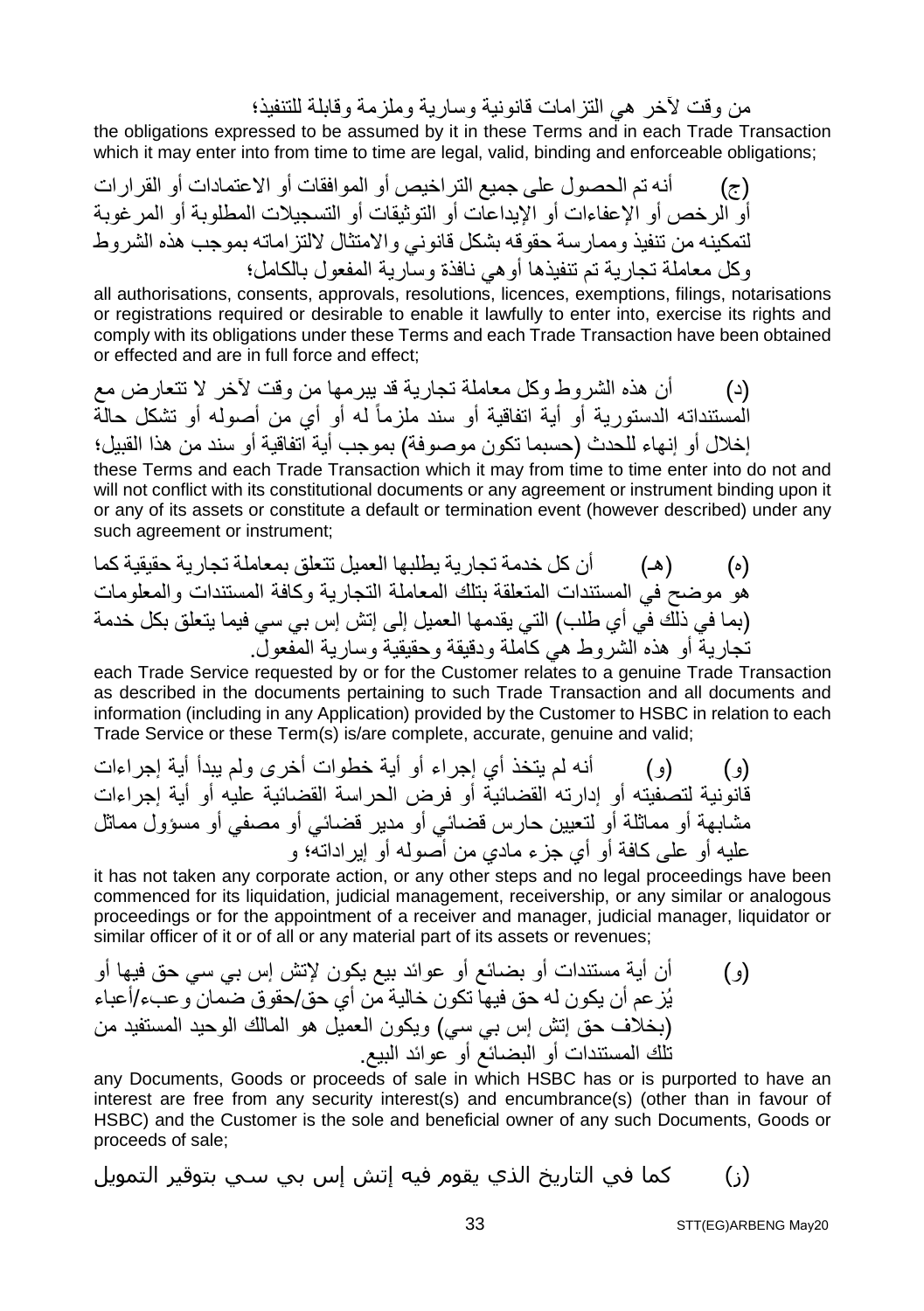إلى العمیل فیما يتعلق بمستند أو اعتماد مستندي، لا يكون على علم بأي نزاع (سواءً فعلي أو معلق أو مهدد) فيما يتعلق بذلك المستند أو الاعتماد المستندي أو المعاملات التجارية المعنیة؛ و

as at the date HSBC provides Finance to the Customer in respect of a Document or Documentary Credit, it is not aware of any dispute (actual, pending or threatened) in respect of that Document or Documentary Credit or the relevant Trade Transaction; and

(ح) كما في التاريخ الذي يقوم فیه إتش إس بي سي بتوفیر التمويل إلى العمیل فیما يتعلق بمستند أو اعتماد مستندي أو تقديم قرض تمويل تجاري إلى العمیل، ولم يستلم أي تمويل فیما يتعلق بذلك المستند أو الاعتماد المستندي أو المعاملات التجارية المعنیة من أي شخص آخر غیر إتش إس بي سي.

as at the date HSBC provides Finance to the Customer in respect of a Document or Documentary Credit or provides a Trade Finance Loan to the Customer, it has not received any financing in respect of that Document, Documentary Credit or the relevant Trade Transaction from any person other than HSBC.

17.2 تعتبر جمیع الإقرارات والضمانات في ھذه الشروط بأنھ تم تقدیمھا في كل یوم (أ) یتم فیھ تقدیم الطلب ویتم یتناولھ، (ب) تكون فیھ الخدمة التجاریة معلقة و(ج) تظل فیھ أیة التزامات للعمیل معلقة.

All representations and warranties in these Terms are deemed to be made on each day (a) an Application is made and is being processed, (b) any Trade Service is outstanding and (c) any Customer Liabilities remain outstanding.

17.3 یقر العمیل بأن إتش إس بي سي سوف یعتمد على أیة إقرارات وضمانات تتم من قبل العمیل بما في ذلك عندما یقوم إتش إس بي سي بتقییم ما إذا كان سیتم تقدیم الخدمة التجاریة للعمیل أم لا.

The Customer acknowledges that HSBC will rely on any representations and warranties made by the Customer including when HSBC assesses whether or not to provide a Trade Service to the Customer.

17.4 یقوم العمیل بإبلاغ إتش إس بي سي فوراً بعلمھ بعدم صحة أي إقرار أو ضمان، أو عدم قدرتھ على تقدیم أي اقرار أو ضمان عند تكراره.

The Customer shall promptly notify HSBC on becoming aware of any representation or warranty becoming untrue, or the Customer being unable to make any representation or warranty when repeated.

#### **18** التعھدات **Undertakings**

**التعھدات العامة** Undertakings General

18.1 على العمیل بناء على طلب إتش إس بي سي:

The Customer shall at the request of HSBC:

(أ) تزوید إتش إس بي سي بتلك المعلومات المتعلقة بمعاملة تجاریة (بما في ذلك نسخ من عقود البیع وأمر الشراء والفواتیر) والمستندات والبضائع وأي بیع مقترح للبضائع حسبما يطلبه إتش إس بي سي وإخطار إتش إس بي سي فوراً في حال إلغاء أي معاملة تجاریة أو إنھاؤھا لأي سبب أو إذا نشأ أي نزاع جوھري فیما یتعلق بالمعاملة التجاریة ؛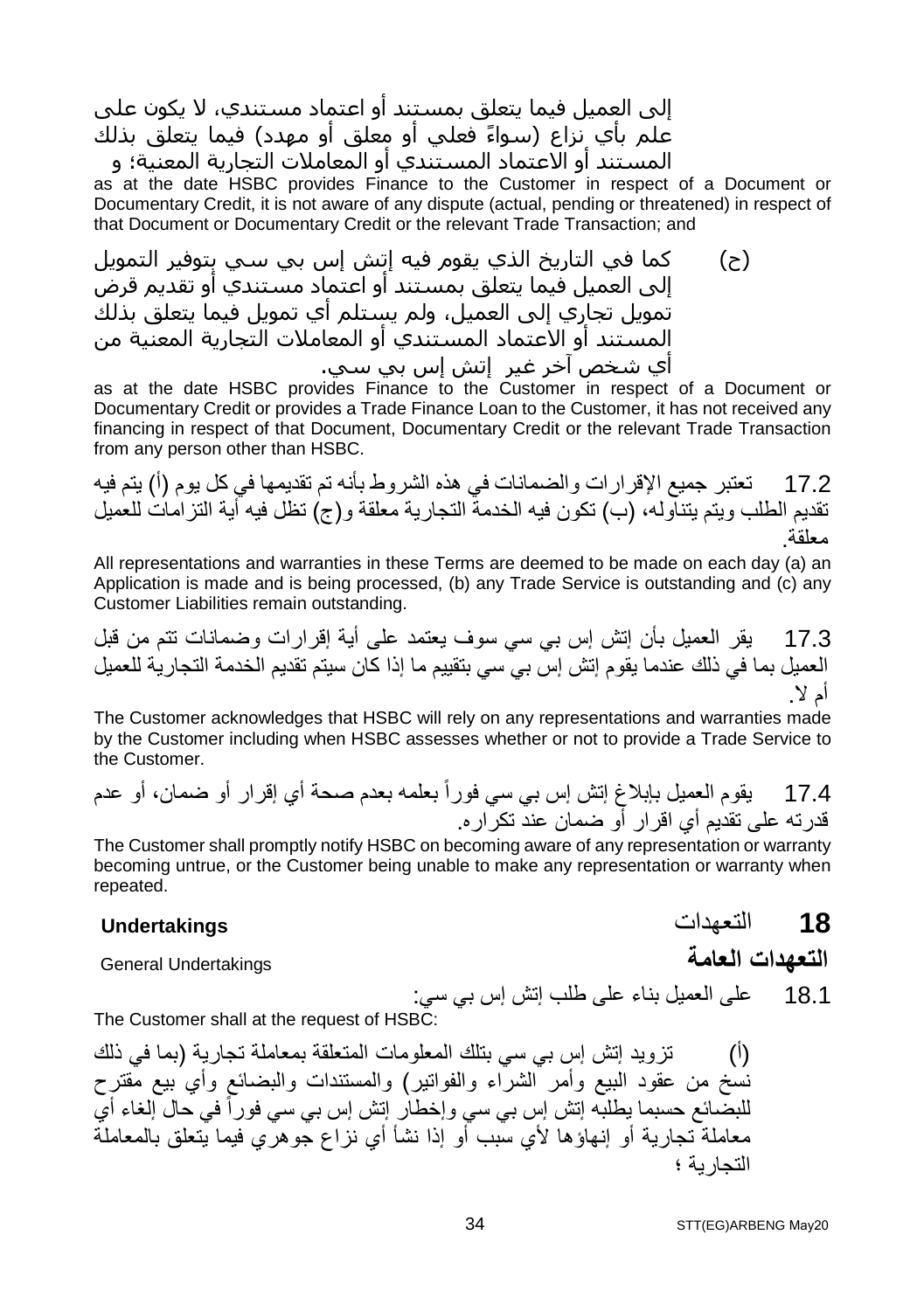provide HSBC with such information concerning a Trade Transaction (including copies of sale contracts, purchase order and invoices), Documents and Goods and any proposed sale of Goods as HSBC may require and promptly notify HSBC if any Trade Transaction is cancelled or terminated for any reason or if any material dispute arises in respect of a Trade Transaction;

(ب) تزوید إتش إس بي سي بتلك المعلومات الخاصة بالوضع المالي للعمیل وأصولھ وعملیاتھ والشركات التابعة لھ حسبما یطلبھ إتش إس بي سي بشكل معقول؛

provide HSBC with such information regarding the financial condition, assets and operations of the Customer and its affiliates as HSBC may reasonably require;

(ج) تزوید إتش إس بي سي بأیة معلومات مطلوبة من قبل إتش إس بي سي للوفاء بنموذج "اعرف عمیلك" الخاص بھ أو أیة إجراءات تحدید ھویة مماثلة؛

provide HSBC with any information required by HSBC to satisfy its "*know your customer*" or similar identification procedures;

(د) إبقاء إتش إس بي سي على علم بمكان وجود البضائع وأي تعدیل في حالة البضائع أو جودتھا أو كمیتھا؛

keep HSBC informed of the whereabouts of the Goods and of any change in the condition, quality or quantity of the Goods;

(ھـ) التعاون بشكل كامل مع إتش إس بي سي وتقدیم كافة المساندة التي یطلبھا إتش إس بي سي في تحصیل وإنفاذ أي دفع بموجب أو فیما یرتبط بالخدمة التجاریة سواء من خلال إجراءات قانونیة أو غیرھا؛ و

co-operate fully with HSBC and render to HSBC all assistance it requires in the collection and enforcement of any payments under or in connection with any Trade Service whether by legal proceedings or otherwise; and

(و) القیام فوراً بكافة تلك التصرفات والتوقیع على كافة تلك المستندات على حسابھ الخاص التي قد یحددھا إتش إس بي سي:

promptly do all such acts or execute all such documents at its own cost as HSBC may specify:

(1) لغرض إنشاء أو إتمام أو حمایة أو المحافظة على أي حق یتم منحھ أو یُعزم منحھ إلى إتش إس بي سي بموجب أو وفقاً لـ أو فیما یرتبط بھذه الشروط (بما في ذلك ما یختص بأیة ضمانات نقدیة أو مستندات أو بضائع أو عوائد بیع)؛

for the purpose of the creation, perfection, protection or maintenance of any interest conferred or intended to be conferred on HSBC by, pursuant to or in connection with these Terms (including in respect of any Cash Collateral, Documents, Goods or sale proceeds);

(2) لممارسة أیة حقوق وصلاحیات وتدابیر من قبل إتش إس بي سي منصوص علیھا بموجب أو وفقاً لـ أو فیما یرتبط بھذه الشروط أو بموجب القانون؛ و

for the exercise of any rights, powers and remedies of HSBC provided by, pursuant to or in connection with these Terms or by law; and

(3) لتسھیل التسییل من قبل إتش إس بي سي لأیة مستندات أو بضائع كون إتش إس بي سي، أو یُعزم أن یكون، مھتماً التي ی بھا.

to facilitate the realisation by HSBC of any Documents or Goods in which HSBC is, or is intended to be, interested.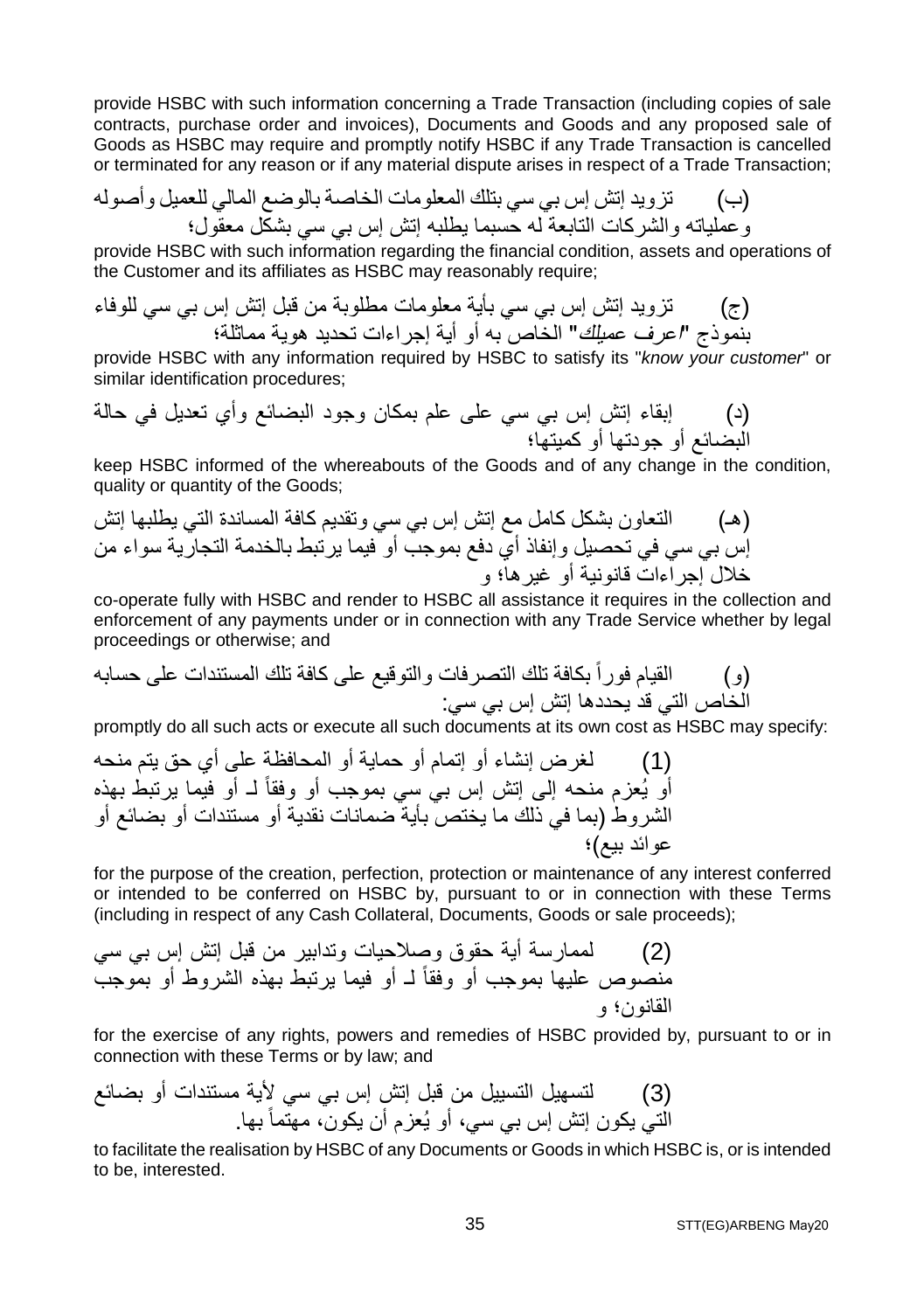18.2 على العمیل، إلى الحد الذي ینطبق على الخدمة التجاریة و/أو حیثما یكون أو یُزعم أن یكون لدى إتش إس بي سي مصلحة في الاعتماد المستندي أو المستندات أو البضائع أو عوائد البیع المعنیة المشار إلیھا:

The Customer shall, to the extent applicable to a Trade Service and/or where HSBC has or is purported to have an interest in the relevant Documentary Credit, Documents, Goods or proceeds of sale referred to:

(أ) التأكد من أن یكون الاعتماد المستندي أو المستندات أو البضائع أو عوائد البیع (حسبما ینطبق ذلك) خالي من أي رھن أو تكلیف أو ضمان أو امتیاز أو حق ضمان آخر أو عبء أو مطالبة باستثناء أي أمانة أو رھن أو أي شكل آخر من أشكال الضمان لصالح ؛ إتش إس بي سي أو التي یسمح بھا إتش إس بي سي صراحةً

ensure that the Documentary Credit, Documents, Goods or proceeds of sale (as applicable) are free from any mortgage, charge, pledge, lien or other security interest, encumbrance or claim except for any trust, pledge or other form of security in favour of HSBC or which has been expressly permitted by HSBC;

(ب) طالما كان للعمیل الحق في البضائع أو إذا كان من شروط الخدمة التجاریة، فإنھ یُطلب من العمیل شراء بولیصة تأمین على البضائع:

for so long as the Customer has title to the Goods or if as a condition to the Trade تأمین -1Service the Customer is required to procure the insurance of the Goods: البضائع بالقیمة مقابل تلك المخاطر الغیر قابلة للتأمین على النحو المنصوص علیھ في الشروط المعنیة أو، في حال غیاب مثل ھذا الشرط، كشرط اعتیادي مقابل ھذه البضائع ؛

insure the Goods for such value against such insurable risks as is stipulated in the relevant condation or, in the absence of any such condation, as is customary for those Goods;

-2 إذا طلب بنك إتش إس بي سي ذلك، الترتیب لتظھیر حق إتش إس بي سي في البضائع في بولیصة التأمین المعنیة وتوجیھ المؤمن بدفع جمیع عوائد التأمین المتعلقة بتلك البضائع إلى إتش إس بي سي؛

if so requested by HSBC, arrange for HSBC's interest in the Goods to be endorsed on the relevant insurance policy and direct the insurer to pay to HSBC all insurance proceeds in respect of such Goods;

-3 بشكل فوري بعد، وفي أي حال خلال مدة عشرة أیام من تاریخ طلب الخدمة التجاریة المعنیة، تقدیم نسخ من وثائق التأمین المعنیة إلى إتش إس بي سي؛

 promptly following (and in any event within ten days of) the date of the Application for the relevant Trade Service, provide to HSBC copies of the relevant insurance policies; and;

-4 إخطار إتش إس بي سي بشكل فوري بأي مطالبات يتم إجراؤھا على وثائق التأمین المعنیة وتوجیه المؤمن لیدفع إلى إتش إس بي سي كل عوائد التأمین فیما يتعلق بالبضائع.

promptly notify HSBC of any claims made on the relevant insurance policies and direct the insurer to pay to HSBC all insurance proceeds in respect of the Goods.

<sub>(ج</sub>) إذا كان مطلوباً من قبل إتش إس بي سـي

if so requested by HSBC:

**تعھدات الخدمة التجاریة Undertakings Service Trade**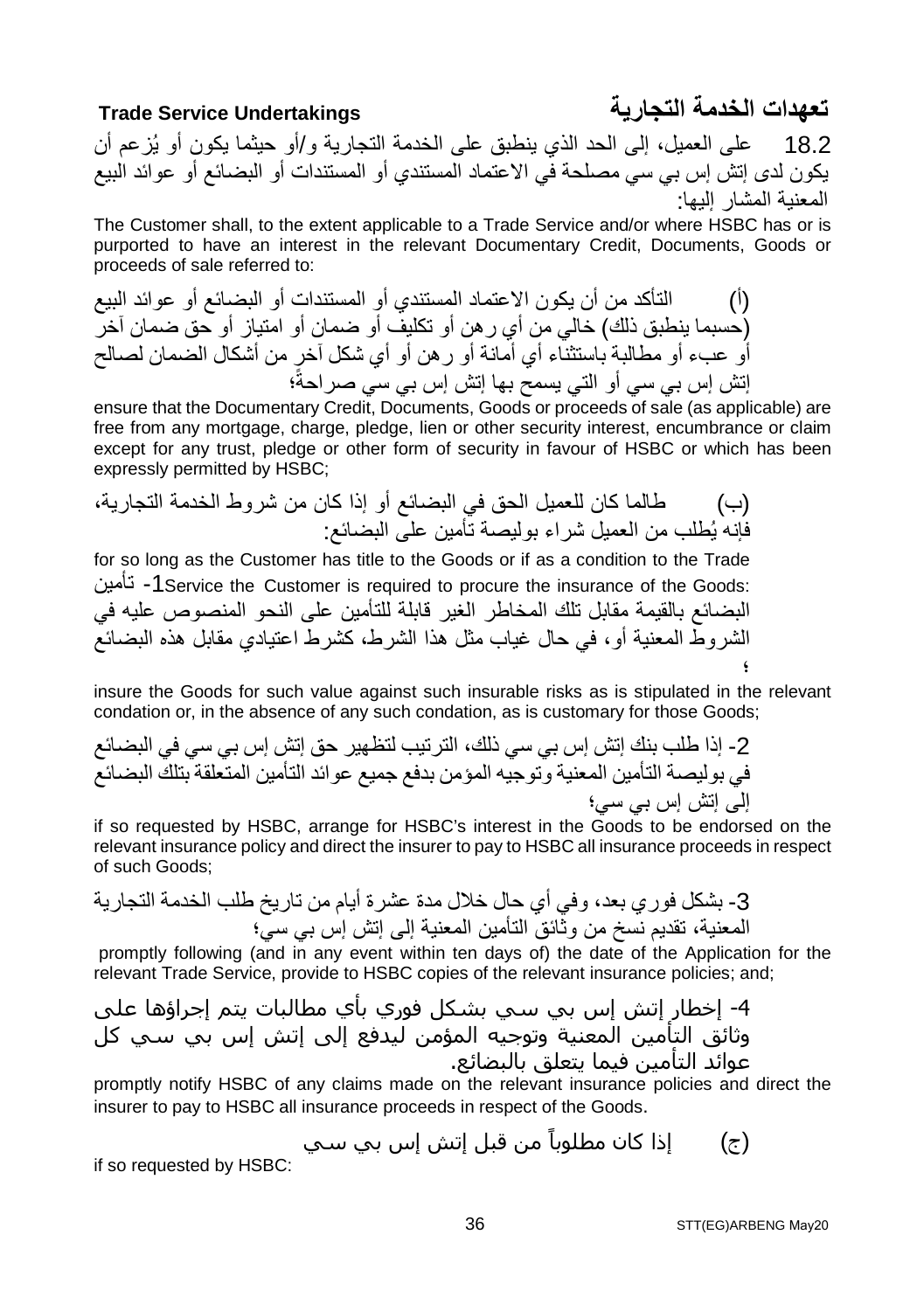(1) الترتیب بشــكل فوري لتوقیع أي وثیقة تأمین معنیة على البضائع لمصلحة إتش إس بي سي؛ و

promptly arrange for HSBC's interest in the Goods to be endorsed on any relevant insurance policy; and

(2) تقديم المطالبات المتعلقة بالبضائع على الفور إلى شركة التأمین المعنیة؛

promptly submit claims in respect of the Goods to relevant insurer;

(د) الـدفع ً فورا إلى إتش إس بي ســــي كـافـة عوائـد التـأمین التي اســتلمھا فیما يتعلق بالبضــائع و، في انتظار الدفع، الاحتفاظ بتلك العوائد كأمانة لصــالح إتش إس بي ســي (أو، إذا لم يتم الاعتراف بالامانة وإنفاذھا، يحتفظ بھا لصالح إتش إس بي سي)؛

promptly pay to HSBC all insurance proceeds received by it in respect of the Goods and, pending payment, hold such proceeds on trust for HSBC (or, if a trust is not recognised and enforceable, hold to the order of HSBC);

(ه) توقیع كافة المستندات لصالح إتش إس بي سي وإیداع كافة المستندات لدى إتش إس بي سي أو لصالحھ وتدوین حق إتش إس بي سي في كافة المستندات والبضائع في سجلاتھ؛

promptly endorse all Documents in favour of HSBC, deposit all Documents with HSBC or to its order and note in its records the interest of HSBC in all Documents and the Goods;

(و) الدفع فوراً كافة رسوم الشحن والتخزین والدخول في حوض السفن والعبور والرسوم الأخرى، والإیجار وكافة التكالیف الأخرى الخاصة بالمستندات و/أو البضائع والمرتبطة بھا؛

promptly pay all freight, warehouse, dock, transit and other charges, rent and all other costs of and in connection with the Documents and/or Goods;

(ز) عدم السماح بتغییر البضائع أو تعدیلھا بدون الموافقة الخطیة المسبقة من قبل إتش إس بي سي؛

not permit the Goods to be processed or altered without the prior written consent of HSBC;

(ح) عدم إتخاذ أي إجراء، قد یُخل بقیمة البضائع أو فاعلیة أي رھن أو أمانة بموجب ھذه الشروط؛

not take any action, which might prejudice the value of the Goods or the effectiveness of any pledge or trust under these Terms;

(ط) إبلاغ إتش إس بي سي فوراً بأي حدث یصبح على علم بھ قد یؤثر بشكل عكسي على قدرة أي مشتري على إكمال شراء البضائع أو أي تغییر أو تلف في حالة البضائع أو جودتھا أو غیر ذلك؛

promptly inform HSBC of any event of which it becomes aware that may adversely affect the liability of a buyer to complete the purchase of the Goods or any change or deterioration in the state or quality or otherwise of the Goods;

(ي) في حال علمه بأي ســرقة أو احتیال أو ً إبلاغ إتش إس بي ســي فورا نشاط غیر قانوني أو خسارة أو ضرر أو أي إساءة استخدام آخر لـــــ أم فیما يتعلق بأي بضائع أو مستندات؛

STT(EG)ARBENG May20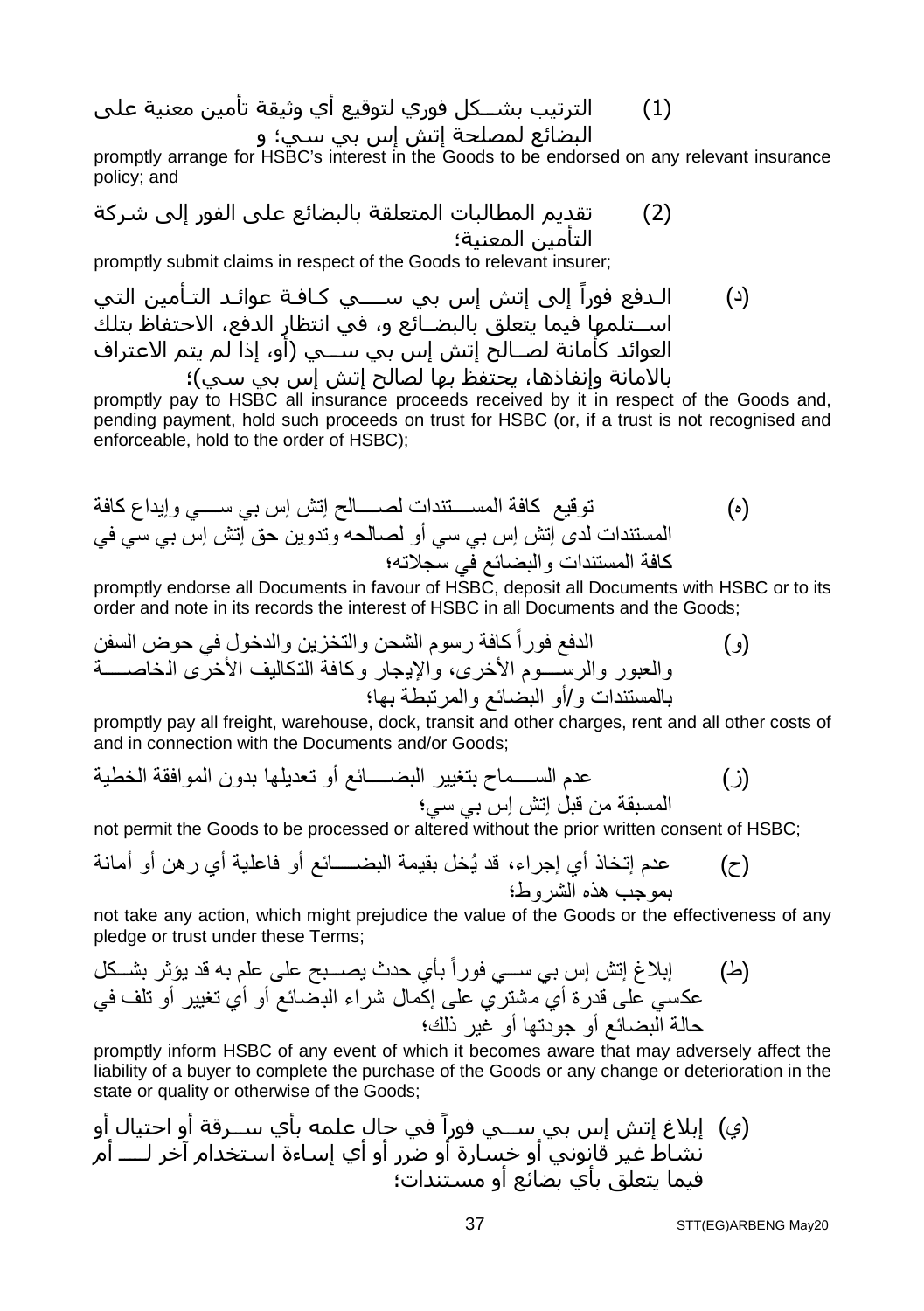promptly inform HSBC if it becomes aware of any theft, fraud, illegal activity, loss, damage or other misuse of or in relation to any Goods or Documents

(ك) السماح لإتش إس بي سي (أو أي مفوض) بالدخول إلى أیة مواقع یتم تخزین البضائع فیھا أو تكون موجودة فیھا لغرض التفتیش أو حیازة أو بخلاف ذلك حمایة حقھ في البضائع؛

permit HSBC (or any delegate) access to any premises at which the Goods are stored or located for the purpose of inspecting, taking possession of, or otherwise protecting its interest in the Goods;

(ل) عدم محاولة التنازل عن المستندات أو البضائع أو عوائد البیع أو نقلھا أو بیعھا أو التصرف فیھا أو التعامل معھا بطریقة أخرى (حسبما ینطبق ذلك) أو الاعتماد المستندي (أو أي تعزیز (سواء تم تقدیمھ على أساس معلوم أم غیر معلوم))، باستثناء حسبما ھو متفق علیھ بین إتش إس بي سي والعمیل من وقت لآخر فیما یتعلق بالخدمة/الخدمات التجاریة المقدمة؛

not attempt to factor, transfer, sell, dispose of or otherwise deal with the Documents, Goods or proceeds of sale (as applicable), Documentary Credit (or any confirmation (whether given on a disclosed or undisclosed basis)), except as agreed between HSBC and the Customer from time to time in respect of the Trade Service(s) being provided;

(م) عدم تقدیم المستندات إلى أي بنك أو مؤسسة مالیة أو نوع مماثل من ھیئة تمویلیة أخرى أو الحصول على أي شكل من أشكال التمویل و/أو الاقتراض فیما یختص بنفس المعاملة التجاریة؛

not present the Documents to any other bank, financial institution or similar type of financing entity or obtain any form of financing and/or borrowing in respect of the same Trade Transaction;

(ن) عدم الموافقة على أي تعدیل للاعتماد المستندي أو اعتماد الضمان أو المستند بدون الموافقة الخطیة المسبقة من قبل إتش إس بي سي؛ و

not agree to any amendment to the Documentary Credit, SBLC or Document without the prior written consent of HSBC; and

(س) إصدار الإفراج الفوري عن إتش إس بي سي من أي ضمان أو تعویض أو التزام آخر قد یكون إتش إس بي سي قد قدمھ فیما یتعلق بالمستندات أو البضائع،

procure the prompt release of HSBC from any guarantee, indemnity or other commitment that HSBC may have provided in respect of the Documents or the Goods,

ویكون إتش إس بي سي (أو أي مفوض) مفوضاً باتخاذ تلك الخطوات والقيام بأي دفع، نيابة عن وعلى حساب العمیل، لشحن أو جمع أو تحمیل البضائع على الأرض أو تخزینھا أو تأمینھا أو تفتیشھا و/أو طلب وقبض أیة عوائد بیع.

and HSBC (or any delegate) is authorised to take such steps and to make any payments, on behalf and at the cost of the Customer, to ship, collect, land, store, insure or inspect the Goods and/or to demand and collect any proceeds of sale.

### **Compliance with laws and sanctions والأحكام للقوانین الامتثال 19**

19.1 یُقر العمیل ویضمن ما یلي: : \* The Customer represents and warrants that:

(أ) لا یكون العمیل أو أي من الشركات التابعة لھ أو مدیریھ أو مسؤولیھ أو موظفیھ أو وكلائه أو أفرعه شخصاً أو كياناً يكون، أو يكون مملوكاً أو مُتحكماً فيه من قبل أي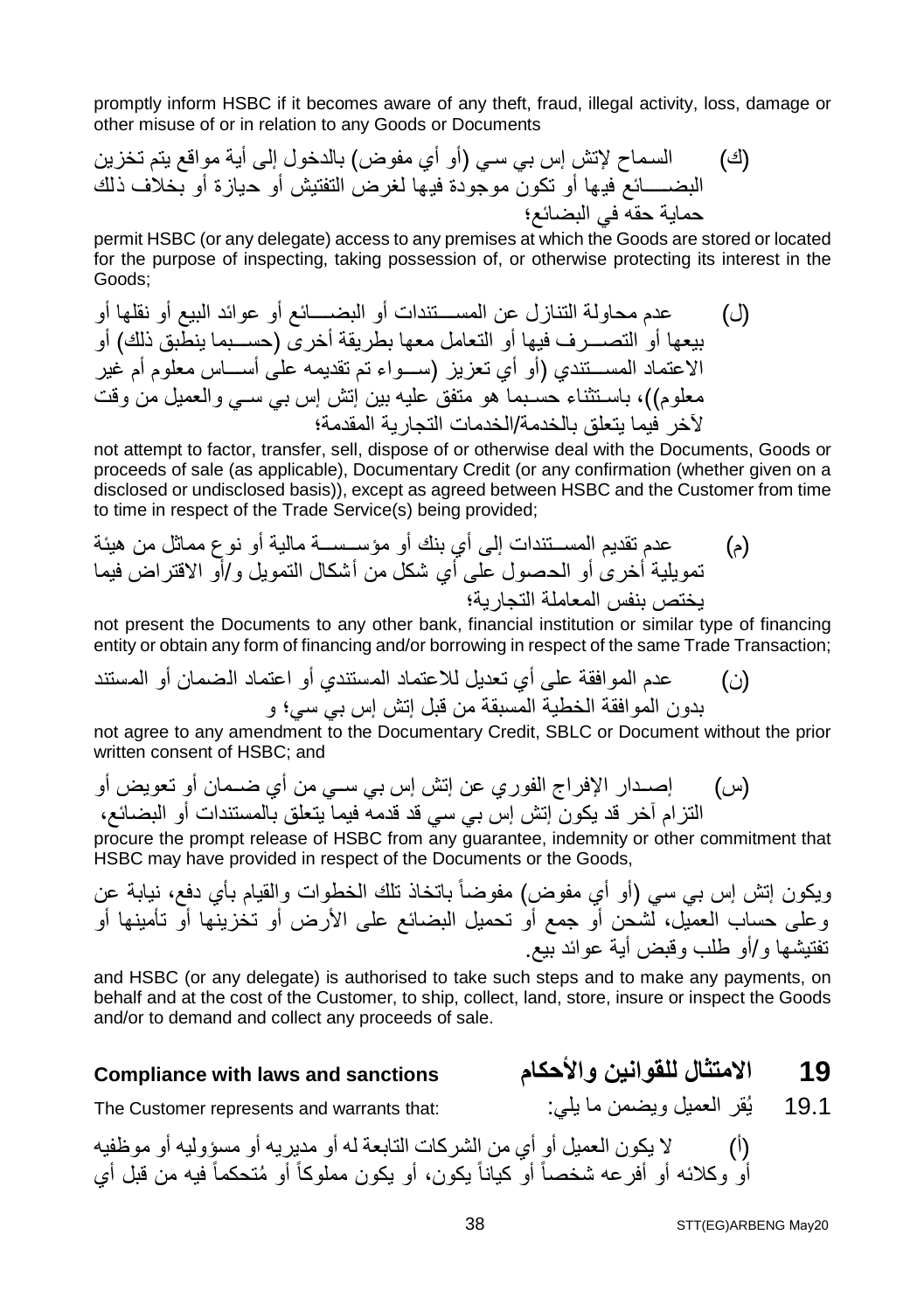شخص أو كیان یكون:

neither the Customer nor any of its subsidiaries, directors, officers, employees, agents, or affiliates is a person or entity that is, or is owned or controlled by any person or entity that is:

(1) محل أیة عقوبات یصدرھا أو یدیرھا أو یفرضھا مكتب مراقبة الأصول الأجنبیة التابع لوزارة الخزانة الأمریكیة ووزارة الخارجیة الأمریكیة ومجلس الأمن التابع للأمم المتحدة والاتحاد الأوروبي وخزانة صاحبة الجلالة وسلطة ھونغ كونغ للنقد أو أیة جھة أخرى تصدر أو تفرض عقوبات قد تنطبق على إتش إس بي سي أو العمیل أو الخدمة التجاریة أو المعاملة التجاریة (**العقوبات**)؛ أو

the subject of any sanctions issued, administered or enforced by the US Department of the Treasury's Office of Foreign Assets Control, the US Department of State, the United Nations Security Council, the European Union, Her Majesty's Treasury, the Hong Kong Monetary Authority or any other sanction issuing or enforcement body that may be applicable to HSBC, the Customer, a Trade Service or a Trade Transaction (the Sanctions); or

(2) موجوداً أو مؤسساً أو لھ مقر في دولة أو إقلیم یكون، أو أن تكون حكومتھ، محل للعقوبات؛

located, organised or resident in a country or territory that is, or whose government is, the subject of Sanctions;

(ب) أنھ تم الحصول على أیة تراخیص استیراد أو تصدیر مطلوبة تنطبق على كل معاملة؛ و وإذا كان العمیل على درایة بأن إتش إس بي سي قد یطلب رخصة تصدیر أو تفویض آخر لتقدیم الخدمة التجاریة المعنیة إلى العمیل، فسیقوم العمیل بإخطار إتش إس بي سي قبل قیام إتش إس بي سي بتقدیم الخدمة التجاریة؛ و

any required import or export licenses applicable to each Trade Transaction have been obtained and, if the Customer is aware that HSBC may require an export license or other authorisation for the provision of the relevant Trade Service for the Customer, the Customer will notify HSBC prior to HSBC providing the Trade Service; and

(ه) أنھ یمتثل من كافة النواحي المادیة بالقوانین واللوائح الأجنبیة والمحلیة المتعلقة بكل ولایة قضائیة یعمل فیھا وكل معاملة تجاریة وموضوع تلك المعاملة التجاریة بما في ذلك، عند الاقتضاء، شحن وتمویل البضائع المبین في تلك المعاملة التجاریة أو المستندات المرتبطة بھا.

the Customer is compliant in all material respects with foreign and domestic laws and regulations pertaining to each jurisdiction in which it operates and to each Trade Transaction and the subject matter of such Trade Transaction including, if applicable, the shipment and financing of the goods described in such Trade Transaction or the associated documents.

19.2 یُقر العمیل ویوافق على ما یلي:

The Customer acknowledges and agrees that:

(أ) یتعین على مجموعة إتش إس بي سي ومزودي خدماتھا التصرف طبقاً لقوانین ولوائح مختلف الولایات القضائیة، بما في ذلك القوانین المتعلقة بالعقوبات والضوابط الرقابیة على التصدیر ومكافحة غسیل الأموال وتمویل الإرھاب والرشوة والفساد والتھرب الضریبي؛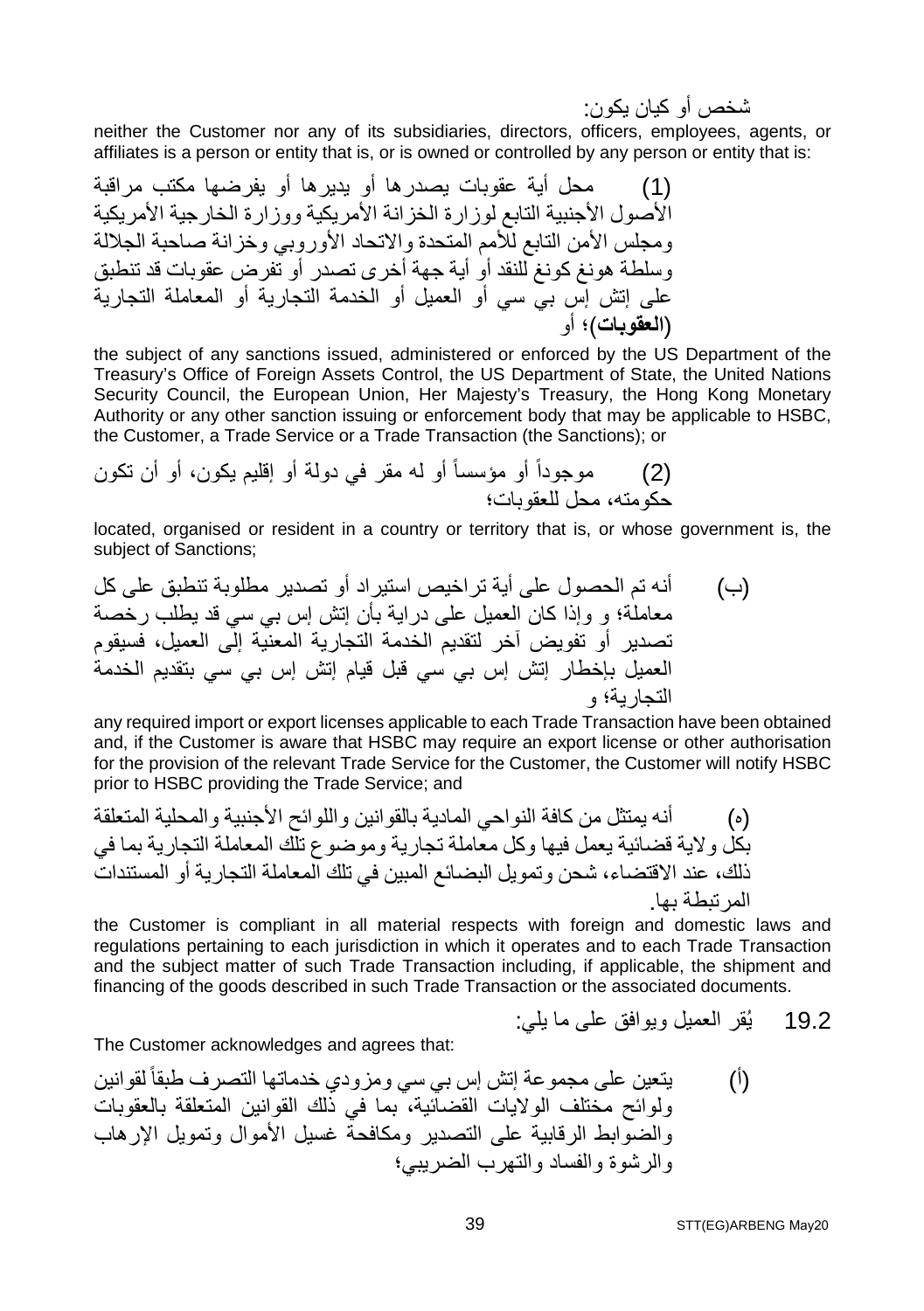HSBC Group and its service providers are required to act in accordance with the laws and regulations of various jurisdictions, including those which relate to Sanctions, export controls and the prevention of money laundering, terrorist financing, bribery, corruption and tax evasion;

(ب) في أي وقت، یجوز لإتش إس بي سي أن یطلب من العمیل فوراً تقدیم معلومات إلى إتش إس بي سي متعلقة بأیة معاملة تجاریة، بما في ذلك العقد الأساسي أو مستندات أخرى؛

at any time, HSBC may require the Customer to immediately provide to HSBC information related to any Trade Transaction, including the underlying contract or other documentation;

(ج)   يجوز ل[تش إس بي سي اتخان، و إصدار تعليمات إلى أعضاء آخرين في  يمجمو عة إتش إس بي سي اتخان، بالقدر الني يُسمح به قانين  ولايته القضائية، أي إجراء (ا**جراعات الامتثال) ي**تبر مناسباً للتصرف وفقاً للعقوبات أو و
$$
(اچراعات الامتثال) يغتبر مناسباً للتصرف وفقاً للعقوبات أو القولنين واللوائح المجنية. ويمکن أن تشمل إجراءات الامتثال هذه ما يلي:
$$

HSBC may take, and may instruct other HSBC Group members to take, to the extent it is legally permitted to do so under the laws of its jurisdiction, any action (a **Compliance Action**) which it considers appropriate to act in accordance with Sanctions or domestic and foreign laws and regulations. Such Compliance Action may include:

(1) الاعتراض على والتقصي حول أي دفع أو اتصال أو تعلیمات؛

the interception and investigation of any payment, communication or instruction;

(2) إجراء المزید من الاستفسارات بشأن ما إذا كان الشخص أو الكیان یخضع لأیة عقوبات أو القیود الرقابیة على التصدیر ؛ و/أو

the making of further enquiries as to whether a person or entity is subject to any Sanctions or export control restrictions; and/or

(3) رفض:

the refusal to:

(أ) إصدار خدمة تجاریة أو تجدیدھا أو تمدیدھا أو نقلھا أو التنازل عنھا؛

issue, renew, extend, transfer or assign a Trade Service;

(ب) إجراء أي دفع لأیة مطالبة؛ أو

make payment of any Claim; or

(ج) تناول خدمة تجاریة أو تعلیمات لا تتوافق مع العقوبات أو القوانین واللوائح المحلیة والأجنبیة؛ و

process a Trade Service or instruction that does not conform with Sanctions or domestic and foreign laws or regulations; and

(د) لا یكون إتش إس بي سي أو أي عضو في مجموعة إتش إس بي سي مسؤولاً عن أیة خسارة أو ضرر أو تأخیر أو إخفاق من قبل إتش إس بي سي في أداء واجباتھ بموجب ھذه الشروط أو الخدمة التجاریة:

neither HSBC nor any HSBC Group member will be liable for any loss, damage, delay, or a failure of HSBC to perform its duties under these Terms or a Trade Service:

(1) ناشيء عن أو متعلق بأي إجراءات امتثال اتخذھا إتش إس بي سي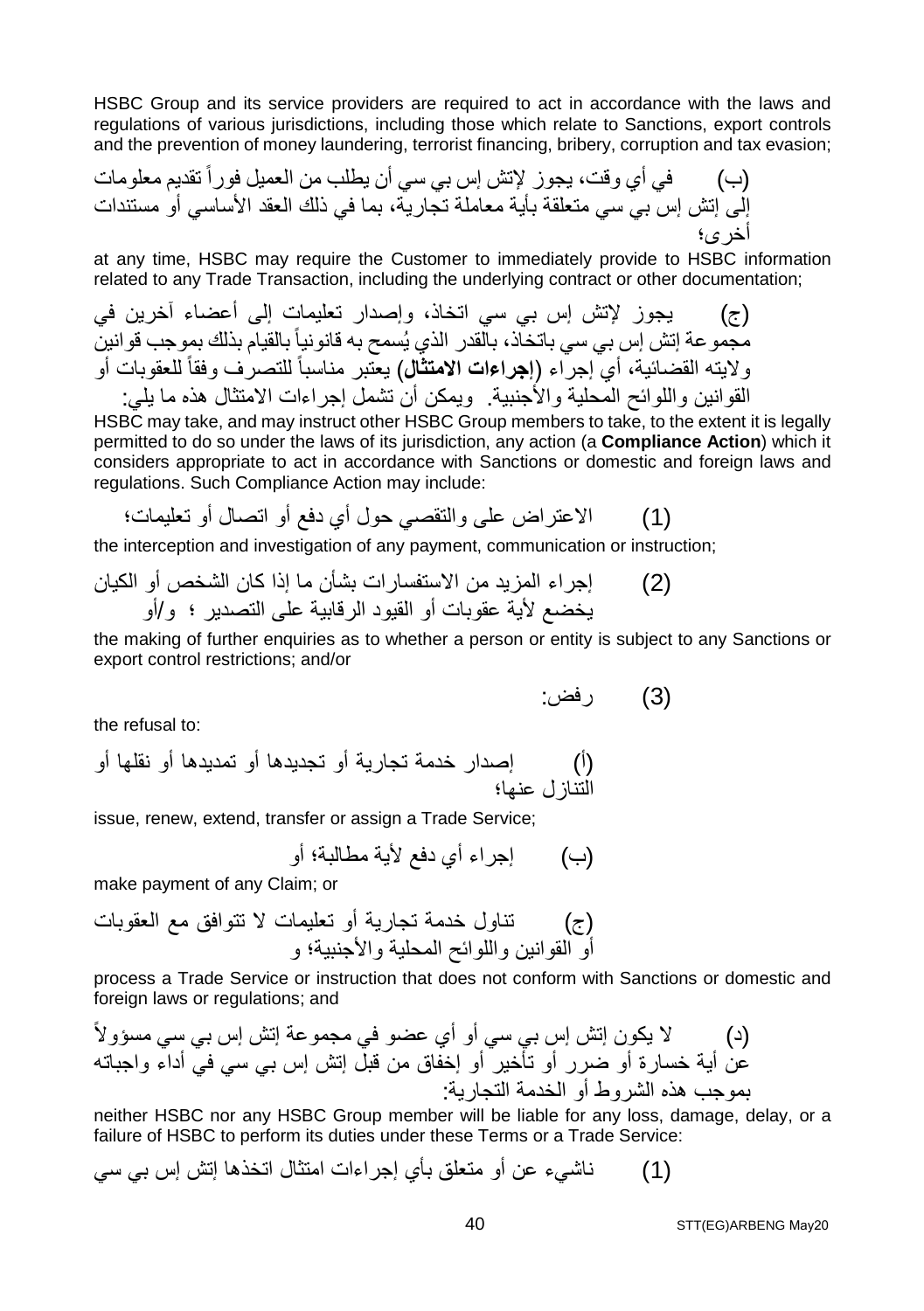أو مزود خدمتھ أو أي عضو في مجموعة إتش إس بي سي؛ و/أو

arising out of or relating to any Compliance Action taken by HSBC, its service providers, or any HSBC Group member; and/or

(2) بسبب منع دفع أیة مطالبة فیما یتعلق بالخدمة التجاریة أو إرسال أو استلام أیة رسالة أو بیانات أو اتخاذ أي إجراء آخر فیما یتعلق بأیة خدمة تجاریة بسبب قانون أو لائحة أو حكم ساري المفعول لأیة وكالة حكومیة.

being prevented from paying any Claim in respect of a Trade Service or sending or receiving any message or data or taking any other action in connection with any Trade Service because of an applicable law, regulation or ruling of any governmental agency.

### القسم 5 ـ التعلیمات و البر امج الإلكتر و نیة **SECTION 5 – INSTRUCTIONS AND ELECTRONIC PLATFORMS**

**20 التعلیمات Instructions**

20.1 یكون إتش إس بي سي مفوضاً بقبول والتصرف في والاعتماد على والتناول على أنھا صحیحة ودقیقة:

HSBC is authorised to accept, act and rely upon, and treat as valid and accurate:

(أ) كافة المراسلات و ُ المطالبات والتعلیمات (بما في ذلك أیة طلبات) المقدمة أو المزعوم تقدیمھا من قبل العمیل إلى إتش إس بي سي (**التعلیمات**)؛

all communication, demands and instructions (including any Applications) given or purporting to be given by the Customer to HSBC (an **Instruction**);

(ب) كافة المراسلات وأي مطالبات یتم اجراؤھا أو یقصد إجراؤھا من قبل أي شخص؛ و

all communication and any Claims made or purported to be made by any person; and

(ج) ُ أیة مستندات مقدمة إلى إتش إس بي سي،

any documents provided to HSBC,

بما في ذلك، في كل حالة، تلك التي یتم إجرائھا أو تقدیمھا عن طریق أو من خلال البرنامج أو برید إلكتروني أو فاكس أو ناسخ برقي أو تلكس أو اتصال سلكي أو ھاتف أو أي من الوسائل الإلكترونیة ) وھو غیر ملزماً الأخرى (في كل حالة، **الوسائل الإلكترونیة** بالتحقیق فیما یتعلق بصلاحیة أو صحة أي من تلك المراسلات والتعلیمات أو المطالبة أو المستند.

including, in each case, those made or given by way of or through a Platform, email, facsimile, telecopier, telex, cable, telephone or such other electronic means (in each case, an Electronic Means) and is under no obligation to enquire as to the authorisation or validity of any such Instruction, communication, Claim or Document.

20.2 یُقر العمیل ویقبل بمخاطر الاعتراض على الاتصالات والتعلیمات والمطالبات ُ والمستندات المرسلة إلى أو من إتش إس بي سي بواسطة الوسائل الإلکترونیة أو مراقبتھا أو تعدیلھا أو تلفھا أو احتوائھا على فیروسات أو بخلاف ذلك التدخل فیھا من قبل شخص آخر ویُقر ویوافق على أن إتش إس بي سي غير مسؤولاً أو مُديناً للعميل أو أي شخص آخر ٍ عن، ويتنازل العميل عن أي وكافة المطالبات المتعلقة بـ، أیة خسائر ناتجة عن ذلك.

The Customer acknowledges and accepts the risk that communications, Instructions, Claims and documents sent to or from HSBC by Electronic Means may be intercepted, monitored, amended, corrupted, contain viruses or be otherwise interfered with by third parties and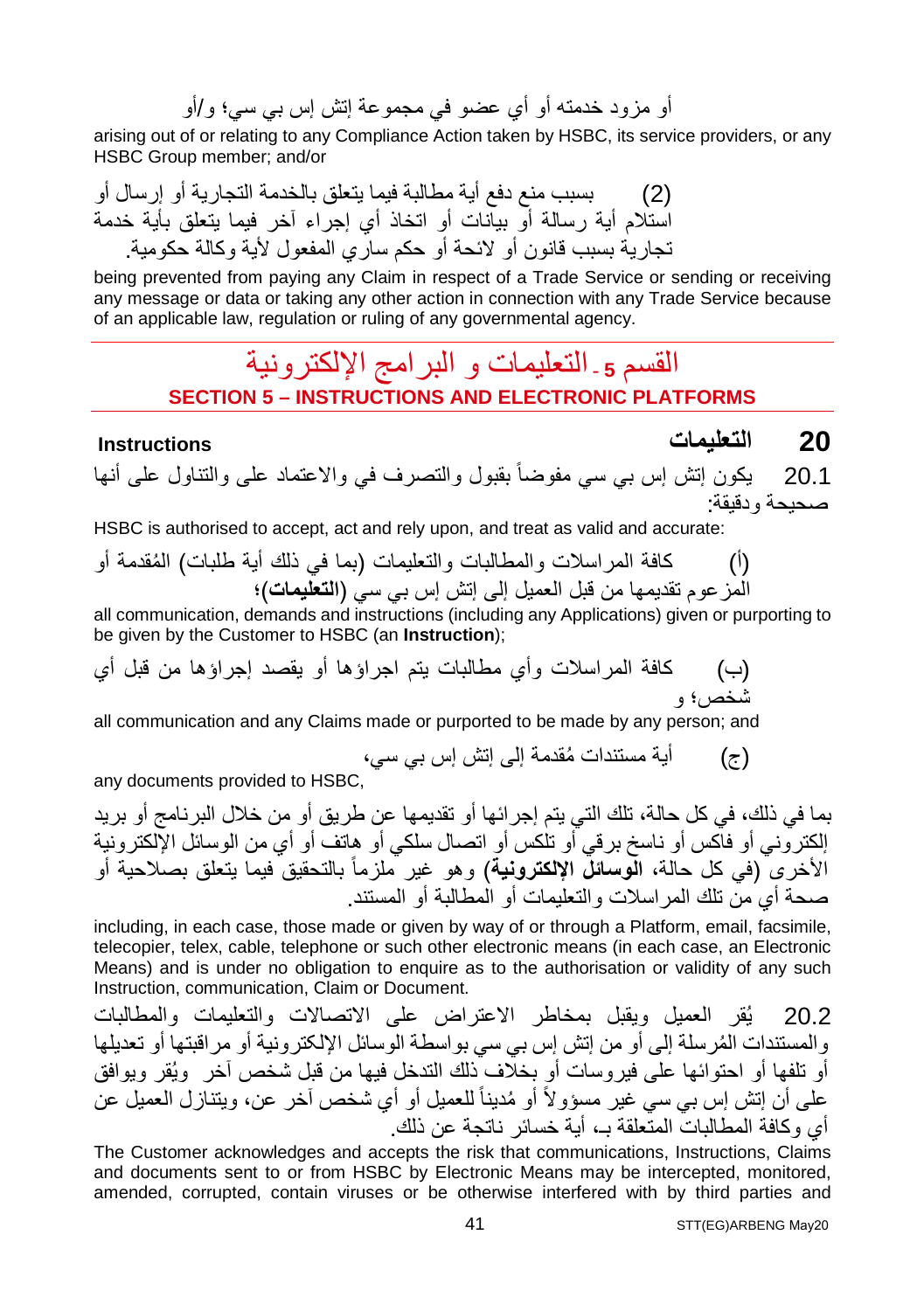acknowledges and agrees that HSBC is not responsible or liable to the Customer or any other person for, and the Customer waives any and all claims in respect of, any Losses arising from the same.

20.3 إذا قام العمیل بتوجیھ أي تعلیمات أو تقدیم أي مطالبة أو إرسال مستنداً بالوسائل الإلكترونیة، أو أصدر تعلیمات إلى إتش إس بي سي بالسماح للمستفید أو أي شخص آخر بالقیام بالمثل، یقوم العمیل بتعویض، وإبقاء إتش إس بي سي غیر متضررا من أیة وكافة الخسائر التي قد ً یتكبدھا إتش إس بي سي (بما في ذلك ما یتعلق بأي دفع یتم في الحالات التي تكون فیھا التعلیمات أو المطالبة المعنیة ُ غیر مصرح بھا).

If the Customer communicates, gives an Instruction, makes a Claim or sends a document by Electronic Means, or instructs HSBC to permit a beneficiary or any other person to do the same, the Customer shall indemnify, and hold HSBC harmless from and against, any and all Losses that HSBC may incur (including in respect of any payment made where the relevant Instruction or Claim was unauthorised).

20.4 حیث تقدم العمیل بطلب للحصول على ایة خدمات تجاریة لصالح احدى الشركات التابعة للعمیل:

Where the Customer has made an Application for any Trade Service to be provided for the benefit of an affiliate of the Customer:

(أ) یوافق العمیل على( مع تقدیم اتفاقا موقعا للشركة التابعة لھ على ذلك) ان بنك اتش اس بى سى لیس علیھ اي التزام للحصول على ایة تعلیمات مباشرة من الشركة التابعة و یحق لبنك اتش اس بى سى ان یتعامل بشكل منفرد مع العمیل بالنیابھ عن الشركھ التابعة.

the Customer agrees (and will procure the concurrent written agreement of its affiliate) that HSBC has no obligation to obtain instructions from the affiliate and HSBC can deal solely with the Customer on behalf of the affiliate;

(ب) ان تعریف "صفقة تجاریة" یتم تفسیره للاشارة الى تلك الشركة التابعة للعمیل ولیس العمیل ذاتھ وكذا تفسیر تعریفات "المستندات" و"البضائع".

the definition of "Trade Transaction" shall be construed to refer to such affiliate rather than the Customer, and the definitions of "Documents" and "Goods" shall be construed accordingly;

(ج) الاشارات الواردة فى ھذه الشروط للعمیل الذى یقدم أو یتعامل أو یتخلص أو ینقل اموالا أو یتعامل مع أو یستخدم المستندات (علي الرغم من وصفھا) أو بضائع أو عائدات البیع یلزم أن تتضمن تعھد الشركة التابعة للعمیل بإي من ھذه التصرفات

references in these Terms to the Customer presenting, handling, disposing, transferring, dealing with or using (however so described) the relevant Documents, Goods or proceeds of sale shall include the affiliate undertaking any such action;

(د) یجب ان یتعھد العمیل على ان الشركة التابعة لھ تتوافق مع كل التعھدات المنصوص علیھا فى الشروط بالنسبة إلى التعاملات التجاریة والمستندات والبضائع وعائدات البیع و

the Customer shall procure that the affiliate complies with all undertakings in these Terms in respect of the relevant Trade Transaction, Documents, Goods and proceeds of sale; and

(ه) كافة الاقرارات الواردة من العمیل فى ھذه الشروط تكون تمثیلا لنفسھ وبالنیابة عن الشركة التابعة لھ أو فى حالة ما اذا كان یلزم ان یكون من الشركة التابعة فقط (بسبب الظروف الواقعیة) فانھ یكون من قبل العمیل لصالح وبالنیابة عن الشركة التابعة.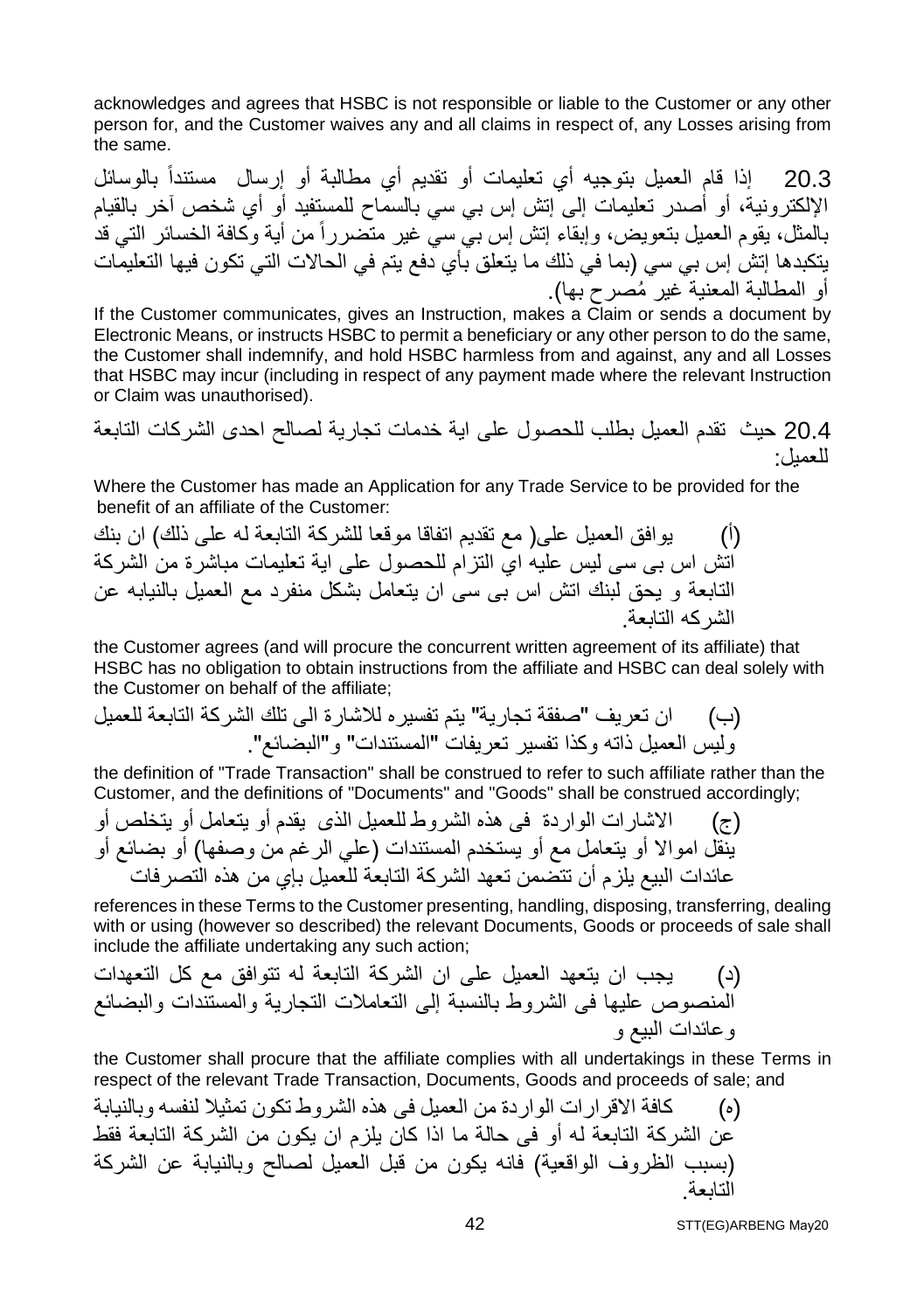each representation in these Terms made by the Customer shall be made by the Customer for itself and on behalf of the affiliate or, where it can only be made in respect of the

affiliate (due to factual circumstances), by the Customer for and on behalf of the affiliate.

20.5 لیس لدى إتش إس بي سي أي التزام بما یلي:

HSBC has no obligation to:

(أ) التحقق من ھویة أو صلاحیة أي شخص یقوم بإبلاغ أو إعطاء تعلیمات أو تقدیم مطالبة أو یقدم مستند بالوسائل الإلكترونیة؛

verify the identity or authority of any person communication giving an Instruction, making a Claim or providing a document by Electronic Means**;** 

(ب) التحقق من صحة أي توقیع (تواقیع) (سواء كان إلكترونیاً أو غیر ذلك) على أیة توجیھات أو ُ تعلیمات م ُ عطاة أو مطالبة مق ُ دمة أو مستند مقدم بواسطة الوسائل الإلكترونیة؛ أو

verify the authenticity of any signature(s) (whether electronic or otherwise) on any communication made, Instruction given, Claim made or document provided by Electronic Means; or

(ت) التماس موافقة العمیل المس ُ بقة قبل التصرف بناء على أیة تعلیمات معطاة أو ُ مطالبة م ُ قدمة أو مستند مقدم بواسطة الوسائل الإلكترونیة،

seek the Customer's prior approval before acting on any communication made, Instruction given, Claim made or document provided by Electronic Means,

ومع ذلك، یجوز لإتش إس بي سي، حسب استنسابھ المطلق، اتخاذ خطوات للتأكد من صلاحیة وصحة وأصل أیة توجیھات أو تعلیمات أو مطالبة أو مستند (بما في ذلك طلب التحقق عبر الھاتف من أیة تعلیمات) واتخاذ أیة خطوات قد یتم التكلیف بھا من قبل المتعھد الخارجي، عندما لا یمكن التأكد من صلاحیة أو صحة أو أصل أیة توجیھات أو تعلیمات أو مطالبة أو مستند أو التأخیر في أو رفض التصرف بناء على أیة توجیھات أو تعلیمات أو مطالبة أو مستند أو تعلیق أو إنھاء أیة خدمة تجاریة في أي وقت.

however HSBC may, in its absolute discretion, take steps to ascertain the validity, authenticity and origin of any communication, Instruction, Claim or document (including requiring telephone verification of any Instructions) and take any steps that may be mandated by an External Provider and may, where it is unable to ascertain the validity, authority or origin of any communication, Instruction, Claim or document, delay or refuse to act upon any communication, Instruction, Claim or document or suspend or terminate any Trade Service at any time.

**21 البرامج Platforms**

21.1 یقر العمیل ویوافق على ما یلي:

The Customer acknowledges and agrees that:

(أ) یجوز لإتش إس بي سي الاعتماد على المتعھد الخارجي لتوفیر البرامج حتى یتمكن إتش إس بي سي من أداء التزاماتھ بموجب ھذه الشروط (أو أي أحكام وشروط أخرى ساریة المفعول) وتقدیم الخدمات التجاریة؛

HSBC may rely on External Providers to provide Platforms so that HSBC can perform its obligations under these Terms (or any other applicable terms and conditions) and provide Trade Services;

(ب) یكون المتعھدون الخارجیون مستقلین عن إتش إس بي سي ویمكنھم أن یتقاضوا أتعاب العمیل بشكل مستقل لاستخدام برامجھم وتكون تلك الأتعاب ھي مسؤولیة العمیل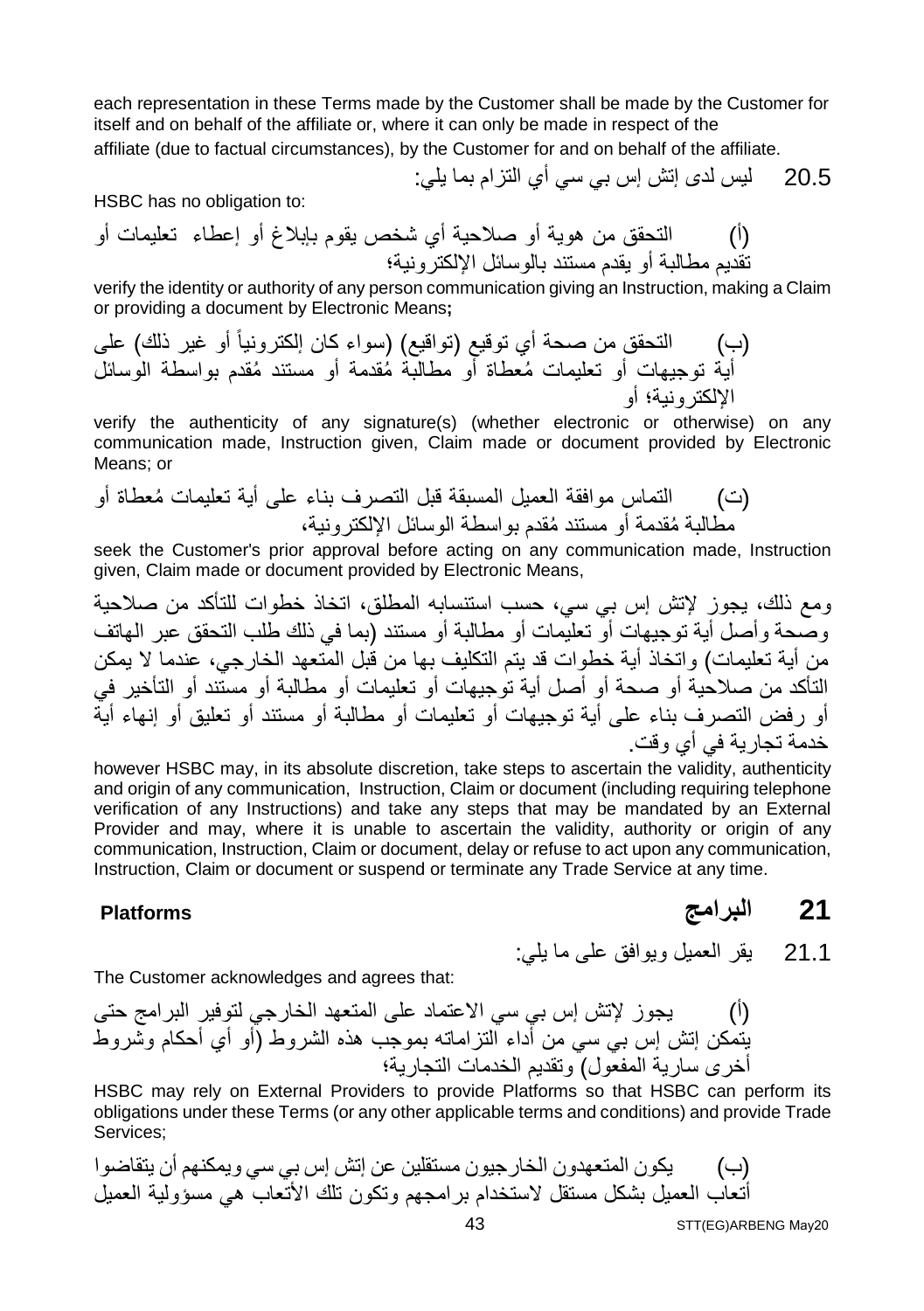وحده؛

External Providers are independent from HSBC and may independently charge the Customer fees for use of their Platform and those fees are the sole responsibility of the Customer;

(ج) تخضع التزامات إتش إس بي سي بموجب ھذه الشروط وأیة خدمة تجاریة لحقوق ُ إتش إس بي سي بموجب الأحكام والشروط الخارجیة وتوافر أي برنامج مقدم من قبل ھؤلاء المتعھدین الخارجیین؛

HSBC's obligations under these Terms and any Trade Service shall be subject to HSBC's rights under External Terms and Conditions and the availability of any Platform provided by such External Providers;

(د) لیس لدى إتش إس بي سي أي التزام بإبلاغ العمیل بأیة أحكام أو شروط خارجیة أو تزویده بھا؛

HSBC has no obligation to inform the Customer of, or provide the Customer with, any External Terms and Conditions;

(ھـ) لیس لدى إتش إس بي سي أي تحكم على العملیات الإلكترونیة التي یستخدمھا البرنامج الذي یقدمھ المتعھد الخارجي لمعالجة، تعامل و/أو إرسال البیانات أو الرسائل؛ HSBC has no control over the electronic processes used by a Platform provided by an External Provider to process, handle and/or send data or messages;

(و) إبلاغ إتش إس بي سي بكافة الأحكام والشروط الخارجیة المطبقة على أو أیة رسوم یفرضھا أي برنامج یستخدمھ (أو یعتزم استخدامھ) فیما یتعلق بأیة خدمة تجاریة وإخطار إتش إس بي سي فوراً بأیة تغییرات؛ و

it shall inform HSBC of all External Terms and Conditions applicable to or any charges imposed by any Platform which it uses (or intends to use) in respect of any Trade Service and shall promptly notify HSBC of any changes; and

-4 فوراً تقدیم كافة المعلومات المتعلقة بأي برنامج یستخدمھ العمیل قد یطلبھا إتش إس بي سي بشكل معقول.

it shall promptly provide all information concerning any Platform used by the Customer that HSBC may reasonably request.

21.2 لا یتحمل إتش إس بي سي أیة مسؤولیة تجاه العمیل أو تجاه أي شخص آخر عن أیة خسارة أو ضرر یعاني منھ أو یتكبده نتیجة لما یلي:

HSBC assumes no liability or responsibility to the Customer or to any other person for any loss or damage that is suffered or incurred as a result of:

(أ) عدم توفر أي برنامج للعمیل أو إتش إس بي سي أو أي شخص آخر لأي سبب كان؛ أو

the unavailability of any Platform to the Customer, HSBC or any other person for any reason whatsoever; or

(ب) استخدام العمیل لأي برنامج أو الاتصال بھ أو لأي متعھد خارجي أو الخدمات ُ المقدمة من قبل إتش إس بي سي أو أي متعھد خارجي للعمیل متضمنا برنامج. ً أي

the Customer's use of or connection with any Platform, any External Provider or the services provided by HSBC or any External Provider to the Customer involving any Platform.

The Customer: :العمیل 21.3

(أ) علیھ الامتثال بكافة الإجراءات الأمنیة المتبعة لدى إتش إس بي سي وكل متعھد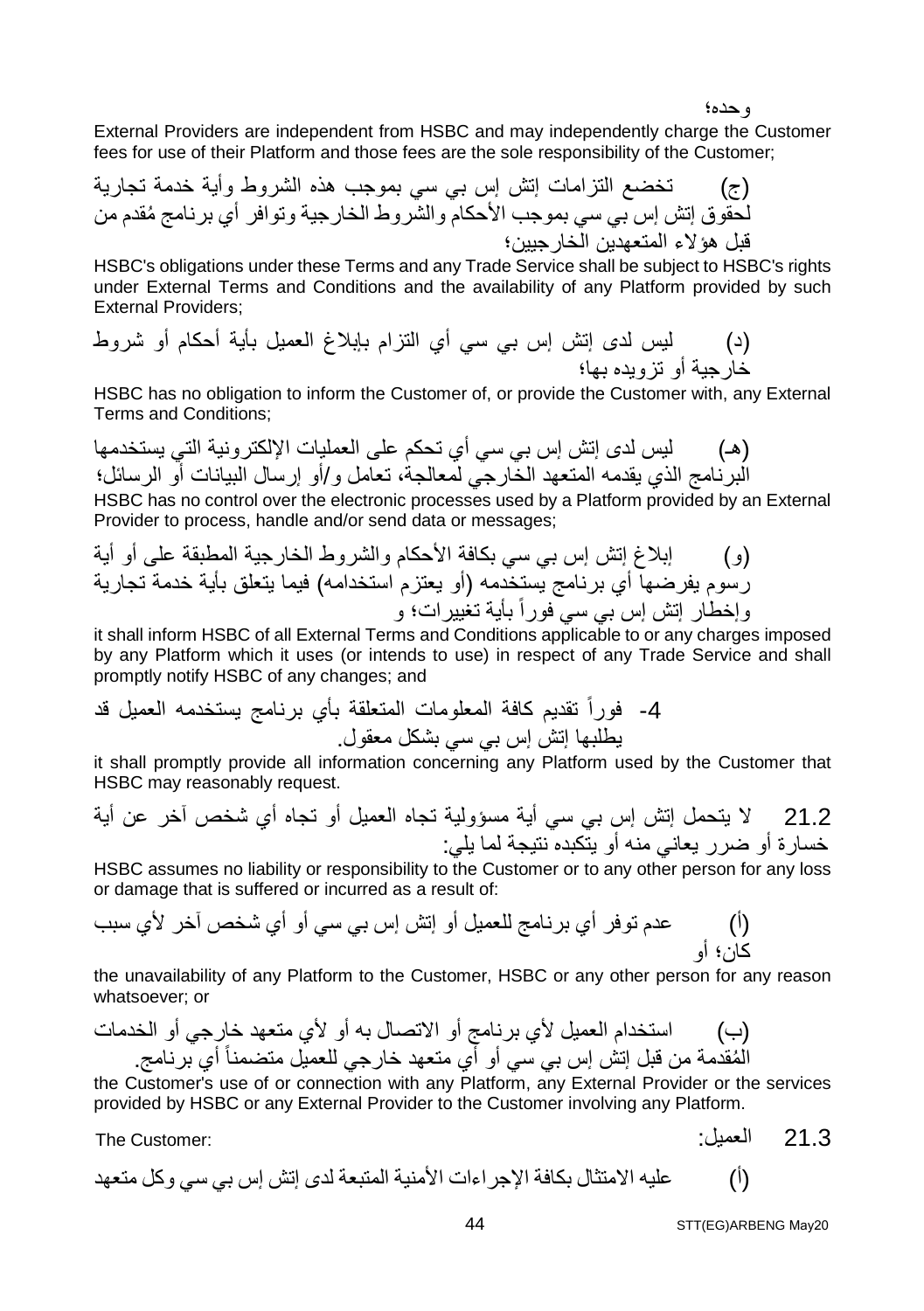وأیة طلبات معقولة أخرى قد یصدرھا إتش إس بي سي أو أي متعھد خارجي للعمیل فیما یتعلق بأمن أي برنامج، بما في ذلك تعلیمات حول خطوات معالجة أي خرق للأمن؛ و

shall comply with all security procedures of HSBC and each External Provider and any other reasonable requests HSBC or any External Provider may issue to the Customer regarding the security of any Platform, including instructions on steps to remedy any breach of security; and

(ب) یُقر ویوافق على أن من مسؤولیة العمیل إعداد والحفاظ على والمراجعة بشكل دوري كافة الترتیبات الأمنیة المتعلقة بدخول واستخدام كل برنامج والمعلومات المخزنة على أنظمة الحاسوب والاتصالات الخاصة بالعمیل، ویؤكد بأنھ قام بتقییم الترتیبات الأمنیة لكل برنامج، وقرر بأنھا كافیة لحمایة مصالح العمیل؛

acknowledges and agrees that it is the Customer's responsibility to set up, maintain and regularly review all security arrangements concerning access to and use of each Platform and information stored on the Customer's computing and communications systems, and confirms that it has assessed the security arrangements of each Platform and has determined that they are adequate to protect the Customer's interests;

(ج) ُ علیھ اتخاذ كافة الاحتیاطات المعقولة لمنع الاستخدام الاحتیالي أو الغیر مصرح بھ لكل برنامج أو دخولھ؛

shall take all reasonable precautions to prevent fraudulent or unauthorised use of or access to each Platform;

(د) علیھ التأكد من عدم قیام العمیل أو موظفیھ بأي شيء قد یؤدي إلى تعرض أمن أي برنامج أو أنظمة أو أمن إتش إس بي سي للخطر؛ و

shall ensure that neither the Customer nor its employees do anything which may result in the security of any Platform or the systems or security of HSBC being compromised; and

(ھـ) علیھ إخطار إتش إس بي سي في أقرب وقت ممكن عند علمھ بأي دخول فعلي أو محاولة دخول غیر مصرح بھ إلى أي برنامج أو أیة معاملة غیر مصرح بھا أو محاولة تنفیذ تعلیمات غیر مصرح بھا. یجب أن یكون ھذا الإخطار عن طریق الھاتف ولكن یجب أن یُتبع بإشعار خطي خلال ثمانیة وأربعین ساعة من المكالمة الھاتفیة.

shall notify HSBC, as soon as reasonably possible upon becoming aware, of any actual or attempted unauthorised access to any Platform or any unauthorised transaction or attempt to execute an unauthorised Instruction. This notification must be by telephone but must be followed by written notice within forty-eight hours of the telephone call.

### القسم **<sup>6</sup> -** أخرى **SECTION 6 - OTHER**

### **Limitation on liability المسؤولیة تحدید 22**

22.1 لا یكون، أي من إتش إس بي سي أو أي عضو آخر في مجموعة إتش إس بي سي مسؤولاً عن أیة خسائر أو أضرار أو دفع أو طلبات أو مطالبات أو مصاریف أو تكالیف التي یعاني منھا أو یتكبدھا العمیل (أو أي من الشركات التابعة لھ) الناشئة عن أو المرتبطة بھذه الشروط أو الخدمة التجاریة بخلاف تلك الخسارة أو الضرر أو الدفع أو الطلب أو المطالبة أو المصاریف أو التكلفة التي تنشأ كنتیجة مباشرة للإھمال الجسیم أو سوء السلوك المتعمد من قبل إتش إس بي سي أو أي عضو آخر في مجموعة إتش إس بي سي.

Neither HSBC nor any other HSBC Group member shall be liable for any loss, damages, payments, demands, claims, expenses or costs suffered or incurred by the Customer (or any of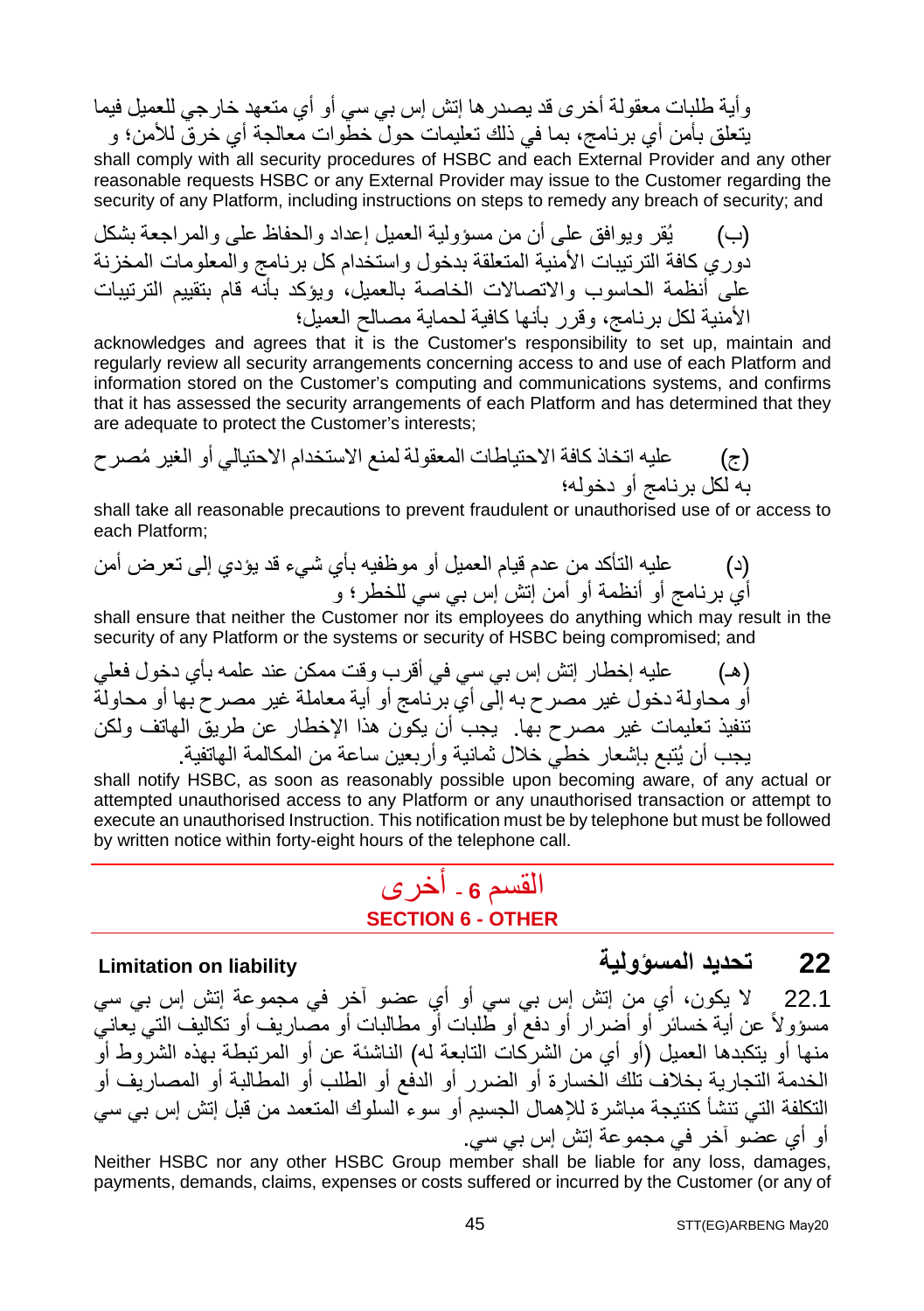its affiliates) arising from or in connection with these Terms or any Trade Service other than where such loss, damage, payment, demand, claim, expense or cost arises as a direct result of HSBC's or such other HSBC Group member's gross negligence or wilful misconduct.

22.2 بغض النظر عن المادة ،22.1 في أي ظرف من الظروف، یكون إتش إس بي سي أو أي عضو في مجموعة إتش إس بي سي مسؤولاً تجاه العميل (أو أي من الشركات التابعة له) عن: Notwithstanding Clause 22.1, in no circumstance whatsoever will HSBC or any HSBC Group member be liable to the Customer (or any of its affiliates) for:

(أ) أیة خسارة في الأعمال أو الأرباح أو البیانات؛ أو

any loss of business, profits or data; or

(ب) خسارة أو ضرر مباشر أو تبعي أو خاص،

indirect, consequential or special loss or damage,

سواء تم إبلاغ إتش إس بي سي أو أي عضو في مجموعة إتش إس بي سي عن احتمالیة وقوع تلك الخسارة أم الضرر أم لا.

whether or not HSBC or any HSBC Group member has been advised of the possibility of such loss or damage.

22.3 دون تقیید المواد 22.1 و،22.2 لا یكون إتش إس بي سي مسؤولاً عن، ویتنازل العمیل عن كافة المطالبات ضد إتش إس بي سي فیما یختص بـ:

Without limiting Clauses 22.1 and 22.2, HSBC shall not be responsible or liable for, and the Customer waives all claims against HSBC in respect of:

(أ) أي تصرف أو إغفال أو خسارة أو تأخیر مرتبط بإرسال المستندات أو الدفع إلى أي شخص آخر ُ أو بنك مراسل، أو أي إیقاف أو تصرف أو إغفال أو إعسار أو ُ إفلاس أي بنك مراسل؛

any act, omission, loss or delay relating to forwarding documents or payments to any other person or correspondent bank, or any suspense, act, omission, insolvency or bankruptcy of any correspondent bank;

(ب) أي تأخیر و/أو خسارة في إرسال أیة رسائل أو خطابات أو مستندات یتم إرسالھا عن طریق البرید أو كمراسلة إلكترونیة أو من خلال البرنامج أو أیة قناة اتصالات، أو أي تأخیر أو انقطاع أو خطأ آخر یحدث عند إرسال أو تسلیم أیة مراسلات من قبل أطراف ثالثة ویُقر العمیل بأنھ، بغض النظر عن أیة تعلیمات مخالفة، یجوز لإتش إس بي سي إرسال المستند بأیة وسیلة یعتبرھا مناسبة؛

any delay and/or loss in transit of any messages, letters or documents sent by mail, as an electronic communication, through a Platform or a telecommunication channel, or for any delay, mutilation or other errors arising in the transmission or delivery of any communications by third parties and the Customer acknowledges that, notwithstanding any contrary instruction, HSBC may send a document by any method that it considers appropriate;

(ج) أي تأخیر في أداء أو إخفاق في أداء أي من التزاماتھ بموجب ھذه الشروط بسبب خارج عن سیطرتھ المعقولة، بما في ذلك، على سبیل المثال لا الحصر، إخفاق أو خلل أو عدم توفر الاتصالات، واتصالات البیانات وأنظمة وخدمات الكمبیوتر والتي لا یتحكم فیھا إتش إس بي سي أو الحرب أو الأعمال القتالیة أو الغزو أو الاضطرابات المدنیة أو الإضرابات أو حالات الإغلاق أو أیة إجراءات صناعیة أخرى أو نزاعات تجاریة (سواء كانت تتعلق بموظفي إتش إس بي سي أو أي شخص آخر) أو أي قانون أو أمر حكومي (سواء كان لھ قوة القانون أم لا)؛

STT(EG)ARBENG May20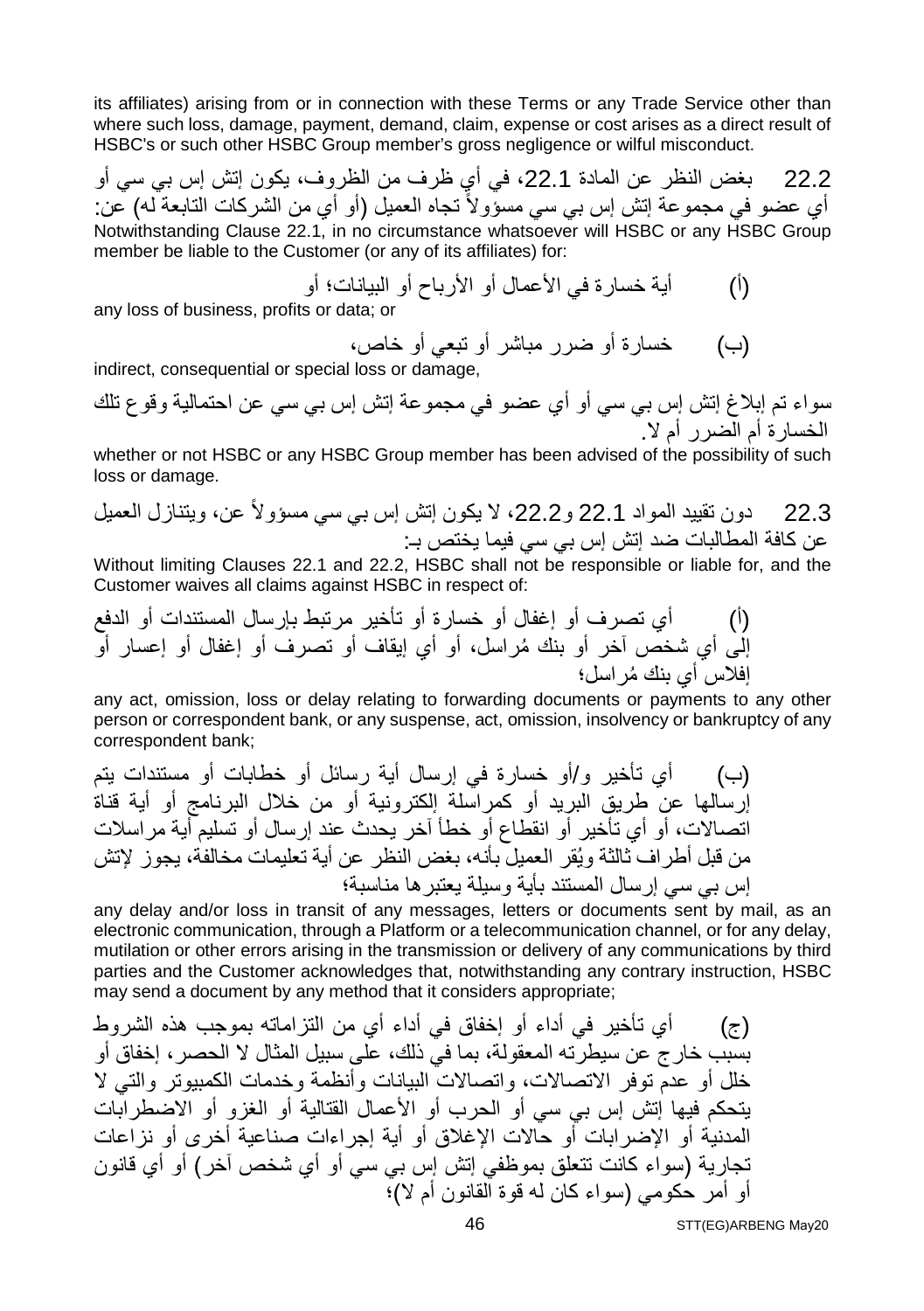any delay in performing or failure to perform any of its obligations under these Terms due to any cause beyond its reasonable control, including, but not limited to, the failure, malfunction or unavailability of telecommunications, data communications and computer systems and services over which HSBC has no control, war, hostilities, invasion, civil unrest, strikes, lock-outs or other industrial action or trade disputes (whether involving HSBC's employees or any other person) or any law or government order (whether or not having the force of law);

(د) أي إخفاق من جانب إتش إس بي سي في دفع المطالبة أو أي تصرف آخر من قبل إتش إس بي سي أو تقصیر بسبب أي قانون أو لائحة أو حكم محلي أو أجنبي أو تفسیر لأیة محكمة أو وكالة حكومیة محلیة أو أجنبیة؛

any failure by HSBC to pay a Claim or other HSBC's act or failure to act because of any domestic or foreign law, regulation, ruling or interpretation of any domestic or foreign court or governmental agency;

(ھـ) شكل وكفایة وصحة وحقیقة وصلاحیة أي شخص یقوم بالتوقیع أو التظھیر (بما في ذلك أي شخص یقوم بالتقدیمات والطلبات وإعطاء التعلیمات (بما في ذلك عن طریق الوسائل الإلكترونیة) إلى إتش إس بي سي بشكل ظاھري بناء على صلاحیة العمیل أو أي مستفید) أو التزویر أو الأثر القانوني لأیة مستندات إذا كانت تبدو تلك المستندات على وجھھا صحیحة بشكل معقول؛

the form, sufficiency, correctness, genuineness, authority of any person signing or endorsing (including any person making presentations, demands, giving Instructions (including by Electronic Means) to HSBC purportedly on the authority of the Customer or a beneficiary), falsification or the legal effect of any documents if such documents on their face reasonably appear to be in order;

(و) مصدر أو دقة أو صحة أو حقیقة أو تزویر أو أثر قانوني لأیة بیانات أو مستندات أو كشوفات مقدمة أو مستلمة من أي برنامج أو أي طرف بخصوص المعاملة التجاریة، أو أیة مستندات ذات صلة أو وصف أو كمیة أو وزن أو جودة أو حالة أو تعبئة أو تسلیم أو قیمة أو وجود البضائع أو الخدمات أو أداء آخر تتعلق بھ تلك البیانات أو المستندات أو الكشوفات، أو لحسن نیة أو تصرفات أو إغفالات أو ملاءة أو أداء أو وضع أي طرف في المعاملة التجاریة أو المرسل أو الناقل أو وكیل الشحن أو المرسل إلیھ أو المؤمن للبضائع أو أي شخص آخر؛

the source, accuracy, validity, authenticity, falsification or legal effect of any data, documents or statements made, presented or received from any Platform or any party to a Trade Transaction, any related documents, or the description, quantity, weight, quality, condition, packing, delivery, value or existence of the goods, services or other performance to which such data, documents or statements relates, or for the good faith or acts or omissions, solvency, performance or standing of any party to a Trade Transaction, the consignor, carrier, forwarder, consignee, insurer of the goods, or any other person;

-5 أیة أفعال غیر سلیمة للمستفید، بما في ذلك الإخلال بالعقد فیما یتعلق بالمعاملة التجاریة، وفي الظروف التي یتحمل فیھا العمیل ویتكفل -6 بكافة تلك المخاطر؛ و

any improper acts of the beneficiary, including breach of contract in respect of a Trade Transaction, in which circumstances the Customer shall assume and undertake all such risks; and

(ع) ُ قیام العمیل بالتصرف أو الاعتماد على أیة مشورة مستلمة من إتش إس بي سي سواء طلب العمیل ھذه المشورة أم لا.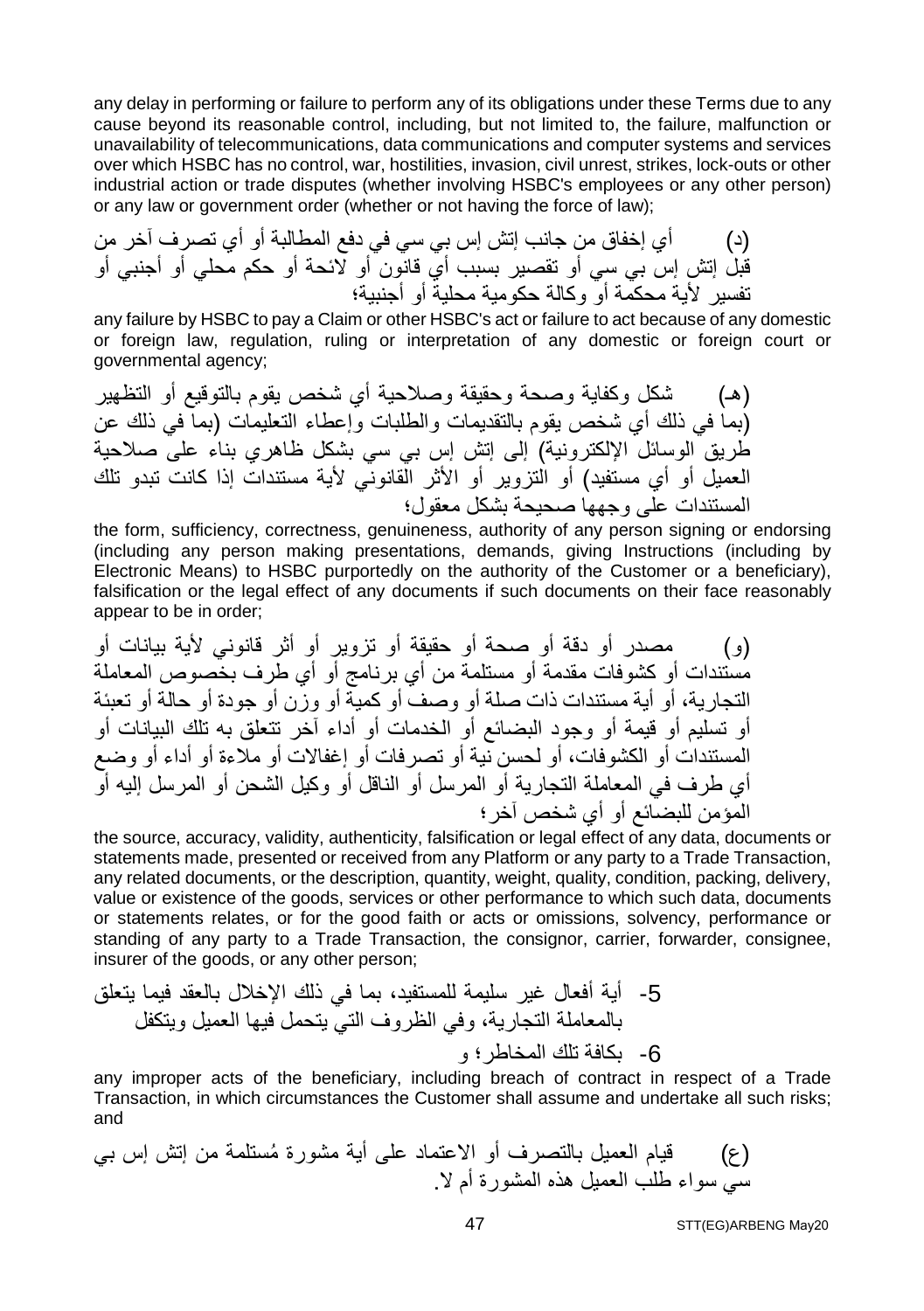the Customer acting or relying on any advice received from HSBC whether or not such advice was requested by the Customer.

22.4 ُ في حالة استخدام إتش إس بي سي لخدمات طرف آخر أو بنك مراسل أو وكیل أو البرنامج لأغراض إصدار السند أو الاعتماد المستندي أو إجراء الدفع أو تناول البضائع أو المستندات أو لأي غرض آخر لدعم الخدمات المنصوص علیھا في ھذه الشروط، یجب على إتش إس بي سي القیام بذلك لحساب العمیل وعلى مسؤولیة العمیل، ولا یتحمل إتش إس بي سي أیة مسؤولیة في حالة عدم تنفیذ أیة تعلیمات یعطیھا إتش إس بي سي لأي طرف آخر حتى لو كان اختیار ذلك الطرف الآخر ھو اختیار إتش إس بي سي. بالإضافة إلى ذلك، لا یكون إتش إس بي سي مسؤولاً عن أي تصرف أو تقصیر أو إخلال أو إیقاف أو إفلاس أو إعسار لذلك الطرف الآخر.

If HSBC uses the services of another party, correspondent bank, agent or Platform for the purposes of issuing an Instrument or Documentary Credit, making payment, handling Goods or Documents or for any other purpose to support the services contemplated by these Terms, HSBC shall do so for the Customer's account and at the Customer's risk and HSBC shall assume no liability or responsibility should any instructions which HSBC gives to any such other party not be carried out even if the choice of such other party was HSBC's. Additionally, HSBC shall not be liable for any act, failure to act, default, suspension, bankruptcy or insolvency of such other party.

22.5 عندما یقوم إتش إس بي سي بمراجعة أي مستند بناء على طلب العمیل، تكون ھذه المراجعة إرشادیة فقط ولیست نھائیة أو قاطعة ولا یكون إتش إس بي سي مسؤولاً عن، ویتنازل العمیل عن كافة المطالبات ضد إتش إس بي سي فیما یتعلق بـ، أي إغفال أو إخفاق من قبل إتش إس بي سي في تحدید أیة تناقضات خلال أیة مراجعة من ھذا القبیل.

Where HSBC performs a review of any Document at the request of the Customer, such review is indicative only and not final or conclusive and HSBC shall not be responsible or liable for, and the Customer waives all claims against HSBC in respect of, an omission by or failure of HSBC to identify any discrepancies during any such review.

22.6 عندما یوافق إتش إس بي سي على تقدیم مشورة خاصة بالاعتماد المستندي أو أي سند لا یصدره أحد البنوك أو تقدیم أي مستند یتعلق بذلك الاعتماد المستندي أو السند أو تناولھ بطریقة أخرى، یُقر العمیل ویوافق على ما یلي:

Where HSBC agrees to advise a Documentary Credit or any Instrument which is not issued by a bank or present any Document in respect of, or otherwise handle, such Documentary Credit or Instrument, the Customer acknowledges and agrees that:

(أ) لا یجوز أن یكون ذلك الاعتماد المستندي أو السند تعھد من شخص آخر ُ مستقل ولا یضمن الدفع من قبل الجھة المصدرة أو صاحب الطلب؛

such Documentary Credit or Instrument may not be an independent third party undertaking and may not guarantee payment by the issuer or applicant;

(ب) لا یجوز أن تتناول قواعد غرفة التجارة الدولیة المعمول بھا أو تُغطي أو تمتد لتشمل ذلك النوع من الاعتماد المستندي أو السند؛

the applicable ICC Rules may not address, cover or extend to such type of Documentary Credit or Instrument;

(ت) ُ قد لا یتمكن إتش إس بي سي من متابعة الجھة المصدرة للدفع بنفس الطریقة التي قد یكون قادراً علیھا فیما یتعلق بالاعتماد المستندي أو السند الصادر عن أحد البنوك؛ و

HSBC may not be able to pursue the issuer for payment in the same manner as it would be able to in respect of a Documentary Credit or Instrument issued by a bank; and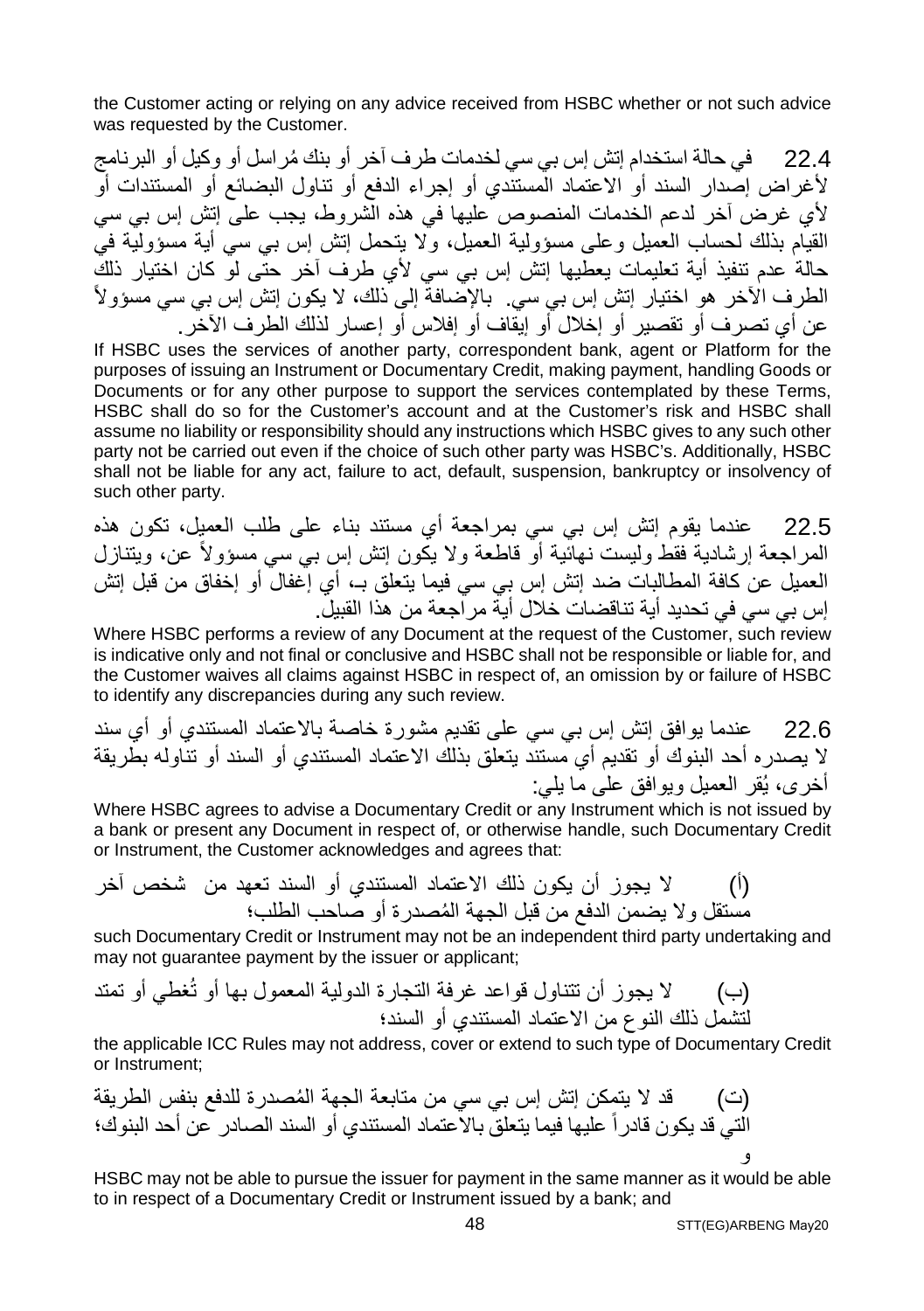(ث) یجب على العمیل طلب استشارة قانونیة مستقلة؛

the Customer should seek independent legal advice,

ویتحمل العمیل كافة تلك المخاطر ویتنازل عن كافة المطالبات ضد إتش إس بي سي عن الخسائر أو الأضرار أو التكالیف أو الرسوم أو المطالبات أو الإجراءات أو الطلبات المتعلقة بذلك الاعتماد المستندي أو السند بما في ذلك أیة مطالبات تتعلق بإخفاق إتش إس بي سي في تنبیھ العمیل بأنھ كان یقدم المشورة لذلك النوع من الاعتماد المستندي أو السند، أو الإخفاق في دفع مثل ذلك الاعتماد المستندي أو السند بطریقة الاعتماد المستندي أو السند الصادر عن أي بنك، أو الإخفاق في تحصیل ُ الدفع من الجھة المصدرة لذلك الاعتماد المستندي أو السند.

and the Customer assumes all such risks and waives all claims against HSBC for losses, damages, costs, fees, claims, actions or demands with respect to such Documentary Credit or Instrument including any claims that HSBC failed to alert the Customer that it was advising such type of Documentary Credit or Instrument, failed to pay such Documentary Credit or Instrument in the manner of a Documentary Credit or Instrument issued by a bank, or failed to collect payment from the issuer of such Documentary Credit or Instrument.

22.7 مع مراعاة الأحكام الواردة أعلاه، عند نشوء أي التزام من قبل إتش إس بي سي أو أي عضو في مجموعة إتش إس بي سي تجاه العمیل (أو أي من الشركات التابعة لھ) بموجب ھذه الشروط أو فیما یتعلق بالخدمة التجاریة، فإن ذلك الالتزام لا یتجاوز إجمالي مبلغ وقدره 1,000,000 دولار أمریكي في أي تقویم سنوي.

Subject to the provisions above, where any liability of HSBC or any HSBC Group member to the Customer (or any of its affiliates) arises under these Terms or in connection with any Trade Service, such liability shall not exceed USD 1,000,000 in aggregate in any calendar year.

**Disclosure, confidentiality and privacy والخصوصیة والسریة الإفصاح 23**

23.1 دون تقیید أیة شروط أخرى بین العمیل وإتش إس بي سي أو أي عضو في مجموعة إتش إس بي سي، یكون إتش إس بي سي مفوضاً بالتالي:

Without limiting any other terms between the Customer and HSBC or any HSBC Group member, HSBC is authorised:

(أ) تعیین أي شخص آخر ُكم ُ راسلھ أو معینھ أو وكیلھ فیما یتعلق بھذه الشروط والخدمة التجاریة ویجوز لإتش إس بي سي تفویض أي من صلاحیتھ بموجب ھذه الشروط أو الخدمة التجاریة إلى ذلك الشخص؛

to appoint any other person as its correspondent, nominee or agent in connection with these Terms and any Trade Service and HSBC may delegate any of its powers under these Terms or a Trade Service to such person;

(ب) إبلاغ أي شخص آخر بحقھ في أیة مستندات أو بضائع أو عوائد بیع؛ و

to notify any other person of its interest in any Documents, Goods or proceeds of sale; and

(ج) ُ نقل والإفصاح عن أي من معلومات العمیل إلى المستلمین التالیین (الذین قد یتناولون وینقلون ویُفصحون عن معلومات العمیل تلك):

to transfer and disclose any Customer Information to the following recipients (who may also process, transfer and disclose such Customer Information):

(1) أي عضو في مجموعة إتش إس بي سي وأي من مسؤولیھ أو مسؤولیھم أو مدرائھم أو موظفیھم أو خبرائھم الاستشاریین أو جھات التأمین الخاصة بھم أو وسطائھم أو مدققیقھم أو شركائھم أو مقاولیھم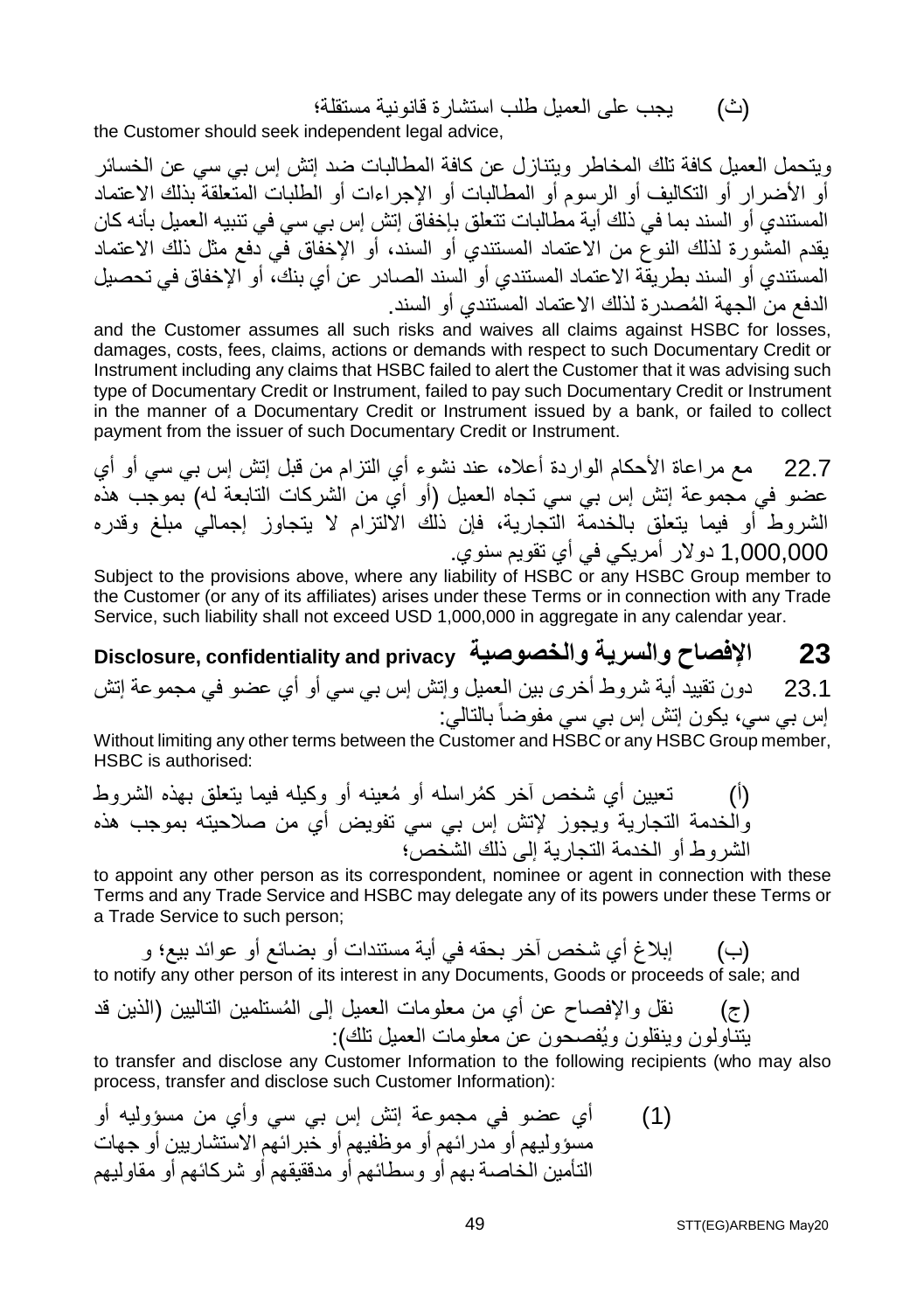من ُ الباطن أو مراسلیھم أو وكلائھم المعنیین أو وكلائھم أو مفوضیھم أو مزودي خدمة (بما في ذلك مزودي الخدمات الخارجیین والمنصات ) أو المستشارین ؛؛

any HSBC Group member and any of its or their officers, directors, employees, professional advisors, insurers, brokers, auditors, partners, sub-contractors, correspondents, nominees, agents, delegates, service providers (including External Providers and Platforms) and associates;

(2) أیة ھیئات؛

any Authorities;

(3) أي شخص یتصرف نیابة عن العمیل ومتلقي الدفع والمستفیدین ُ والم ُ عینین للحساب وبنوك الوساطة والبنوك المراسلة والبنوك الوكیلة أو غرف المقاصة أو أنظمة المقاصة أو التسویة أو الأطراف المقابلة في السوق أو وكلاء الاستحواذ أو مستودعات المبادلة أو التجارة وأسواق الأوراق المالیة والشركات التي یكون للعمیل مصلحة في الأوراق المالیة (حیث یحتفظ إتش إس بي سي بتلك الأوراق المالیة للعمیل)؛

anyone acting on the Customer's behalf, payment recipients, beneficiaries, account nominees, intermediary, correspondent and agent banks, clearing houses, clearing or settlement systems, market counterparties, upstream withholding agents, swap or trade repositories, stock exchanges, and companies in which the Customer has an interest in securities (where such securities are held by HSBC for the Customer);

(4) أي شخص أو كیان یقوم باستحواذ (أو قد یستحوذ) أي مصلحة في أو یتحمل (أو قد یتحمل) المخاطر في أو فیما یتعلق بأیة خدمة تجاریة؛

any person or entity who acquires (or may acquires) an interest in or assumes (or may assumes) risk in or in connection with any Trade Service;

(5) أیة مؤسسات مالیة أخرى أو وكالات مرجعیة ائتمانیة أو مكاتب ائتمانیة، للحصول على أو تقدیم مرجعیات ائتمانیة؛ و/أو

any other financial institutions, credit reference agencies or credit bureaus, for obtaining or providing credit references; and/or

(6) أیة شخص أو جھة فیما یتعلق بأي نقل أو التصرف في أو دمج أو حیازة أیة أعمال في مجموعة إتش إس بي سي، في أي مكان كانت، ویشمل ذلك الولایات القضائیة التي لیس لدیھا قوانین حمایة البیانات التي تُقدم نفس مستوى الحمایة الذي تُقدمھ الولایة القضائیة التي یتم فیھا تورید الخدمة التجاریة؛

any person or entity in connection with any HSBC Group business transfer, disposal, merger or acquisition, wherever located, including in jurisdictions which do not have data protection laws that provide the same level of protection as the jurisdiction in which the Trade Service is supplied,

ُ بما في ذلك حیثما یتواجد المستقبل لأي من ذلك التعیین أو الإخطار أو النقل أو الإفصاح خارج الولایة القضائیة الحاكمة المعنیة.

including where the recipient of any such appointment, notification, transfer or disclosure is located outside of the relevant Governing Jurisdiction.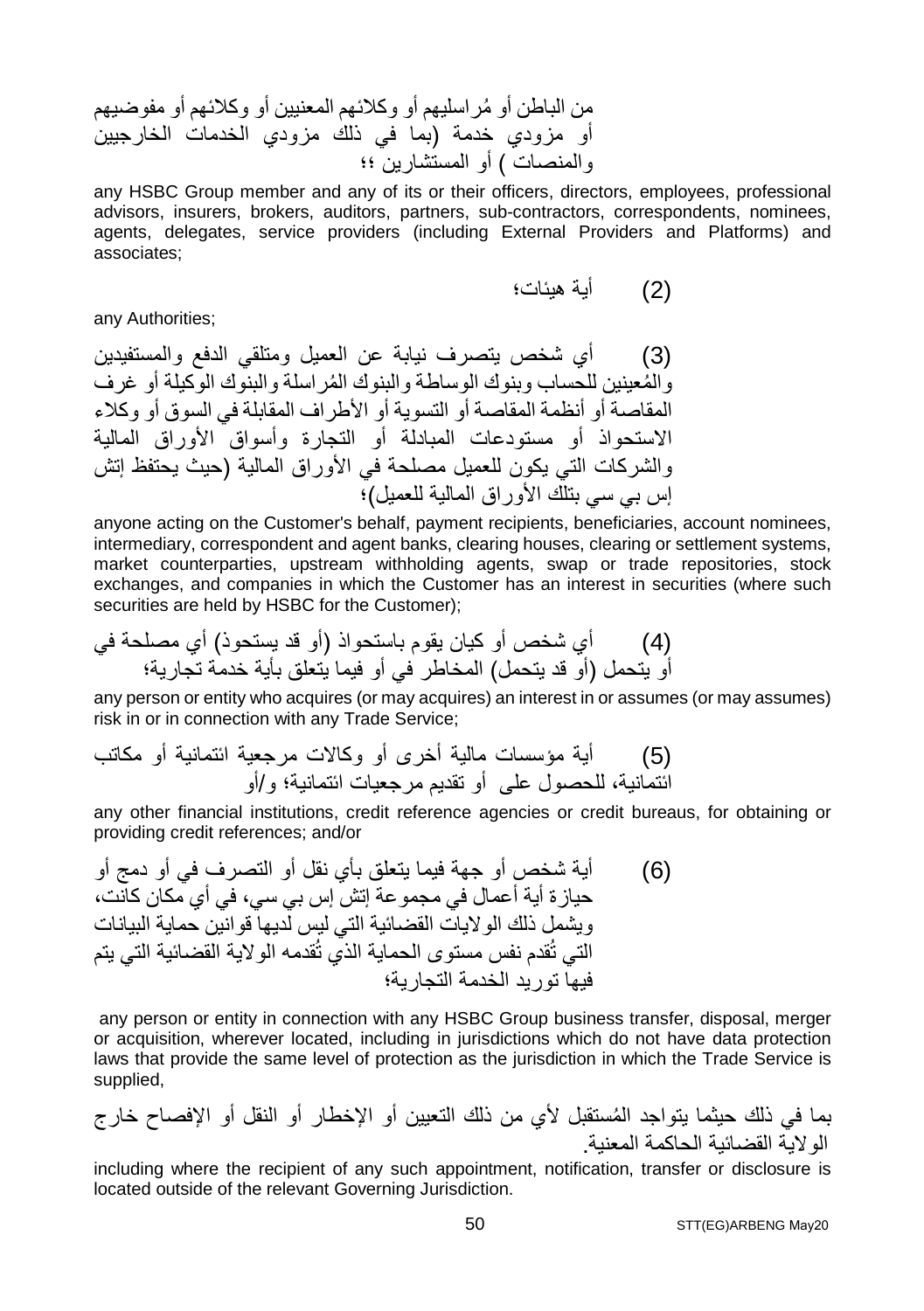23.2 لا یكون إتش إس بي سي مسؤولاً عن تصرفات أو إغفالات أي من المتعھد الخارجي فیما یتعلق بجمع أو استخدام أو الإفصاح عن معلومات العمیل من قبل المتعھد الخارجي ذلك.

HSBC will not be liable for the acts or omissions of any External Provider as to the collection, use or disclosure by that External Provider of Customer Information.

23.3 عندما یقدم العمیل معلومات إلى إتش إس بي سي عن الأشخاص الطبیعیین (مثل المخولین بالتوقیع)، یؤكد العمیل بأن ھؤلاء الأشخاص الطبیعیین قد فوضوا العمیل بالقیام بذلك (واستلام أیة إشعارات لحمایة البیانات نیابة عنھم) ووافقوا على جمع إتش إس بي سي واستخدامھ وتخزینھ وتناولھ ونقلھ وإفصاحھ للبیانات الشخصیة الخاصة بھم وبیانات لغرض قیام إتش إس بي سي بتنفیذ أي إجراء منصوص علیھ في ھذه الشروط أو تقدیم الخدمة التجاریة إلى أو للعمیل.

Where the Customer has given HSBC information about natural persons (such as authorised signatories), the Customer confirms that those natural persons have authorised the Customer to do so (and to receive any data protection notices on their behalf) and have consented to HSBC's collection, use, storage, processing, transfer and disclosure of their Personal Data and data for the purpose of HSBC carrying out any action contemplated by these Terms or providing a Trade Service to or for the Customer.

23.4 على العمیل التأكد من أن أیة معلومات یطلب العمیل من إتش إس بي سي إرسالھا إلى أطراف ثالثة تكون كاملة ودقیقة ولن تؤدي إلى نشوء أیة مطالبة ضد إتش إس بي سي (بما في ذلك أیة مطالبة بالتشھیر، فیما یتعلق بالخصوصیة أو السریة المصرفیة أو حمایة البیانات أو للتعدي على أیة حقوق لشخص آخر) ویؤكد العمیل ویُقر بأنھ حصل على الموافقة المطلوبة و/أو التخلي (عند الاقتضاء) من أجل إرسال إتش إس بي سي لتلك المعلومات.

The Customer shall ensure that any information that the Customer asks HSBC to forward to third parties is complete, accurate and will not give rise to any claim against HSBC (including any claim in defamation, in relation to privacy, banking secrecy or data protection or for infringement of any other third party rights) and the Customer confirms and represents that it has obtained the requisite consent and/or waiver (where required) for HSBC to forward such information.

24 متفرقات Miscellaneous

24.1 بخلاف أیة خدمة تجاریة تم تقدیمھا على أساس غیر قابل ُ للنقض وملتزم بھ، یجوز لإتش إس بي سي في أي وقت سحب الخدمة التجاریة أو رفض تقدیم الخدمة التجاریة حسب استنسابھ المطلق.

Other than a Trade Service which has been provided on an irrevocable or committed basis, HSBC may at any time withdraw a Trade Service or refuse to provide a Trade Service in its absolute discretion.

24.2 یكون أي تخلي أو إعفاء أو موافقة من قبل إتش إس بي سي بموجب أو فیما یتعلق بھذه الشروط أو الخدمة التجاریة نافذ المفعول فقط إذا تم بشكل خطي (والذي قد یتم من خلال البرنامج). Any waiver, release or consent by HSBC under or in respect of these Terms or a Trade Service will only be effective if made in writing (which may be made through a Platform).

24.3 یجوز لإتش إس بي سي في أي وقت تغییر ھذه الشروط عن طریق توجیھ إشعار خطي مدتھ ثلاثین (30) یوماً على الأقل إلى العمیل وتخضع أیة خدمة تجاریة مطلوبة في أو بعد تاریخ ُ النفاذ في ذلك الإشعار للشروط المعدلة.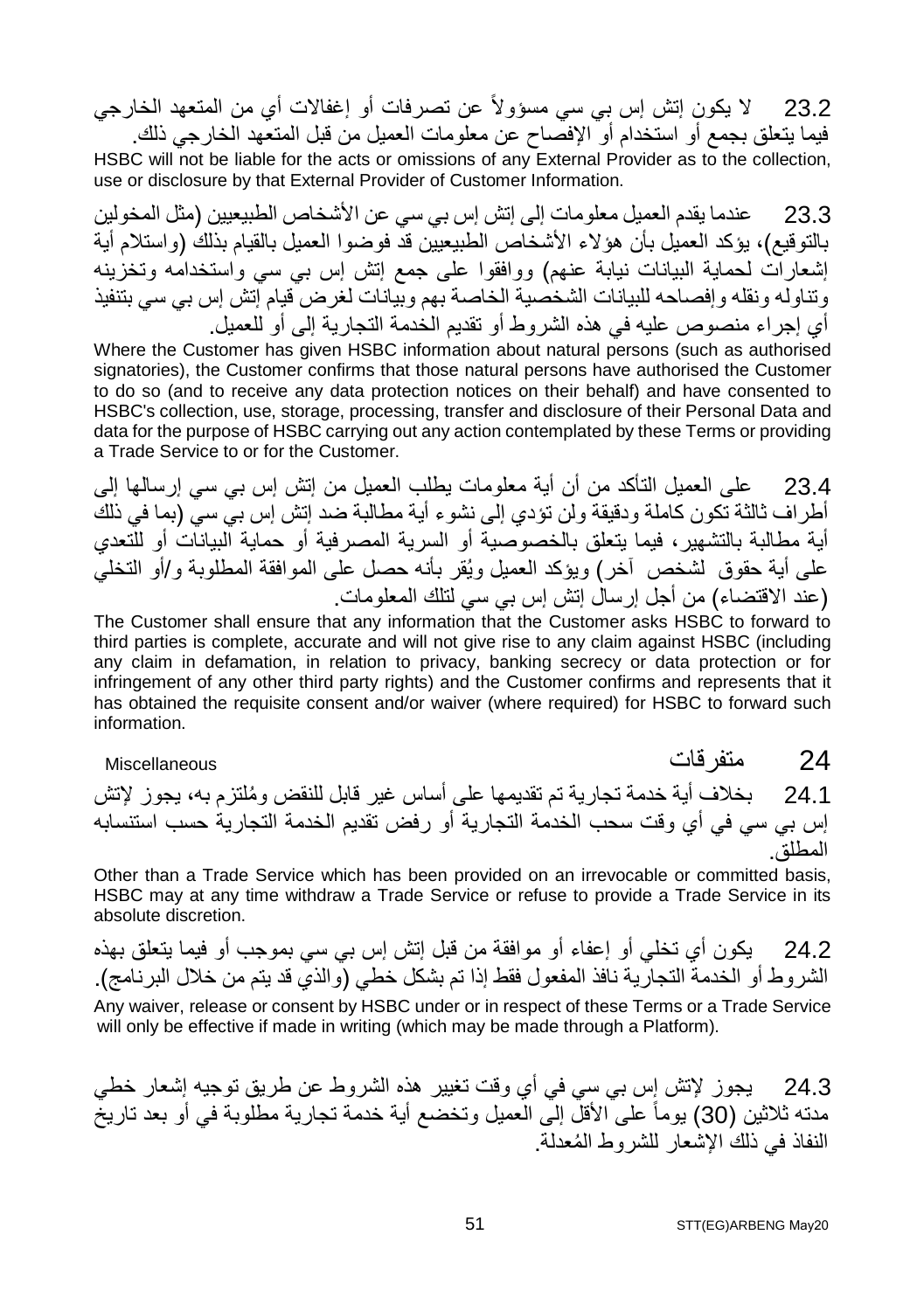HSBC may at any time change these Terms by providing the Customer with at least 30 days' written notice and any Trade Service requested on or after the effective date in such notice shall be subject to the amended Terms.

24.4 یكون إتش إس بي سي مفوضاً باتخاذ الخطوات وإجراء الدفع الذي یعتبره مناسبا،ً على حساب العمیل، لمعالجة أي إخلال من قبل العمیل فیما یتعلق بالتزاماتھ بموجب ھذه الشروط أو أیة خدمة تجاریة.

HSBC is authorised to take such steps and to make such payments as it considers necessary, at the cost of the Customer, to remedy any default by the Customer in respect of its obligations under these Terms or any Trade Service.

24.5 لا یعتبر أي إخفاق أو تأخیر من قبل إتش إس بي سي في ممارسة أي من حقوقھ أو تدابیره القانونیة بموجب ھذه الشروط أو فیما یتعلق بالخدمة التجاریة كتنازل عن أي من ذلك الحق أو التدبیر القانوني، كما أن أیة ممارسة فردیة أو جزئیة لأي حق أو تدبیر قانوني لا تمنع أیة ممارسة أخرى أو غیرھا لأي حق أو تدبیر قانوني آخر.

Neither HSBC's failure to exercise, nor HSBC's delay in exercising, any of its rights or remedies under these Terms or in respect of a Trade Service shall operate as a waiver of any such right or remedy, nor shall any single or partial exercise of any right or remedy prevent any further or other exercise of any other right or remedy.

24.6 لا یجوز للعمیل التنازل عن أو نقل أي من حقوقھ أو التزاماتھ بموجب ھذه الشروط أو الخدمة التجاریة. یجوز لإتش إس بي سي التنازل عن أو نقل أو إنشاء ضمان على أي من حقوقھ بموجب أو فیما یتعلق بھذه الشروط أو الخدمة التجاریة دون قید أو إشعار.

The Customer may not assign or transfer any of its rights or obligations under these Terms or a Trade Service. HSBC may assign, transfer or create security over any of its rights under or in respect of these Terms or a Trade Service without restriction or notice.

24.7 مع عدم الإخلال بالمادة 20 (التعلیمات)، یجب توجیھ أیة إشعارات من قبل العمیل فیما یتعلق بھذه الشروط أو الخدمة التجاریة إلى إتش إس بي سي بشكل خطي على أحدث عنوان لإتش إس بي سي أبلغ العمیل به یجوز لإتش إس بي سيّ توجّيه إشعار إلّي العمیل شخصیاً أو عن طریق الھاتف أو الفاكس أو عن طریق البرید أو من خلال البرنامج، أو إذا وافق علیھ العمیل، من خلال قناة إلكترونیة أخرى على أحدث عنوان أو رقم أبلغھ العمیل إلى إتش إس بي سي. یعتبر الإشعار المرسل بالبرید قد تم استلامھ بعد 7 أیام من تاریخ إرسالھ في نفس الدولة، أو بعد 15 یوما تقویمي من تاریخ إرسالھ خارج الدولة.

Without prejudice to Clause 20 (

Instructions), any notices by the Customer in connection with these Terms or a Trade Service must be given to HSBC in writing at the address of HSBC most recently advised by HSBC to the Customer. HSBC may give notice to the Customer in person, by telephone or facsimile, by post, through a Platform or, if agreed by the Customer, through another electronic channel at the address or number most recently notified by the Customer to HSBC. A notice sent by post will be deemed to have been received 7 calendar days after posting if within the same country, or 15 calendar days after posting if cross border.

24.8 یكون كل حكم من أحكام ھذه الشروط قابل للفصل ومنفصل عن الآخرین، وإذا كان حكم واحد أو أكثر من ھذه الأحكام أو أصبح غیر قانوني أو باطل أو غیر قابل للتنفیذ، فإن الأحكام المتبقیة لا تتأثر بأي شكل من الأشكال.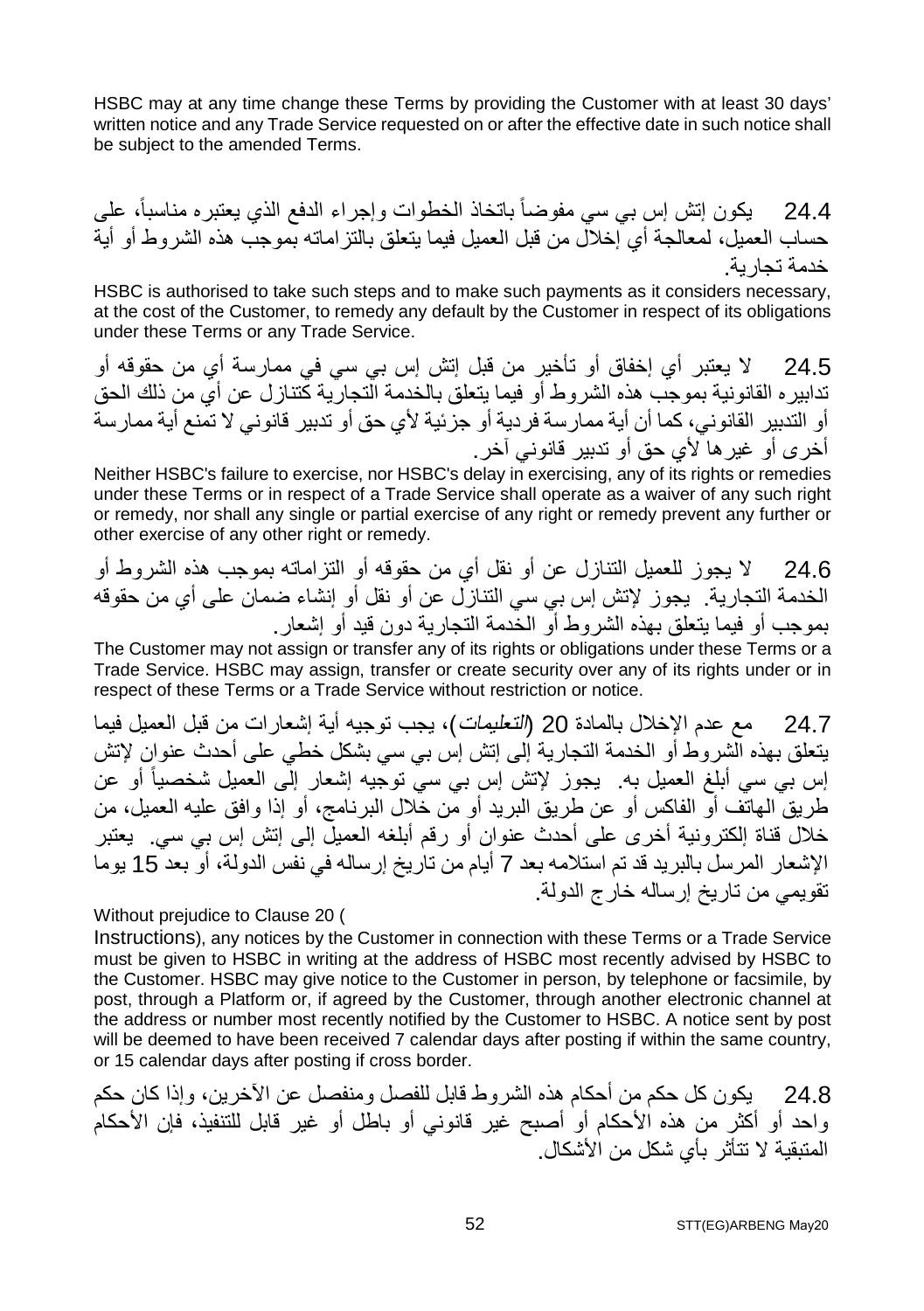Each of the provisions of these Terms is severable and distinct from the others and, if one or more of such provisions is or becomes illegal, invalid or unenforceable, the remaining provisions shall not be affected in any way.

24.9 إذا كان العمیل یشمل شخصین أو أكثر، تكون التزامات ومسؤولیات ھؤلاء الأشخاص بموجب أو فیما یتعلق بالخدمة التجاریة وھذه الشروط مشتركة ومجتمعة.

If the Customer includes two or more persons, the obligations and liabilities of these persons under or in respect of a Trade Service and these Terms shall be joint and several.

24.10 لا یوجد في ھذه الشروط ما ینشأ أیة شراكة أو مشروع مشترك أو علاقة بین أصیل ووكیل بین إتش إس بي سي والعمیل أو إیجاد أو نشوء أیة علاقة ائتمانیة من أي نوع.

Nothing in these Terms shall be deemed to create any partnership, joint venture or relationship of principal and agent between HSBC and the Customer or create or give rise to any fiduciary relationship of any nature.

24.11 إلى الحد الذي تسمح بھ قوانین الولایة القضائیة الحاكمة، یتنازل العمیل بشكل غیر قابل للنقض عن أي حق للحصانة السیادیة من دعوى أو ولایة قضائیة أو حكم قضائي (بما في ذلك ما یتعلق بالإعفاء المؤقت قبل صدور الحكم وتنفیذ أي حكم) قد یكون لھ في الولایة القضائیة الحاكمة أو غیره، سواء كانت تلك الحصانة تتعلق بھ أو بأیة أصول تجاریة أو غیر تجاریة (بما في ذلك ُ الأراضي أو الحسابات المصرفیة أو الأصول الأخرى المحتفظ بھا باسم البعثة الدبلوماسیة أو غیرھا أو التي تنتمي إلى البنك المركزي للعمیل أو سلطة نقدیة أخرى).

To the extent permitted by the laws of the Governing Jurisdiction, the Customer irrevocably waives any right of sovereign immunity from suit, jurisdiction or adjudication (including in respect of pre-judgement interim relief and execution of any judgement) that it may have in the Governing Jurisdiction or otherwise, whether that immunity relates to itself or to any commercial or non-commercial assets (including land, bank accounts or other assets held in the name of a diplomatic mission or otherwise or belonging to the Customer's central bank or other monetary authority).

24.12 ھذه الشروط لمنفعة العمیل وإتش إس بي سي وكل عضو في مجموعة إتش إس بي سي ولا یُقصد منھا المنفعة من قبل أي شخص آخر أو أن تكون قابلة للتنفیذ من قبل أي شخص آخر. لا تخضع أیة حقوق لإتش إس بي سي في إنھاء أو تغییر ھذه الشروط أو أي عقد تُشكل ھذه الشروط جز ءاً منه، لموافقة أي شخص آخر .

These Terms are for the benefit of the Customer, HSBC and each HSBC Group member, and are not intended to benefit any other third party or be enforceable by any other third party. Any rights of HSBC to bring to an end or change these Terms or any contract to which they form part are not subject to the consent of any other person.

#### **25 القانون الحاكم والولایة القضائیة jurisdiction and law Governing**

25.1 لأغراض الخدمة التجاریة:

For the purposes of a Trade Service:

(أ) تُحكم ھذه الخدمة التجاریة وھذه الشروط بموجب قوانین الولایة القضائیة الحاكمة؛ و

that Trade Service and these Terms will be governed by the laws of the Governing Jurisdiction; and

(ب) یكون لمحاكم الولایة القضائیة الحاكمة ولایة قضائیة غیر حصریة لتسویة أیة نزاعات قد تنشأ عن، أو فیما یتعلق بھذه الخدمة التجاریة وھذه الشروط أو تفسیرھما أو أیة التزمات غیر تعاقدیة تنشأ عنھا أو مرتبطة بھما.

STT(EG)ARBENG May20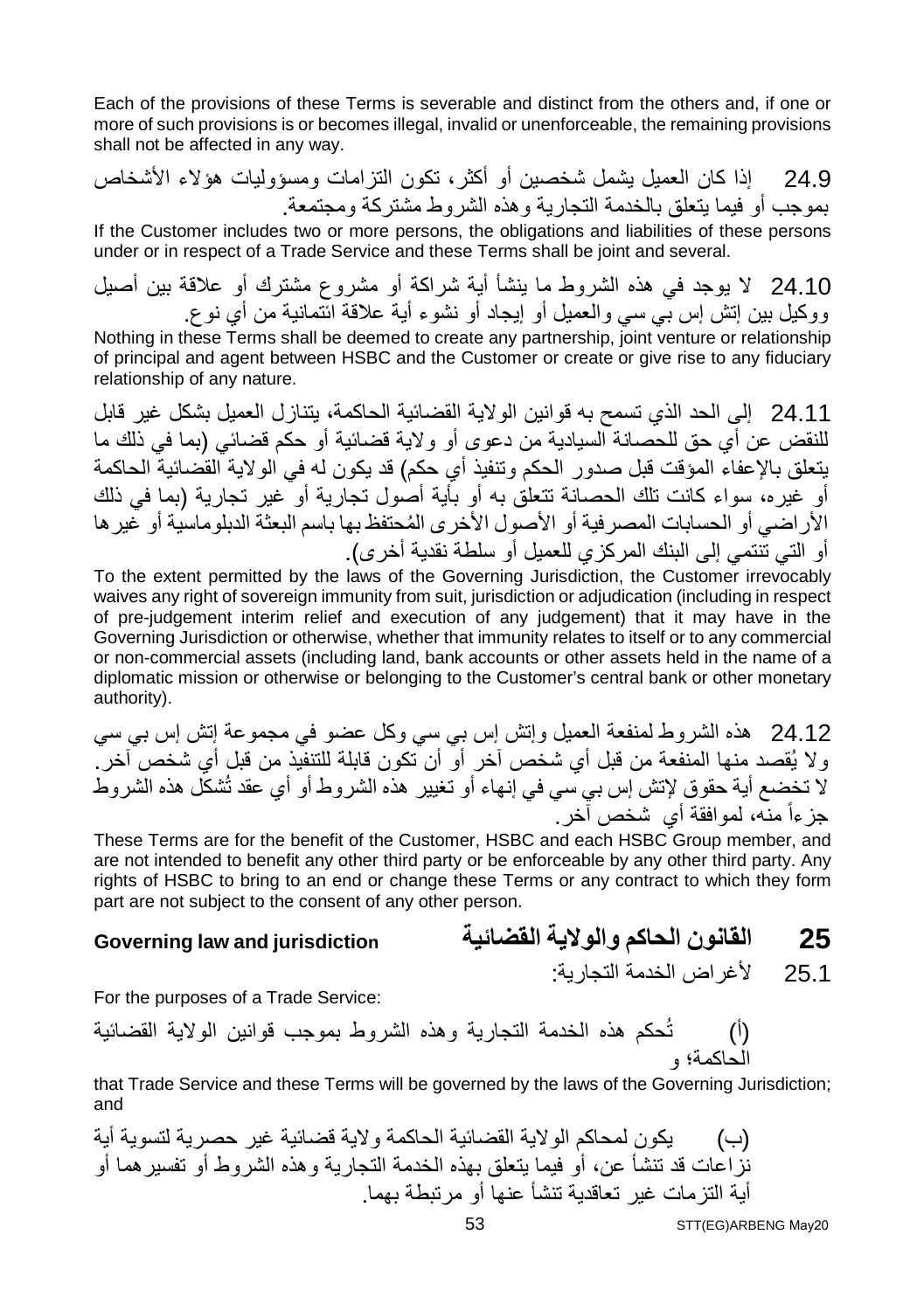the courts of the Governing Jurisdiction shall have non-exclusive jurisdiction to settle any disputes that may arise out of, or in connection with, that Trade Service and these Terms, their interpretation or any non-contractual obligations arising from or connected with them.

25.2 إذا تم تحدید وكیل تبلیغ بالإنذار في الطلب أو اتفاقیة التسھیلات فیما یتعلق بالخدمة التجاریة، فإن تبلیغ أي إجراء قانوني للشخص الذي یتم تحدید اسمھ وعنوانھ في ذلك الطلب أو اتفاقیة التسھیلات ھذه یُشكل تبلیغ بالإنذار إلى العمیل.

If a process agent is specified in an Application or Facility Agreement in respect of a Trade Service, service of any legal process on the person whose name and address is specified in such Application or Facility Agreement shall constitute service on the Customer.

25.3 إذا لم یقم العمیل بتعیین وكیل تبلیغ بالإنذار، بناء على طلب من إتش إس بي سي، یقوم العمیل، في غضون خمسة أیام عمل، بتعیین وكیل تبلیغ بالإنذار (بشرط أن یكون لھ مقر في الولایة القضائیة) لتبلیغ كافة الإجراءات القانونیة المتعلقة بھذه الشروط والخدمة التجاریة المعنیة إلى العمیل ویقوم العمیل بإخطار إتش إس بي سي بعنوان وكیل التبلیغ بالإنذار. وفي حالة عدم قیام العمیل بذلك، یجوز لإتش إس بي سي بتعیین وكیل تبلیغ بالإنذار نیابة عن العمیل وعلى نفقتھ ویجب علیھ، في أقرب وقت ممكن عملیا،ً إخطار العمیل بذلك التعیین.

If no process agent has been appointed by the Customer, upon request from HSBC the Customer will, within five Business Days, appoint a process agent (with an office in the Governing Jurisdiction) for service of all legal process relating to these Terms and the relevant Trade Service on the Customer and the Customer will notify the process agent's address to HSBC. If the Customer does not do this, HSBC may appoint a process agent on the Customer's behalf and at its expense and shall, as soon as practicable, notify the Customer of such appointment.

### القسم **<sup>7</sup> –** التعریفــات والتفسیـــر **SECTION 7 – DEFINITIONS AND INTERPRETATION**

- **Definitions and interpretation والتفسیر التعریفات 26**
- In these Terms:

**الطلب** یعني طلب أو تعلیمات من قبل العمیل للخدمة التجاریة (سواء كان ذلك لنفسھ أو لطرف آخر) باستخدام نموذج طلب، أو طبقاً لبنود اتفاقیة التسھیلات أو یتم إجراؤه باستخدام البرنامج. **Application** means an application, instruction or request by the Customer for a Trade Service (whether for itself or for another person) using an application form, or pursuant to the terms of a Facility Agreement or made using a Platform.

**السلطات** تشمل أیة ھیئة قضائیة أو إداریة أو عامة أو تنظیمیة (بما في ذلك أیة ھیئة تنظیم ذاتي) أو أیة حكومة أو أیة سلطة ضریبیة أو أیة بورصة أوراق مالیة أو أیة بورصة أو أیة محكمة أو أي مصرف مركزي أو ھیئة إنفاذ القانون، أو أي من وكلائھم، ذات ولایة قضائیة (مباشرة أو غیر مباشرة) على أي جزء من مجموعة إتش إس بي سي في أي وقت.

**Authorities** includes any judicial, administrative, public or regulatory body (including any selfregulatory body), any government, any tax authority, any securities or futures exchange, any court, any central bank or law enforcement body, or any of their agents, with jurisdiction (direct or indirect) over any part of the HSBC Group at any time.

**الاعتماد الظھیر** یكون لھ المعنى المحدد لھ في المادة 3.14 (الاعتمادات المستندیة).

26.1 في ھذه الشروط: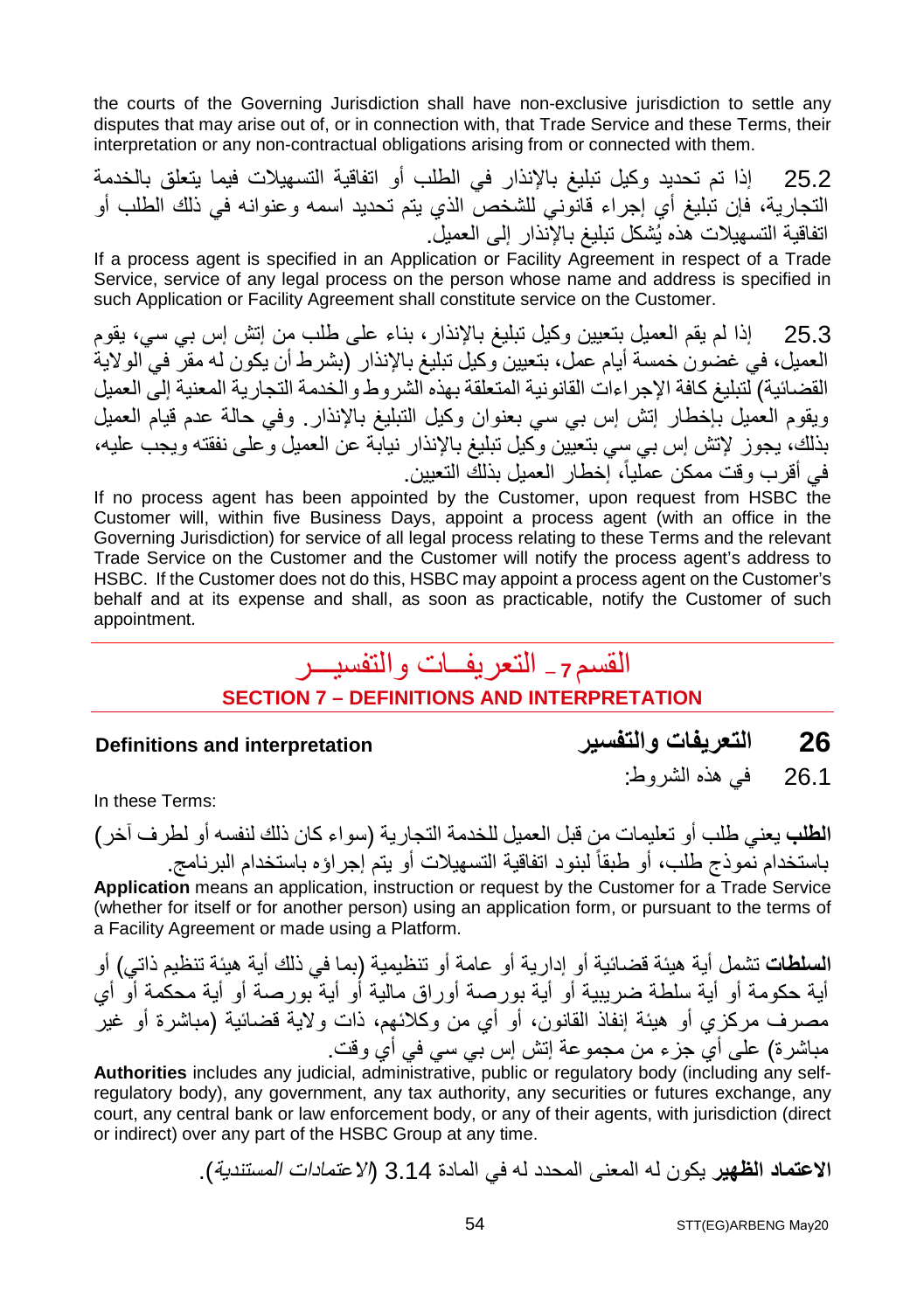**Back-to-Back Documentary Credit** has the meaning given to it in Clause 3.14 (*Documentary Credits*).

**یوم عمل** یعني، فیما یختص بالخدمة التجاریة، أي یوم تكون فیھ البنوك مفتوحة للأعمال العامة في الولایة القضائیة الحاكمة.

**Business Day** means, in respect of a Trade Service, a day on which banks are open for general business in the Governing Jurisdiction.

**الضمانات النقدیة** یكون لھا المعنى المحدد لھا في المادة 10 (الضمانات النقدیة). **Cash Collateral** has the meaning given to it in Clause 10 (*Cash Collateral*).

**المطالبة** تعني أي طلب للدفع أو القبول وأي دفع أو مطالبة أو تقدیم مستندات أو سحب تم إجراؤه فیما یختص بالخدمة التجاریة من قبل مستفید أو العمیل أو أي شخص آخر.

**Claim** means any demand, request for payment or for acceptance and payment, claim, presentation or drawing made in respect of a Trade Service by a beneficiary, the Customer or any other person.

**التحصیل المستندي** یعني معاملة التحصیل المستندي فیما یتعلق بمناولة المستندات حیث یقوم إتش ً إس بي سي بالتصرف سواء كبنك تحویل أو بنك تحصیل أو بنك تمثیل

**Collection** means a collection transaction. in respect of the handling of Documents where HSBC may act as either a remitting bank, collecting bank or presenting bank.

**إجراءات الامتثال** یكون لھا المعنى المحدد لھا في المادة 19 (الامتثال للقوانین والعقوبات). **Compliance Action** has the meaning given to it in Clause 19 ( *Compliance with laws and*  sanctions).

**شروط الدولة** تعني الأحكام والشروط الإضافیة الخاصة بإتش إس بي سي للدولة التي یتواجد بھا ُ كیان إتش إس بي سي المقدم للخدمة التجاریة المعنیة.

**Country Conditions** means HSBC's additional terms and conditions for the country in which the HSBC entity providing the relevant Trade Service is located.

**العمیل** یعني الشخص الذي یطلب الخدمة التجاریة المعنیة المحدد على ھذا النحو في الطلب ذي الصلة والذي یتعاقد معھ إتش إس بي سي ھسك فیما بختص بتقدیم الخدمة التجاریة (و، بدون أي قید، حسب ما یتم. تحدیده في الطلب المعني). وإذا قام إتش إس بي سي بتوفیر الخدمة التجاریة إلى شخص ما لیس من عملاء إتش إس بي سي، فإن الإشارة في ھذه الشروط إلى "العمیل" ستنطبق على ذلك الشخص حتى وإن لم یكن ذلك الشخص من عملاء إتش إس بي سي..

**Customer** means the person who requests the relevant Trade Service and with whom HSBC contracts with respect to the provision of that Trade Service(and, without limitation, as may be specified in the relevant Application). If HSBC provides a Trade Service to a person that is not a customer of HSBC, references in these Terms to the "Customer" shall apply to that person even though that person is not a customer of HSBC.

**معلومات العمیل** تعني أیة بیانات شخصیة و/أو معلومات سریة و/أو معلومات ضریبیة (بما في ذلك البیانات والتنازلات والموافقات المرفقة) سواء للعمیل أو أي شخص أو كیان تكون معلوماتھ (بما ُ في ذلك أیة بیانات شخصیة أو معلومات ضریبیة) مقدمة من قبل العمیل أو نیابة عن العمیل، إلى أي عضو في مجموعة إتش إس بي سي فیما یرتبط بتقدیم الخدمة التجاریة.

**Customer Information** means any Personal Data, confidential information, and/or Tax Information (including accompanying statements, waivers and consents) of either the Customer or a person or entity whose information (including any Personal Data or Tax Information) which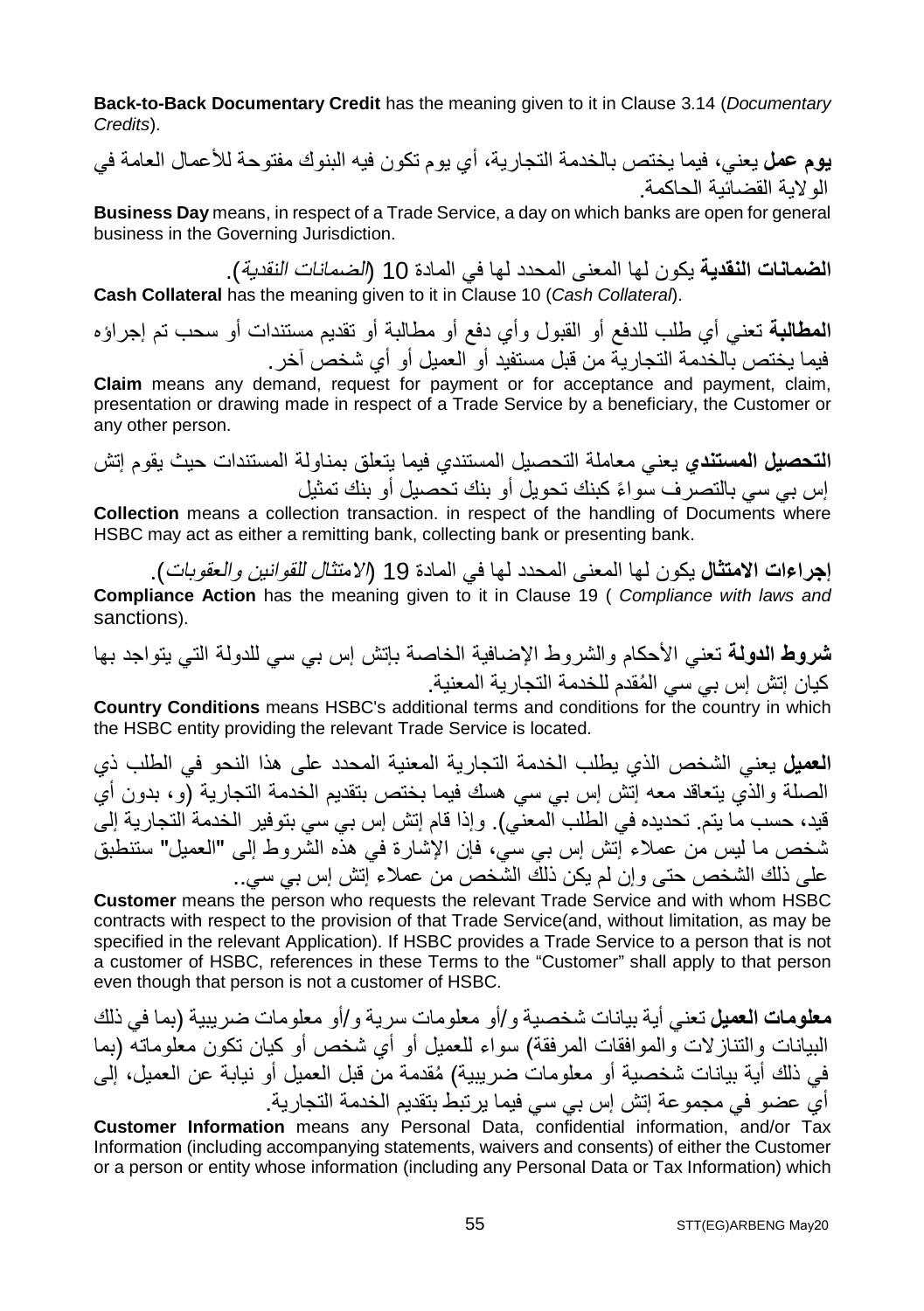the Customer provides, or which is provided on the Customer's behalf, to any HSBC Group member in connection with the provision of any Trade Service.

**التزامات العمیل** تعني في أي وقت: :time any at means **Liabilities Customer** (أ) كافة التزامات العمیل تجاه إتش إس بي سي أو أي عضو في مجموعة إتش إس بي سي (بما في ذلك ما قد ینشأ بموجب أو فیما یتعلق بالخدمة التجاریة وھذه الشروط) التي یتم تكبدھا بأیة عملة وبأیة صفة وسواء كانت حالیة أو مستقبلیة، فعلیة أو محتملة، ُ مباشرة أو غیر مباشرة، أو متكبدة بشكل منفرد أو مشترك مع أي شخص آخر؛

all liabilities of the Customer to HSBC or any HSBC Group member (including arising under or in connection with any Trade Service and these Terms) incurred in any currency and in any capacity and whether present or future, actual or contingent, direct or indirect, or incurred alone or jointly with any other person;

(ب) الفائدة على تلك الالتزامات (قبل وبعد أي طلب أو حكم) حتى التاریخ الذي یستلم فیھ إتش إس بي سي أو أي عضو في مجموعة إتش إس بي سي الدفع، بالمعدلات التي یدفعھا العمیل أو التي كانت ستُدفع لولا وجود ظروف قد تُقید الدفع؛

interest on such liabilities (both before and after any demand or judgment) to the date on which HSBC or any such HSBC Group member receives payment, at the rates payable by the Customer or which would have been payable but for any circumstances which restricts payment;

(ج) أیة تكالیف ونفقات یتكبدھا إتش إس بي سي أو أي عضو في مجموعة إتش إس بي سي في إجراء الدفع بموجب أو فیما یختص بالخدمة التجاریة نیابة عن العمیل (ولكن دون أن یكون إتش إس بي سي تحت أي التزام للقیام بذلك) نتیجة لإخفاق العمیل في إجراء ذلك الدفع عند الاستحقاق أو عند الطلب؛ و

Any costs and expenses incurred by HSBC or any HSBC Group member in making payment under or in respect of a Trade Service on behalf of the Customer (but without HSBC being under any obligation to do so) as a result of failure by the Customer to make such payment when due or demanded; and

(د) كافة المصاریف والنفقات (بما في ذلك الرسوم القانونیة على أساس التعویض التام) التي یتكبدھا إتش إس بي سي أو أي عضو في مجموعة إتش إس بي سي في إتمام أو إنفاذ حقوقھ بموجب أو فیما یختص بالخدمة التجاریة وھذه الشروط.

all costs and expenses (including legal fees on a full indemnity basis) HSBC or any HSBC Group member in perfecting or enforcing its rights under or in respect of a Trade Service and these Terms.

**الاعتماد المستندي** تعني أي اعتماد مستندي أو خطاب اعتماد او أي تعھد لإصدار اعتماد مستندي أو خطاب اعتماد (بما في ذلك أي تمدید أو تجدید أو تعدیل لنفس ذلك المستند).

**Documentary Credit** means a documentary credit or letter of credit or any commitment to issue a documentary credit or letter of credit (including any extension, renewal or amendment of the same).

**المستندات** تعني أیة كمبیالات أو كمبیالات مستندیة أو سندات أذنیة أو شیكات أو سندات ملكیة أو شھادات أو فواتیر أو بیانات أو مستندات النقل أو بوالیص تأمین أو كفالات المستودعات أو إیصالات المستودعات أو أیة سندات مماثلة أخرى مرتبطة بالمعاملة التجاریة والتي بخصوصھا یُقدم إتش إس بي سي الخدمة التجاریة/الخدمات التجاریة إلى العمیل.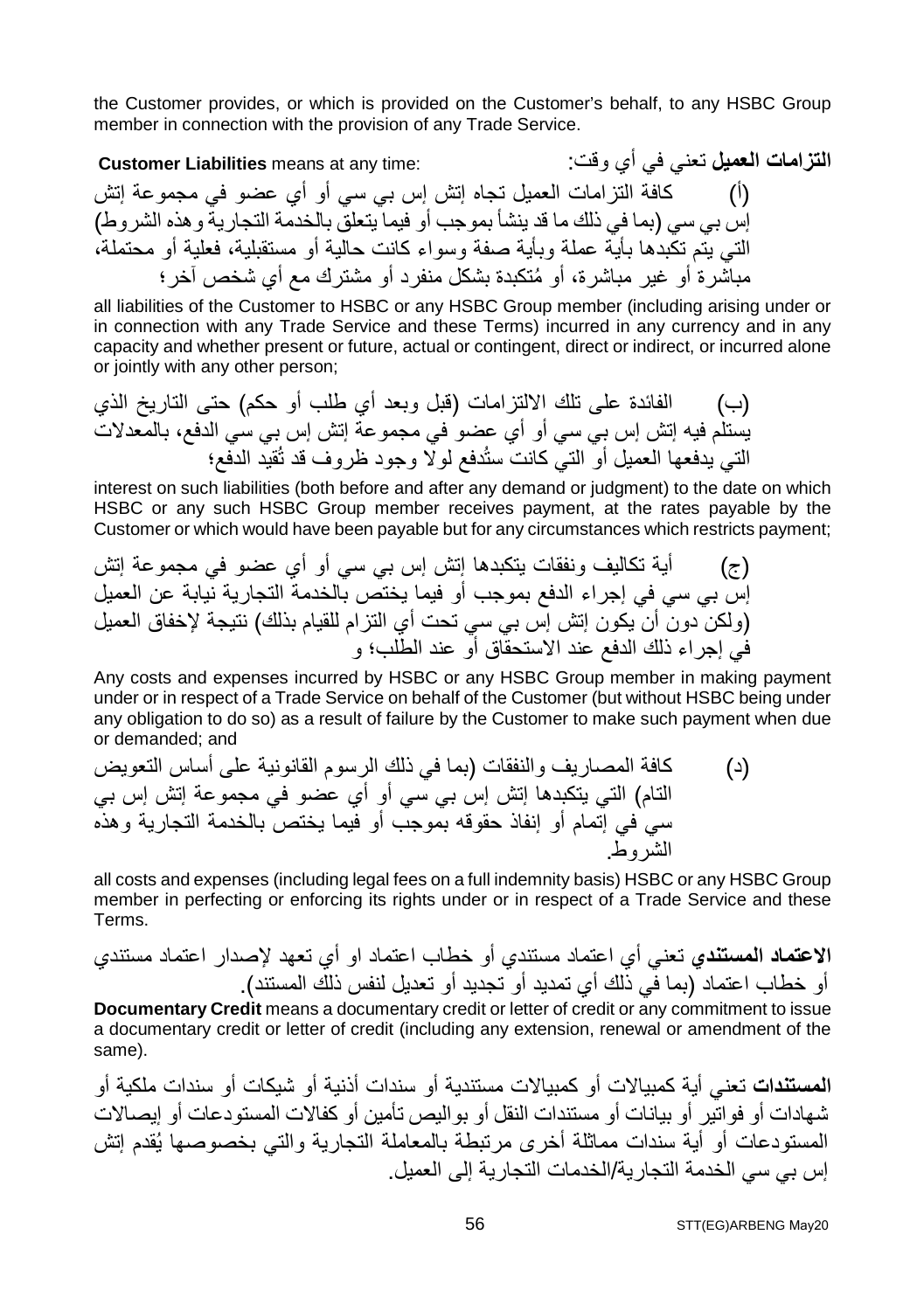**Documents** means any drafts, bills of exchange, promissory notes, cheques, documents of title, certificates, invoices, statements, transport documents, insurance policies, warehouse warrants, warehouse receipts or any other similar instruments relating to a Trade Transaction in respect of which HSBC has provided Trade Service(s) to the Customer.

**الوسائل الإلكترونیة** یكون لھا المعنى المحدد لھا في المادة 20 (التعلیمات). **Electronic Means** has the meaning given to it in Clause 20 ( Instructions).

**سعر الصرف** یعني سعر الصرف الفوري لإتش إس بي سي أو إذا لم یكن لدى إتش إس بي سي سعر صرف فوري متوفر مقابل العملة المعنیة، أو أي سعر صرف فوري آخر منشور یتم اختیاره من قبل إتش إس بي سي) لشراء العملة المطلوبة في سوق الصرف الأجنبي المعني في الوقت المعني باستخدام العملة التي تم بھا سداد الدفعة المعنیة (حیث یتم اختیار أي سعر صرف فوري من قبل إتش إس بي سي بالتصرف بشكل معقول في ھذه الظروف)..

**Exchange Rate** means HSBC's spot rate of exchange (or if HSBC does not have an available spot rate of exchange for the relevant currency, any other publicly available spot rate of exchange selected by HSBC) for the purchase of the required currency in the relevant foreign exchange market at the relevant time using the currency in which the relevant payment was paid (where any such spot rate of exchange shall be selected by HSBC acting reasonably in the circumstances).

**المتعھد الخارجي** یعني شخص آخر (غیر إتش إس بي سي) یوفر أي برنامج لإتش إس بي سي و/أو العمیل.

**External Provider** means a person (pther than HSBC) that makes any Platform available to HSBC and/or the Customer.

**الأحكام والشروط الخارجیة** تعني أیة اتفاقیة یتم إبرامھا بین المتعھد الخارجي وإما إتش إس بي سي أو العمیل والتي تحدد الأحكام والشروط المطبقة على استخدام إتش إس بي سي أو العمیل للبرنامج. **External Terms and Conditions** means any agreement which is entered into between an External Provider and either HSBC or the Customer setting out the terms and conditions applicable to HSBC's or the Customer's use of a Platform.

**اتفاقیة التسھیلات** تعني الخطاب او الاتفاقیة التي یتم ابرامھا بین العمیل وإتش إس بي سي والتي یقوم إتش إس بي سي وفقاص لھا بالموافقة على تقدیم التسھیلات في ما یتعلق بالخدمات التجاریة إلى العمیل.

**Facility Agreement** means a letter or agreement between the Customer and HSBC pursuant to which HSBC agrees to provide to the Customer facility in respect of Trade Services.

**التمویل** یعني خصم أو تداول أو شراء أو دفع مسبق الدفع المبكرأو تظھیر للمستند (سواء تم سحبھ بموجب اعتماد مستندي أو تحصیل أم لا) أو للاعتماد المستندي ویتم تفسیر الكلمات **یتم تمویلھ** و**التمویلات** تبعاً لذلك. ولتجنب أي شك، فإن التمویل لا یتضمن قرض التمویل التجاري.

**Finance** means discounting, negotiating, purchasing, prepaying, early paying or endorsing a Document (whether or not drawn under a Documentary Credit or Collection) or Documentary Credit and **Financed** and **Finances** shall be construed accordingly. For the avoidance of doubt, Fincance does not include a Trade Fincance Loan.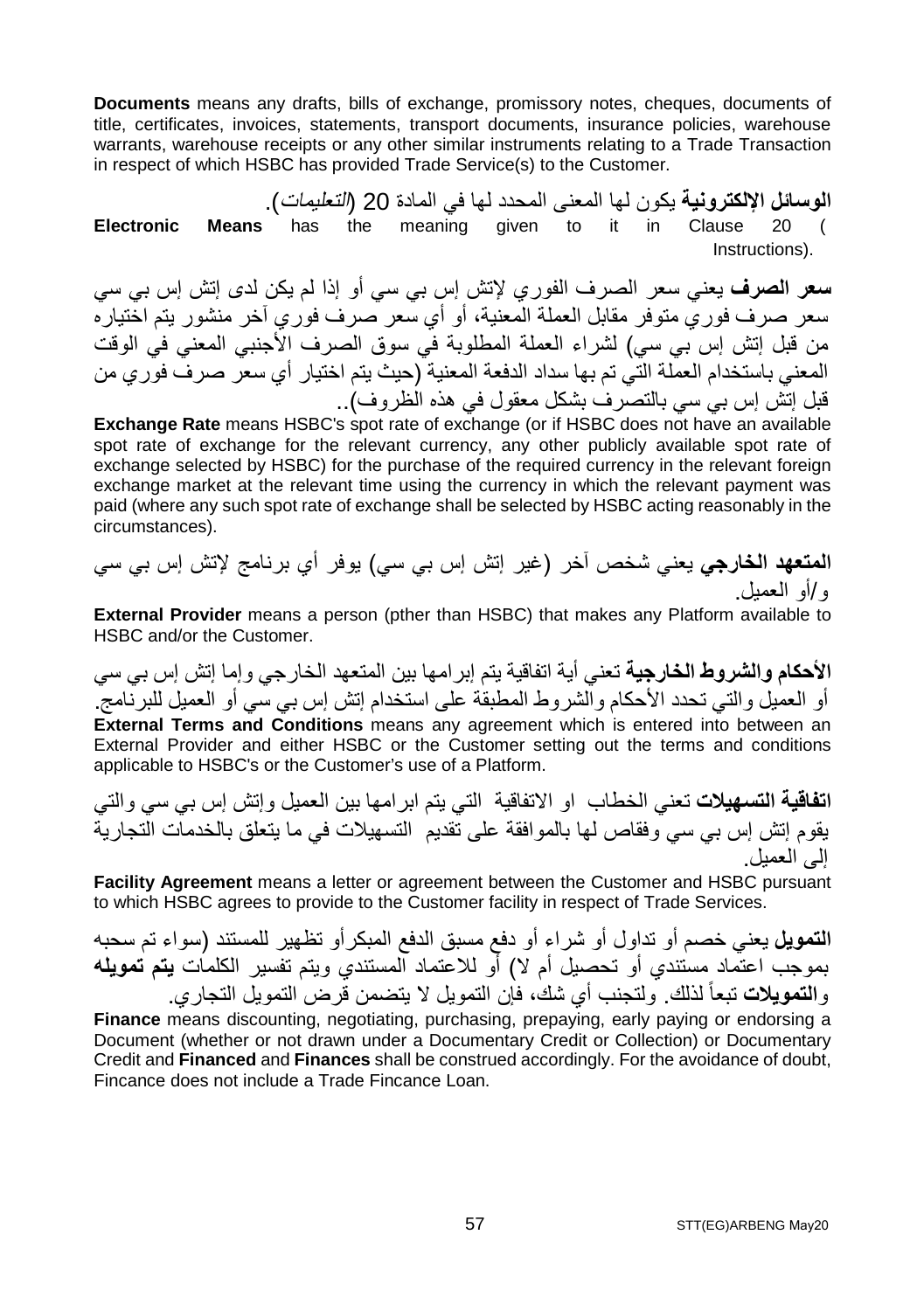**البضائع** تعني البضائع أو المنتجات التي تكون محل المعاملة التجاریة والتي بخصوصھا یُقدم إتش إس بي سي الخدمة التجاریة/الخدمات التجاریة إلى العمیل.

**Goods** means the goods or products which are the subject of a Trade Transaction in respect of which HSBC has provided Trade Service(s) to the Customer.

**الولایة القضائیة الحاكمة** ُ تعني الولایة القضائیة التي یتواجد فیھا كیان إتش إس بي سي المقدم للخدمة التجار یة أو و لایة قضائیة أخرى من هذا القبیل تتم الموافقة علیها خطیاً بین العمیل وإتش إس بي سي أو یتم تحدیدھا في شروط الدولة المعنیة.

**Governing Jurisdiction** means the jurisdiction in which the relevant HSBC entity providing the Trade Service is located or such other jurisdiction agreed in writing between the Customer and HSBC or specified in the relevant Country Conditions.

**إتش إس بي سي** یعني عضو في مجموعة إتش إس بي سي (أو، إذا كان ینطبق، فرع عضو مجموعة إتش إس بي سي) یُقدم الخدمة التجاریة المعنیة، وخلفائھ والمتنازل لھم من قبلھ و، حیثما یسمح بھ السیاق، یشمل أي شخص یتم تعیینھ من قبل إتش إس بي سي بموجب المادة 23.1(أ) (الإفصاح والسریة والخصوصیة).

**HSBC** means the HSBC Group member (or, if applicable, the branch of such HSBC Group member) providing the relevant Trade Service, and its successors and assigns and, where the context permits, includes any person appointed by HSBC under Clause 23.1 (**Error! Reference source not found.**).

**مجموعة إتش إس بي سي** تعني إتش إس بي سي ھولدینجز بیھ إل سي وشركاتھا الفرعیة والشركات التابعة لھا من وقت لآخر.

**HSBC Group** means HSBC Holdings plc and its subsidiaries and affiliates from time to time.

**غرفة التجارة الدولیة** تعني غرفة التجارة الدولیة.

**ICC** means the International Chamber of Commerce.

**ُ التكالیف المتزایدة** تعني تخفیض معدل العائد من الخدمة التجاریة أو رأس المال الإجمالي لإتش إس ُ بي سي، أو تكلفة إضافیة أو مزیدة أو تخفیض أي مبلغ مستحق وقابل للدفع بموجب ھذه الشروط أو فیما یختص بالخدمة التجاریة، التي یتم تكبدھا أو تحملھا من قبل إتش إس بي سي إلى الحد الذي یعزى إلى قیام إتش إس بي سي بأداء التزاماتھ بموجب ھذه الشروط أو الخدمة التجاریة.

**Increased Costs** means a reduction in the rate of return from a Trade Service or on HSBC's overall capital, an additional or increased cost or a reduction of any amount due and payable under these Terms or in respect of a Trade Service, which is incurred or suffered by HSBC to the extent that it is attributable to HSBC performing its obligations under these Terms or a Trade Service.

**ُ الطرف المعوض** یكون لھ المعنى المحدد لھ في المادة 9 (السداد والتعویض). **Indemnified Party** has the meaning given to it in Clause 9 (*Reimbursement and* ).

**التعلیمات** یكون لھا المعنى المحدد لھا في المادة 20 (التعلیمات). **Instruction** has the meaning given to it in Clause 20 ( Instructions).

**السند** یعني أي اعتماد ضمان أو طلب ضمان (بما في ذلك اعتماد وضمان أو قبول مشترك أو قبول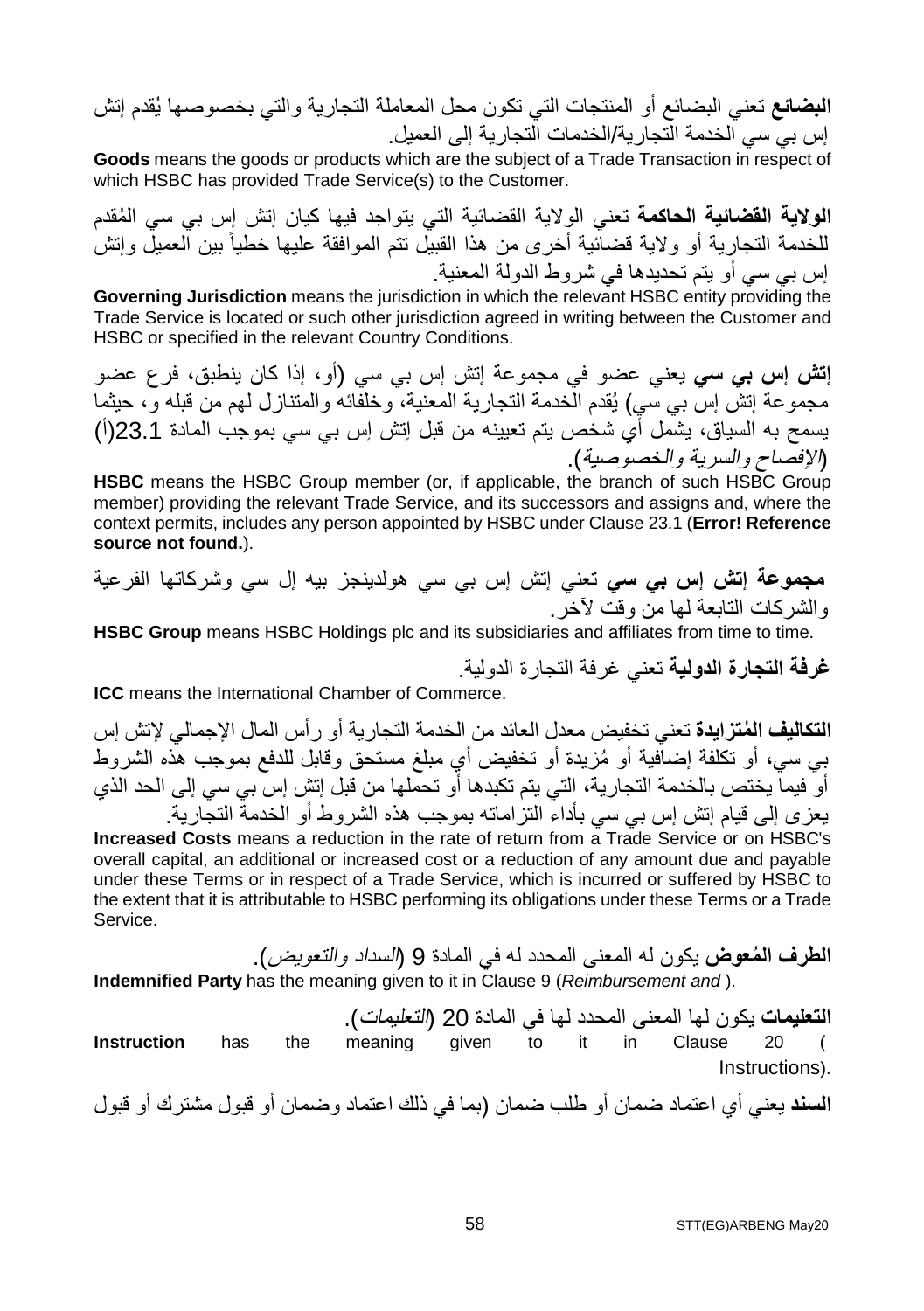للمستند) أو كفالة أو خطاب ضمان مقابل أو اعتماد ضمان مقابل، أو التزام دفع مستقل مماثل (بما في ذلك أي تمدید أو تجدید أو تعدیل لنفس ذلك السند).

**Instrument** means any SBLC, demand guarantee (including an avalisation, co-acceptance or acceptance of a Document), bond, counter-guarantee, counter-SBLC, or similar independent payment obligation (including any extension, renewal or amendment of the same).

**الخسائر** یكون لھا المعنى المحدد لھا في المادة 9 (السداد والتعویض). **Losses** has the meaning given to it in Clause 9 (*Reimbursement and* ).

**الاعتماد المستندي الرئیسي** یكون لھ المعنى المحدد لھ في المادة 3.14 (الاعتمادات المستندیة). **البیانات الشخصیة** تعني أیة معلومات مرتبطة بأي فرد والتي من خلالھا یمكن التعرف على ذلك الفرد، بما في ذلك البیانات الشخصیة الحساسة والاسم/الأسماء وعنوان/عناوین الإقامة ومعلومات الاتصال والعمر وتاریخ المیلاد ومكان المیلاد والجنسیة والحالة الشخصیة والحالة الاجتماعیة.

**Personal Data** means any information relating to an individual from which such individual can be identified, including sensitive personal data, name(s), residential address(es), contact information, age, date of birth, place of birth, nationality, citizenship, personal and marital status.

**البرنامج** یعني أي برنامج إلكتروني (أ) یتم استخدامھ من قبل إتش إس بي سي أو العمیل و/أو اي شخص آخر لإرسال أو استلام أیة تعلیمات أو مطالبة أو اتصال أخرى فیما یرتبط بالخدمة التجاریة، و/أو (ب) یتم استخدامھ من قبل إتش إس بي سي أو أي شخص آخر أو إصدار أو تقدیم أي خدمة تجاریة، ویشمل منصة HSBCnet.

**Platform** means any electronic platform (a) used by HSBC, the Customer or any other person for giving or receiving any Instruction, Claim or other communication in relation to any Trade Service, and/or (b) used by HSBC or any other person for issuing or providing any Trade Service, and shall include HSBCnet.

**حدث حق الرجوع** یعني فیما یختص بالخدمة التجاریة:

**Recourse Event** means in respect of a Trade Service:

(أ) أي إساءة تمثیل أوغش مزعوم أو فعلي أو تصرف غیر ُ قانوني أو غیر مصرح بھ من قبل العمیل و/أو أي طرف آخر في المعاملة التجاریة؛

Any misrepresentation alleged or actual fraud, illegality or unauthorised act of the Customer and/or any other party to the Trade Transaction;

(ب) أي عدم صلاحیة أو عدم امتثال أو عدم قابلیة تنفیذ مزعوم أو فعلي للاعتماد المستندي أو اعتماد الضمان أو المستند/المستندات أو المعاملة التجاریة (حیثما ینطبق ذلك).

any alleged or actual invalidity, non-compliance or unenforceability of the Documentary Credit, SBLC, Document(s) or Trade Transaction (as applicable); or

(ه) أي أمر أو حكم قضائي أو قانون أو لائحة أو عقوبات تقید أي دفع (سواء إلى أو من إتش إس بي سي و/أو لا یتم أدائھ لاحقا).

any injunction, court order, law, regulation or Sanctions which restrict any payment (whether to or from HSBC and/or not subsequently discharged).

**الاعتماد المستندي المُساند** يعني اعتماد مستندي مُساند.

**SBDC** means a standby documentary credit.

ا**عتماد الضمان** يعني اعتماد الضمان (الذي يشمل اعتماد مستندي مُساند).

STT(EG)ARBENG May20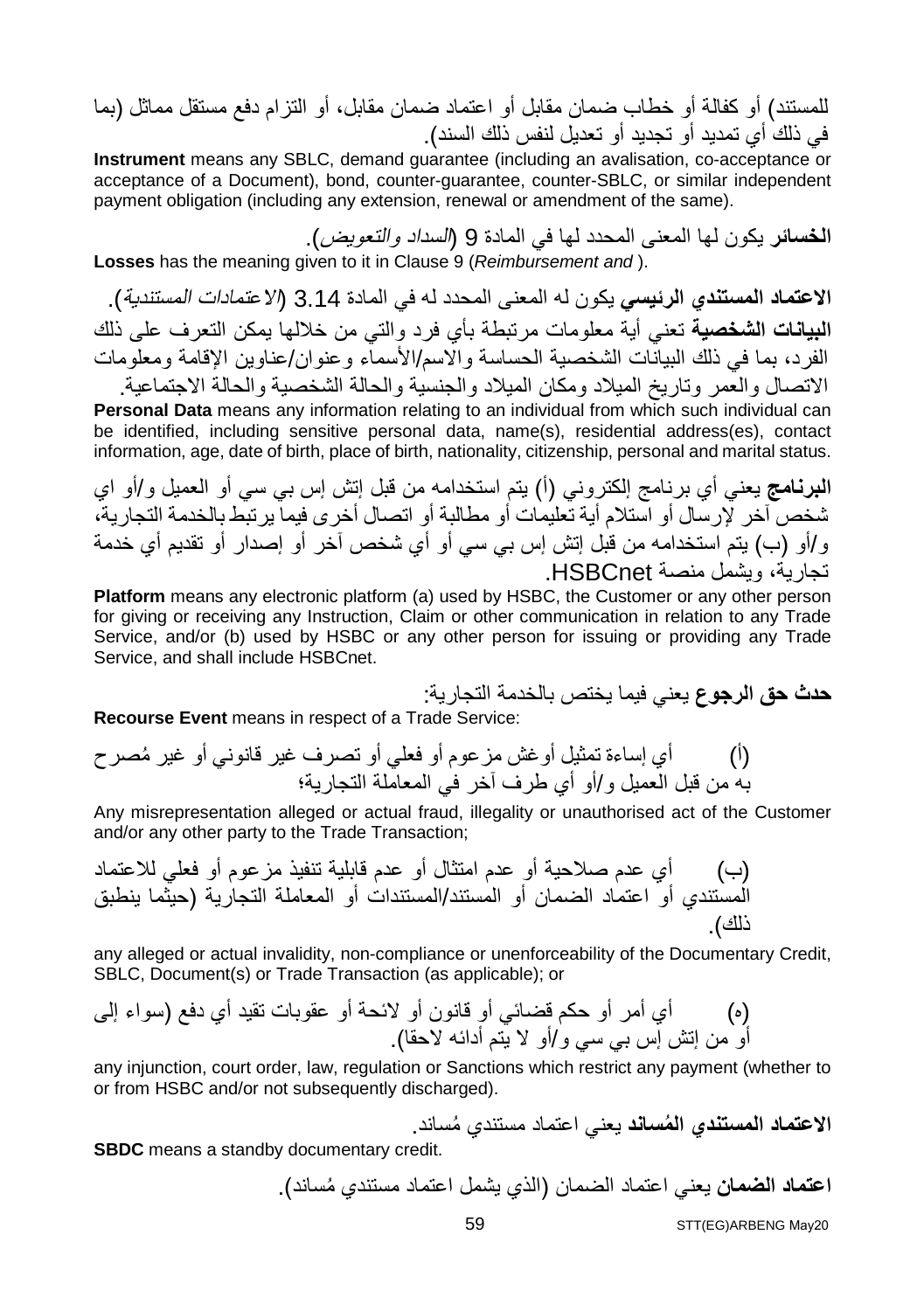**SBLC** means a standby letter of credit (which includes an SBDC).

**العقوبات** یكون لھا المعنى المحدد لھا في المادة 19 (الامتثال للقوانین والعقوبات).

**Sanction** has the meaning given to it in Clause 19 ( *Compliance with laws and* sanctions).

**اتفاقیة الضمان** تعني أي مستند یُنشأ ضمان أو شبھ ضمان على أي من حقوق و/أو أصول العمیل لدعم أیة التزامات قد تكون لدى العمیل تجاه أي عضو في مجموعة إتش إس بي سي من وقت لآخر.

**Security Agreement** means any document creating security or quasi-security over any of the Customer's rights and/or assets in support of any obligations which the Customer may have to any HSBC Group member from time to time.

**سجل التعرفة** یعني، إذا كان مطبقاً في الاختصاص القضائي المعني، سجل تعرفة إتش إس بي سي (الذي یحدد رسوم وعمولات ومعدلات الفائدة وغیرھا من أجور إتش إس بي سي مقابل خدمات النجارة، تكون متاحةًعند الطلب من قبل العمیل و/أو یمكن الوصول إلیه عبر الإنترنت).

**Tariff Book** means, if applicable in the relevant jurisdiction, HSBC's tariff book (setting out HSBC's fees, commissions, interst rates and other rates for Trade Services as is available upon request by the Customer and/or can be accessed online).

**الضریبة** تعني ضریبة البضائع والخدمات أو ضریبة القیمة المضافة أو ضریبة المبیعات أو ضریبة الدمغة أو أیة ضریبة أو رسوم ضریبیة أو رسوم أو خصم أو مصاریف أو سعر أو رسوم واجبة أو ضریبة إلزامیة أو ضریبة مقتطعة یتم رسمھا وفرضھا من قبل وكالة حكومیة، وأیة فائدة أو غرامة أو مصاریف أو رسوم أو مبالغ أخرى مرتبطة (لكن لا تشمل الضریبة على صافي الدخل الإجمالي لإتش إس بي سي).

**Tax** includes goods and services tax, value added tax, sales tax, stamp duty or any tax, levy, impost, deduction, charge, rate, duty, compulsory loan or withholding which is levied or imposed by a government agency, and any related interest, penalty, charge, fee or other amount (but does not include tax on the overall net income of HSBC).

**المعلومات الضریبیة** تعني أي مستند أو معلومات (والبیانات والتنازلات والموافقات المرفقة) المرتبطة، بشكل مباشر أو غیر مباشر، بالوضع الضریبي للعمیل والوضع الضریبي لأي مالك، ُ "الشخص المتحكم"، "المالك الأساسي" أو المالك المستفید للعمیل.

**Tax Information** means any documentation or information (and accompanying statements, waivers and consents) relating, directly or indirectly, to the Customer's tax status and the tax status of any owner, "controlling person", "substantial owner" or beneficial owner of the Customer.

**قرض التمویل التجاري** ُ یعني قرض أو سلف أو ائتمان أو غیره من التسھیلات المالیة المقدمة من قبل إتش إس بي سي إلى العمیل فیما یختص بالمعاملة التجاریة.

**Trade Finance Loan** means a loan, advance, credit or other financial accommodation provided by HSBC to the Customer in respect of a Trade Transaction.

#### الخدمة التجاریة تشمل: :includes **Service Trade**

(أ) ُ إصدار اعتماد مستندي وإصدار تعلیمات إلى أي بنك م ُ راسل أو بنك معین أو ُ بنك معزز فیما یرتبط بذلك الاعتماد المستندي؛

the issue of a Documentary Credit and instructing any advising bank, nominated bank or confirming bank in relation to such Documentary Credit;

(ب) ُ التصرف كالبنك الم ُ راسل أو البنك الم ُ عین أو البنك المعزز (على أساس معلوم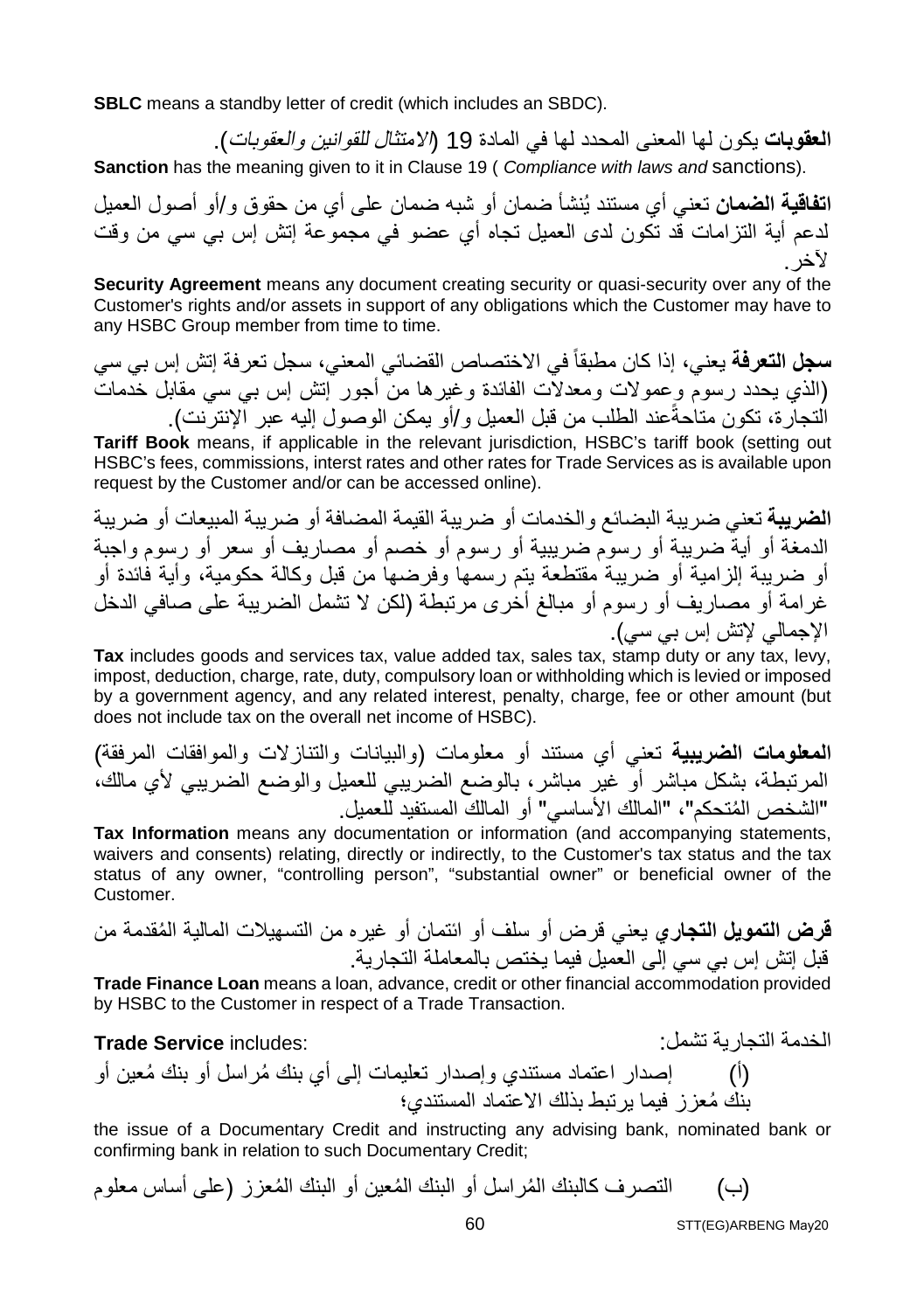أو غیر معلوم) فیما یرتبط بالاعتماد المستندي؛

acting as the advising bank, nominated bank or confirming bank (on a disclosed or undisclosed basis) in relation to a Documentary Credit;

(ج) ُ إصدار سند و/أو إصدار تعلیمات إلى أي بنك مراسل فیما یرتبط بـ، وإصدار خطاب ضمان مقابل أو اعتماد ضمان مقابل أو تعویض فیما یختص بـ، السند؛

the issue of an Instrument and/or instructing any correspondent bank in relation to, and issuing a counter-guarantee, counter-SBLC or indemnity in respect of, an Instrument;

(د) ُ التصرف كالبنك الم ُ راسل أو البنك المعزز أو فیما یرتبط بالسند؛

acting as the advising bank, confirming bank or correspondent bank in relation to an Instrument;

(ه) تناول الاعتماد المستندي أو السند أو المستند؛

the handling of a Documentary Credit, Instrument or Document;

(و) التحصیلات المستندیة؛

Collections;

(ز) تقدیم أي تمویل؛

the provision of any Finance;

(ح) تقدیم قرض التمویل التجاري؛

the provision of a Trade Finance Loan;

(ط) إصدار خطاب ضمان أو ضمان الشحن و/أو التوقیع على أو تظھیر أو الإفراج عن أي مستندات النقل؛

the issue of a letter of indemnity or shipping guarantee and/or the signing, endorsement or release of any Transport Document;

(ي) الإفراج عن المستندات؛

the release of Documents;

(ك) تقدیم نسخة من الاعتماد المستندي أو السند ( للمراجعة والموافقة)؛ أو

the provision of a draft copy of a Documentary Credit or Instrument (for review and approval);

(ل) ُ أیة خدمة أو منتج آخر مرتبط بالمعاملة التجاریة المقدمة،

any other service or product relating to a Trade Transaction provided,

من قبل إتش إس بي سي، عند طلب، أو فیما یختص بالعمیل.

by HSBC to, at the request of, or in respect of the Customer.

**المعاملة التجاریة** تعني أیة معاملة مرتبطة ببیع أو شراء بضائع أو خدمات من قبل العمیل من/إلى شخص آخر، وتشمل أي عقد/عقود قد تستند علیھا تلك المعاملات.

**Trade Transaction** means a transaction involving the sale or purchase by the Customer of goods or services from/to a third party, and includes any contract(s) on which such transaction may be based.

**مستندات النقل** یكون لھا المعنى المحدد لھا في المادة 8 (طلبات الإفراج عن البضائع وضمانات الشحن وخطابات الضمان).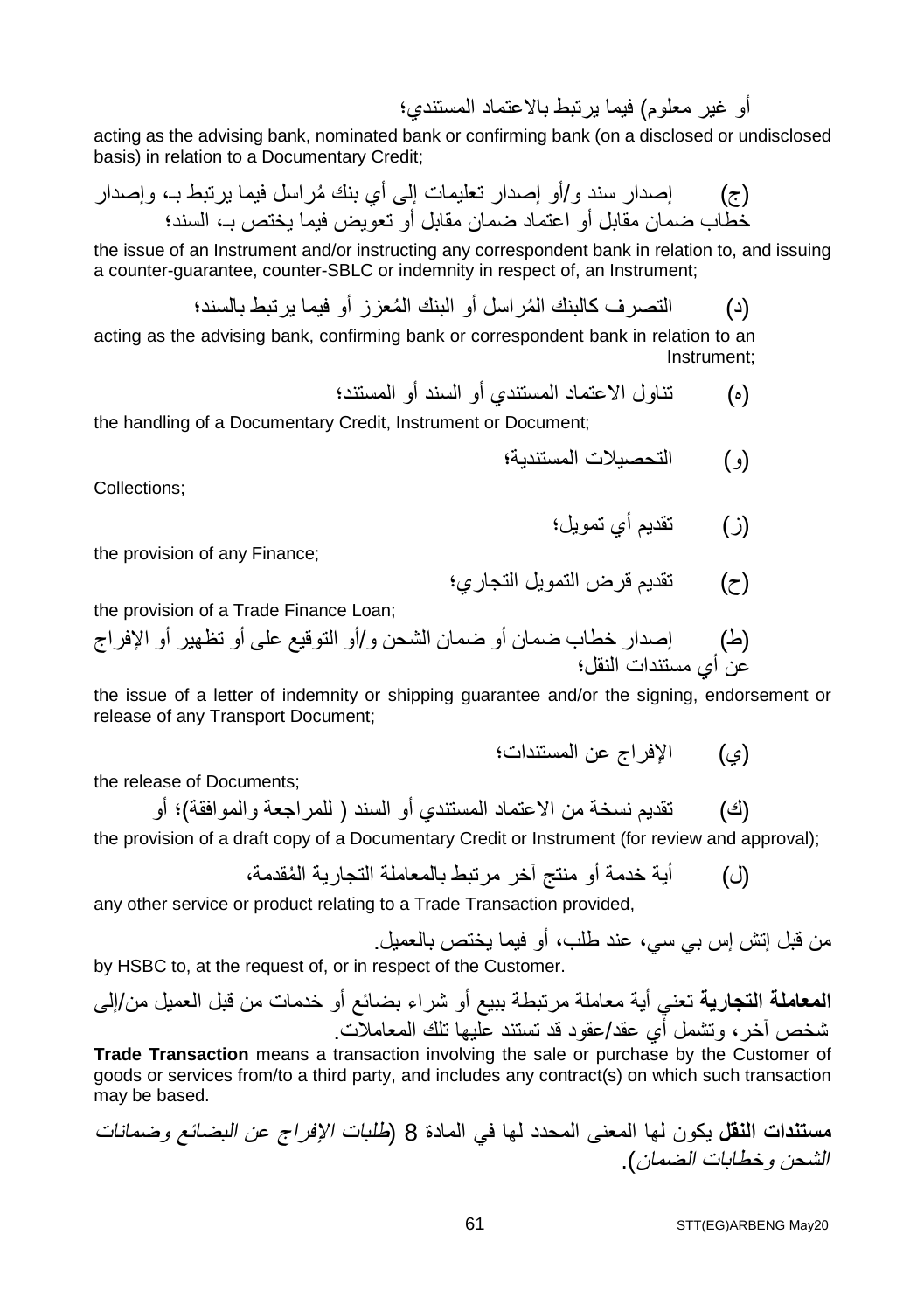**Transport Documents** has the meaning given to it in Clause 8 (*Applications for Release of Goods, Shipping Guarantees and Letters of Indemnity*).

**الدولار الأمریكي** یعني العملة القانونیة للولایات المتحدة الأمریكیة. **USD** means the lawful currency of the United States of America.

26.2 ما لم یظھر نص مخالف، أیة إشارة في ھذه الشروط إلى:

Unless contrary indication appears, any reference in these Terms to:

(أ) أي **طلب** أو **خدمة تجاریة** (وأیة إشارة في أي طلب **خدمة تجاریة**) یشمل (حیثما ینطبق ذلك) العقد الذي نشأ بین العمیل وإتش إس بي سي بقبول إتش إس بي سي لھذا الطلب عن طریق تقدیم أو إجراء ھذه الخدمة التجاریة؛

an **Application** or **Trade Service** (and any reference in an Application to a **Trade Service**) includes (where applicable) the contract created between the Customer and HSBC by HSBC accepting that Application by providing or undertaking that Trade Service;

(ب) **العمیل أو إتش إس بي سي** أو أي شخص آخر یتم تفسیره على أنھ یشمل خلفائھ في الملكیة والمتنازل لھم من قبلھ المسموح لھم فیما یرتبط بحقوقھ و/أو التزاماتھ بموجب ھذه الشروط أو التطبیق أو اتفاقیة التسھیلات أو شروط الدولة؛

the **Customer**, **HSBC** or any other person shall be construed so as to include its successors in title, permitted assigns and permitted transferees to, or of, its rights and/or obligations under these Terms, an Application, a Facility Agreement or Country Conditions;

(ج) **یشمل** أو **بما في ذلك** یعني یشمل أو بما في ذلك "بدون حدود"؛ **include** or **including** means include or including "without limitation":

(و) اتخاذ إتش إس بي سي لقرار أو لإجراء یعني أن إتش إس بي سي یقوم بعمل أو باتخاذ، ویكون مسموحا ـ أو اتخاذ، ذلك القرار أو الإجراء حسب استنسابھ ً لھ القیام ب أو رأیھ المطلق بدون الرجوع إلى، أو الحصول على الموافقة من، العمیل أو أي شخص آخر؛

HSBC making a determination or decision or undertaking an action means that HSBC is making or undertaking, and is permitted to make or undertake, such determination, decision or action in its sole discretion or opinion without reference to, or consent from, the Customer or any other person;

(ھـ) أي تفویض أو تأكید من قبل، أو تعلیمات من قبل، العمیل یعني أن ذلك التفویض أو التأكید أو التعلیمات غیر قابلة للنقض ما لم یتم التخلي عنھ من قبل إتش إس بي سي؛

an authorisation or confirmation by, or instruction from, the Customer means that such authorisation, confirmation or instruction is irrevocable unless waived by HSBC;

(و) **شخص** یشمل أي فرد أو مكتب أو شركة أو مؤسسة أو حكومة أو ولایة أو ُ وكالة ولایة أو أیة جمعیة أو أمانة أو شركة مدمجة أو اتحاد أو شراكة أو كیان آخر (سواء لدیھ شخصیة قانونیة منفصلة أم لا)؛

a **person** includes any individual, firm, company, corporation, government, state or agency of a state or any association, trust, joint venture, consortium, partnership or other entity (whether or not having separate legal personality);

(ز) **لائحة** تعني أیة لائحة أو قاعدة أو إرشاد أو طلب أو توجیھ رسمي (سواء لدیھ قوة القانون أم لا) من أیة ھیئة أو وكالة أو دائرة حكومیة أو حكومیة دولیة أو علیا متخطیة الحدود الوطنیة، أو من أیة ھیئة أو منظمة تنظیمیة أو ذات تنظیم ذاتي أو أخرى؛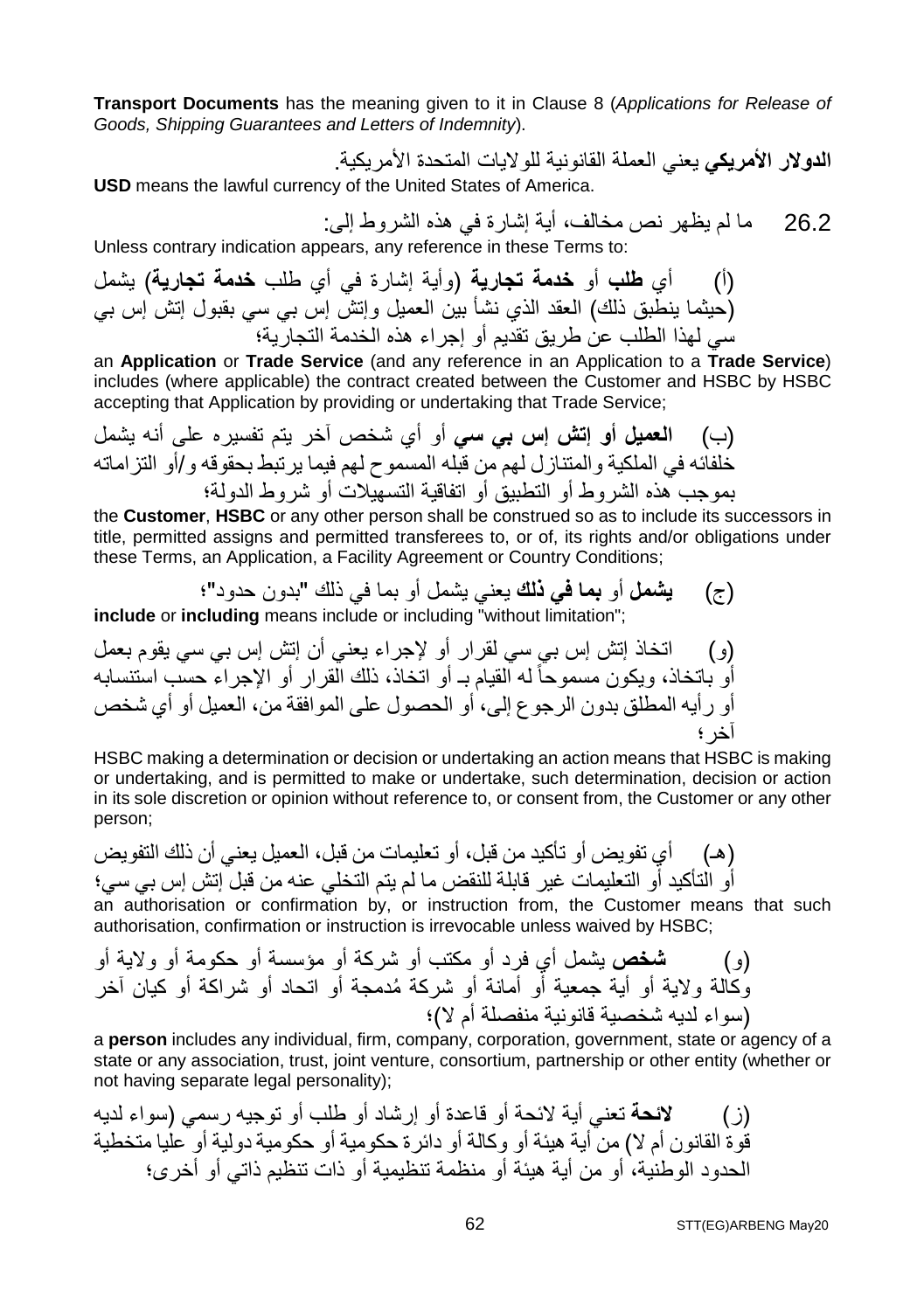a **regulation** includes any regulation, rule, official directive, request or guideline (whether or not having the force of law) of any governmental, intergovernmental or supranational body, agency, department or of any regulatory, self-regulatory or other authority or organisation;

(د) ھذه **الشروط** بما في ذلك شروط الدولة؛

these **Terms** include the Country Conditions;

(ط) ھذه **الشروط** أو أیة اتفاقیة أو سند آخر تعتبر مرجع لھذه الشروط أو، حسبما تكون علیھ الحالة، اتفاقیة أو سند آخر حسبما یتم تعدیلھ و/أو تكملتھ و/أو استبدالھ من وقت لآخر؛

these **Terms** or any other agreement or instrument is a reference to these Terms or, as the case may be, other agreement or instrument as amended, supplemented, novated and/or replaced from time to time:

(ي) یشمل المفرد الجمع والعكس صحیح؛ و

the singular shall include the plural and vice versa; and

(ك) عناوین الأقسام والمواد ھي لسھولة الرجوع إلیھا فقط.

section and clause headings are for ease of reference only.

26.3 بالإضافة إلى ھذه الشروط التي یتم إدراجھا في كل استمارة طلب، یمكن أیضاً إضافة ھذه الشروط من قبل إتش إس بي سي في اتفاقیة التسھیلات أو أي مستند أو اتفاقیة أخرى.

In addition to these Terms being incorporated into each Application, these Terms may also be incorporated by HSBC into a Facility Agreement or any other document or agreement.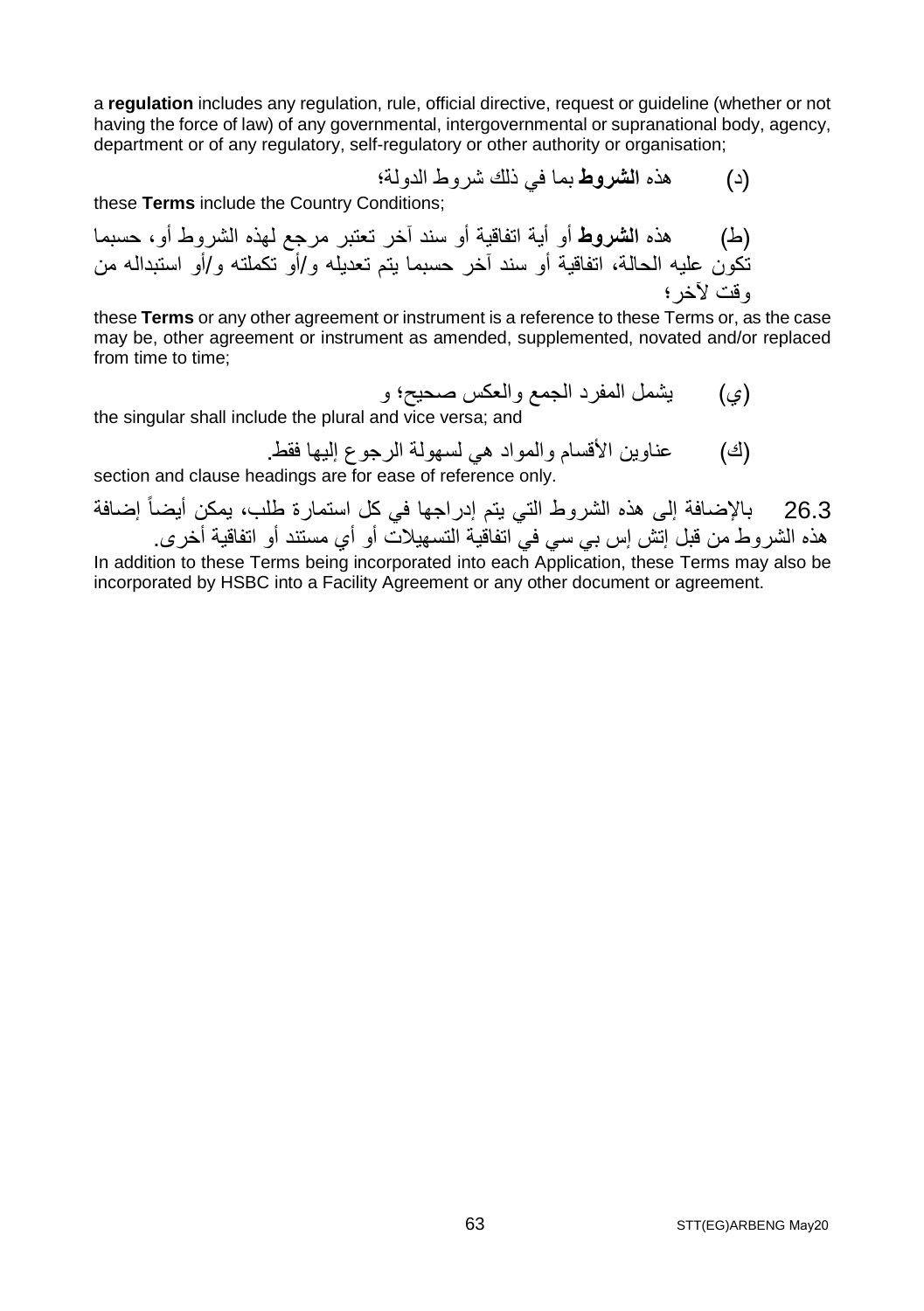### **الشــروط التجاریـــة الإعتیادیة شــروط الدولــة**

### مصر **COUNTRY CONDITIONS Egypt**

1 **التطبیق APPLICATION**

1.1 شروط الدولة ھذه ُمكملة للشروط التجاریة الإعتیادیة ("الشروط") والتي یقبلھا و/أو قد یقبلھا العمیل من وقت لآخر منھا. ، وتشكل جزءاً

These Country Conditions are supplemental to, and form part of, the Standard Trade Terms (the Terms) which the Customer has accepted and/or may accept from time to time.

1.2 أیة مصطلحات تم تعریفھا في، أو تم تفسیرھا لأغراض، الشروط، یكون لھا نفس المعاني عند استخدامھا في شروط الدولة ھذه (ما لم یتم تعریفھا بخلاف ذلك في شروط الدولة ھذه).

Any terms defined in, or construed for the purposes of, the Terms have the same meanings when used in these Country Conditions (unless the same are otherwise defined in these Country Conditions).

1.3 تسري شروط الدولة ھذه في حال إذا كان كیان إتش إس بي سي الذي یقدم خدمة تجاریة ذات صلة موجوداً في دولة جمھوریة مصر العربیة.

These Country Conditions shall apply where the HSBC entity providing the relevant Trade Service is located in Egypt.

#### **ADDITIONAL/SUPPLEMENTAL TERMS AND CONDITIONS**

**2.1 تعھد بخصوص "الدفعة المقدمة" تحت ایة صفقات تجاریة:**

**2 أحكا ُ م وشروط إضافیة/مكملة**

**Undertaking regarding "Advance Payments" under trade transactions** یتعھد العمیل بان كل مستندات الشحن الخاصة بالدفعة المقدمة والتي یتم تقدیمھا للبنك والذى سیتم خصمھا من على حسابات العمیل طرف البنك سیتم ارسالھ إلى بنك اتش اس بى سى لاستخراج نموذج 4 فى غضون شھرین كحد اقصى من تاریخ الطلب .

The customer hereby undertakes that shipping documents related to any advance payment request which will be effected from the customer's account, will be sent to HSBC Bank Egypt for endorsement and Form 4 issuance within a maximum of 2 Months

### **2.2 تعھد بخصوص مستندات الاستیراد المقدمة لدیكم والواردة من الموردین فى الخارج:**

**Undertaking regarding Import Documents Presented at your counters received from our suppliers abroad.**

یتعھد العمیل بانھ لم یتم تقدیم نموذج 4 الصادر من بنك اتش اس بي سي عن كل معاملات الاستیراد لاى بنك اخر للتحصیل. كما یتعھد العمیل بان یتم تحدیث البیانات الخاصة